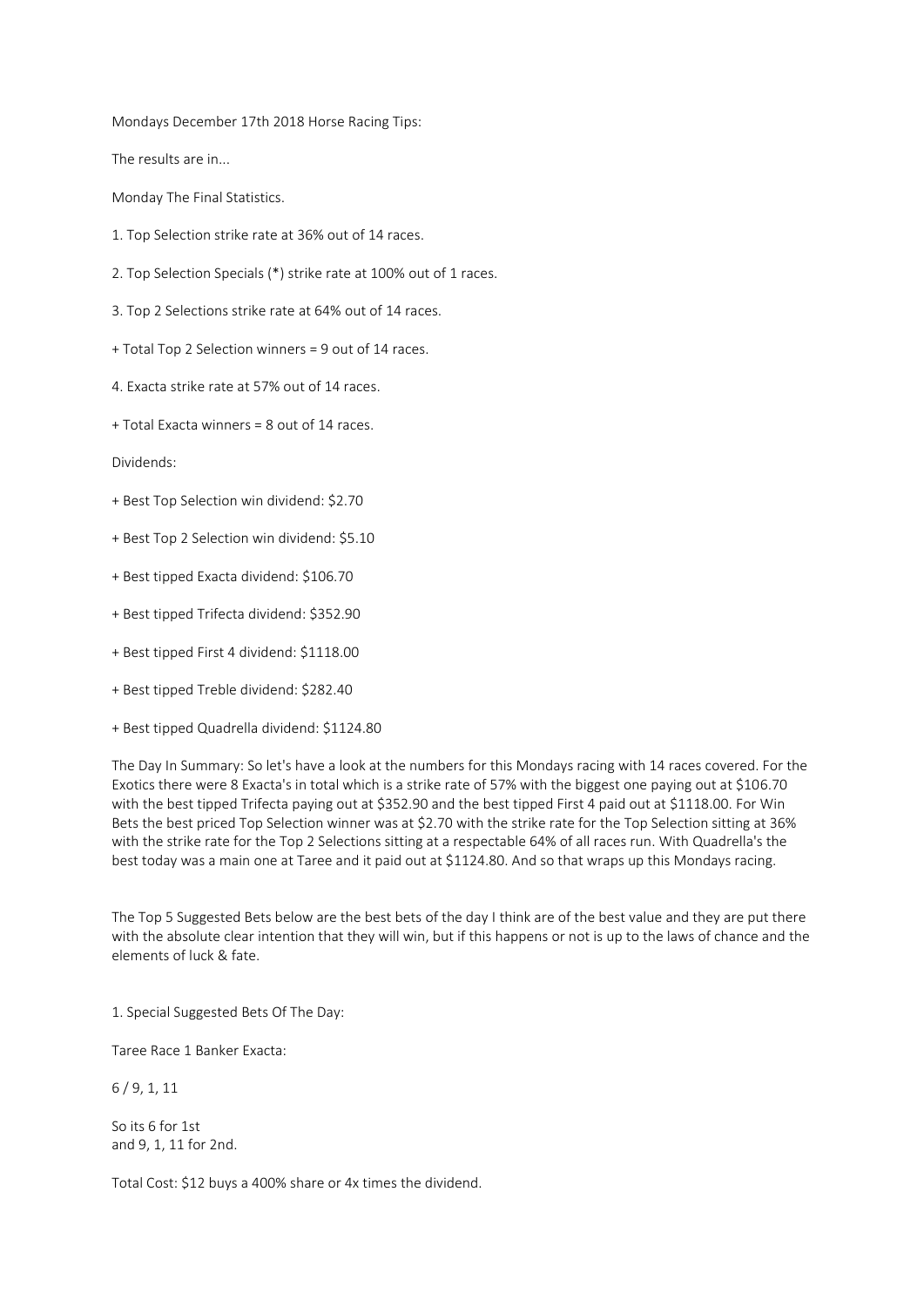Final Result - A win and paid out at \$17.20 for 400%

2. Where The Money Is: Those runners which stand out as being well supported early.

Nothing to report today.

3. Best Longshot's Of The Day:

Nothing to report today.

4. Best Multi Bet Of The Day:

Nothing to report today.

5. Best Quaddie Of The Day:

Orange Quadrella:

Race 4: (P) 4, 5, 9, 1 Race 5: (P) 3, 4, 10, 7 Race 6: (P) 6, 10, 4, 3 Race 7: (P) 4, 6, 14, 2

Total Cost: \$13 buys a 5% share of the dividend.

Final Result - A win and paid out at \$332.80 for 100%

Mondays Predicted Betting Outlook:

Mondays predicted betting outlook is Not available today.

Today's Race Tips:

Key Notes:

(\*) Denotes "Special" so the Top Selection should really win.

(P) Denotes "Predictable" so overall race has a Higher Probability of success within the given 4 selections.

(O) Denotes an "Open" Race with many possibilities so Uncertain Of Outcome within selections.

Taree Race Tips:

Race 1: (P) 6, 9, 1, 11 - Winner (1) \$1.20 Exacta \$4.30 Race 2: (P) 5, 3, 12, 9 - Winner (3) \$3.70 Race 3: (P) 3, 10, 4, 5 - Winner (1) \$2.30 Exacta \$6.00 Race 4: (P) 3, 6, 9, 1 - Winner (4) \$3.90 Exacta \$11.00 Trifecta \$136.30 Early Quadrella \$81.60 Race 5: (P) 5, 2, 10, 6 - Winner (2) \$4.80 Race 6: (P) 1, 5, 9, 8 - Winner (4) \$19.20 Exacta \$106.70 Trifecta \$352.90 First 4 \$1118.00 Race 7: (\*) 4, 2, 8, 13 - Winner (1) \$1.60 Exacta \$3.40 Treble \$282.40 Quadrella \$1124.80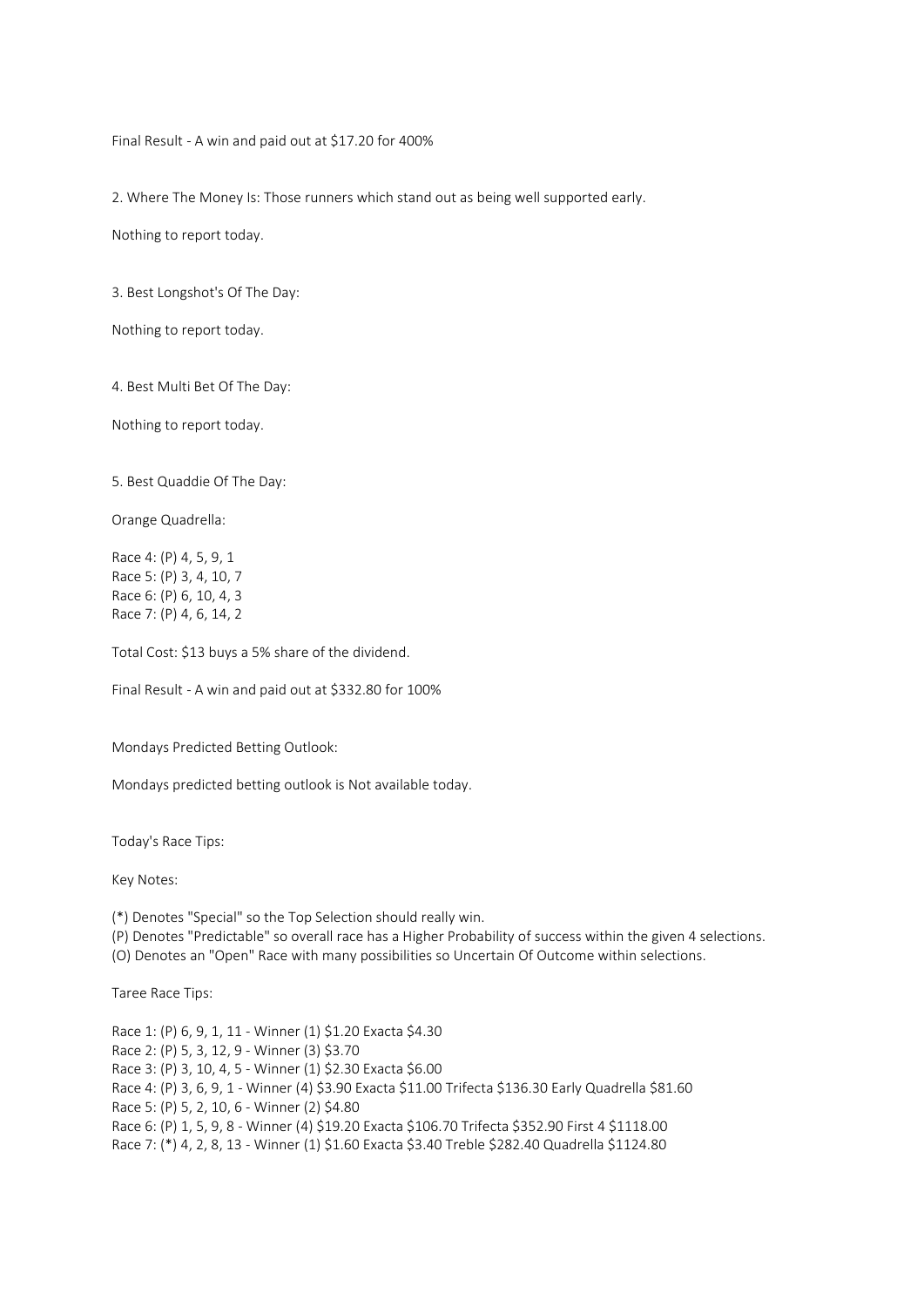Orange Race Tips:

Race 1: (P) 6, 8, 5, 3 - Winner (3) \$3.70 Race 2: (P) 2, 8, 9, 3 - Winner (2) \$3.90 Exacta \$14.10 Trifecta \$63.90 First 4 \$89.00 Race 3: (P) 14, 12, 11, 10 - Winner (1) \$2.70 Exacta \$5.60 Trifecta \$39.00 Race 4: (P) 4, 5, 9, 1 - Winner (1) \$2.10 Early Quadrella \$204.00 Race 5: (P) 3, 4, 10, 7 - Winner (2) \$5.10 Exacta \$8.80 Trifecta \$31.10 Race 6: (P) 6, 10, 4, 3 - Winner (2) \$4.00 Race 7: (P) 4, 6, 14, 2 - Winner (3) \$5.60 Treble \$96.90 Quadrella \$332.80

Mondays December 10th 2018 Horse Racing Tips:

The results are in...

Monday The Final Statistics.

- 1. Top Selection strike rate at 29% out of 14 races.
- 2. Top Selection Specials (\*) strike rate at 100% out of 1 races.
- 3. Top 2 Selections strike rate at 57% out of 14 races.
- + Total Top 2 Selection winners = 8 out of 14 races.
- 4. Exacta strike rate at 43% out of 14 races.
- + Total Exacta winners = 6 out of 14 races.

Dividends:

- + Best Top Selection win dividend: \$2.00
- + Best Top 2 Selection win dividend: \$4.80
- + Best tipped Exacta dividend: \$13.90
- + Best tipped Trifecta dividend: \$32.70
- + Best tipped First 4 dividend: n/a
- + Best tipped Treble dividend: n/a
- + Best tipped Quadrella dividend: \$92.50

The Day In Summary: So let's have a look at the numbers for this Mondays racing with 14 races covered. For the Exotics there were 6 Exacta's in total which is a strike rate of 43% with the biggest one paying out at \$13.90 with the best tipped Trifecta paying out at \$32.70 and there were no tipped First 4's today. For Win Bets the best priced Top Selection winner was at \$2.00 with the strike rate for the Top Selection sitting at 29% with the strike rate for the Top 2 Selections sitting at a respectable 57% of all races run. With Quadrella's the best today was an early one at Tuncurry and it paid out at \$92.50. And so that wraps up this Mondays racing.

The Top 5 Suggested Bets below are the best bets of the day I think are of the best value and they are put there with the absolute clear intention that they will win, but if this happens or not is up to the laws of chance and the elements of luck & fate.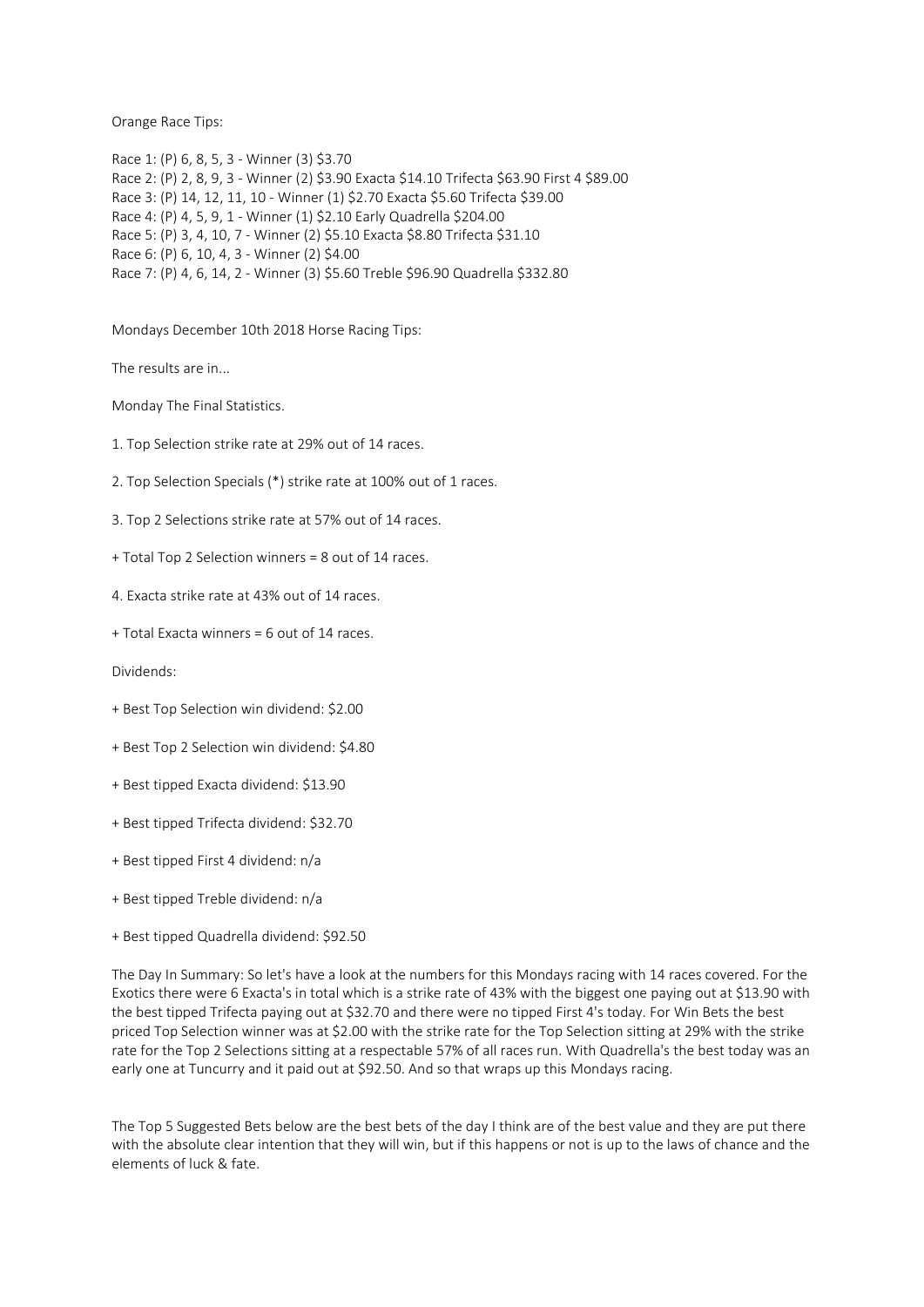1. Special Suggested Bets Of The Day:

Dubbo Race 1 Banker Exacta:

2 / 1, 10, 6

So its 2 for 1st and 1, 10, 6 for 2nd.

Total Cost: \$12 buys a 400% share or 4x times the dividend.

Final Result - A win and paid out at \$35.20 for 400%

2. Where The Money Is: Those runners which stand out as being well supported early.

Simply nothing to report today.

3. Best Longshot's Of The Day:

Simply nothing to report today.

4. Best Multi Bet Of The Day:

Simply nothing to report today.

5. Best Quaddie Of The Day:

Dubbo Quadrella:

Race 4: (P) 2, 4, 10, 11 Race 5: (P) 4, 8, 10, 9 Race 6: (P) 10, 1, 5, 16 Race 7: (P) 3, 13, 6, 9

Total Cost: \$13 buys a 5% share of the dividend.

Mondays Predicted Betting Outlook:

Mondays predicted betting outlook is Not available today.

Today's Race Tips:

Key Notes:

(\*) Denotes "Special" so the Top Selection should really win.

(P) Denotes "Predictable" so overall race has a Higher Probability of success within the given 4 selections.

(O) Denotes an "Open" Race with many possibilities so Uncertain Of Outcome within selections.

Tuncurry Race Tips: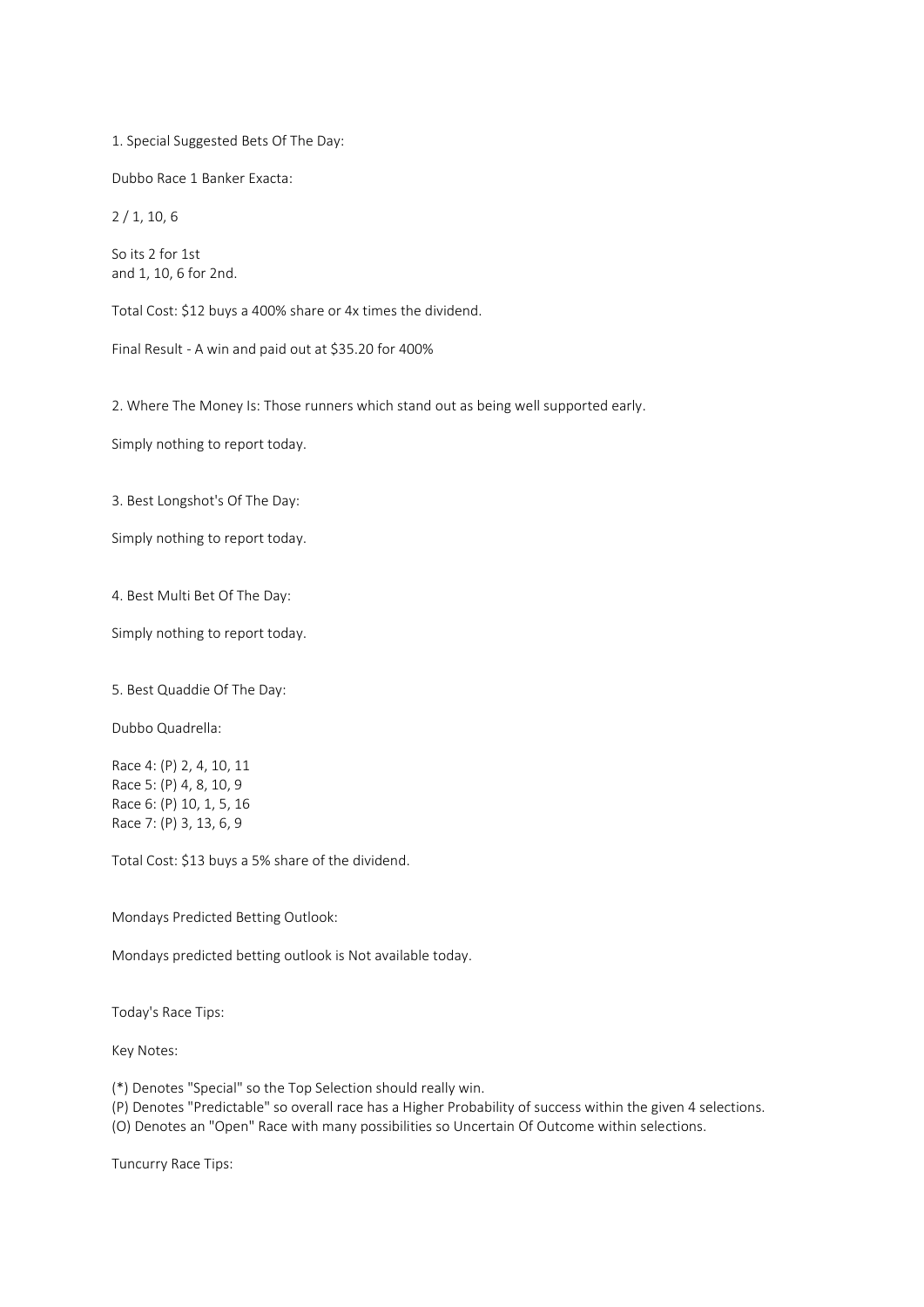Race 1: (P) 5, 9, 11, 1 - Winner (1) \$1.50 Exacta \$5.70 Race 2: (P) 4, 5, 9, 1 - Winner (2) \$4.40 Exacta \$10.80 Race 3: (P) 1, 14, 4, 6 - Winner (2) \$3.70 Exacta \$13.90 Race 4: (P) 3, 10, 4, 1 - Winner (1) \$2.00 Exacta \$5.30 Early Quadrella \$92.50 Race 5: (P) 8, 10, 14, 11 - Winner (4) \$8.70 Race 6: (P) 2, 4, 7, 1 - Winner (4) \$2.60 Race 7: (P) 6, 4, 8, 11 - Winner (2) \$4.80 Quadrella \$231.70

Dubbo Race Tips:

Race 1: (\*) 2, 1, 10, 6 - Winner (1) \$1.50 Exacta \$8.80 Race 2: (P) 2, 6, 8, 11 - Winner (2) \$3.50 Exacta \$5.70 Trifecta \$32.70 Race 3: (P) 3, 6, 13, 5 - Winner (1) \$1.60 Race 4: (P) 2, 4, 10, 11 - 4th - Loss Race 5: (P) 4, 8, 10, 9 - 2nd - Loss Race 6: (P) 10, 1, 5, 16 - 4th -Loss Race 7: (P) 3, 13, 6, 9 - Winner (4) \$12.00

Mondays December 3rd 2018 Horse Racing Tips:

The results are in...

Monday The Final Statistics.

1. Top Selection strike rate at 21% out of 14 races.

2. Top Selection Specials (\*) strike rate at 50% out of 2 races.

3. Top 2 Selections strike rate at 43% out of 14 races.

+ Total Top 2 Selection winners = 6 out of 14 races.

4. Exacta strike rate at 36% out of 14 races.

+ Total Exacta winners = 5 out of 14 races.

Dividends:

+ Best Top Selection win dividend: \$11.60

+ Best Top 2 Selection win dividend: \$11.60

+ Best tipped Exacta dividend: \$22.20

+ Best tipped Trifecta dividend: \$52.90

+ Best tipped First 4 dividend: n/a

+ Best tipped Treble dividend: n/a

+ Best tipped Quadrella dividend: n/a

The Day In Summary: So let's have a look at the numbers for this Mondays racing with 14 races covered. For the Exotics there were 5 Exacta's in total which is a strike rate of 36% with the biggest one paying out at \$22.20 with the best tipped Trifecta paying out at \$52.90 and there were no best tipped First 4's today. For Win Bets the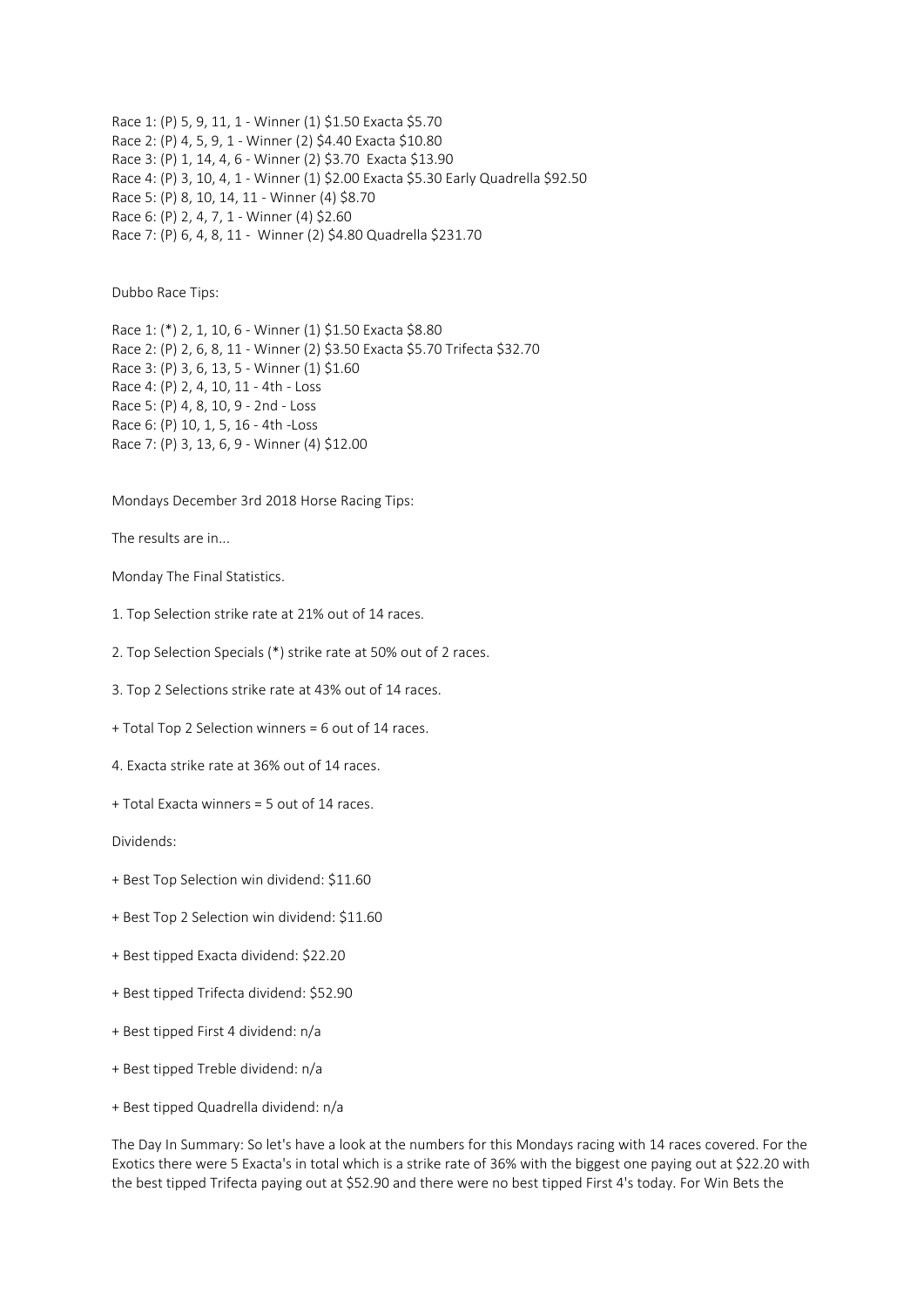best priced Top Selection winner was at \$11.60 with the strike rate for the Top Selection sitting at 21% with the strike rate for the Top 2 Selections sitting at a respectable 43% of all races run. With Quadrella's there were none successfully tipped today. And so that wraps up this Mondays racing.

The Top 5 Suggested Bets below are the best bets of the day I think are of the best value and they are put there with the absolute clear intention that they will win, but if this happens or not is up to the laws of chance and the elements of luck & fate.

1. Special Suggested Bets Of The Day:

Sapphire Coast Race 2 Banker Exacta:

 $1/2, 7, 3$ 

So its 1 for 1st and 2, 7, 3 for 2nd.

Total Cost: \$12 buys a 400% share or 4x times the dividend.

2. Where The Money Is: Those runners which stand out as being well supported early.

Taree Race 6 No 6 Toast at \$7.50 and there is decent early money support for this one today so might be worth a watch at the odds.

3. Best Longshot's Of The Day:

Nothing to report today.

4. Best Multi Bet Of The Day:

Nothing to report today.

5. Best Quaddie Of The Day:

Taree Quadrella:

Race 4: (P) 9, 1, 8, 11 Race 5: (P) 12, 7, 14, 10 Race 6: (P) 6, 4, 12, 2 Race 7: (P) 8, 7, 1, 11

Total Cost: \$13 buys a 5% share of the dividend.

Mondays Predicted Betting Outlook:

Mondays predicted betting outlook is Not available today.

Today's Race Tips: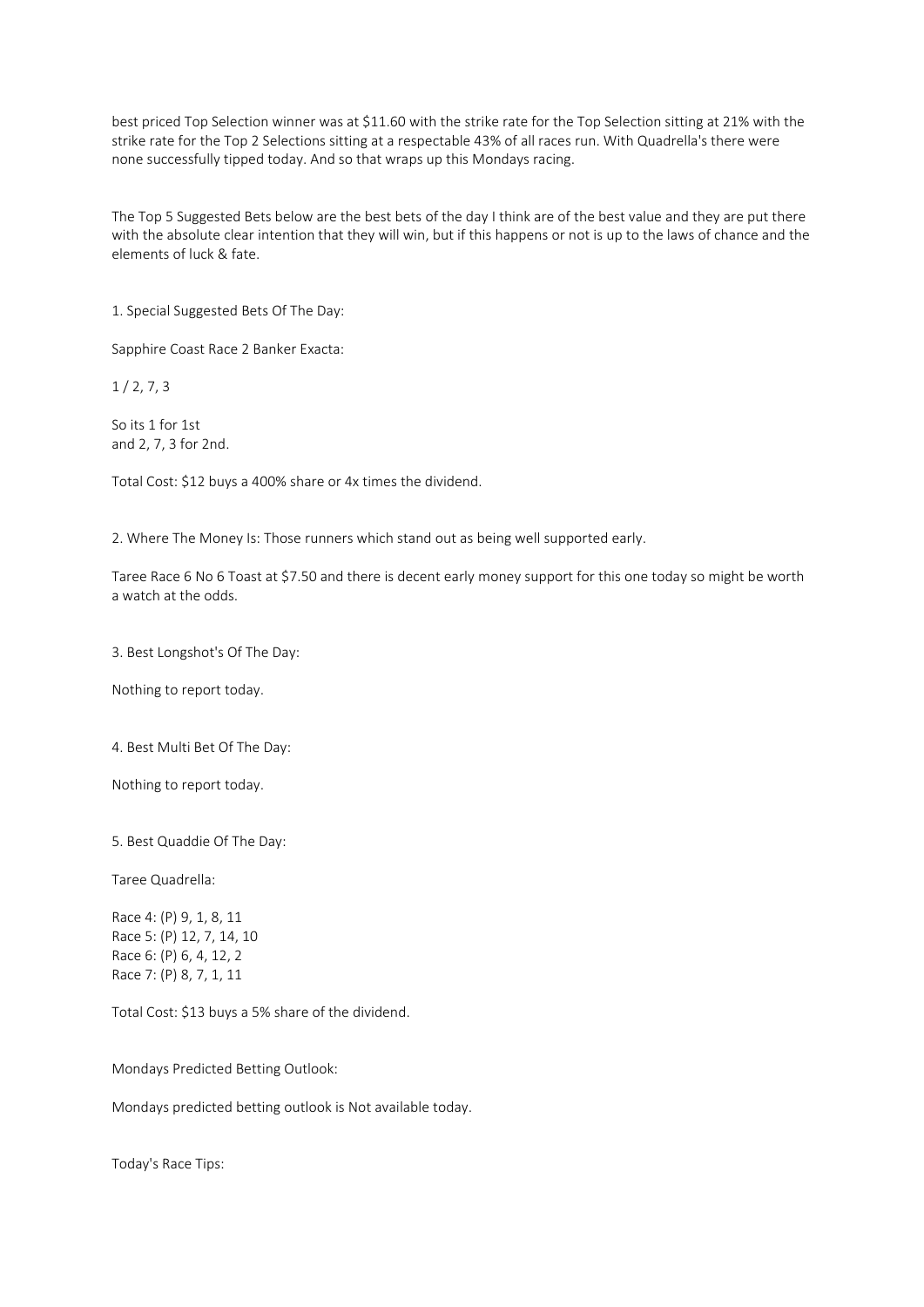Key Notes:

(\*) Denotes "Special" so the Top Selection should really win.

(P) Denotes "Predictable" so overall race has a Higher Probability of success within the given 4 selections.

(O) Denotes an "Open" Race with many possibilities so Uncertain Of Outcome within selections.

Taree Race Tips:

Race 1: (\*) 3, 2, 4, 5 - Winner (2) \$4.00 Exacta \$4.60 Trifecta \$9.50 Race 2: (P) 1, 4, 12, 5 - 3rd & 4th - Loss Race 3: (P) 6, 12, 2, 10 - 3rd & 4th - Loss Race 4: (P) 9, 1, 8, 11 - Winner (2) \$9.10 Exacta \$16.00 Race 5: (P) 12, 7, 14, 10 - Winner (2) \$4.60 Exacta \$22.20 Race 6: (P) 6, 4, 12, 2 - 2nd - Loss Race 7: (P) 8, 7, 1, 11 - Winner (1) \$3.00

Sapphire Coast Race Tips:

Race 1: (P) 2, 3, 6, 4 - 2nd - Loss Race 2: (\*) 1, 2, 7, 3 - Winner (1) \$1.50 Race 3: (P) 8, 7, 1, 4 - Winner (1) \$11.60 Race 4: (P) 11, 10, 9, 7 - Winner (4) \$3.00 Race 5: (P) 3, 1, 7, 2 - Winner (4) \$3.30 Exacta \$9.60 Race 6: (P) 3, 11, 5, 1 - Winner (4) \$3.00 Exacta \$13.70 Trifecta \$52.90 Race 7: (P) 3, 4, 6, 16 - 2nd, 3rd & 4th -Loss

Mondays November 26th 2018 Horse Racing Tips:

The results are in...

Monday The Final Statistics.

- 1. Top Selection strike rate at 27% out of 22 races.
- 2. Top Selection Specials (\*) strike rate at 0% out of 0 races.
- 3. Top 2 Selections strike rate at 41% out of 22 races.
- + Total Top 2 Selection winners = 9 out of 22 races.
- 4. Exacta strike rate at 23% out of 22 races.
- + Total Exacta winners = 5 out of 22 races.

Dividends:

- + Best Top Selection win dividend: \$6.00
- + Best Top 2 Selection win dividend: \$6.00
- + Best tipped Exacta dividend: \$104.90
- + Best tipped Trifecta dividend: \$152.00
- + Best tipped First 4 dividend: \$190.40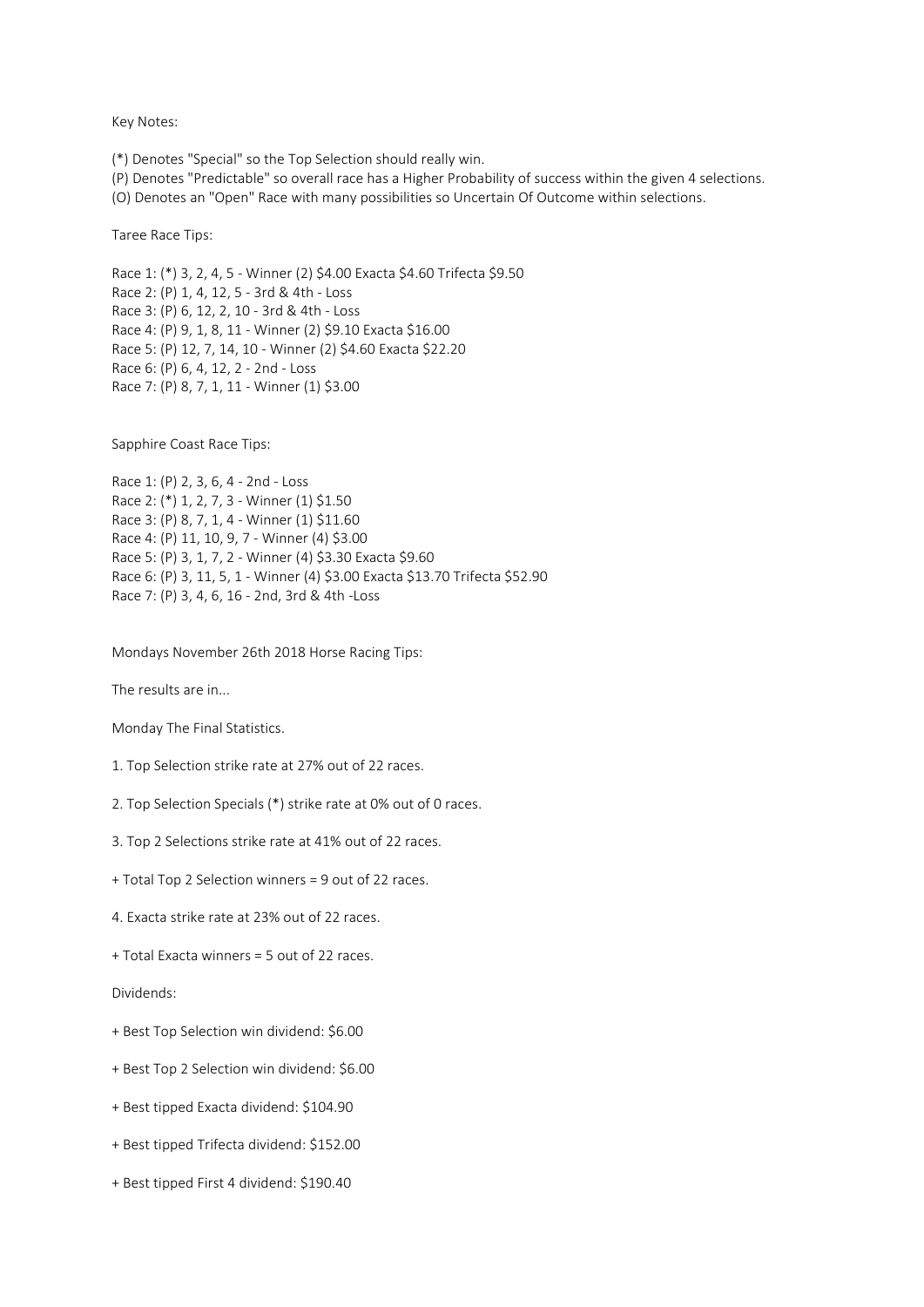+ Best tipped Treble dividend: n/a

+ Best tipped Quadrella dividend: n/a

The Day In Summary: So let's have a look at the numbers for this Mondays racing with 22 races covered. For the Exotics there were 5 Exacta's in total which is a strike rate of 23% with the biggest one paying out at \$104.90 with the best tipped Trifecta paying out at \$152.00 and the best tipped First 4 paid out at \$190.40. For Win Bets the best priced Top Selection winner was at \$6.00 with the strike rate for the Top Selection sitting at 27% with the strike rate for the Top 2 Selections sitting at a respectable 41% of all races run. With Quadrella's there were none successfully tipped today. And so that wraps up this Mondays racing.

The Top 5 Suggested Bets below are the best bets of the day I think are of the best value and they are put there with the absolute clear intention that they will win, but if this happens or not is up to the laws of chance and the elements of luck & fate.

1. Special Suggested Bets Of The Day:

Wagga Race 4 Boxed Exacta:

2, 11, 10, 7 - Boxed

Total Cost: \$12 buys a 100% share or 1x times the dividend.

2. Where The Money Is: Those runners which stand out as being well supported early.

Simply nothing to report today.

3. Best Longshot's Of The Day:

Simply nothing to report today.

4. Best Multi Bet Of The Day:

Simply nothing to report today.

5. Best Quaddie Of The Day:

Seymour Quadrella:

Race 5: (P) 3, 9, 4, 2 Race 6: (P) 4, 5, 3, 1 Race 7: (P) 7, 6, 5, 3 Race 8: (P) 9, 3, 6, 14

Total Cost: \$13 buys a 5% share of the dividend.

Mondays Predicted Betting Outlook:

Mondays predicted betting outlook is Not available today.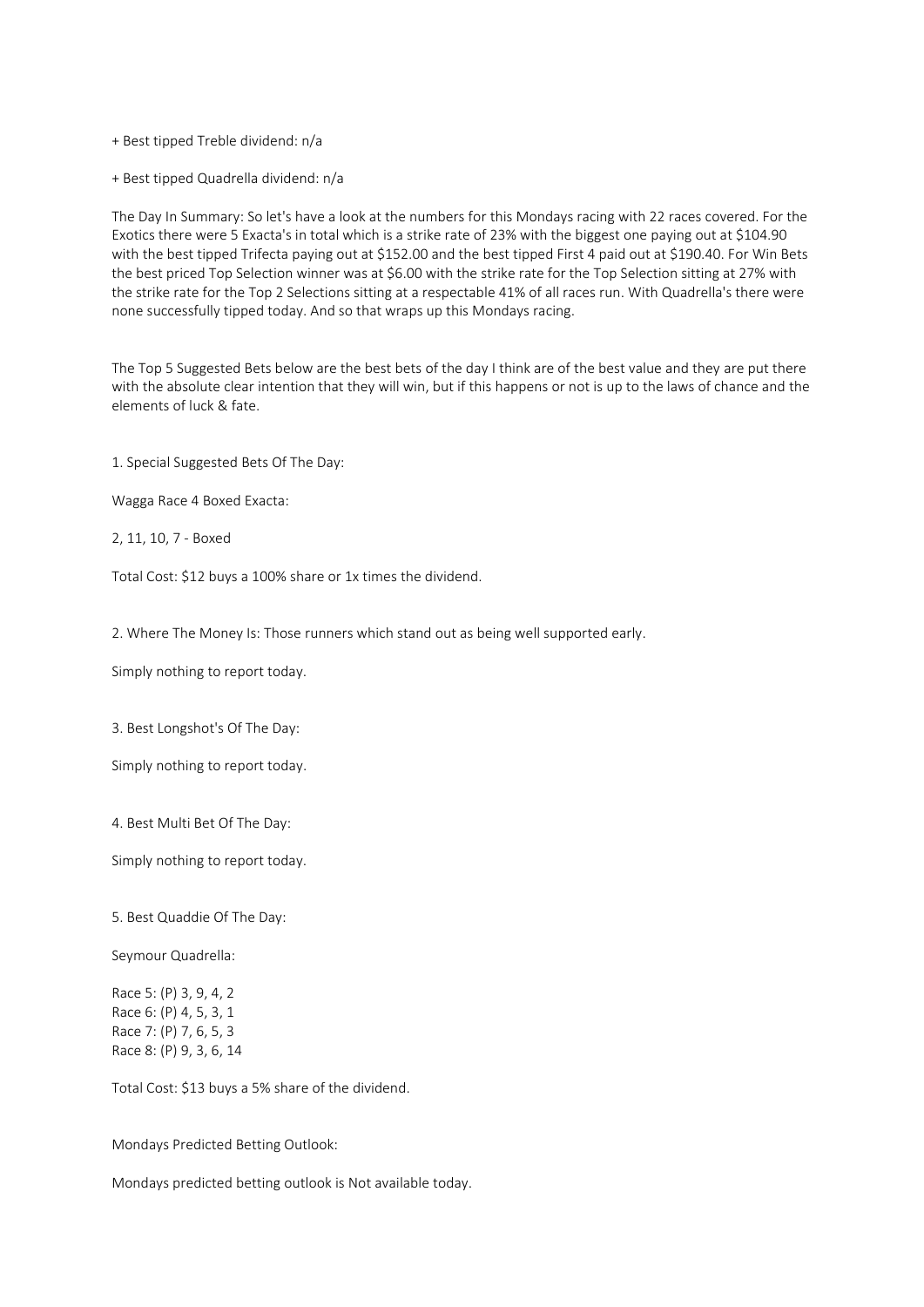Today's Race Tips:

Key Notes:

(\*) Denotes "Special" so the Top Selection should really win.

(P) Denotes "Predictable" so overall race has a Higher Probability of success within the given 4 selections.

(O) Denotes an "Open" Race with many possibilities so Uncertain Of Outcome within selections.

Seymour Race Tips:

Race 1: (P) 9, 4, 3, 2 - Winner (1) \$5.80 Exacta \$24,10 Trifecta \$69.70 Race 2: (P) 2, 9, 1, 11 - Winner (1) \$1.60 Race 3: (P) 6, 7, 10, 11 - Winner (2) \$3.40 - L/S NO 7 Race 4: (P) 4, 3, 6, 13 - 4th - Loss Race 5: (P) 3, 9, 4, 2 - Winner (2) \$3.90 Race 6: (P) 4, 5, 3, 1 - Winner (3) \$6.50 Exacta \$104.90 Trifecta \$152.00 First 4 \$190.40 Race 7: (P) 7, 6, 5, 3 - Winner (3) \$11.50 Race 8: (P) 9, 3, 6, 14 - 2nd - Loss

Ballina Race Tips:

Race 1: (P) 4, 5, 3, 1 - 3rd and 4th - Loss Race 2: (P) 6, 3, 5, 7 - Winner (1) \$2.50 Exacta \$7.60 Trifecta \$47.80 Race 3: (P) 10, 3, 9, 2 - 2nd, 3rd and 4th - Loss Race 4: (O) 6, 4, 5, 3 - Winner (2) \$3.60 Race 5: (P) 4, 3, 5, 1 - 2nd and 3rd - Loss Race 6: (P) 2, 8, 7, 15 - 3rd and 4th - Loss Race 7: (P) 15, 7, 8, 5 - 2nd and 3rd - Loss

Wagga Race Tips:

Race 1: (P) 10, 11, 2, 6 - Winner (4) \$4.20 Race 2: (P) 6, 3, 4, 1 - Winner (1) \$6.00 Race 3: (P) 1, 2, 5, 3 - Winner (1) \$2.10 Exacta \$7.80 Trifecta \$9.40 First 4 \$24.40 Race 4: (P) 2, 11, 10, 7 - 3rd and 4th - Loss Race 5: (P) 2, 6, 3, 4 - Winner (1) \$1.80 Exacta \$3.10 Trifecta \$36.40 Race 6: (P) 2, 1, 13, 8 - 2nd - Loss Race 7: (P) 1, 8, 11, 3 - 3rd and 4th - Loss

Mondays November 19th 2018 Horse Racing Tips:

The results are in...

Monday The Final Statistics.

1. Top Selection strike rate at 36% out of 22 races.

2. Top Selection Specials (\*) strike rate at 100% out of 1 races.

3. Top 2 Selections strike rate at 55% out of 22 races.

+ Total Top 2 Selection winners = 12 out of 22 races.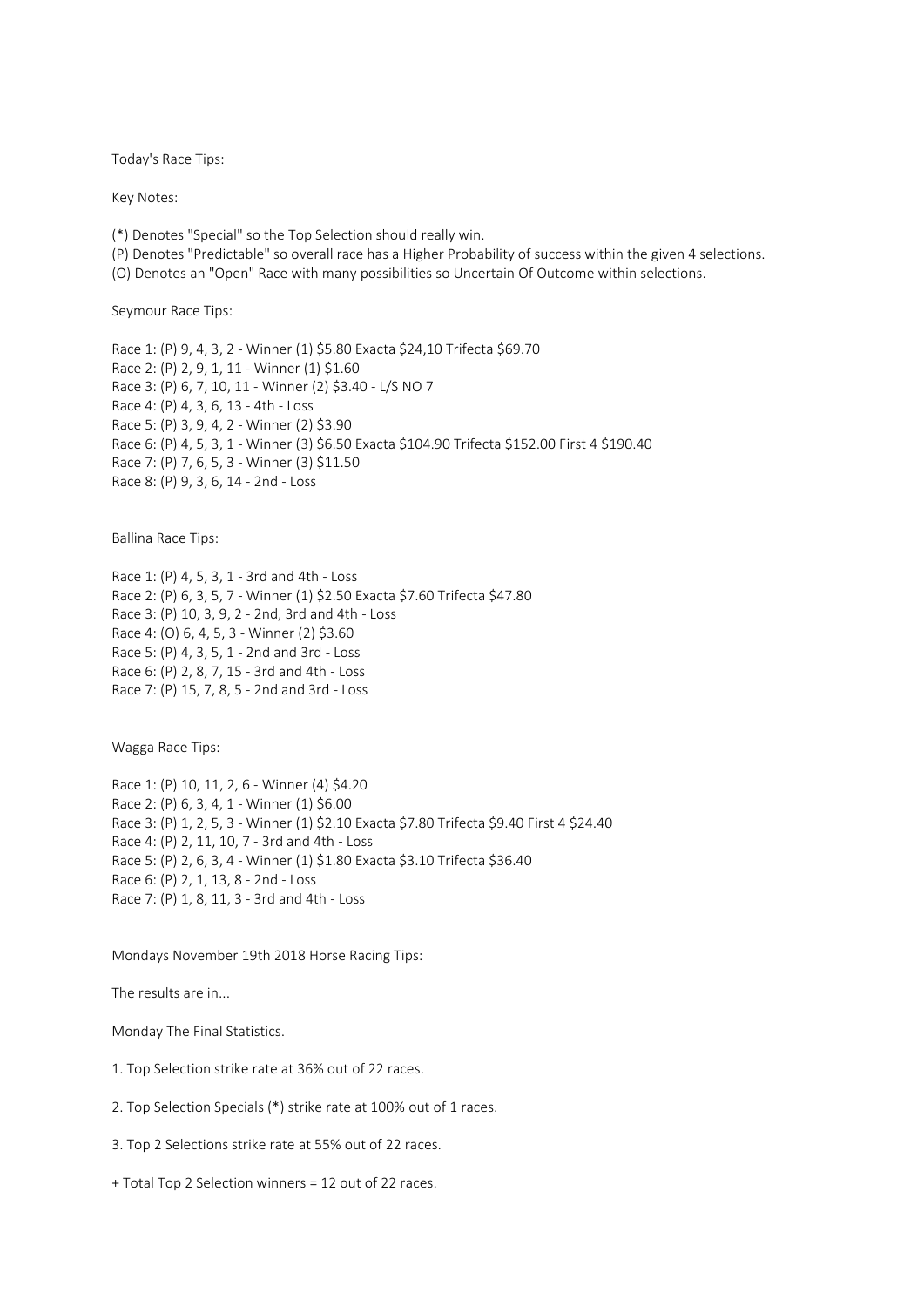4. Exacta strike rate at 45% out of 22 races.

+ Total Exacta winners = 10 out of 22 races.

Dividends:

- + Best Top Selection win dividend: \$3.00
- + Best Top 2 Selection win dividend: \$5.80
- + Best tipped Exacta dividend: \$67.60
- + Best tipped Trifecta dividend: \$320.60
- + Best tipped First 4 dividend: \$418.10
- + Best tipped Treble dividend: n/a
- + Best tipped Quadrella dividend: \$615.00

The Day In Summary: So let's have a look at the numbers for this Mondays racing with 22 races covered. For the Exotics there were 10 Exacta's in total which is a strike rate of 45% with the biggest one paying out at \$67.60 with the best tipped Trifecta paying out at \$320.60 and the best tipped First 4 paid out at \$418.10. For Win Bets the best priced Top Selection winner was at \$3.00 with the strike rate for the Top Selection sitting at 36% with the strike rate for the Top 2 Selections sitting at a respectable 55% of all races run. With Quadrella's the best today was a main one at Mornington and it paid out at \$615.00. And so that wraps up this Mondays racing.

The Top 5 Suggested Bets below are the best bets of the day I think are of the best value and they are put there with the absolute clear intention that they will win, but if this happens or not is up to the laws of chance and the elements of luck & fate.

1. Special Suggested Bets Of The Day:

Scone Race 4 Banker Exacta:

 $4 / 8, 7, 2$ 

So its 4 for 1st and 8, 7, 2 for 2nd.

Total Cost: \$12 buys a 400% share or 4x times the dividend.

2. Where The Money Is: Those runners which stand out as being well supported early.

Scone Race 5 No 2 Shangato at \$6.50 and there is solid interest in this one early in betting so might be worth a closer look today.

Final Result - Finished 3rd

3. Best Longshot's Of The Day: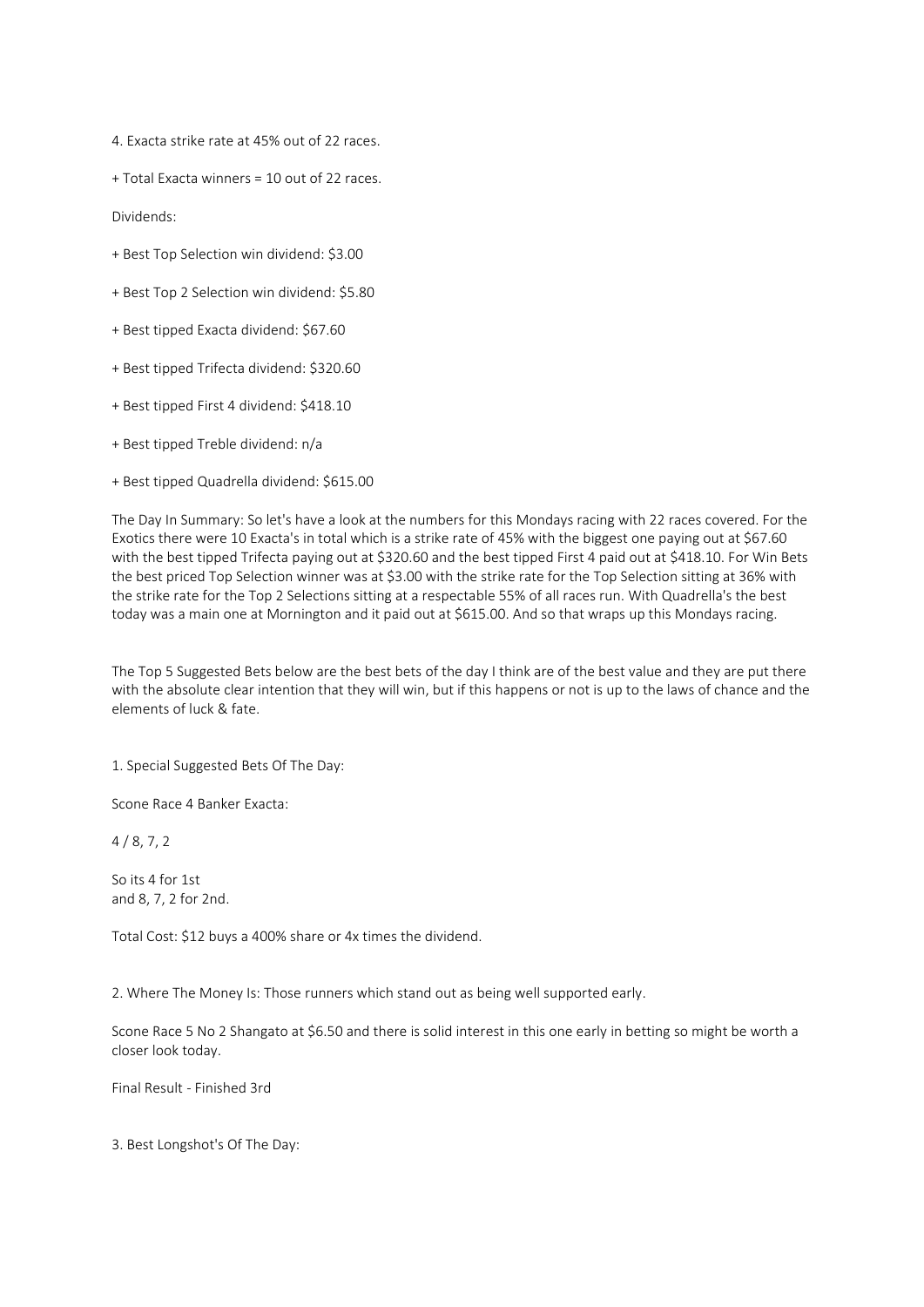Scone Race 2 No 1 Agent King at \$151.00 and there is a little interest in this one today at the massive odds so might be worth a small PLACE BET at the \$28.00 on offer in an interesting race.

4. Best Multi Bet Of The Day:

All bets are for the PLACE.

Scone Race 5 No 2 | Race 6 No 2 | Race 7 No 8

Suggested Bet: \$10

5. Best Quaddie Of The Day:

Scone Quadrella:

Race 4: (P) 4, 10, 9, 2 Race 5: (P) 2, 3, 10, 4 Race 6: (P) 2, 5, 1, 6 Race 7: (P) 1, 10, 8, 3

Total Cost: \$13 buys a 5% share of the dividend.

Mondays Predicted Betting Outlook:

Mondays predicted betting outlook is Not available today.

Today's Race Tips:

Key Notes:

(\*) Denotes "Special" so the Top Selection should really win.

(P) Denotes "Predictable" so overall race has a Higher Probability of success within the given 4 selections.

(O) Denotes an "Open" Race with many possibilities so Uncertain Of Outcome within selections.

Mornington Race Tips:

Race 1: (P) 8, 7, 9, 6 - Winner (1) \$2.40 Exacta \$8.70 Race 2: (P) 3, 6, 2, 8 - Winner (1) \$1.60 Race 3: (P) 2, 4, 5, 6 - Winner (1) \$1.20 Exacta \$2.10 Trifecta \$10.30 Race 4: (P) 4, 14, 2, 8 - Winner (3) \$5.60 Early Quadrella \$35.20 Race 5: (P) 5, 7, 6, 4 - Winner (1) \$2.90 Exacta \$16.80 Trifecta \$110.00 Race 6: (P) 1, 3, 4, 6 - Winner (1) \$1.70 Exacta \$3.50 Trifecta \$4.20 First 4 \$4.80 Race 7: (P) 2, 3, 7, 1 - Winner (2) \$3.90 Exacta \$7.70 Trifecta \$26.50 First 4 \$418.10 Race 8: (P) 1, 2, 3, 6 - Winner (4) \$17.20 Exacta \$67.60 Trifecta \$320.60 Quadrella \$615.00

Scone Race Tips:

Race 1: (P) 2, 1, 6, 3 - Winner (1) \$3.00 Exacta \$20.00 Race 2: (P) 5, 8, 10, 1 - 2nd - Loss Race 3: (P) 13, 1, 6, 2 - Winner (1) \$2.10 Race 4: (P) 4, 10, 9, 2 - Winner (2) \$2.50 Race 5: (P) 2, 3, 10, 4 - 2nd and 3rd - Loss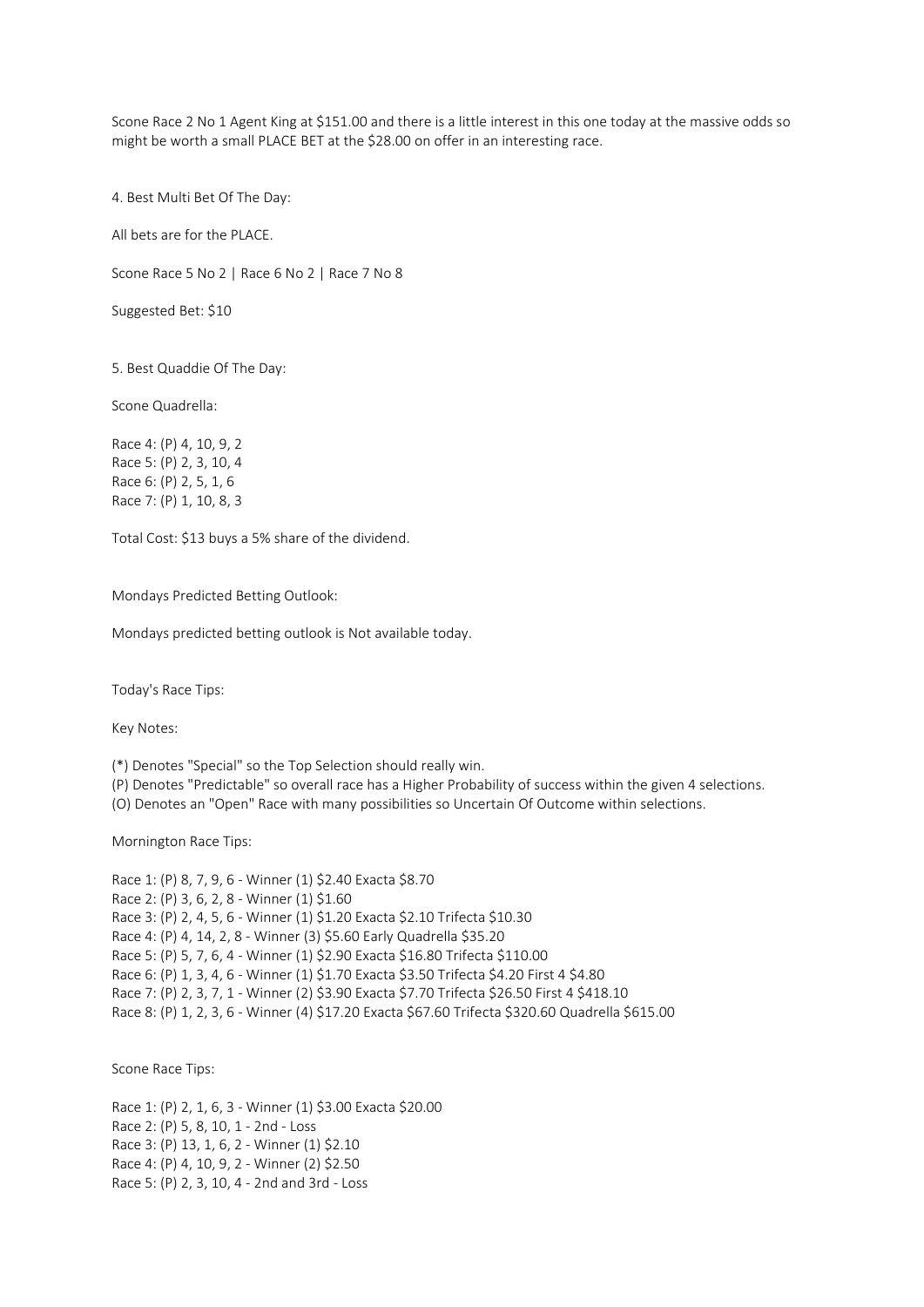Race 6: (P) 2, 5, 1, 6 - 2nd, 3rd and 4th - Loss Race 7: (P) 1, 10, 8, 3 - Winner (4) \$4.80 Exacta \$28.10

Grafton Race Tips:

```
Race 1: (P) 3, 6, 1, 5 - 2nd, 3rd and 4th - Loss
Race 2: (P) 10, 4, 1, 18 - 2nd and 3rd - Loss
Race 3: (P) 11, 13, 5, 9 - Winner (4) $6.70
Race 4: (*) 4, 8, 7, 2 - Winner (1) $2.20
Race 5: (P) 7, 2, 9, 10 - Winner (2) $5.80 Exacta $27.70
Race 6: (P) 3, 6, 2, 7 - Winner (2) $2.80 Exacta $23.40
Race 7: (P) 2, 8, 9, 1 - Loss
```
Mondays November 12th 2018 Horse Racing Tips:

The results are in...

Monday The Final Statistics.

- 1. Top Selection strike rate at 19% out of 16 races.
- 2. Top Selection Specials (\*) strike rate at 100% out of 1 races.
- 3. Top 2 Selections strike rate at 38% out of 16 races.
- + Total Top 2 Selection winners = 6 out of 16 races.
- 4. Exacta strike rate at 44% out of 16 races.
- + Total Exacta winners = 7 out of 16 races.

Dividends:

- + Best Top Selection win dividend: \$2.70
- + Best Top 2 Selection win dividend: \$4.20
- + Best tipped Exacta dividend: \$112.10
- + Best tipped Trifecta dividend: \$79.50
- + Best tipped First 4 dividend: n/a
- + Best tipped Treble dividend: \$421.10
- + Best tipped Quadrella dividend: \$2834.70

The Day In Summary: So let's have a look at the numbers for this Mondays racing with 16 races covered. For the Exotics there were 7 Exacta's in total which is a strike rate of 44% with the biggest one paying out at \$112.10 with the best tipped Trifecta paying out at \$79.50 and there were no best tipped First 4's today. For Win Bets the best priced Top Selection winner was at \$2.70 with the strike rate for the Top Selection sitting at 19% with the strike rate for the Top 2 Selections sitting at a respectable 38% of all races run. With Quadrella's the best today was a main one at Ballina and it paid out at \$2834.70. And so that wraps up this Mondays racing.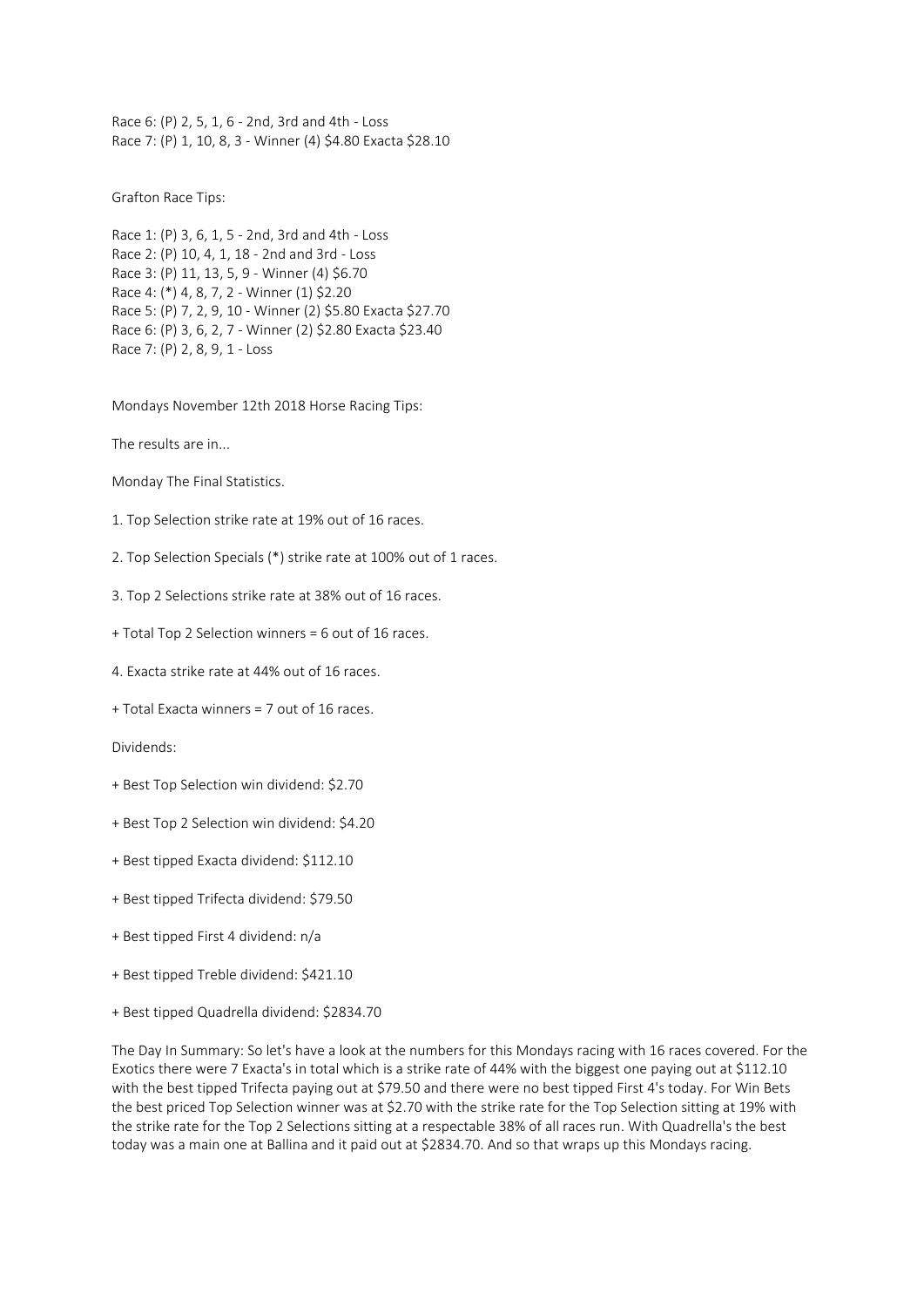The Top 5 Suggested Bets below are the best bets of the day I think are of the best value and they are put there with the absolute clear intention that they will win, but if this happens or not is up to the laws of chance and the elements of luck & fate.

1. Special Suggested Bets Of The Day:

Ballina Race 1 Banker Exacta:

 $1/5.7.6$ 

So its 1 for 1st and 5, 7, 6 for 2nd.

Total Cost: \$12 buys a 400% or 4x times the dividend.

2. Where The Money Is: Those runners which stand out as being well supported early.

Simply nothing to report today.

3. Best Longshot's Of The Day:

Simply nothing to report today.

4. Best Multi Bet Of The Day:

Simply nothing to report today.

5. Best Quaddie Of The Day:

Kilmore Quadrella:

Race 5: (P) 10, 6, 4, 9 Race 6: (P) 7, 3, 2, 4 Race 7: (P) 9, 3, 7, 6 Race 8: (P) 3, 11, 9, 5

Total Cost: \$13 buys a 5% share of the dividend.

Mondays Predicted Betting Outlook:

Mondays predicted betting outlook is Not available today.

Today's Race Tips:

Key Notes:

(\*) Denotes "Special" so the Top Selection should really win.

(P) Denotes "Predictable" so overall race has a Higher Probability of success within the given 4 selections.

(O) Denotes an "Open" Race with many possibilities so Uncertain Of Outcome within selections.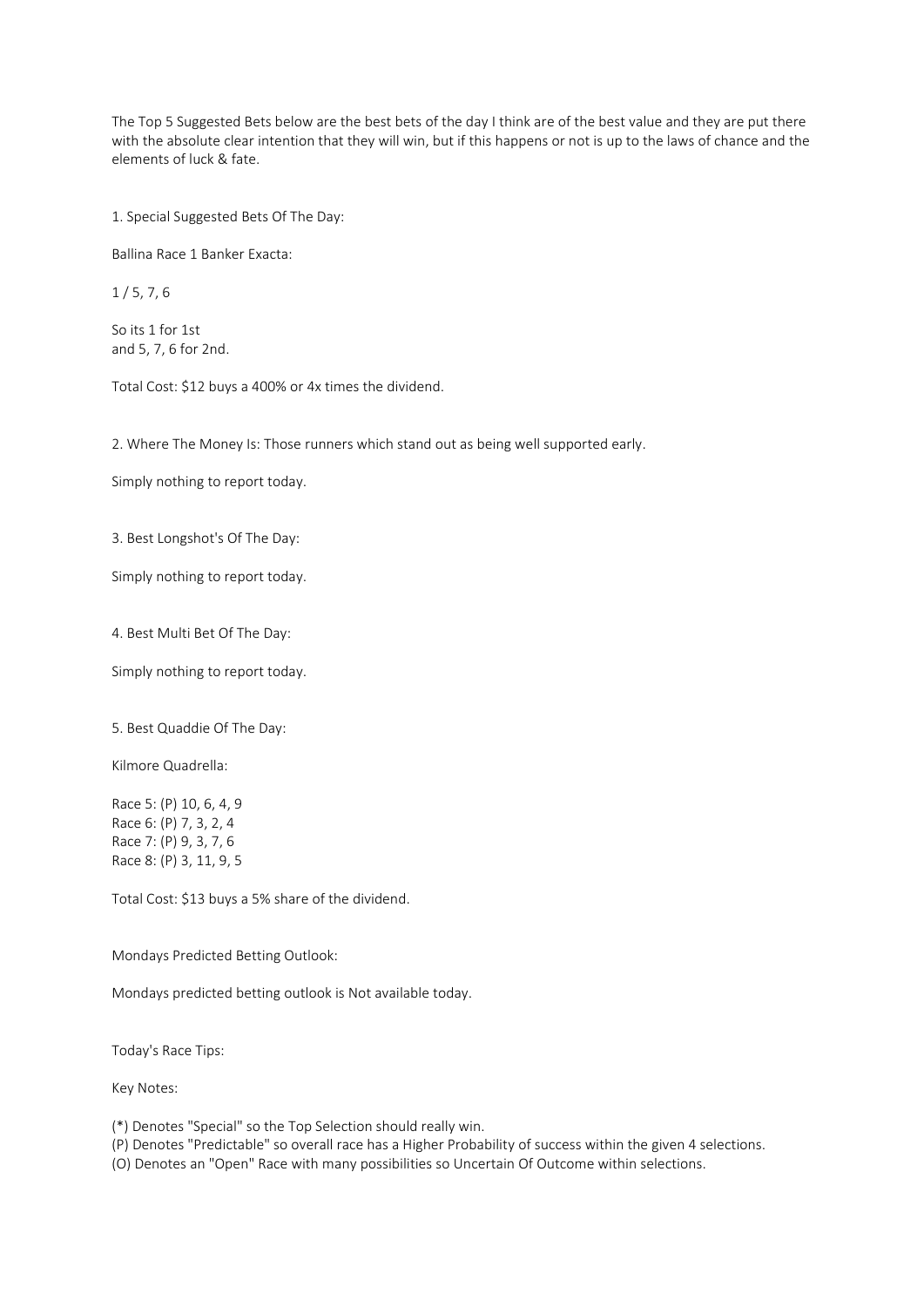Ballina Race Tips:

Race 1: (\*) 1, 5, 7, 6 - Winner (2) \$4.00 Race 2: (P) 9, 1, 3, 2 - Winner (3) \$3.60 Race 3: (P) 3, 9, 5, 8 - 2nd and 3rd - Loss Race 4: (P) 3, 6, 8, 4 - 4th - Loss Race 5: (P) 5, 6, 4, 3 - Winner (4) \$6.00 Race 6: (P) 1, 11, 4, 2 - Winner (4) \$3.50 Exacta \$14.20 Race 7: (P) 9, 2, 5, 6 - Winner (3) \$3.30 Race 8: (P) 5, 11, 12, 9 - Winner (3) \$29.70 Exacta \$112.10 Treble \$421.10 Quadrella \$2834.70

Kilmore Race Tips:

Race 1: (P) 9, 7, 1, 5 - Winner (2) \$1.90 Exacta \$4.20 Trifecta \$8.10 - L/S NO 9 Race 2: (P) 2, 1, 5, 4 - Winner (1) \$2.70 Exacta \$4.90 Race 3: (P) 8, 2, 9, 3 - Winner (4) \$5.40 Exacta \$27.60 Trifecta \$79.50 Race 4: (P) 7, 4, 8, 9 - Winner (2) \$4.20 Exacta \$7.70 Early Quadrella \$89.10 Race 5: (P) 10, 6, 4, 9 - Winner (1) \$2.50 Exacta \$12.50 Race 6: (P) 7, 3, 2, 4 - 3rd - Loss Race 7: (P) 9, 3, 7, 6 - 2nd, 3rd and 4th - Loss Race 8: (P) 3, 11, 9, 5 - Winner (1) \$2.20

Mondays November 5th 2018 Horse Racing Tips:

The results are in...

Monday The Final Statistics.

- 1. Top Selection strike rate at 32% out of 22 races.
- 2. Top Selection Specials (\*) strike rate at 0% out of 0 races.
- 3. Top 2 Selections strike rate at 45% out of 22 races.
- + Total Top 2 Selection winners = 10 out of 22 races.
- 4. Exacta strike rate at 18% out of 22 races.
- + Total Exacta winners = 4 out of 22 races.

Dividends:

- + Best Top Selection win dividend: \$6.00
- + Best Top 2 Selection win dividend: \$11.90
- + Best tipped Exacta dividend: \$26.90
- + Best tipped Trifecta dividend: \$17.20
- + Best tipped First 4 dividend: \$6.00
- + Best tipped Treble dividend: \$106.90
- + Best tipped Quadrella dividend: n/a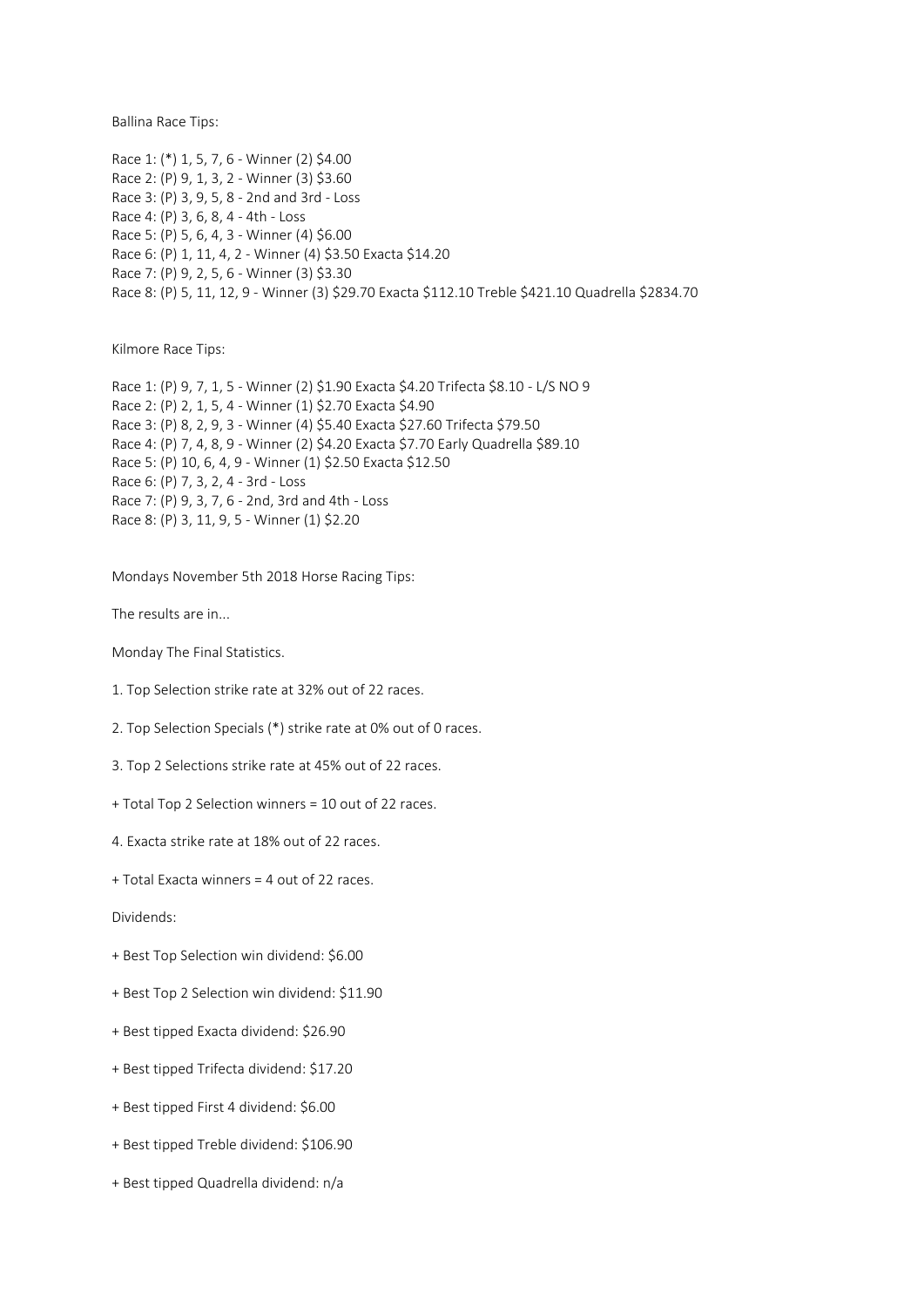The Day In Summary: So let's have a look at the numbers for this Mondays racing with 22 races covered. For the Exotics there were 4 Exacta's in total which is a strike rate of 18% with the biggest one paying out at \$26.90 with the best tipped Trifecta paying out at \$17.20 and the best tipped First 4 paid out at \$6.00. For Win Bets the best priced Top Selection winner was at \$6.00 with the strike rate for the Top Selection sitting at 32% with the strike rate for the Top 2 Selections sitting at a respectable 45% of all races run. With Quadrella's there were none successfully tipped today. And so that wraps up this Mondays racing.

The Top 5 Suggested Bets below are the best bets of the day I think are of the best value and they are put there with the absolute clear intention that they will win, but if this happens or not is up to the laws of chance and the elements of luck & fate.

1. Special Suggested Bets Of The Day:

Ballarat Race 1 Multi Exacta:

4, 6 / 4, 6, 9, 7

So its 4 and 6 for 1st and 4, 6, 9, 7 for 2nd.

Total Cost: \$12 buys a 200% share or 2x times the dividend.

2. Where The Money Is: Those runners which stand out as being well supported early.

Nothing to report today.

3. Best Longshot's Of The Day:

Ballarat Race 3 No 11 Harlin Express at \$12.00 and there is some interest in this one early so might be worth the risk eachway.

4. Best Multi Bet Of The Day:

Nothing to report today.

5. Best Quaddie Of The Day:

Ballarat Quadrella:

Race 5: (P) 4, 2, 3, 8 Race 6: (P) 5, 8, 3, 1 Race 7: (P) 9, 2, 3, 4 Race 8: (P) 8, 7, 11, 9

Total Cost: \$13 buys a 5% share of the dividend.

Mondays Predicted Betting Outlook:

Mondays predicted betting outlook is Not available today.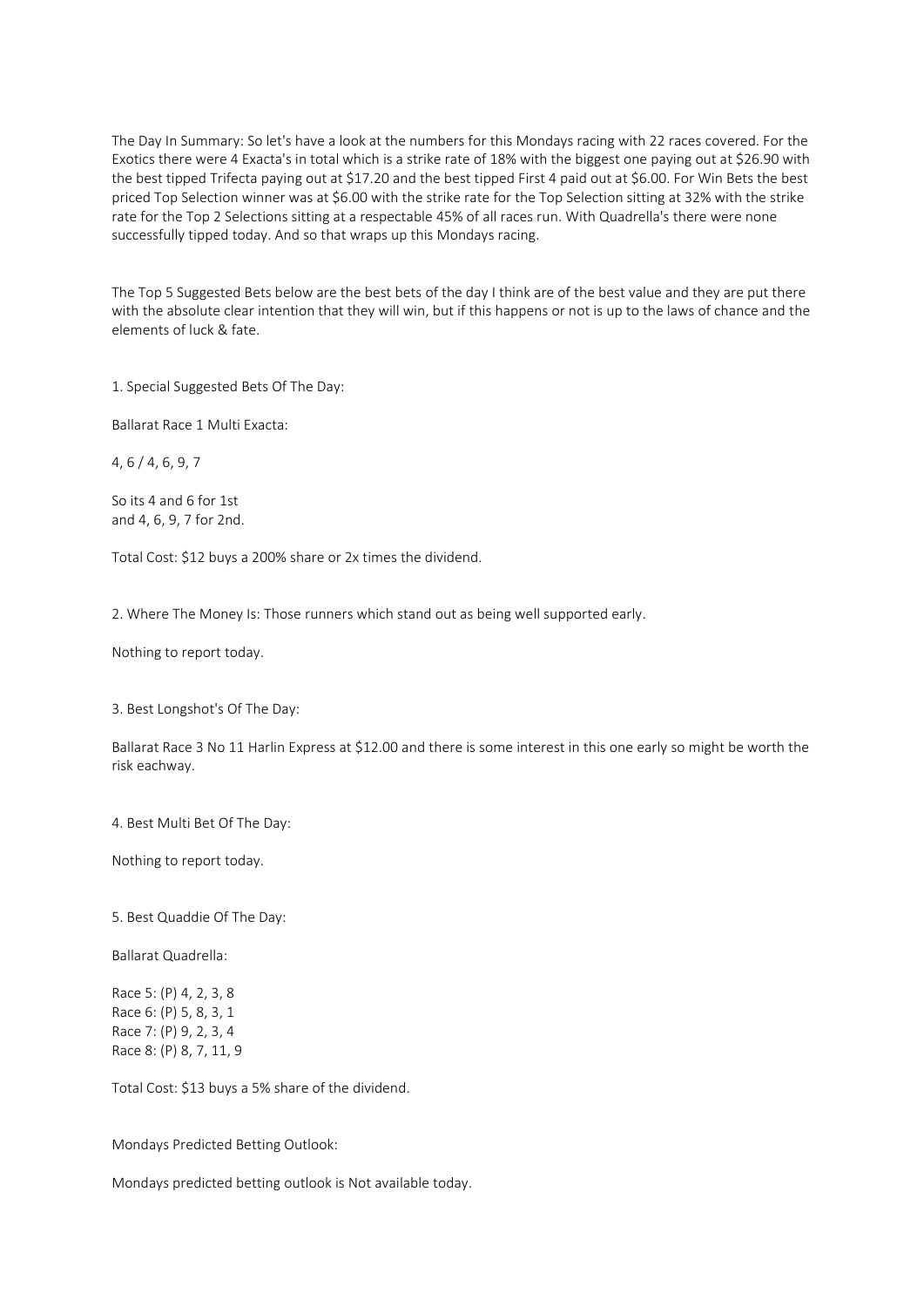Today's Race Tips:

Key Notes:

(\*) Denotes "Special" so the Top Selection should really win.

(P) Denotes "Predictable" so overall race has a Higher Probability of success within the given 4 selections.

(O) Denotes an "Open" Race with many possibilities so Uncertain Of Outcome within selections.

Ballarat Race Tips:

Race 1: (P) 4, 6, 9, 7 - Winner (1) \$2.30 Exacta \$4.30 Race 2: (P) 11, 6, 7, 10 - 2nd - Loss Race 3: (P) 11, 5, 8, 6 - 2nd and 3rd - Loss Race 4: (P) 8, 1, 6, 7 - Winner (2) \$4.40 Race 5: (P) 4, 2, 3, 8 - Winner (4) \$6.40 Race 6: (P) 5, 8, 3, 1 - 2nd - Loss Race 7: (P) 9, 2, 3, 4 - 4th - Loss Race 8: (P) 8, 7, 11, 9 - 2nd and 3rd - Loss

Ballina Race Tips:

Race 1: (P) 7, 1, 6, 5 - Winner (1) \$1.20 Exacta \$1.30 Trifecta \$4.10 First 4 \$6.00 Race 2: (P) 7, 4, 8, 2 - Winner (1) \$2.40 Race 3: (P) 6, 9, 7, 5 - 2nd and 4th - Loss Race 4: (P) 13, 18, 12, 10 - Winner (4) \$6.60 Race 5: (P) 7, 2, 3, 4 - 4th - Loss Race 6: (P) 9, 3, 5, 11 - Winner (3) \$7.90 Race 7: (P) 1, 3, 12, 9 - Winner (1) \$3.20 Exacta \$26.90

Corowa Race Tips:

Race 1: (P) 1, 5, 6, 3 - Winner (1) \$2.40 Race 2: (P) 1, 5, 6, 4 - Winner (1) \$6.00 Race 3: (P) 9, 5, 7, 4 - 3rd and 4th - Loss Race 4: (P) 8, 5, 9, 2 - Winner (3) \$3.70 Race 5: (O) 4, 9, 3, 12 - Winner (2) \$11.90 Race 6: (P) 3, 5, 1, 6 - Winner (2) \$3.00 Race 7: (P) 2, 3, 1, 5 - Winner (1) \$2.30 Exacta \$10.10 Trifecta \$17.20 Treble \$106.90

Mondays October 29th 2018 Horse Racing Tips:

The results are in...

Monday The Final Statistics.

1. Top Selection strike rate at 25% out of 16 races.

2. Top Selection Specials (\*) strike rate at 50% out of 2 races.

3. Top 2 Selections strike rate at 44% out of 16 races.

+ Total Top 2 Selection winners = 7 out of 16 races.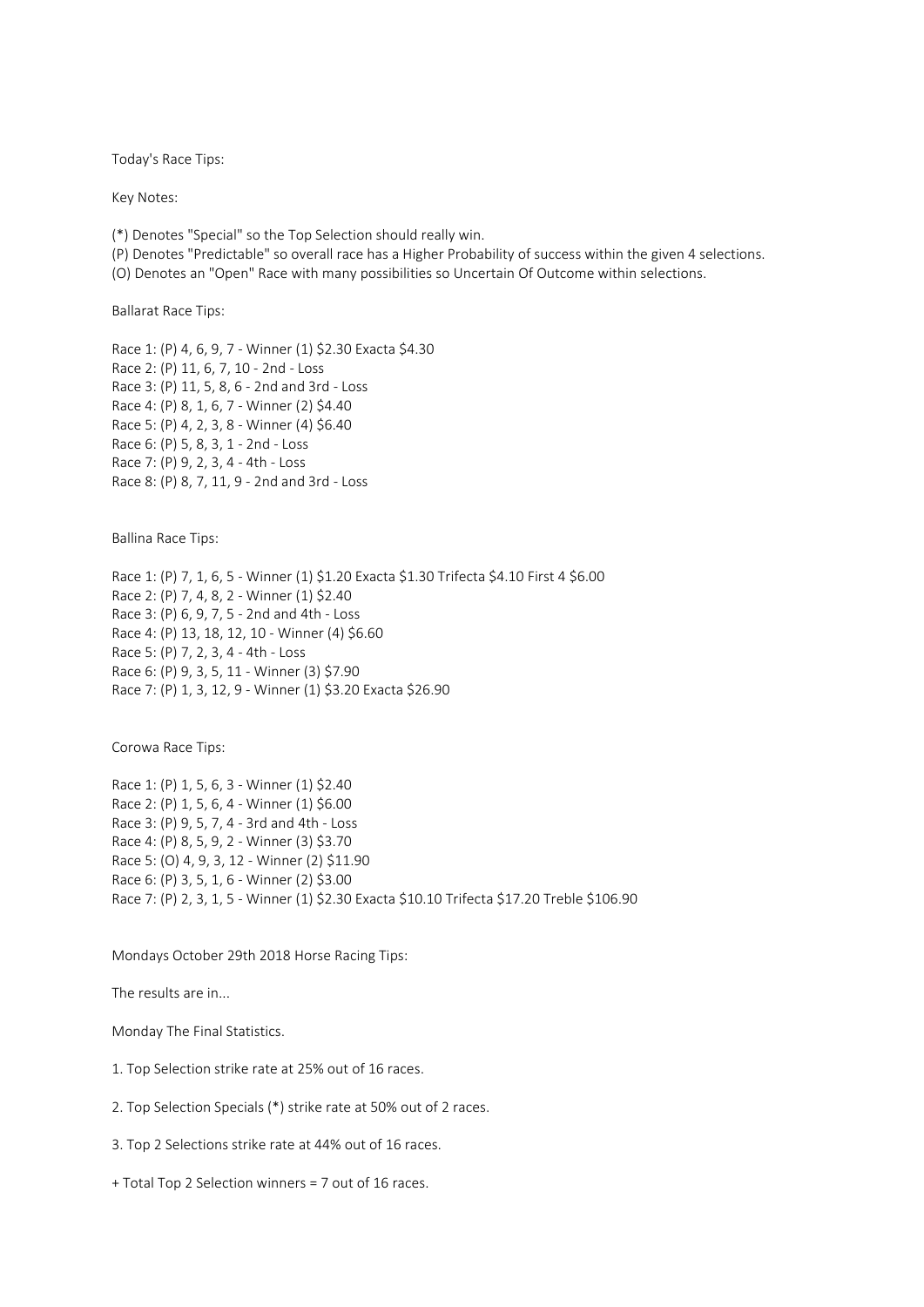4. Exacta strike rate at 50% out of 16 races.

+ Total Exacta winners = 8 out of 16 races.

Dividends:

- + Best Top Selection win dividend: \$2.70
- + Best Top 2 Selection win dividend: \$5.70
- + Best tipped Exacta dividend: \$93.30
- + Best tipped Trifecta dividend: \$233.80
- + Best tipped First 4 dividend: \$134.00
- + Best tipped Treble dividend: n/a
- + Best tipped Quadrella dividend: n/a

The Day In Summary: So let's have a look at the numbers for this Mondays racing with 16 races covered. For the Exotics there were 8 Exacta's in total which is a strike rate of 50% with the biggest one paying out at \$93.30 with the best tipped Trifecta paying out at \$233.80 and the best tipped First 4 paid out at \$134.00. For Win Bets the best priced Top Selection winner was at \$2.70 with the strike rate for the Top Selection sitting at 25% with the strike rate for the Top 2 Selections sitting at a respectable 44% of all races run. With Quadrella's there were none successfully tipped today. And so that wraps up this Mondays racing.

The Top 5 Suggested Bets below are the best bets of the day I think are of the best value and they are put there with the absolute clear intention that they will win, but if this happens or not is up to the laws of chance and the elements of luck & fate.

1. Special Suggested Bets Of The Day:

Benalla Race 1 Banker Exacta:

8 / 3, 4, 10

So its 8 for 1st and 3, 4, 10 for 2nd.

Total Cost: \$12 buys a 400% share or 4x times the dividend.

Final Result - A Winner and paid out at \$25.60 for 400%

2. Where The Money Is: Those runners which stand out as being well supported early.

Simply nothing to report today.

3. Best Longshot's Of The Day:

Simply nothing to report today.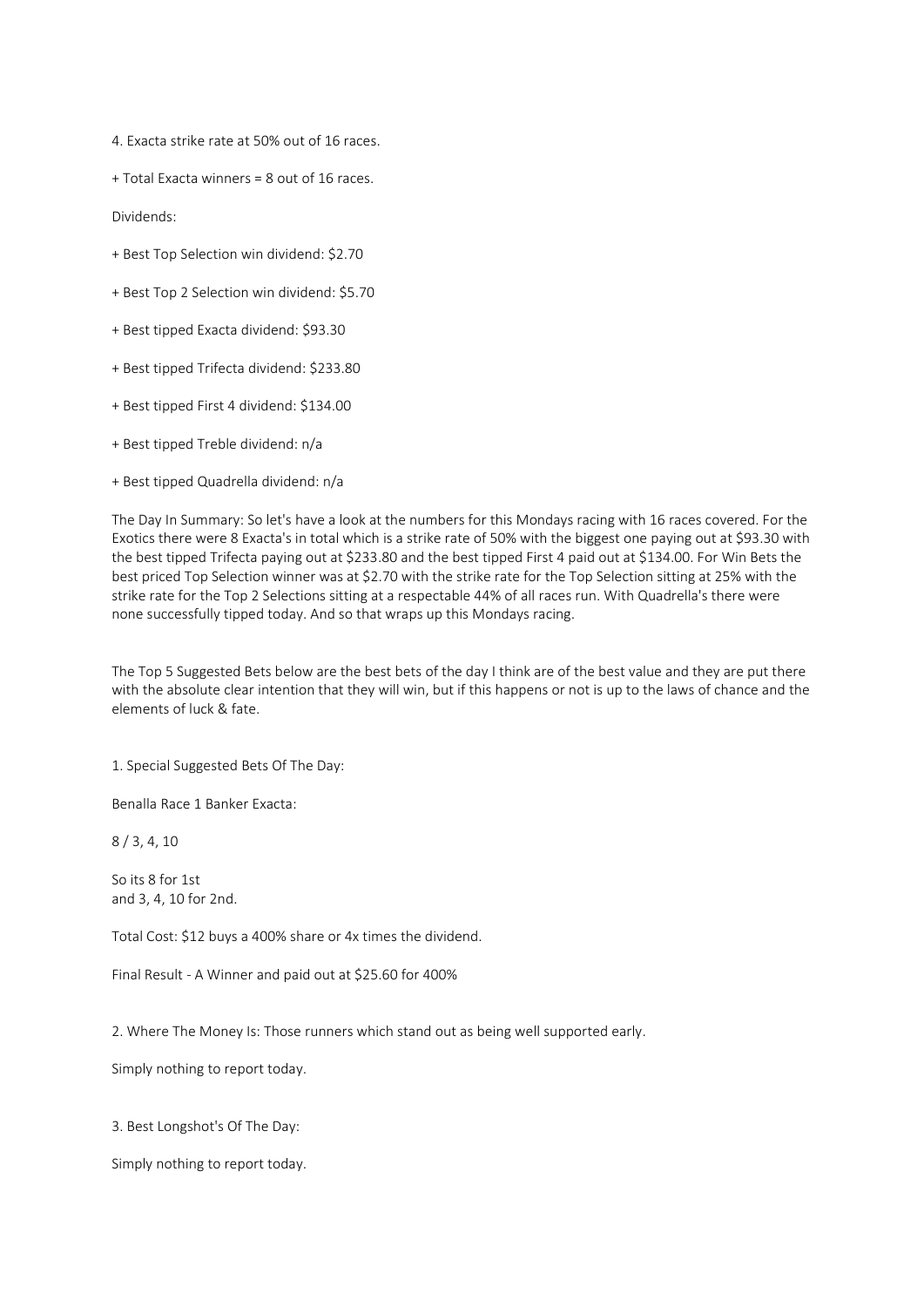4. Best Multi Bet Of The Day:

Simply nothing to report today.

5. Best Quaddie Of The Day:

Benalla Quadrella:

Race 5: (P) 6, 7, 4, 9 Race 6: (P) 8, 6, 9, 2 Race 7: (P) 3, 10, 7, 4 Race 8: (P) 14, 8, 1, 6

Total Cost: \$%13 buys a 5% share of the dividend.

Mondays Predicted Betting Outlook:

Mondays predicted betting outlook is Not available today.

Today's Race Tips:

Key Notes:

(\*) Denotes "Special" so the Top Selection should really win.

(P) Denotes "Predictable" so overall race has a Higher Probability of success within the given 4 selections.

(O) Denotes an "Open" Race with many possibilities so Uncertain Of Outcome within selections.

Tamworth Race Tips:

Race 1: (P) 3, 5, 1, 4 - 2nd, 3rd and 4th - Loss Race 2: (P) 5, 4, 3, 6 - Winner (1) \$2.40 Race 3: (P) 7, 9, 1, 11 - Winner (4) \$2.30 Exacta \$6.30 Trifecta \$20.80 Race 4: (P) 1, 2, 7, 3 - Winner (2) \$3.50 Exacta \$7.00 Trifecta \$53.70 First 4 \$134.00 Race 5: (P) 1, 10, 5, 4 - Winner (1) \$1.90 Exacta \$7.80 Trifecta \$22.70 Race 6: (P) 8, 1, 7, 3 - 2nd, 3rd and 4th - Loss Race 7: (P) 3, 6, 7, 5 - Winner (4) \$6.50 Race 8: (P) 4, 6, 8, 10 - 3rd - Loss

Benalla Race Tips:

Race 1: (\*) 8, 3, 4, 10 - Winner (1) \$1.70 Exacta \$6.40 Race 2: (P) 5, 14, 13, 6 - Winner (4) \$13.80 Exacta \$93.30 Trifecta \$233.80 Race 3: (\*) 11, 9, 3, 8 - Winner (2) \$5.70 Exacta \$10.00 Trifecta \$34.70 Race 4: (P) 1, 3, 4, 5 - 2nd, 3rd and 4th - Loss Race 5: (P) 6, 7, 4, 9 - Winner (4) \$10.10 Race 6: (P) 8, 6, 9, 2 - Winner (1) \$2.70 Exacta \$7.60 Race 7: (P) 3, 10, 7, 4 - Loss Race 8: (P) 14, 8, 1, 6 - Winner (2) \$3.30 Exacta \$6.60

Mondays October 22nd 2018 Horse Racing Tips: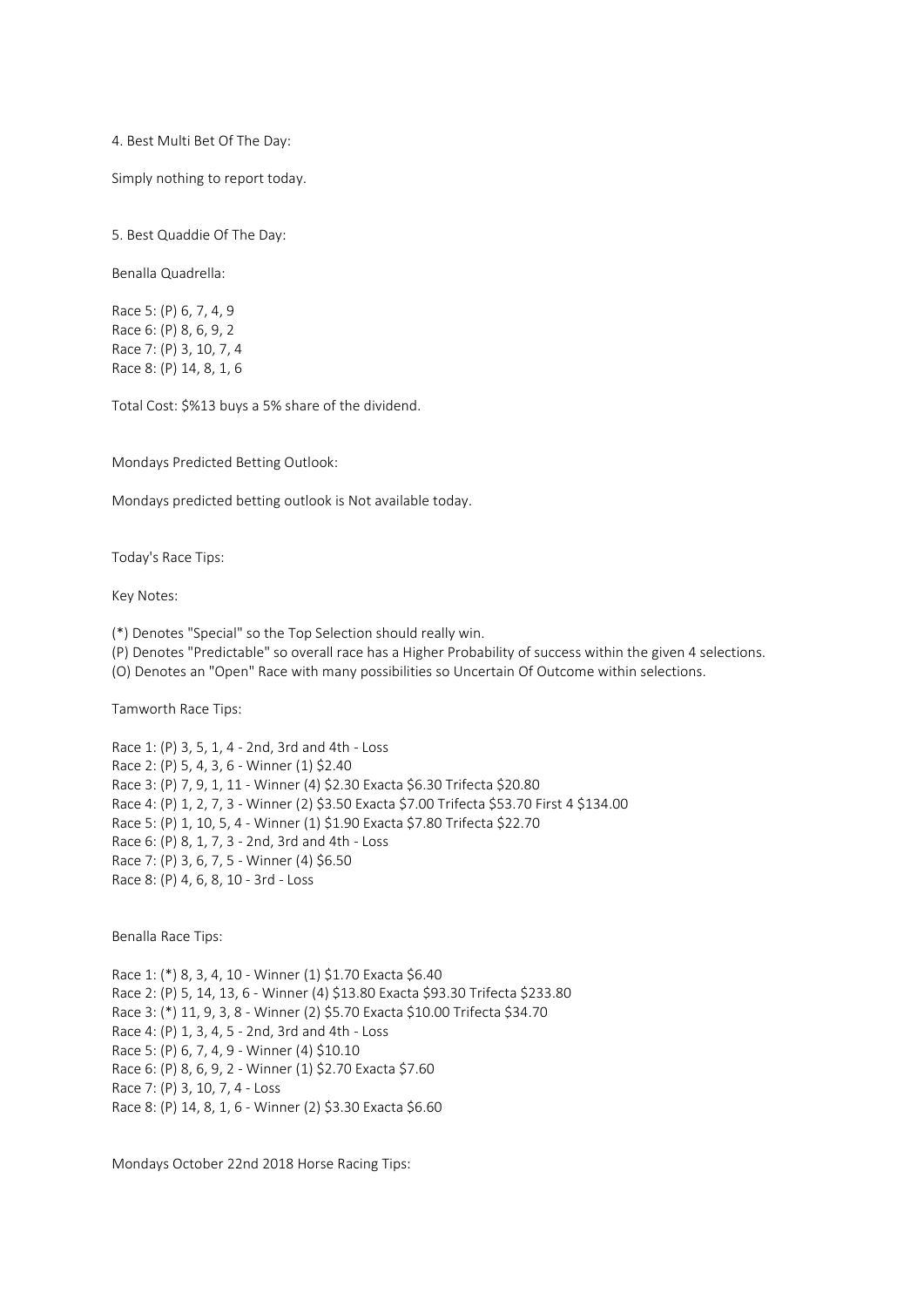The results are in...

Monday The Final Statistics.

- 1. Top Selection strike rate at 29% out of 24 races.
- 2. Top Selection Specials (\*) strike rate at 0% out of 2 races.
- 3. Top 2 Selections strike rate at 42% out of 24 races.
- + Total Top 2 Selection winners = 10 out of 24 races.
- 4. Exacta strike rate at 54% out of 24 races.
- + Total Exacta winners = 13 out of 24 races.

Dividends:

- + Best Top Selection win dividend: \$5.20
- + Best Top 2 Selection win dividend: \$12.60
- + Best tipped Exacta dividend: \$121.20
- + Best tipped Trifecta dividend: \$184.20
- + Best tipped First 4 dividend: \$160.60
- + Best tipped Treble dividend: n/a
- + Best tipped Quadrella dividend: \$978.90

The Day In Summary: So let's have a look at the numbers for this Mondays racing with 24 races covered. For the Exotics there were 13 Exacta's in total which is a strike rate of 54% with the biggest one paying out at \$121.20 with the best tipped Trifecta paying out at \$184.20 and the best tipped First 4 paid out at \$160.60. For Win Bets the best priced Top Selection winner was at \$5.20 with the strike rate for the Top Selection sitting at 29% with the strike rate for the Top 2 Selections sitting at a respectable 42% of all races run. With Quadrella's the best today was an early one at Coffs Harbour and it paid out at \$978.90. And so that wraps up this Mondays racing.

The Top 5 Suggested Bets below are the best bets of the day I think are of the best value and they are put there with the absolute clear intention that they will win, but if this happens or not is up to the laws of chance and the elements of luck & fate.

1. Special Suggested Bets Of The Day:

Coonabarabran Race 1 Banker Exacta:

10 / 6, 11, 3

So its 10 for 1st and 6, 11, 3 for 2nd.

Total Cost: \$12 buys a 400% share or 4x times the dividend.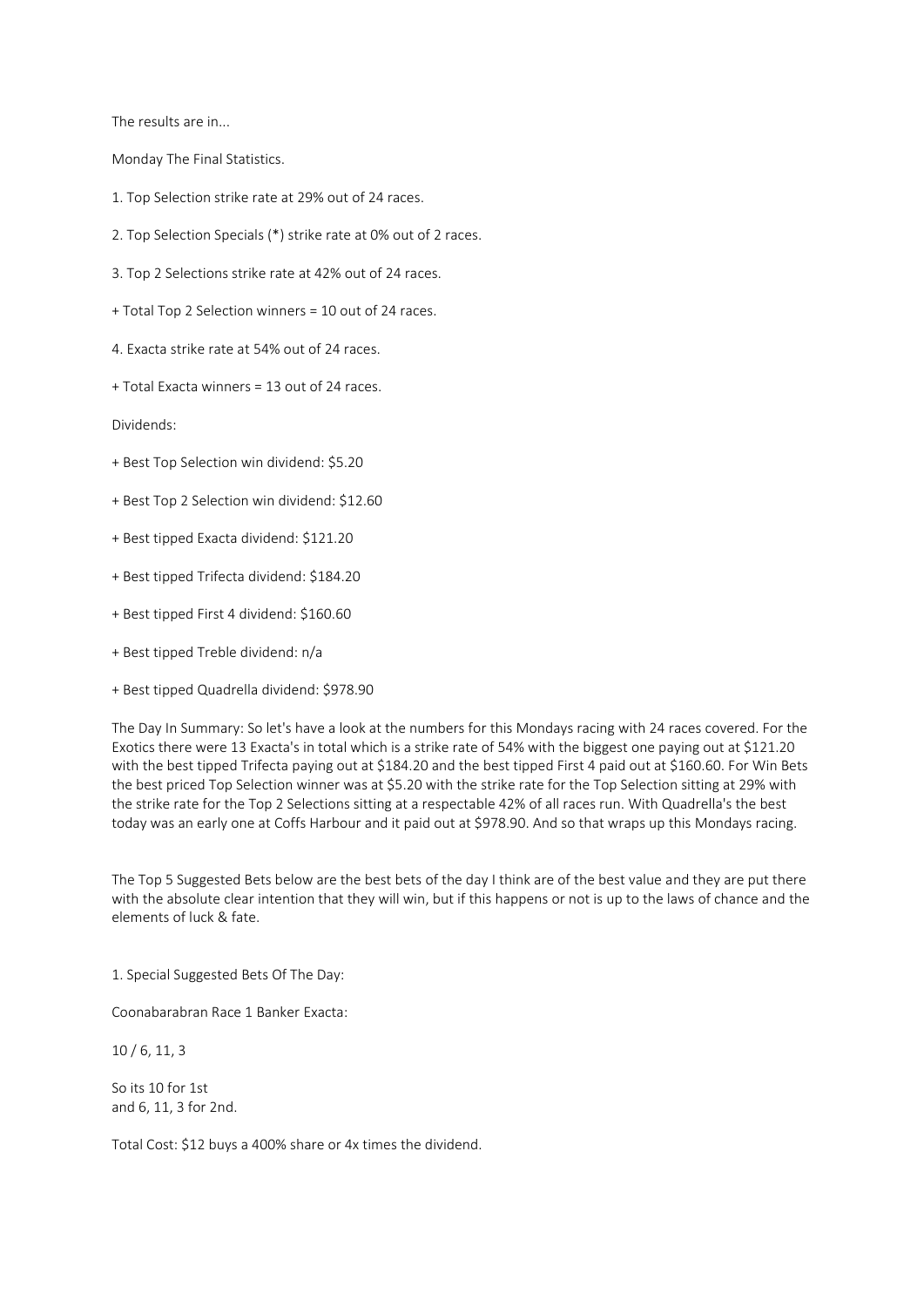2. Where The Money Is: Those runners which stand out as being well supported early.

Simply nothing to report today.

3. Best Longshot's Of The Day:

Simply nothing to report today.

4. Best Multi Bet Of The Day:

Simply nothing to report today.

5. Best Quaddie Of The Day:

Stawell Quadrella:

Race 6: (P) 9, 5, 4, 6 Race 7: (P) 12, 8, 3, 10 Race 8: (P) 1, 13, 12, 8 Race 9: (P) 11, 2, 4, 1

Total Cost: \$13 buys a 5% share of the dividend.

Mondays Predicted Betting Outlook:

Mondays predicted betting outlook is Not available today.

Today's Race Tips:

Key Notes:

(\*) Denotes "Special" so the Top Selection should really win.

(P) Denotes "Predictable" so overall race has a Higher Probability of success within the given 4 selections.

(O) Denotes an "Open" Race with many possibilities so Uncertain Of Outcome within selections.

Stawell Race Tips:

Race 1: (P) 7, 4, 6, 1 - Winner (1) \$1.50 Exacta \$9.40 Trifecta \$17.00 Race 2: (P) 7, 4, 1, 9 - 2nd and 3rd - Loss Race 3: (P) 5, 2, 3, 8 - Winner (1) \$1.60 Race 4: (P) 11, 10, 2, 12 - Winner (2) \$12.60 Exacta \$43.10 Trifecta \$184.20 Race 5: (P) 5, 12, 10, 11 - Winner (3) \$3.00 Exacta \$28.40 Trifecta \$81.50 Race 6: (P) 9, 5, 4, 6 - Winner (4) \$3.70 Race 7: (P) 12, 8, 3, 10 - Winner (1) \$2.20 Exacta \$13.80 Race 8: (P) 1, 13, 12, 8 - 2nd - Loss Race 9: (P) 11, 2, 4, 1 - Winner (1) \$5.20 Exacta \$19.30

Coonabarabran Race Tips:

Race 1: (\*) 10, 6, 11, 3 - 2nd, 3rd and 4th - Loss Race 2: (\*) 1, 11, 4, 6 - Winner (4) \$7.50 Exacta \$27.20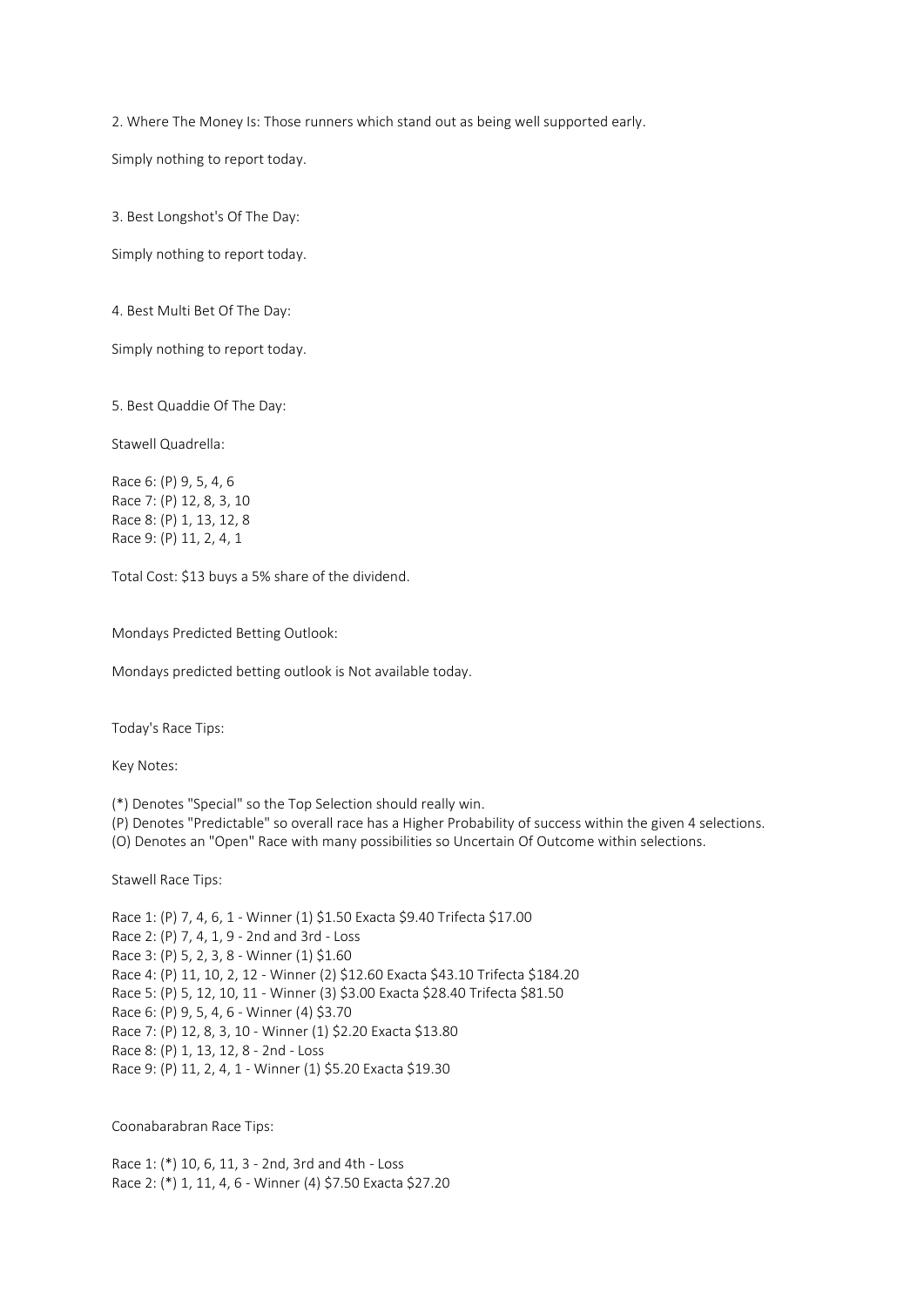Race 3: (P) 4, 5, 10, 3 - Winner (1) \$3.50 Race 4: (P) 1, 4, 3, 2 - Winner (3) \$4.70 Race 5: (P) 9, 5, 10, 14 - Winner (4) \$7.60 Race 6: (P) 6, 3, 9, 13 - 2nd - Loss Race 7: (P) 15, 2, 4, 8 - Winner (2) \$3.50 Exacta \$11.70 Race 8: (P) 8, 2, 7, 3 - Winner (1) \$3.70 Exacta \$8.70

Coffs Harbour Race Tips:

Race 1: (P) 2, 1, 5, 3 - Winner (3) \$3.80 Exacta \$29.60 Trifecta \$92.00 First 4 \$160.60 Race 2: (P) 2, 4, 1, 3 - Winner (2) \$2.30 Exacta \$3.60 Race 3: (P) 3, 7, 8, 6 - Winner (3) \$3.10 Race 4: (P) 1, 9, 4, 5 - Winner (3) \$9.60 Exacta \$121.20 Early Quadrella \$978.90 Race 5: (P) 12, 13, 4, 14 - Winner (1) \$1.60 Exacta \$7.50 Trifecta \$16.80 Race 6: (P) 9, 3, 12, 10 - Winner (4) \$3.60 Exacta \$14.40 Race 7: (P) 1, 2, 6, 11 - 2nd and 4th - Loss

Mondays October 15th 2018 Horse Racing Tips:

The results are in...

Monday The Final Statistics.

- 1. Top Selection strike rate at 15% out of 26 races.
- 2. Top Selection Specials (\*) strike rate at 50% out of 2 races.
- 3. Top 2 Selections strike rate at 35% out of 26 races.
- + Total Top 2 Selection winners = 9 out of 26 races.
- 4. Exacta strike rate at 35% out of 26 races.
- + Total Exacta winners = 9 out of 26 races.

Dividends:

- + Best Top Selection win dividend: \$3.60
- + Best Top 2 Selection win dividend: \$4.20
- + Best tipped Exacta dividend: \$28.90
- + Best tipped Trifecta dividend: \$90.10
- + Best tipped First 4 dividend: \$179.80
- + Best tipped Treble dividend: \$22.00
- + Best tipped Quadrella dividend: \$156.80

The Day In Summary: So let's have a look at the numbers for this Mondays racing with 26 races covered. For the Exotics there were 9 Exacta's in total which is a strike rate of 35% with the biggest one paying out at \$28.90 with the best tipped Trifecta paying out at \$90.10 and the best tipped First 4 paid out at \$179.80. For Win Bets the best priced Top Selection winner was at \$3.60 with the strike rate for the Top Selection sitting at 15% with the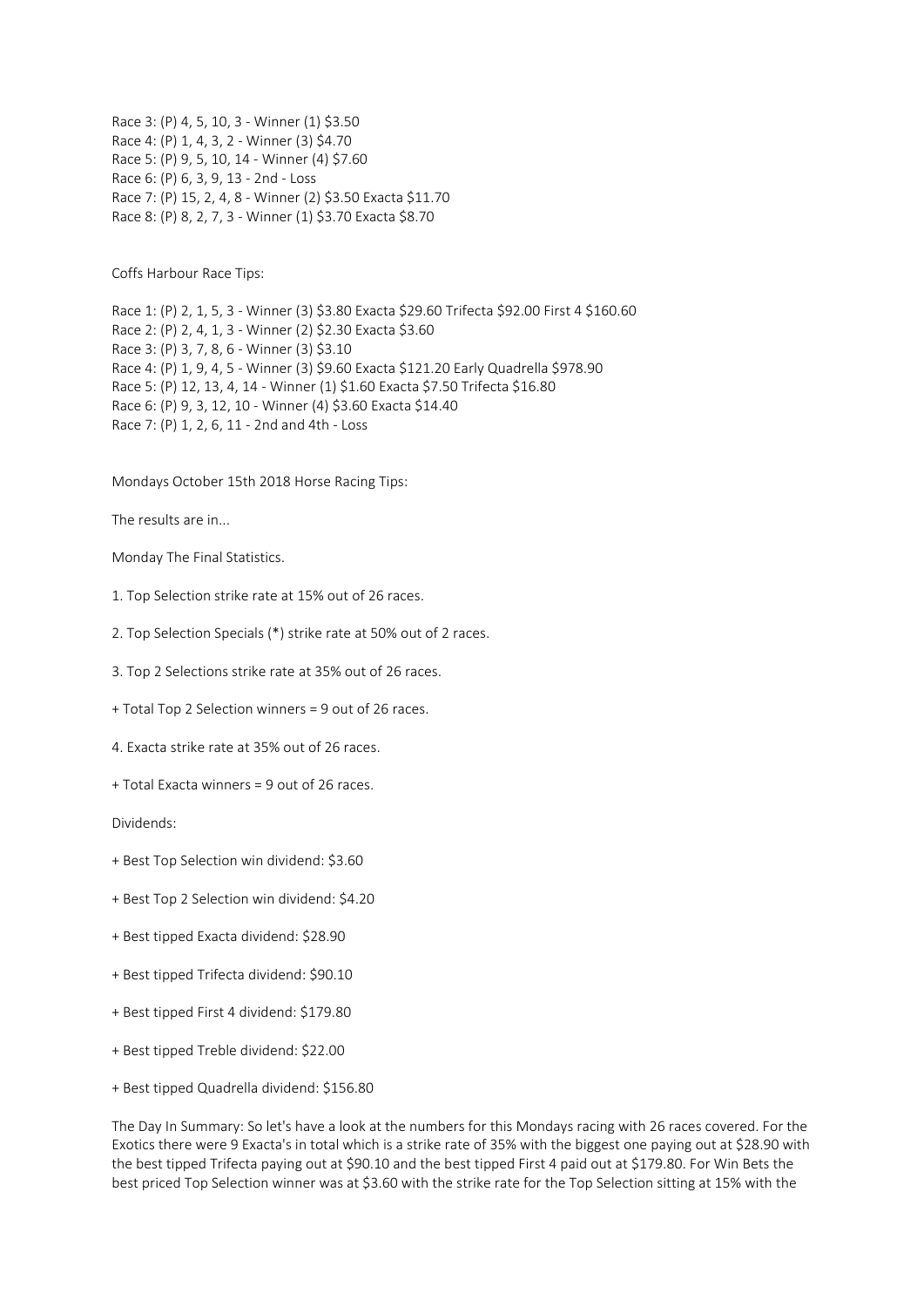strike rate for the Top 2 Selections sitting at a somewhat respectable 35% of all races run. With Quadrella's the best today was an early one at Orange and it paid out at \$156.80. And so that wraps up this Mondays racing.

The Top 5 Suggested Bets below are the best bets of the day I think are of the best value and they are put there with the absolute clear intention that they will win, but if this happens or not is up to the laws of chance and the elements of luck & fate.

1. Special Suggested Bets Of The Day:

Echuca Race 1 Multi Exacta:

3, 13 / 3, 13, 14, 11

So its 3 and 13 for 1st and 3, 13, 14, 11 for 2nd.

Total Cost: \$12 buys a 200% share or 2x times the dividend.

Toowoomba Race 6 Banker Exacta:

1 / 2, 8, 4

So its 1 for 1st and 2, 8, 4 for 2nd.

Total Cost: \$12 buys a 400% share or 4x times the dividend.

Toowoomba Race 9 Multi Exacta:

10, 5 / 10, 5, 8, 3

So its 10 and 5 for 1st and 10, 5, 8, 3 for 2nd.

Total Cost: \$12 buys a 200% share or 2x times the dividend.

2. Where The Money Is: Those runners which stand out as being well supported early.

Echuca Race 3 No 9 Gorokan Express at \$7.00 and there is some money for this one early so might be worth a little look at the odds in a very competitive race.

3. Best Longshot's Of The Day:

Orange Race 7 No 7 Arctic Warrior at \$8.00 and this one is not at a huge price but it is worth noting as there is a little money flowing its way early so may offer some sort of chance here hopefully today.

4. Best Multi Bet Of The Day:

All bets are for the PLACE.

Orange Race 6 No 4 | Race 7 No 7 | Race 8 No 8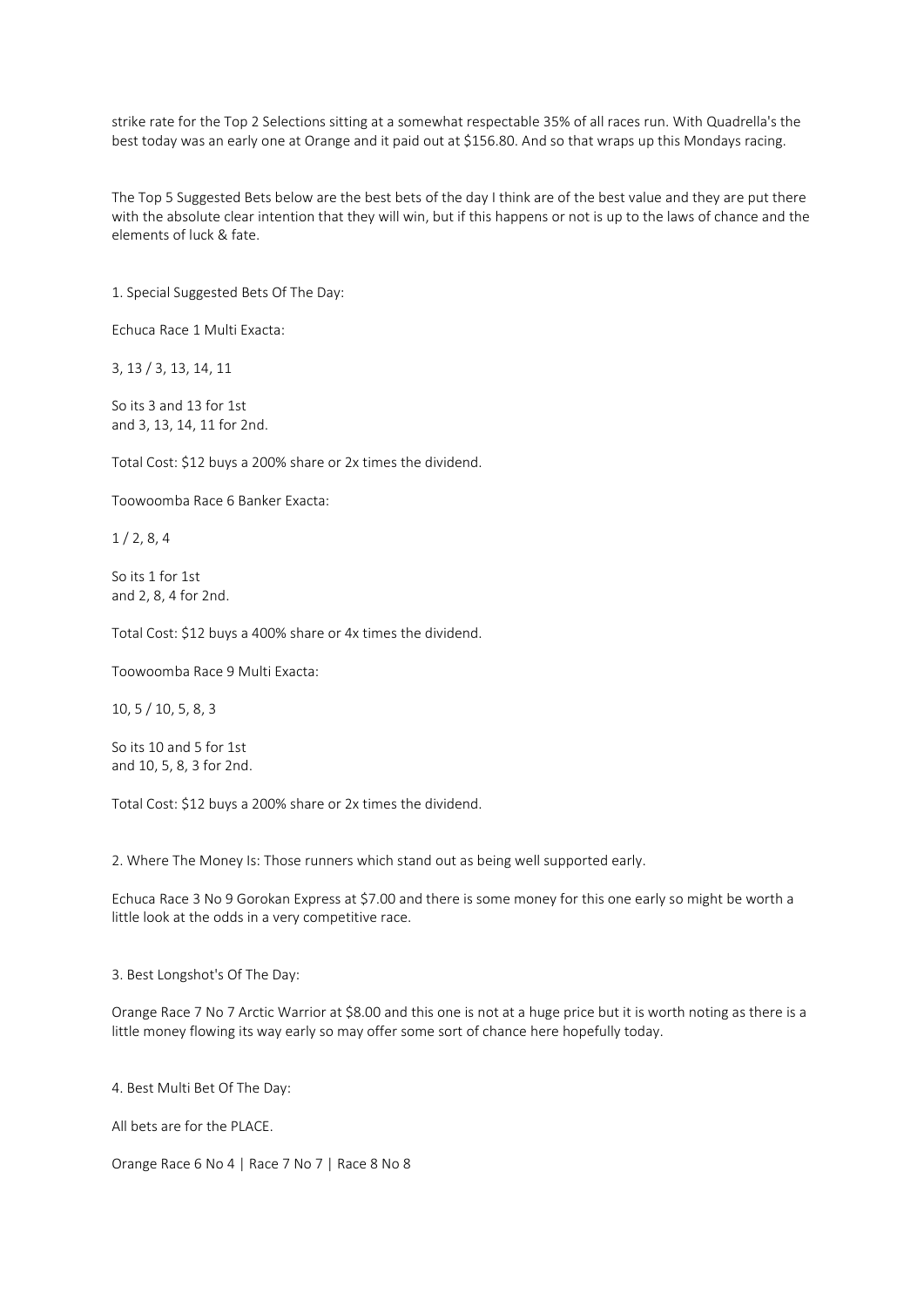Suggested Bet: \$10

5. Best Quaddie Of The Day:

Echuca Quadrella:

Race 5: (P) 6, 1, 9, 3 Race 6: (P) 5, 3, 1, 2 Race 7: (P) 1, 7, 6, 4 Race 8: (P) 7, 4, 1, 2

Total Cost: \$13 buys a 5% share of the dividend.

Final Result - A small loss as won but only paid out at \$128.10 for 100%

Mondays Predicted Betting Outlook:

Toowoomba and this Mondays meeting is a rerun of the Sunday meeting which was abandoned due to the wet weather striking Queensland and the whole of the country. Early money wise there is very little around for this meeting which sends the message quite clearly that punters are unsure of this meeting so it would be best to play this one by ear using a certain level of caution when approaching this meeting today. Orange and quite surprisingly there is early betting interest in this meeting today so I am quite happy to suggest this one may go well so fingers are crossed for the right luck. And finally Echuca and the early money is really decent for a Monday and there does honestly look to be some very good chances involved here today so remaining open minded with our chances but as always I will advise a little caution as Monday country Victorian meetings can sometimes throw some unusual results so use your head and critically think.

Today's Race Tips:

Key Notes:

(\*) Denotes "Special" so the Top Selection should really win.

(P) Denotes "Predictable" so overall race has a Higher Probability of success within the given 4 selections.

(O) Denotes an "Open" Race with many possibilities so Uncertain Of Outcome within selections.

Toowoomba Race Tips:

Race 1: (P) 5, 7, 4, 3 - 2nd and 3rd - Loss Race 2: (P) 5, 1, 3 - Winner (2) \$2.70 Exacta \$17.50 Trifecta \$8.50 Race 3: (P) 1, 3, 4, 6 - 2nd, 3rd and 4th - Loss Race 4: (P) 6, 8, 2, 3 - 2nd, 3rd and 4th - Loss Race 5: (P) 3, 2, 4, 7 - Winner (2) \$2.70 Exacta \$12.80 Trifecta \$51.30 First 4 \$179.80 Race 6: (\*) 1, 2, 8, 4 - 2nd and 4th - Loss Race 7: (P) 5, 3, 6, 7 - Winner (3) \$3.00 Race 8: (P) 1, 5, 2, 7 - 2nd, 3rd and 4th - Loss Race 9: (P) 10, 5, 8, 3 - 2nd and 3rd - Loss Race 10: (P) 6, 7, 10, 3 - 3rd - Loss

Orange Race Tips:

Race 1: (P) 7, 10, 12, 13 - Winner (1) \$3.50 Race 2: (P) 9, 5, 14, 4 - Winner (4) \$4.80 Exacta \$28.90 Race 3: (P) 1, 7, 2, 11 - Winner (3) \$3.50 Exacta \$18.30 Trifecta \$44.50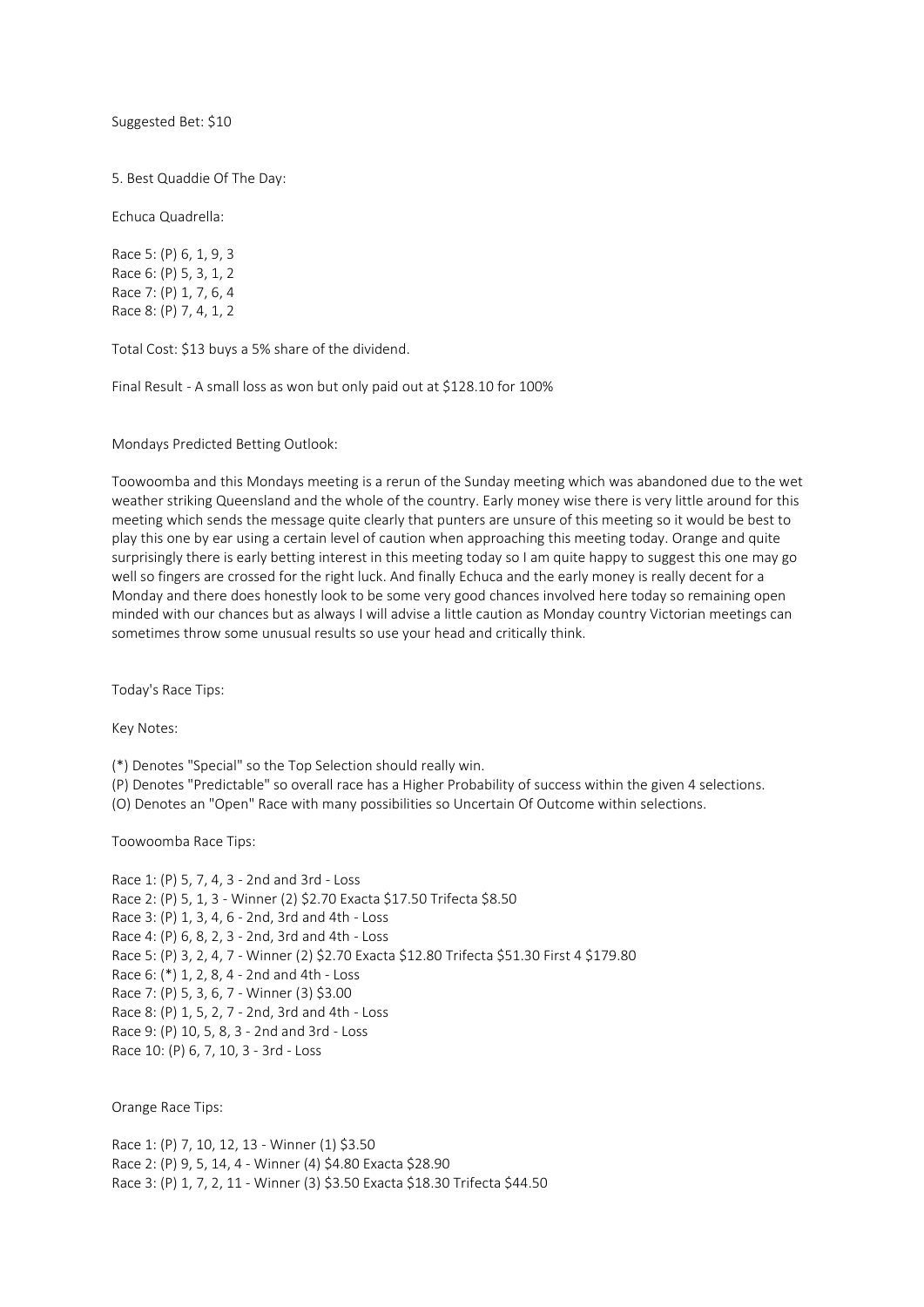Race 4: (\*) 4, 7, 10, 2 - Winner (1) \$1.40 Exacta \$3.00 Early Quadrella \$156.80 Race 5: (P) 2, 4, 7, 12 - Winner (1) \$3.60 Race 6: (P) 4, 12, 8, 7 - 2nd, 3rd and 4th - Loss Race 7: (P) 7, 1, 6, 3 - Winner (2) \$2.30 Race 8: (P) 8, 6, 10, 12 - Winner (2) \$1.90

Echuca Race Tips:

Race 1: (P) 3, 13, 14, 11 - 2nd and 4th - Loss Race 2: (P) 5, 10, 4, 9 - Winner (3) \$3.50 Exacta \$9.90 - L/S NO 4 Race 3: (P) 9, 6, 3, 10 - Loss Race 4: (P) 9, 4, 1, 11 - Winner (3) \$4.70 Exacta \$11.60 Trifecta \$40.50 Race 5: (P) 6, 1, 9, 3 - Winner (4) \$4.60 Exacta \$19.30 Trifecta \$90.10 Race 6: (P) 5, 3, 1, 2 - Winner (3) \$2.90 Exacta \$18.30 Trifecta \$42.20 First 4 \$110.40 Race 7: (P) 1, 7, 6, 4 - Winner (1) \$1.50 Race 8: (P) 7, 4, 1, 2 - Winner (2) \$4.20 Treble \$22.00 Quadrella \$128.10

Mondays October 8th 2018 Horse Racing Tips:

The results are in...

Monday The Final Statistics.

- 1. Top Selection strike rate at 23% out of 22 races.
- 2. Top Selection Specials (\*) strike rate at 33% out of 3 races.
- 3. Top 2 Selections strike rate at 41% out of 22 races.
- + Total Top 2 Selection winners = 9 out of 22 races.
- 4. Exacta strike rate at 36% out of 22 races.
- + Total Exacta winners = 8 out of 22 races.

Dividends:

- + Best Top Selection win dividend: \$2.60
- + Best Top 2 Selection win dividend: \$8.30
- + Best tipped Exacta dividend: \$89.40
- + Best tipped Trifecta dividend: \$336.30
- + Best tipped First 4 dividend: n/a
- + Best tipped Treble dividend: \$56.00
- + Best tipped Quadrella dividend: \$1531.20

The Day In Summary: So let's have a look at the numbers for this Mondays racing with 22 races covered. For the Exotics there were 8 Exacta's in total which is a strike rate of 36% with the biggest one paying out at \$89.40 with the best tipped Trifecta paying out at \$336.30 and there were no best tipped First 4's today. For Win Bets the best priced Top Selection winner was at \$2.60 with the strike rate for the Top Selection sitting at 23% with the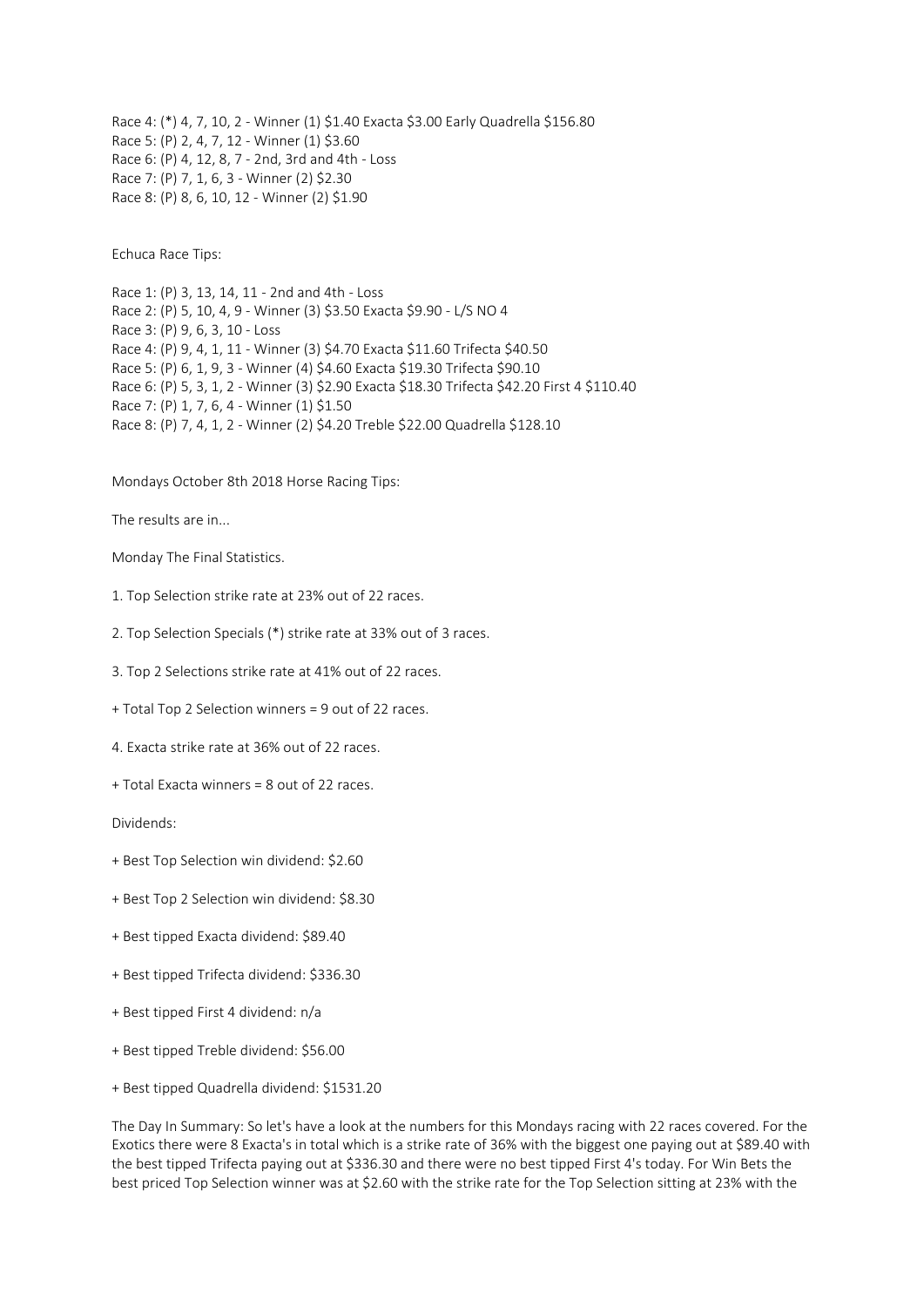strike rate for the Top 2 Selections sitting at a respectable 41% of all races run. With Quadrella's the best today was an early one at Leeton and it paid out at \$1531.20. And so that wraps up this Mondays racing.

The Top 5 Suggested Bets below are the best bets of the day I think are of the best value and they are put there with the absolute clear intention that they will win, but if this happens or not is up to the laws of chance and the elements of luck & fate.

1. Special Suggested Bets Of The Day:

Tamworth Race 2 Banker Exacta:

5 / 2, 8, 11

So its 5 for 1st and 2, 8, 11 for 2nd.

Total Cost: \$12 buys a 400% share so 4x times the dividend.

Kilmore Race 3 Multi Trifecta:

8, 4 / 8, 4, 7, 2 / Field

So its 8 and 4 for 1st and 8, 4, 7, 2 for 2nd and the Field for 3rd.

Total Cost: \$12 buys a 25% so a quarter share of the dividend.

Leeton Race 3 Multi Exacta:

6, 7 / 6, 7, 4, 3

So its 6 and 7 for 1st and 6, 7, 4, 3 for 2nd.

Total Cost: \$12 buys a 200% share so 2x times the dividend.

2. Where The Money Is: Those runners which stand out as being well supported early.

Simply nothing to report today.

3. Best Longshot's Of The Day:

Simply nothing to report today.

4. Best Multi Bet Of The Day:

All bets are for the PLACE.

Tamworth Race 5 No 6 | Race 6 No 7 | Race 7 No 16

Suggested Bet: \$10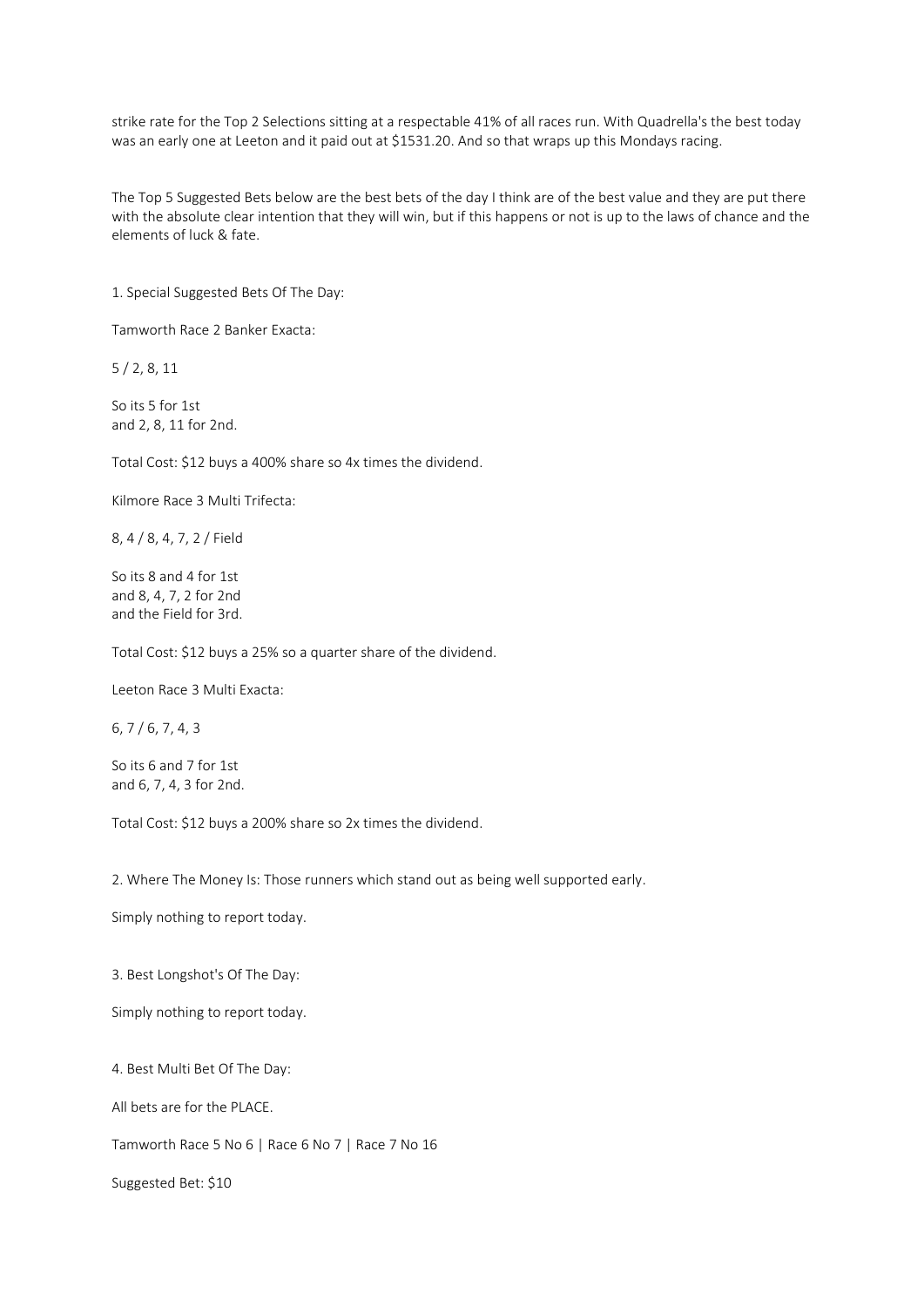5. Best Quaddie Of The Day:

Tamworth Quadrella:

Race 4: (P) 1, 2, 5, 4 Race 5: (P) 5, 6, 2, 1 Race 6: (P) 1, 7, 5, 4 Race 7: (P) 1, 16, 4, 13

Total Cost: \$13 buys a 5% share of the dividend.

Mondays Predicted Betting Outlook:

Mondays predicted betting outlook is Not available today.

Today's Race Tips:

Key Notes:

(\*) Denotes "Special" so the Top Selection should really win.

(P) Denotes "Predictable" so overall race has a Higher Probability of success within the given 4 selections.

(O) Denotes an "Open" Race with many possibilities so Uncertain Of Outcome within selections.

Leeton Race Tips:

Race 1: (P) 5, 2, 4, 1 - Winner (2) \$8.30 Race 2: (P) 5, 4, 6, 1 - Winner (4) \$9.00 Exacta \$89.40 Trifecta \$336.30 Race 3: (P) 6, 7, 4, 3 - Winner (1) \$1.40 Race 4: (\*) 5, 10, 7, 11 - Winner (2) \$5.80 Early Quadrella \$1531.20 Race 5: (P) 7, 5, 3, 2 - Winner (4) \$4.20 Exacta \$14.40 Race 6: (P) 10, 8, 2, 3 - Winner (4) \$3.20 Exacta \$23.80 Race 7: (P) 10, 9, 5, 13 - Winner (1) \$2.60 Treble \$56.00 Quadrella \$466.40

Kilmore Race Tips:

Race 1: (P) 2, 3, 1, 4 - Winner (1) \$1.70 Exacta \$5.50 Race 2: (P) 3, 9, 6, 1 - Winner (3) \$4.80 Exacta \$46.50 Race 3: (P) 8, 4, 7, 2 - Winner (3) \$3.50 Exacta \$30.00 Race 4: (P) 13, 10, 5, 9 - Winner (3) \$2.50 Early Quadrella \$120.60 Race 5: (P) 8, 9, 2, 6 - Winner (2) \$6.00 Race 6: (P) 3, 6, 4, 5 - Winner (1) \$2.20 Race 7: (P) 9, 8, 4, 7 - 3rd - Loss Race 8: (\*) 10, 5, 8, 2 - Winner (1) \$2.00 Exacta \$11.30

Tamworth Race Tips:

Race 1: (P) 3, 6, 1, 4 - 2nd, 3rd and 4th - Loss Race 2: (\*) 5, 2, 8, 11 - 2nd and 4th - Loss Race 3: (P) 11, 8, 10, 2 - Winner (4) \$2.30 Exacta \$33.60 Trifecta \$125.90 Race 4: (P) 1, 2, 5, 4 - Winner (2) \$1.90 Race 5: (P) 5, 6, 2, 1 - Winner (4) \$4.90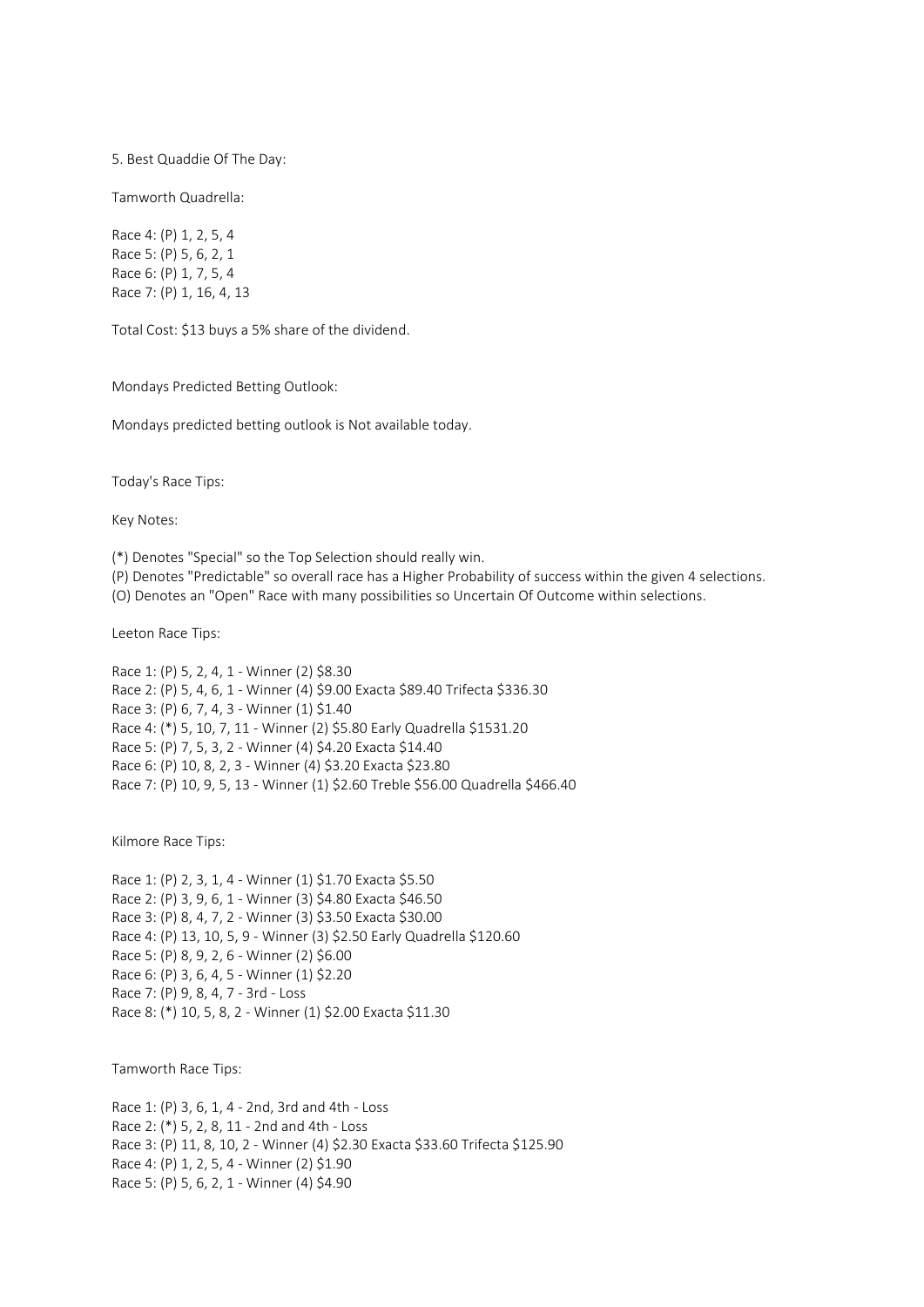Race 6: (P) 1, 7, 5, 4 - 2nd and 3rd - Loss Race 7: (P) 1, 16, 4, 13 - 3rd - Loss

Mondays October 1st 2018 Horse Racing Tips:

The results are in...

- Monday The Final Statistics.
- 1. Top Selection strike rate at 25% out of 40 races.
- 2. Top Selection Specials (\*) strike rate at 33% out of 3 races.
- 3. Top 2 Selections strike rate at 35% out of 40 races.
- + Total Top 2 Selection winners = 14 out of 40 races.
- 4. Exacta strike rate at 45% out of 40 races.
- + Total Exacta winners = 18 out of 40 races.

Dividends:

- + Best Top Selection win dividend: \$5.30
- + Best Top 2 Selection win dividend: \$13.20
- + Best tipped Exacta dividend: \$206.80
- + Best tipped Trifecta dividend: \$164.90
- + Best tipped First 4 dividend: \$284.60
- + Best tipped Quadrella dividend: \$655.60

The Day In Summary: So let's have a look at the numbers for this Mondays racing with 40 races covered. For the Exotics there were 18 Exacta's in total which is a strike rate of 45% with the biggest one paying out at \$206.80 with the best tipped Trifecta paying out at \$164.90 and the best tipped First 4 paid out at \$284.60. For Win Bets the best priced Top Selection winner was at \$5.30 with the strike rate for the Top Selection sitting at 25% with the strike rate for the Top 2 Selections sitting at a respectable 35% of all races run. With Quadrella's the best today was a main one at Geelong and it paid out at \$655.60. And so that wraps up this Mondays racing.

The Top 5 Suggested Bets below are the best bets of the day I think are of the best value and they are put there with the absolute clear intention that they will win, but if this happens or not is up to the laws of chance and the elements of luck & fate.

1. Special Suggested Bets Of The Day:

Geelong Race 5 Multi Exacta:

8, 2 / 8, 2, 9, 6

So its 8 and 2 for 1st and 8, 2, 9, 6 for 2nd.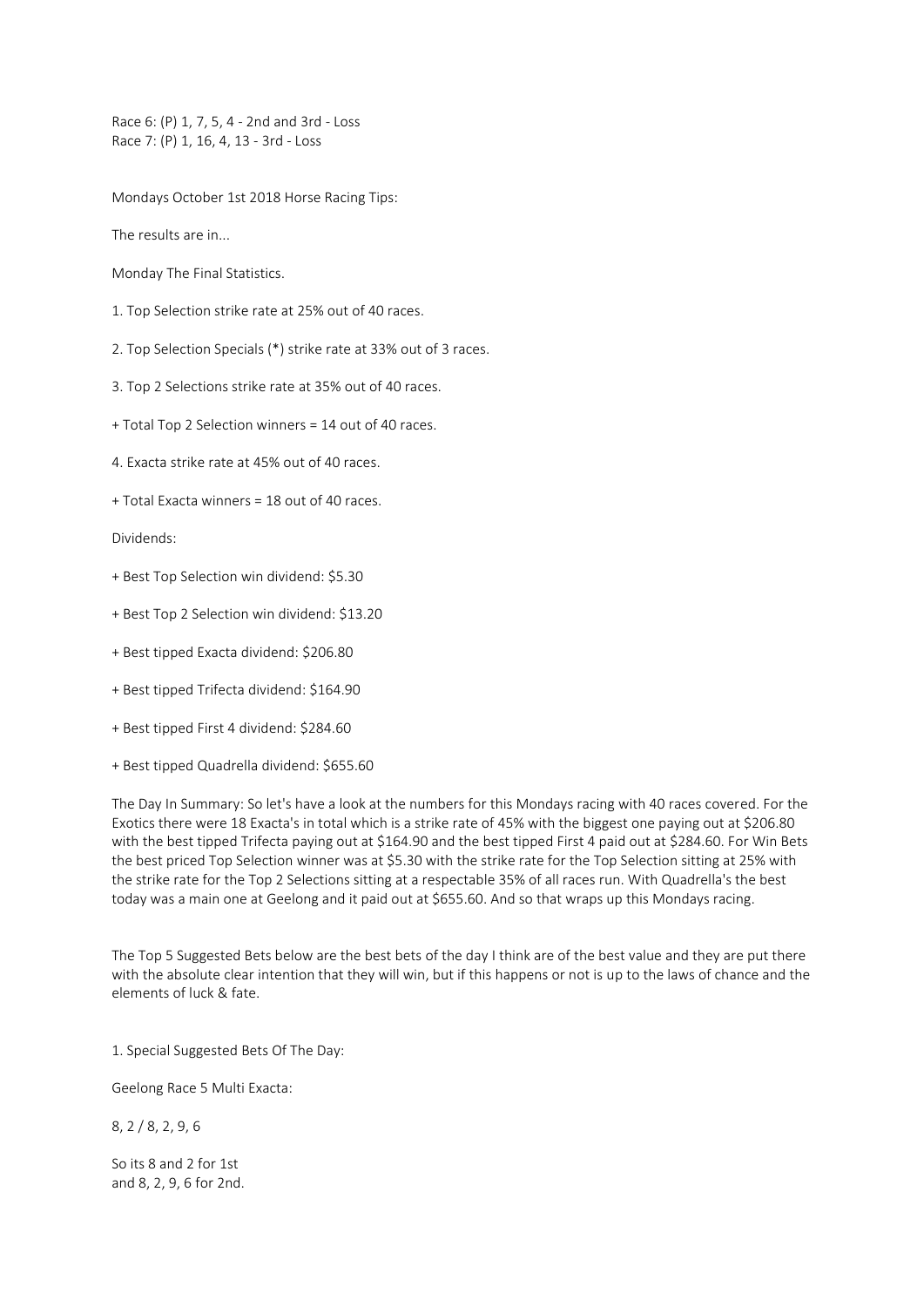Total Cost: \$12 buys a 200% share of the dividend.

2. Where The Money Is: Those runners which stand out as being well supported early.

Simply nothing to report today.

3. Best Longshot's Of The Day:

Muswellbrook Race 7 No 7 Parnossos at \$51.00 and there is a little bit of early money for this one at the big odds and it is 1st up from a spell today so it might show fresh with luck so a small place bet is recommend for this one at the \$8.00 on offer as a small interest bet only.

4. Best Multi Bet Of The Day:

Simply nothing to report today.

5. Best Quaddie Of The Day:

Geelong Quadrella:

Race 7: (P) 10, 5, 11, 7 Race 8: (P) 5, 9, 7, 1 Race 9: (P) 3, 6, 8, 11 Race 10: (P) 3, 7, 8, 2

Total Cost: \$13 buys a 5% share of the dividend.

Final Result - A winner and paid out at \$655.60 for 100%

I also really like the Naracoorte quadrella as well today as there is real value in each of the legs and it will need a touch of luck but the risk may be worth it hopefully.

Naracoorte Quadrella:

Race 5: (P) 9, 5, 7, 3 Race 6: (P) 4, 8, 7, 9 Race 7: (P) 10, 9, 1, 5 Race 8: (P) 3, 5, 10, 15

Total Cost: \$13 buys a 5% share of the dividend.

Final Result - A winner and paid out at \$499.50 for 100%

Mondays Predicted Betting Outlook:

Mondays predicted betting outlook is Not available today.

Today's Race Tips:

Key Notes: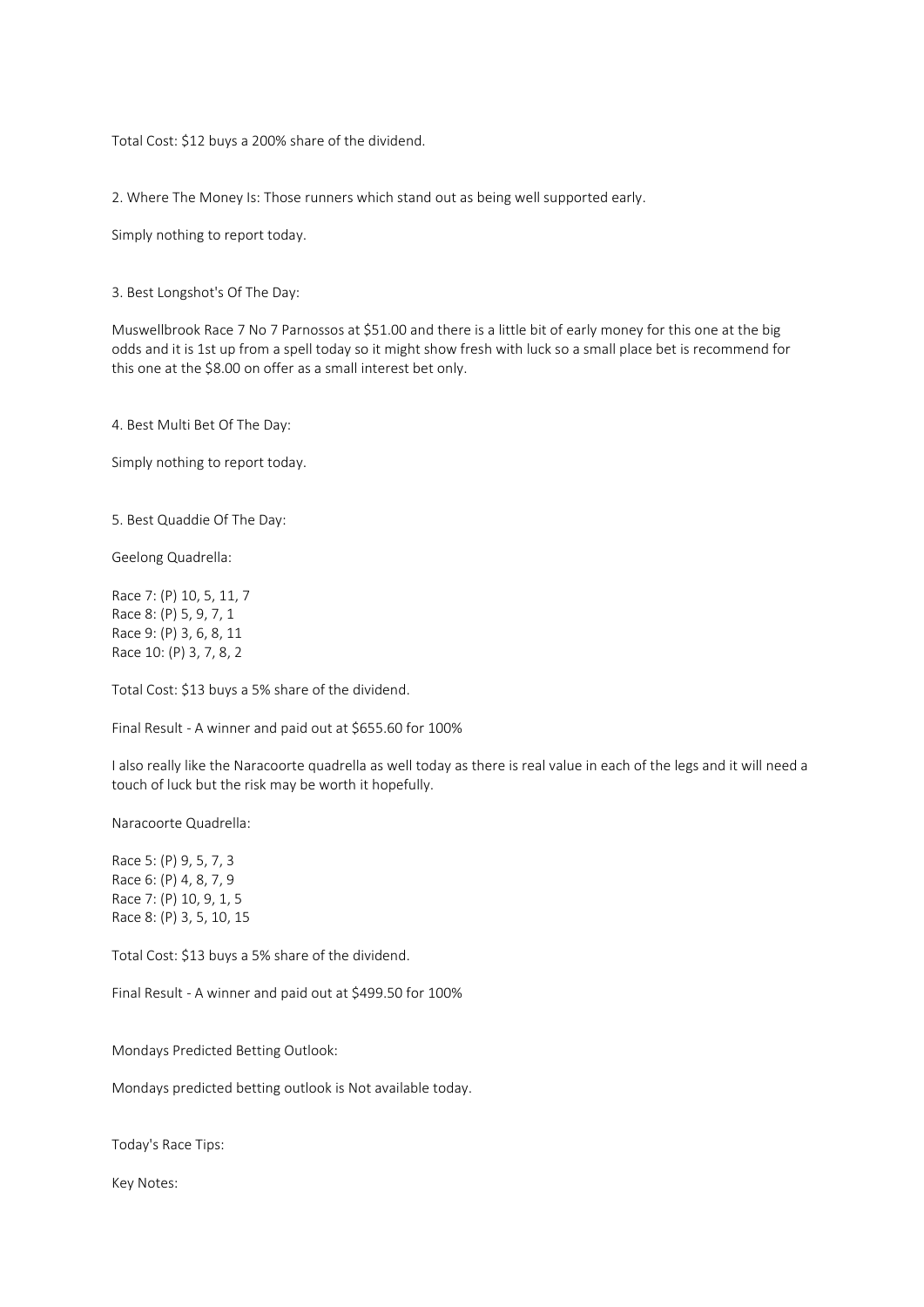(\*) Denotes "Special" so the Top Selection should really win.

(P) Denotes "Predictable" so overall race has a Higher Probability of success within the given 4 selections.

(O) Denotes an "Open" Race with many possibilities so Uncertain Of Outcome within selections.

Geelong Race Tips:

Race 1: (P) 8, 11, 2, 7 - Winner (2) \$3.50 Exacta \$6.60 Trifecta \$47.00 Race 2: (P) 9, 2, 10, 1 - 3rd - Loss Race 3: (P) 8, 10, 2, 6 - 2nd and 4th - Loss Race 4: (P) 9, 8, 4, 5 - Winner (3) \$6.10 Exacta \$30.00 Race 5: (P) 8, 2, 9, 6 - 2nd and 3rd - Loss Race 6: (P) 7, 4, 5, 8 - Winner (1) \$2.60 Race 7: (P) 10, 5, 11, 7 - Winner (3) \$7.50 Exacta \$50.80 Trifecta \$164.90 Race 8: (P) 5, 9, 7, 1 - Winner (1) \$2.60 Exacta \$10.40 Race 9: (P) 3, 6, 8, 11 - Winner (4) \$9.90 Race 10: (P) 3, 7, 8, 2 - Winner (1) \$1.90 Exacta \$15.70 Trifecta \$101.90 First 4 \$284.60 Quadrella \$655.60

Randwick Race Tips:

Race 1: (P) 1, 3, 9, 6 - Winner (1) \$1.60 Exacta \$3.60 Race 2: (P) 7, 3, 9, 13 - 2nd and 4th - Loss Race 3: (P) 2, 8, 1, 7 - Winner (1) \$2.70 Race 4: (P) 3, 1, 10, 6 - 2nd - Loss Race 5: (P) 1, 6, 5, 4 - Winner (2) \$2.20 Race 6: (P) 3, 6, 4, 1 - 2nd - Loss Race 7: (P) 3, 9, 1, 2 - Winner (1) \$2.20 Exacta \$7.50 Race 8: (P) 3, 9, 14, 6 - Winner (3) \$10.10 Exacta \$71.30

Naracoorte Race Tips:

Race 1: (P) 7, 8, 3, 9 - Winner (2) \$13.20 Exacta \$206.80 Race 2: (P) 2, 4, 5, 1 - Winner (3) \$8.30 Exacta \$23.70 Trifecta \$49.60 First 4 \$62.20 Race 3: (P) 7, 5, 12, 9 - 2nd and 4th - Loss Race 4: (P) 5, 6, 9, 3 - 3rd - Loss Race 5: (P) 9, 5, 7, 3 - Winner (3) \$4.90 Exacta \$23.90 Trifecta \$48.50 Race 6: (P) 4, 8, 7, 9 - Winner (1) \$5.30 Race 7: (P) 10, 9, 1, 5 - Winner (4) \$5.80 Race 8: (P) 3, 5, 10, 15 - Winner (1) \$3.50 Exacta \$28.20 Quadrella \$499.50

Beaudesert Race Tips:

Race 1: (P) 5, 6, 7, 2 - Winner (4) \$3.30 Exacta \$16.10 Trifecta \$45.80 Race 2: (\*) 8, 5, 3, 6 - Winner (1) \$1.20 Exacta \$2.60 Race 3: (P) 10, 14, 3, 5 - 2nd and 4th - Loss Race 4: (P) 3, 4, 1, 10 - Winner (3) \$3.10 Exacta \$5.90 Trifecta \$58.70 Race 5: (P) 3, 5, 8, 9 - Winner (1) \$5.20 Exacta \$18.60 Race 6: (\*) 2, 4, 1, 9 - 4th - Loss Race 7: (P) 12, 9, 8, 1 - 2nd and 4th - Loss

Muswellbrook Race Tips:

Race 1: (P) 9, 3, 11, 17 - 2nd, 3rd and 4th - Loss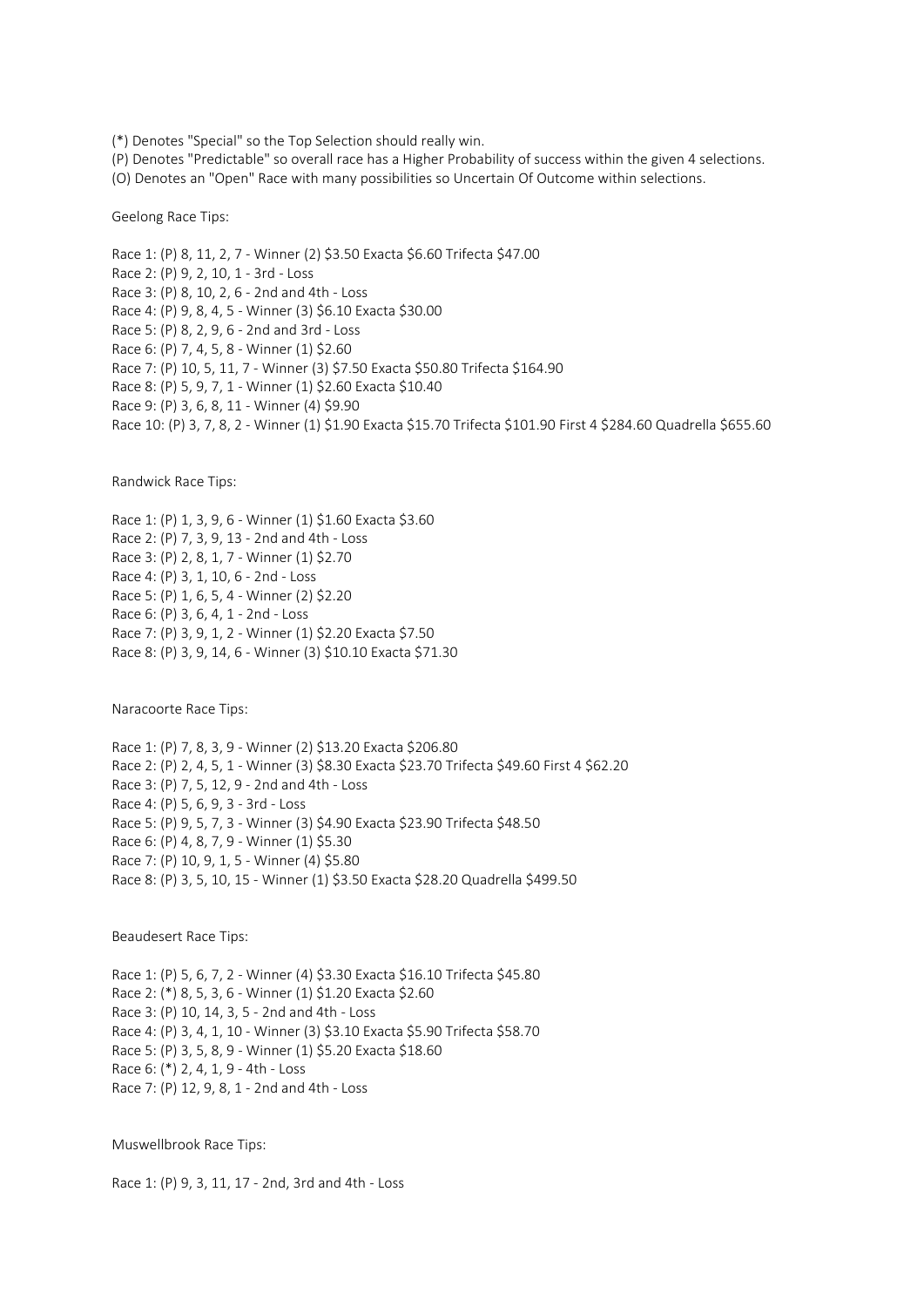Race 2: (P) 6, 3, 12, 8 - Winner (2) \$1.90 Exacta \$3.50 Race 3: (P) 4, 7, 3, 9 - 3rd - Loss Race 4: (P) 3, 2, 5, 6 - Winner (3) \$4.10 Exacta \$21.70 Trifecta \$53.70 Race 5: (P) 6, 10, 3, 8 - 3rd - Loss Race 6: (\*) 4, 10, 2, 6 - 3rd - Loss Race 7: (P) 8, 2, 6, 7 - 2nd and 3rd - Loss

Sha Tin Selections:

R2 #1, 8, 9, 12 R4 #4, 6, 13, 12 R5 #4, 12, 14, 10 R6 #4, 6, 5, 7 R8 #5, 1, 8, 11 R9 #10, 5, 7, 4

The Hong Kong selections are provided by a friend of the website Steve Hiddlestone and are not counted in the final stats for the day as they are provided separate to what we offer.

Mondays September 24th 2018 Horse Racing Tips:

The results are in...

Monday The Final Statistics.

- 1. Top Selection strike rate at 35% out of 31 races.
- 2. Top Selection Specials (\*) strike rate at 33% out of 3 races.
- 3. Top 2 Selections strike rate at 61% out of 31 races.
- + Total Top 2 Selection winners = 19 out of 31 races.
- 4. Exacta strike rate at 58% out of 31 races.
- + Total Exacta winners = 18 out of 31 races.

Dividends:

- + Best Top Selection win dividend: \$5.20
- + Best Top 2 Selection win dividend: \$5.20
- + Best tipped Exacta dividend: \$27.50
- + Best tipped Trifecta dividend: \$157.40
- + Best tipped First 4 dividend: n/a
- + Best tipped Quadrella dividend: \$394.20

The Day In Summary: So let's have a look at the numbers for this Mondays racing with 31 races covered. For the Exotics there were 18 Exacta's in total which is a strike rate of 58% with the biggest one paying out at \$27.50 with the best tipped Trifecta paying out at \$157.40 and there were no First 4's successfully tipped today. For Win Bets the best priced Top Selection winner was at \$5.20 with the strike rate for the Top Selection sitting at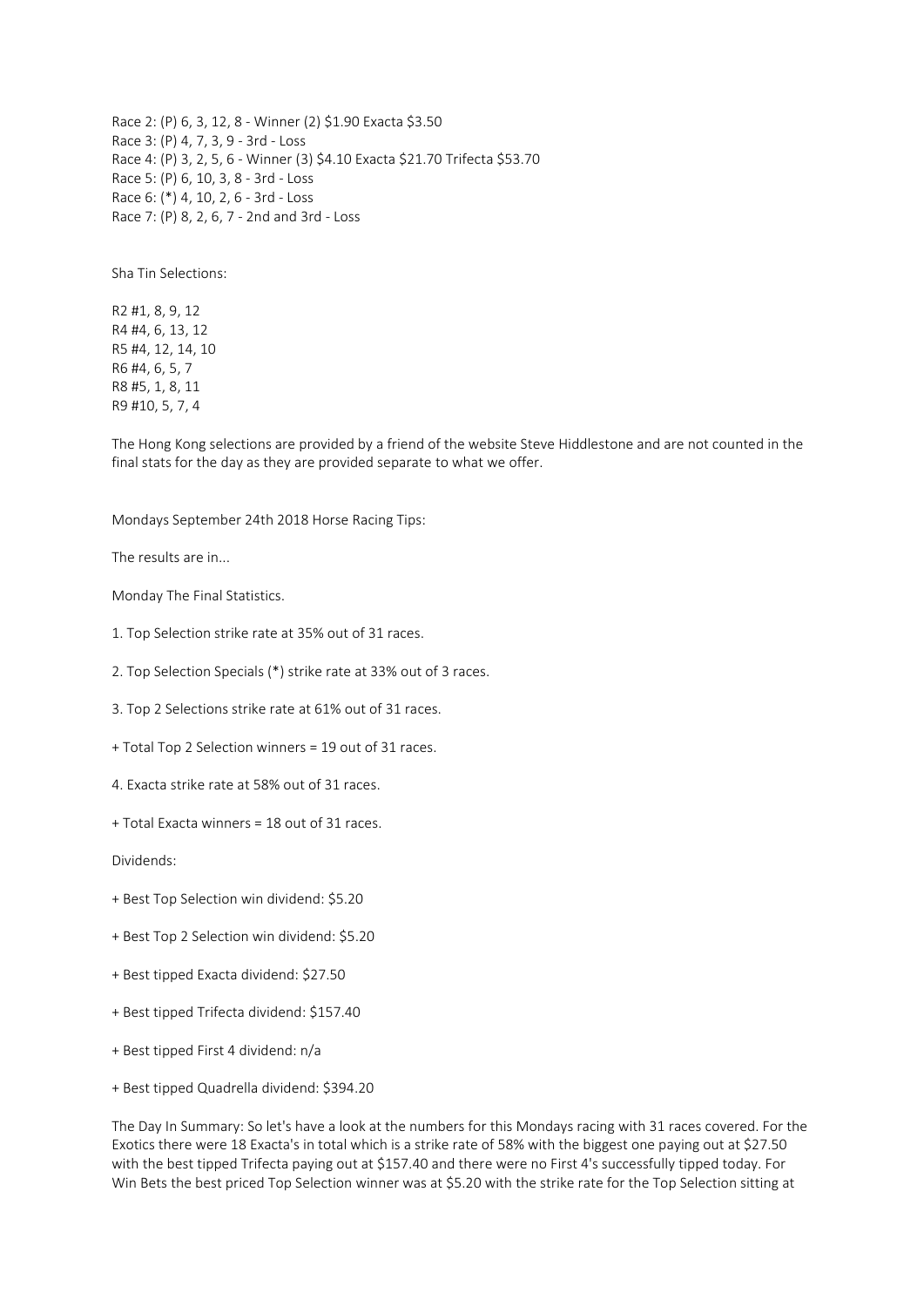35% with the strike rate for the Top 2 Selections sitting at a respectable 61% of all races run. With Quadrella's the best today was a main one at Pakenham and it paid out at \$394.20. And so that wraps up this Mondays racing.

The Top 5 Suggested Bets below are the best bets of the day I think are of the best value and they are put there with the absolute clear intention that they will win, but if this happens or not is up to the laws of chance and the elements of luck & fate.

1. Special Suggested Bets Of The Day:

Pakenham Race 2 Multi Exacta:

10, 1 / 10, 1, 8, 4

So its 10 & 1 for 1st and 10, 1, 8, 4 for 2nd.

Total Cost: \$12 buys a 200% share of the dividend.

Final Result - A small loss as won but only paid out at \$11.80 for 200%

2. Where The Money Is: Those runners which stand out as being well supported early.

Pakenham Race 6 No 6 Red Gucci at \$7.50 and there is early money flowing for this one so might be worth a little attention today at the odds.

3. Best Longshot's Of The Day:

Simply nothing to report today.

4. Best Multi Bet Of The Day:

Simply nothing to report today.

5. Best Quaddie Of The Day:

Pakenham Quadrella:

Race 5: (P) 3, 5, 2, 4 Race 6: (P) 6, 1, 4, 3 Race 7: (P) 8, 5, 7, 4 Race 8: (P) 1, 4, 6, 10

Total Cost: \$13 buys a 5% share of the dividend.

Final Result - A win and paid out at \$394.20 for 100%

Mondays Predicted Betting Outlook:

Mondays predicted betting outlook is Not available today.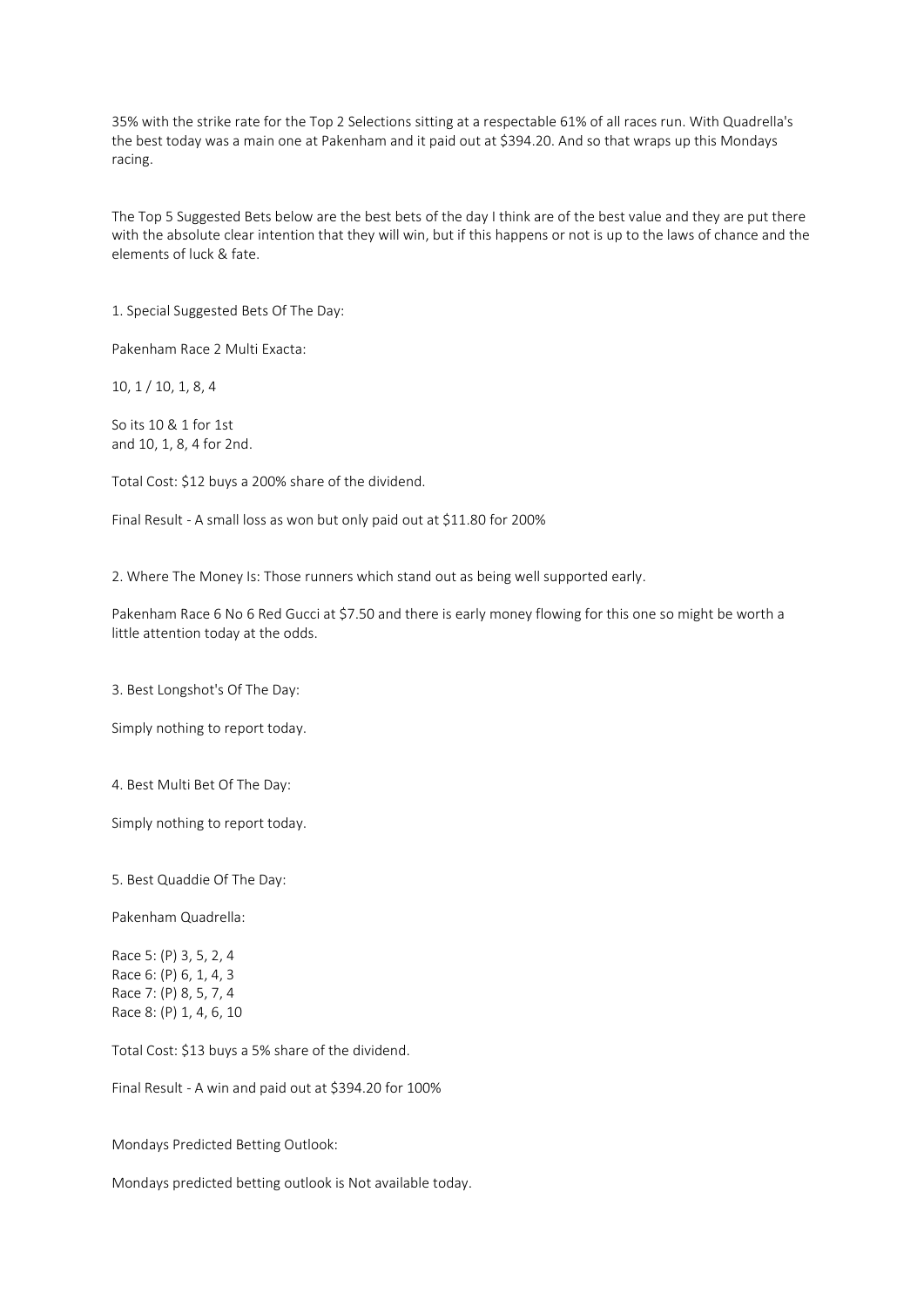Today's Race Tips:

Key Notes:

(\*) Denotes "Special" so the Top Selection should really win.

(P) Denotes "Predictable" so overall race has a Higher Probability of success within the given 4 selections.

(O) Denotes an "Open" Race with many possibilities so Uncertain Of Outcome within selections.

Queanbeyan Race Tips:

Race 1: (P) 2, 9, 7, 1 - Winner (1) \$2.10 Exacta \$6.60 Race 2: (P) 5, 7, 3, 2 - Winner (2) \$3.10 Exacta \$10.10 Race 3: (P) 1, 5, 6, 4 - Winner (1) \$3.30 Exacta \$12.00 Race 4: (P) 7, 9, 3, 6 - 2nd and 3rd - Loss Race 5: (P) 4, 5, 7, 11 - Winner (1) \$5.20 Race 6: (P) 5, 11, 6, 13 - 3rd - Loss Race 7: (P) 2, 5, 8, 4 - 2nd and 4th - Loss

Pakenham Race Tips:

Race 1: (P) 10, 7, 11, 1 - Winner (1) \$3.10 Exacta \$12.40 Trifecta \$21.60 Race 2: (P) 10, 1, 8, 4 - Winner (2) \$3.10 Exacta \$5.90 Race 3: (P) 10, 7, 6, 1 - Winner (1) \$3.60 Exacta \$16.50 Trifecta \$52.60 Race 4: (P) 4, 3, 12, 2 - Winner (2) \$4.50 Early Quadrella \$153.70 Race 5: (P) 3, 5, 2, 4 - Winner (3) \$3.90 Exacta \$19.70 Trifecta \$47.90 Race 6: (P) 6, 1, 4, 3 - Winner (2) \$4.40 Exacta \$22.30 Race 7: (P) 8, 5, 7, 4 - Winner (2) \$4.70 Exacta \$12.20 Trifecta \$36.40 Race 8: (P) 1, 4, 6, 10 - Winner (1) \$2.60 Exacta \$21.10 Trifecta \$133.40 Quadrella \$394.20

Bathurst Race Tips:

Race 1: (P) 5, 4, 1, 3 - Winner (3) \$3.60 Exacta \$27.50 Trifecta \$143.00 Race 2: (P) 1, 3, 6, 4 - 2nd, 3rd and 4th - Loss Race 3: (P) 1, 3, 5, 7 - Winner (1) \$2.40 Race 4: (P) 4, 1, 7, 3 - Winner (1) \$3.70 Exacta \$22.00 Race 5: (\*) 11, 7, 2, 8 - Winner (2) \$2.40 Race 6: (\*) 3, 8, 11, 2 - 2nd, 3rd and 4th - Loss Race 7: (P) 1, 3, 5, 4 - Winner (3) \$3.40 Exacta \$12.70 Trifecta \$41.00

Northam Race Tips:

Race 1: (P) 4, 1, 3, 2 - Winner (3) \$2.60 Exacta \$6.80 Race 2: (P) 8, 9, 4, 3 - Winner (2) \$2.40 Race 3: (\*) 8, 4, 1, 2 - Winner (1) \$1.60 Exacta \$2.30 Trifecta \$4.80 Race 4: (P) 6, 2, 7, 5 - Winner (1) \$1.50 Exacta \$23.30 Race 5: (P) 12, 11, 5, 7 - 3rd and 4th - Loss Race 6: (P) 6, 8, 9, 2 - Winner (4) \$2.50 Exacta \$14.00 Trifecta \$157.40 Race 7: (P) 2, 3, 1, 4 - 2nd, 3rd and 4th - Loss Race 8: (P) 5, 3, 1, 2 - Winner (2) \$3.40 Race 9: (P) 6, 9, 7, 5 - Winner (1) \$4.10 Exacta \$25.10 Trifecta \$113.10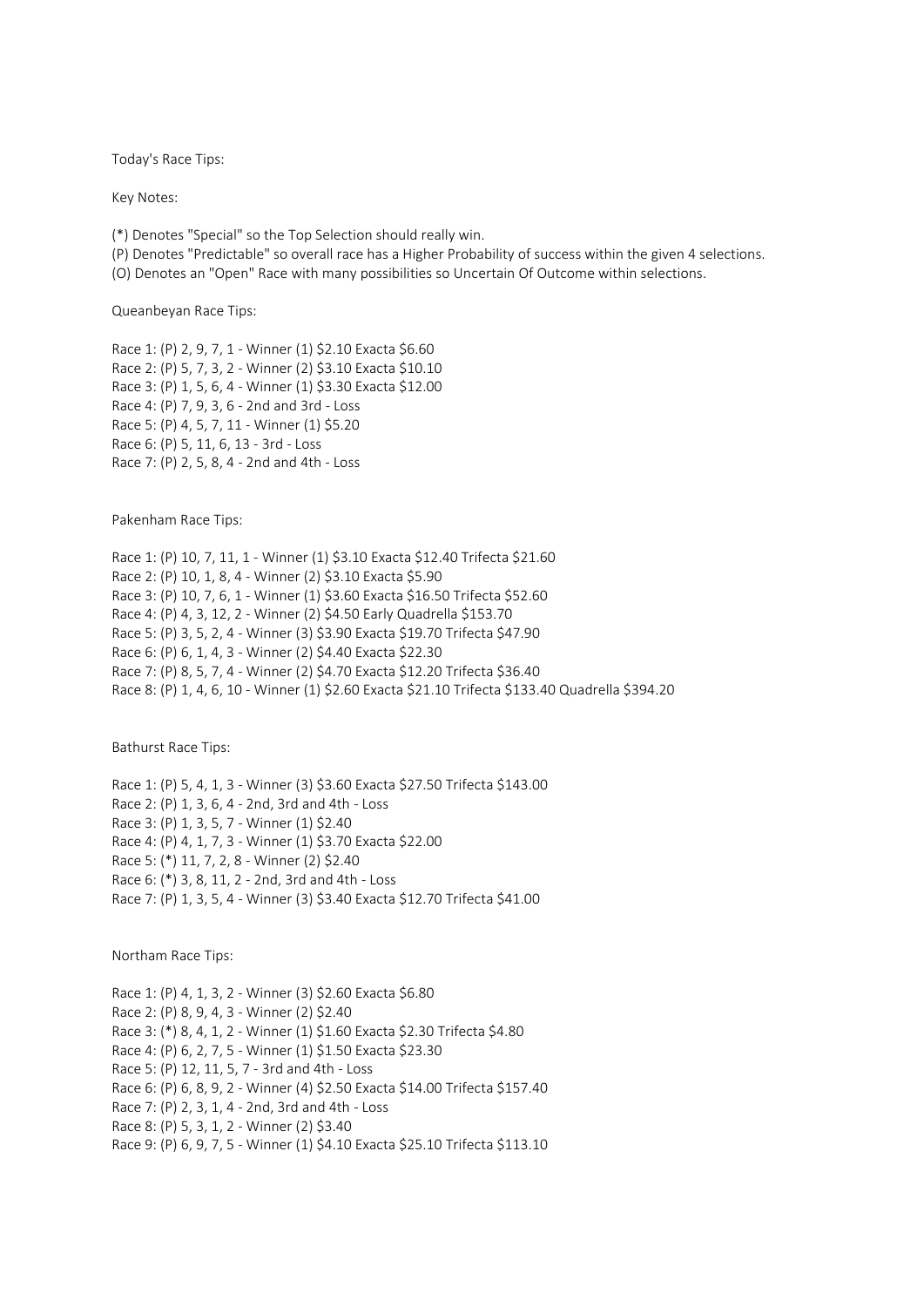Mondays September 17th 2018 Horse Racing Tips:

The results are in...

Monday The Final Statistics.

- 1. Top Selection strike rate at 26% out of 23 races.
- 2. Top Selection Specials (\*) strike rate at 0% out of 2 races.
- 3. Top 2 Selections strike rate at 48% out of 23 races.
- + Total Top 2 Selection winners = 11 out of 23 races.
- 4. Exacta strike rate at 35% out of 23 races.
- + Total Exacta winners = 8 out of 23 races.

Dividends:

- + Best Top Selection win dividend: \$6.30
- + Best Top 2 Selection win dividend: \$9.10
- + Best tipped Exacta dividend: \$41.10
- + Best tipped Trifecta dividend: \$43.40
- + Best tipped First 4 dividend: \$147.60
- + Best tipped Quadrella dividend: \$1378.00

The Day In Summary: So let's have a look at the numbers for this Mondays racing with 23 races covered. For the Exotics there were 8 Exacta's in total which is a strike rate of 35% with the biggest one paying out at \$41.10 with the best tipped Trifecta paying out at \$43.40 and the best tipped First 4 paid out at \$147.60. For Win Bets the best priced Top Selection winner was at \$6.30 with the strike rate for the Top Selection sitting at 26% with the strike rate for the Top 2 Selections sitting at a respectable 48% of all races run. With Quadrella's the best today was an early one at Cessnock and it paid out at \$1378.00. And so that wraps up this Mondays racing.

The Top 5 Suggested Bets below are the best bets of the day I think are of the best value and they are put there with the absolute clear intention that they will win, but if this happens or not is up to the laws of chance and the elements of luck & fate.

1. Special Suggested Bets Of The Day:

Cessnock Race 2 Banker Exacta:

5 / 10, 4, 1

So its 5 for 1st and 10, 4, 1 for 2nd.

Total Cost: \$12 buys a 400% share of the dividend.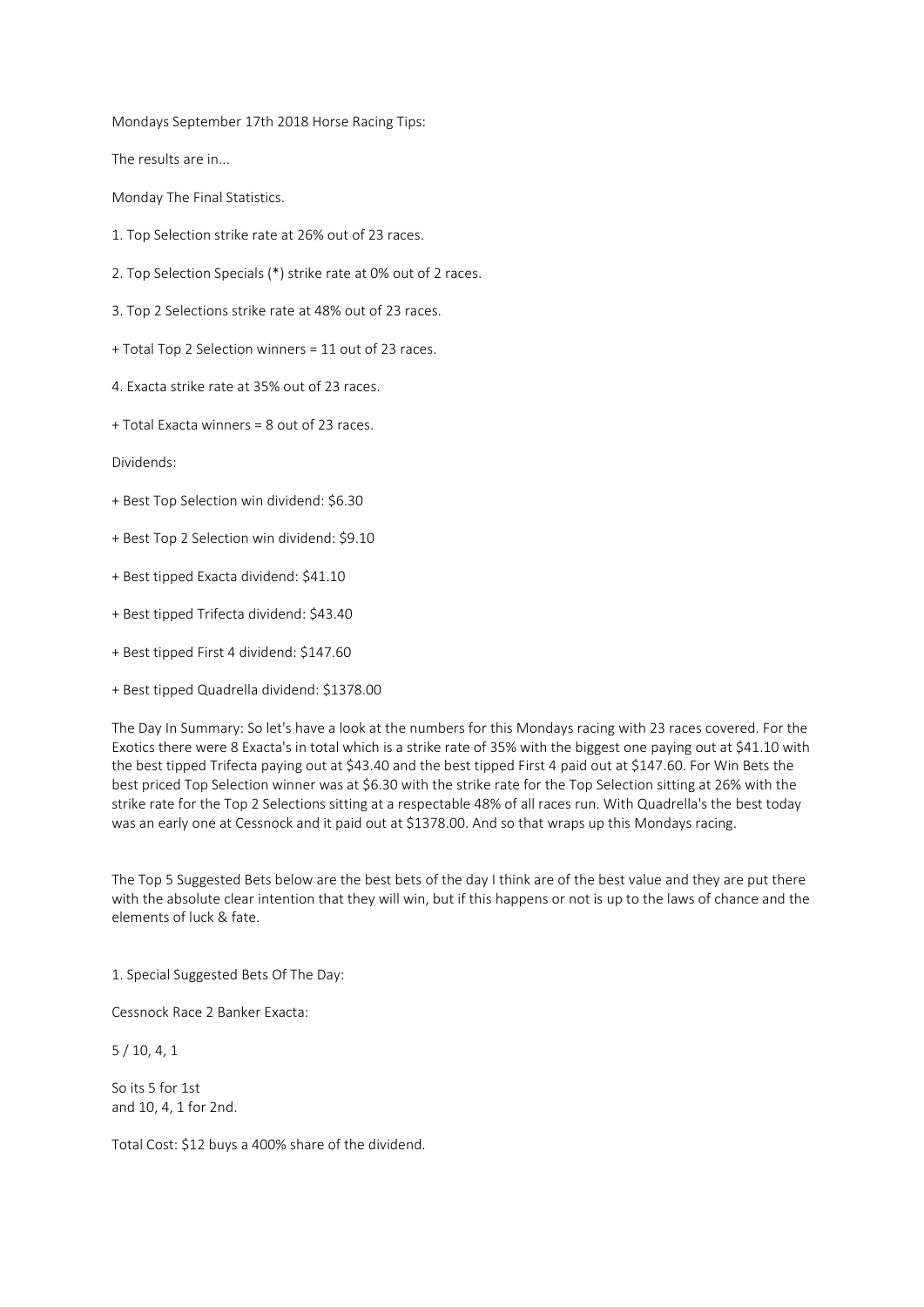2. Where The Money Is: Those runners which stand out as being well supported early.

Simply nothing to report today.

3. Best Longshot's Of The Day:

Simply nothing to report today.

4. Best Multi Bet Of The Day:

Simply nothing to report today.

5. Best Quaddie Of The Day:

Cessnock Quadrella:

Race 5: (P) 2, 8, 9, 5 Race 6: (P) 13, 14, 2, 10 Race 7: (P) 4, 5, 9, 7 Race 8: (P) 3, 2, 6, 9

Total Cost: \$13 buys a 5% share of the dividend.

Mondays Predicted Betting Outlook:

Mondays predicted betting outlook Not available today.

Today's Race Tips:

Key Notes:

(\*) Denotes "Special" so the Top Selection should really win.

(P) Denotes "Predictable" so overall race has a Higher Probability of success within the given 4 selections.

(O) Denotes an "Open" Race with many possibilities so Uncertain Of Outcome within selections.

Cessnock Race Tips:

Race 1: (P) 2, 4, 5, 3 - Winner (2) \$3.50 Exacta \$9.40 Trifecta \$13.60 Race 2: (\*) 5, 10, 4, 1 - Winner (2) \$5.30 Exacta \$10.30 Race 3: (P) 11, 13, 16, 6 - Winner (1) \$5.20 Race 4: (\*) 10, 12, 8, 9 - Winner (2) \$9.10 Early Quadrella \$1378.00 Race 5: (P) 2, 8, 9, 5 - Loss Race 6: (P) 13, 14, 2, 10 - Winner (1) \$3.80 Exacta \$9.50 Trifecta \$43.40 First 4 \$147.60 Race 7: (P) 4, 5, 9, 7 - 2nd - Loss Race 8: (P) 3, 2, 6, 9 - Winner (1) \$5.60

Wangaratta Race Tips:

Race 1: (P) 11, 3, 10, 5 - 3rd and 4th - Loss Race 2: (P) 1, 13, 7, 11 - 3rd and 4th - Loss Race 3: (P) 1, 6, 5, 2 - Winner (1) \$2.10 Exacta \$3.60 Trifecta \$21.10 First 4 \$80.80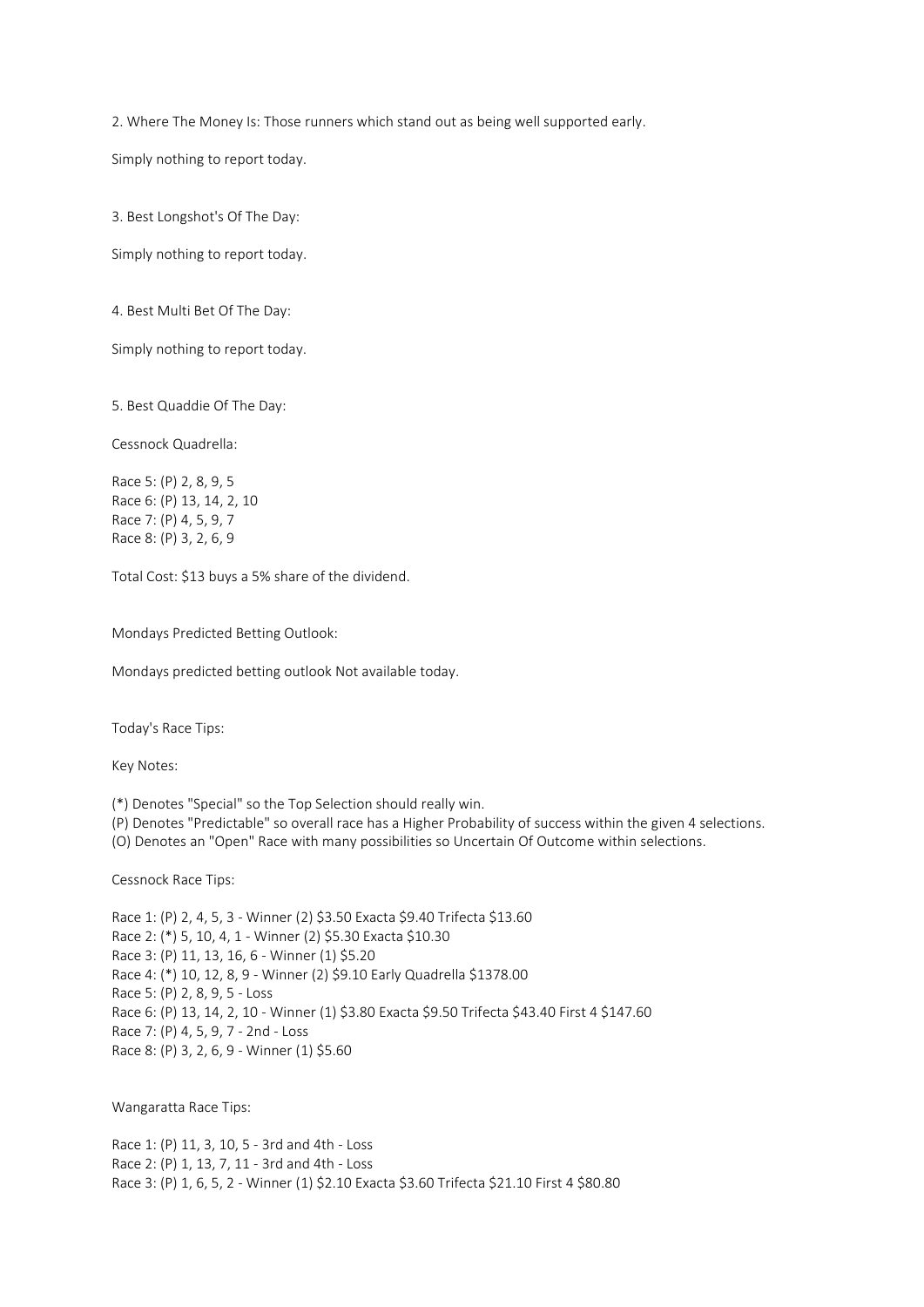Race 4: (P) 9, 4, 8, 1 - 2nd, 3rd and 4th - Loss Race 5: (P) 1, 6, 4, 5 - Winner (3) \$10.80 Race 6: (P) 6, 2, 13, 9 - 2nd, 3rd and 4th - Loss Race 7: (P) 2, 4, 1, 7 - Winner (2) \$5.50 Race 8: (P) 3, 2, 8, 7 - Winner (4) \$7.60 Exacta \$41.10

Corowa Race Tips:

Race 1: (P) 5, 10, 8, 9 - Winner (1) \$2.40 Exacta \$5.30 Trifecta \$11.40 Race 2: (P) 6, 8, 7, 11 - Winner (2) \$3.00 Exacta \$11.50 Trifecta \$25.60 Race 3: (O) 1, 6, 5, 4 - Winner (3) \$10.20 Race 4: (P) 8, 7, 2, 1 - Winner (1) \$6.30 Exacta \$26.70 Early Quadrella \$366.10 Race 5: (P) 2, 4, 1, 7 - 4th - Loss Race 6: (P) 9, 1, 4, 6 - Loss Race 7: (P) 3, 2, 6, 9 - Winner (3) \$2.40

Mondays September 10th 2018 Horse Racing Tips:

The results are in...

Monday The Final Statistics.

- 1. Top Selection strike rate at 32% out of 22 races.
- 2. Top Selection Specials (\*) strike rate at 100% out of 1 races.
- 3. Top 2 Selections strike rate at 41% out of 22 races.
- + Total Top 2 Selection winners = 9 out of 22 races.
- 4. Exacta strike rate at 18% out of 22 races.
- + Total Exacta winners = 4 out of 22 races.

Dividends:

- + Best Top Selection win dividend: \$5.70
- + Best Top 2 Selection win dividend: \$5.70
- + Best tipped Exacta dividend: \$71.50
- + Best tipped Trifecta dividend: \$36.80
- + Best tipped First 4 dividend: \$93.20
- + Best tipped Quadrella dividend: n/a

The Day In Summary: So let's have a look at the numbers for this Mondays racing with 22 races covered. For the Exotics there were 4 Exacta's in total which is a strike rate of 18% with the biggest one paying out at \$71.50 with the best tipped Trifecta paying out at \$36.80 and the best tipped First 4 paid out at \$93.20. For Win Bets the best priced Top Selection winner was at \$5.70 with the strike rate for the Top Selection sitting at 32% with the strike rate for the Top 2 Selections sitting at a respectable 41% of all races run. With Quadrella's there were none successfully tipped today. And so that wraps up this Mondays racing.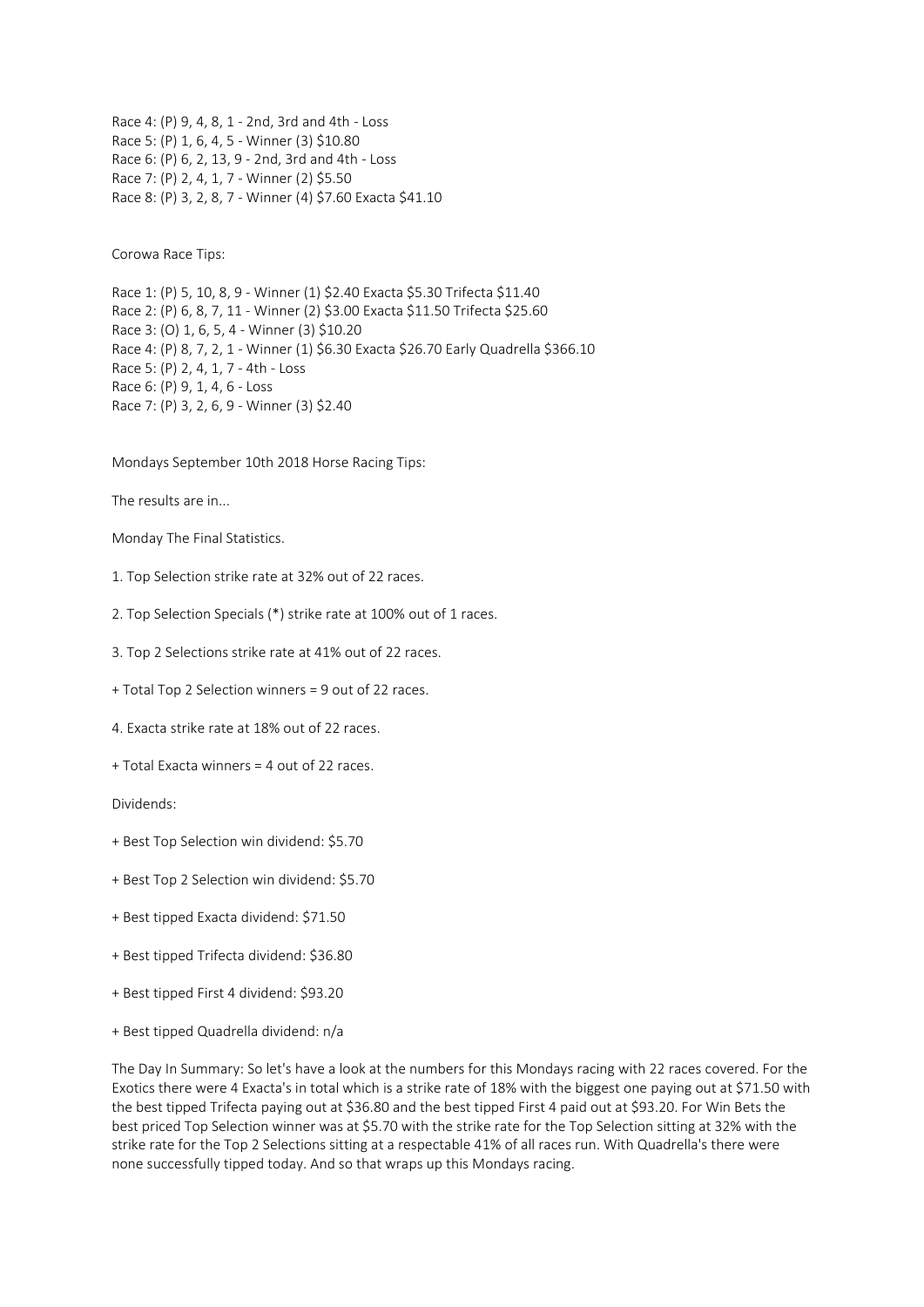The Top 5 Suggested Bets below are the best bets of the day I think are of the best value and they are put there with the absolute clear intention that they will win, but if this happens or not is up to the laws of chance and the elements of luck & fate.

1. Special Suggested Bets Of The Day:

Wodonga Race 4 Multi Exacta:

11, 4 / 11, 4, 5, 10

Soi ts 11 and 4 for 1st and 11, 4, 5, 10 for 2nd.

Total Cost: \$12 buys a 200% share of the dividend.

2. Where The Money Is: Those runners which stand out as being well supported early.

Wodonga Race 8 No 9 Crossbearer at \$7.00 and there is early betting support for this one so might be worth a little look here in the last.

3. Best Longshot's Of The Day:

Nothing to report today.

4. Best Multi Bet Of The Day:

Nothing to report today.

5. Best Quaddie Of The Day:

Queanbeyan Quadrella:

Race 4: (P) 2, 3, 7, 10 Race 5: (P) 3, 5, 11, 9 Race 6: (P) 6, 4, 9, 7 Race 7: (P) 8, 1, 7, 2

Total Cost: \$13 buys a 5% share of the dividend.

Mondays Predicted Betting Outlook:

Mondays predicted betting outlook is Not available today.

Today's Race Tips:

Key Notes:

(\*) Denotes "Special" so the Top Selection should really win.

(P) Denotes "Predictable" so overall race has a Higher Probability of success within the given 4 selections.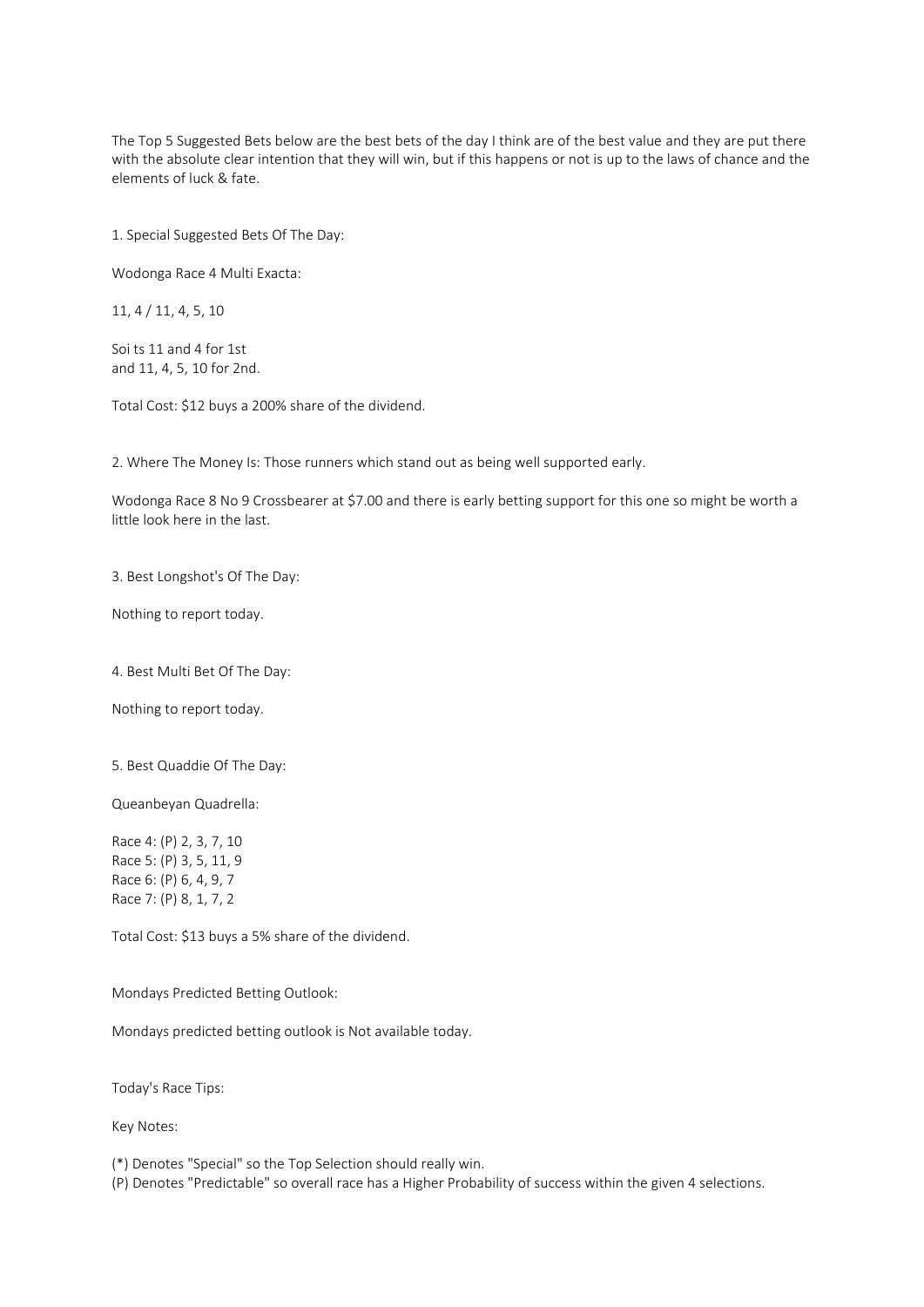(O) Denotes an "Open" Race with many possibilities so Uncertain Of Outcome within selections.

Queanbeyan Race Tips:

Race 1: (P) 12, 7, 3, 5 - Winner (1) \$5.20 Race 2: (P) 3, 10, 6, 9 - Winner (4) \$3.60 Race 3: (P) 2, 1, 10, 6 - Winner (1) \$5.70 Race 4: (P) 2, 3, 7, 10 - 3rd - Loss Race 5: (P) 3, 5, 11, 9 - Winner (3) \$8.40 Exacta \$71.50 Race 6: (P) 6, 4, 9, 7 - 3rd - Loss Race 7: (P) 8, 1, 7, 2 - Winner (3) \$5.90

Wodonga Race Tips:

Race 1: (P) 4, 9, 1, 8 - Winner (2) \$3.70 Exacta \$9.90 Trifecta \$36.80 First 4 \$93.20 Race 2: (P) 8, 6, 7, 9 - Winner (1) \$2.80 Exacta \$14.70 Trifecta \$32.50 Race 3: (P) 11, 10, 13, 2 - Winner (3) \$4.20 Exacta \$9.50 Trifecta \$33.10 - L/S No 11 Race 4: (P) 11, 4, 5, 10 - 2nd and 3rd - Loss Race 5: (P) 5, 3, 4, 10 - Winner (1) \$4.10 Race 6: (P) 5, 3, 6, 4 - Winner (2) \$2.20 Race 7: (P) 12, 5, 3, 1 - 2nd and 3rd - Loss Race 8: (P) 9, 10, 4, 1 - 2nd - Loss

Wellington Race Tips:

Race 1: (\*) 5, 13, 8, 6 - Winner (1) \$1.60 Race 2: (P) 7, 12, 5, 8 - Loss Race 3: (P) 7, 4, 1, 6 - 3rd - Loss Race 4: (P) 7, 5, 1, 8 - Winner (1) \$4.90 Race 5: (P) 5, 13, 1, 3 - Winner (4) \$4.10 Race 6: (P) 15, 7, 11, 9 - 3rd and 4th - Loss Race 7: (P) 5, 11, 10, 1 - Winner (1) \$2.20

Mondays September 3rd 2018 Horse Racing Tips:

The results are in...

Monday The Final Statistics.

1. Top Selection strike rate at 16% out of 19 races.

2. Top Selection Specials (\*) strike rate at 67% out of 3 races.

3. Top 2 Selections strike rate at 37% out of 19 races.

+ Total Top 2 Selection winners = 7 out of 19 races.

4. Exacta strike rate at 21% out of 19 races.

+ Total Exacta winners = 4 out of 19 races.

Dividends:

+ Best Top Selection win dividend: \$2.70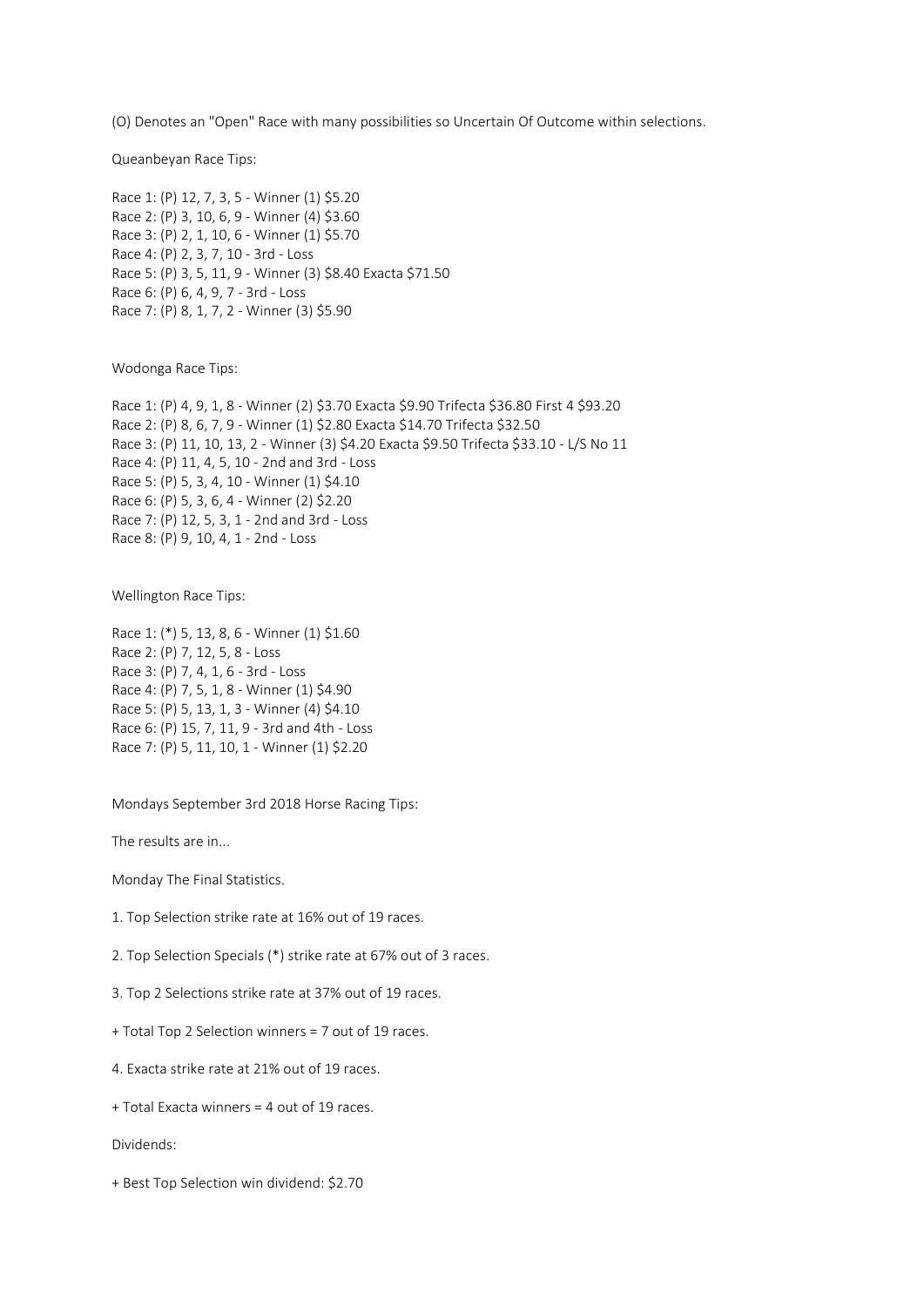- + Best Top 2 Selection win dividend: \$7.10
- + Best tipped Exacta dividend: \$93.30
- + Best tipped Trifecta dividend: n/a
- + Best tipped First 4 dividend: n/a
- + Best tipped Quadrella dividend: n/a

The Day In Summary: So let's have a look at the numbers for this Mondays racing with 19 races covered. For the Exotics there were 4 Exacta's in total which is a strike rate of 21% with the biggest one paying out at \$93.30 with no best tipped Trifecta's selected and there were also no best tipped First 4's today. For Win Bets the best priced Top Selection winner was at \$2.70 with the strike rate for the Top Selection sitting at 16% with the strike rate for the Top 2 Selections sitting at a somewhat respectable 37% of all races run. With Quadrella's there were none successfully tipped today. And so that wraps up this Mondays racing.

The Top 5 Suggested Bets below are the best bets of the day I think are of the best value and they are put there with the absolute clear intention that they will win, but if this happens or not is up to the laws of chance and the elements of luck & fate.

1. Special Suggested Bets Of The Day:

Wangaratta Race 2 Banker Exacta:

13 / 9, 14, 15

So its 13 for 1st and 9, 14, 15 for 2nd.

Total Cost: \$12 buys a 400% share of the dividend.

2. Where The Money Is: Those runners which stand out as being well supported early.

Wangaratta Race 10 No 4 Arthurian at \$6.50 and there is some early money for this one today and it is 2nd up from spell so hopefully it might fire while fresh so might be worth a little watch here in the last race of the day.

3. Best Longshot's Of The Day:

Taree Race 5 No 14 Eye Was at \$17.00 and there is a little bit of money around for this one early at the odds and it might be worth a PLACE BET ONLY in a very open race at the \$4.80 on offer as an interest.

4. Best Multi Bet Of The Day:

All bets are for the PLACE.

Wangaratta Race 8 No 11 | Race 9 No 9 | Race 10 No 4

Suggested Bet: \$10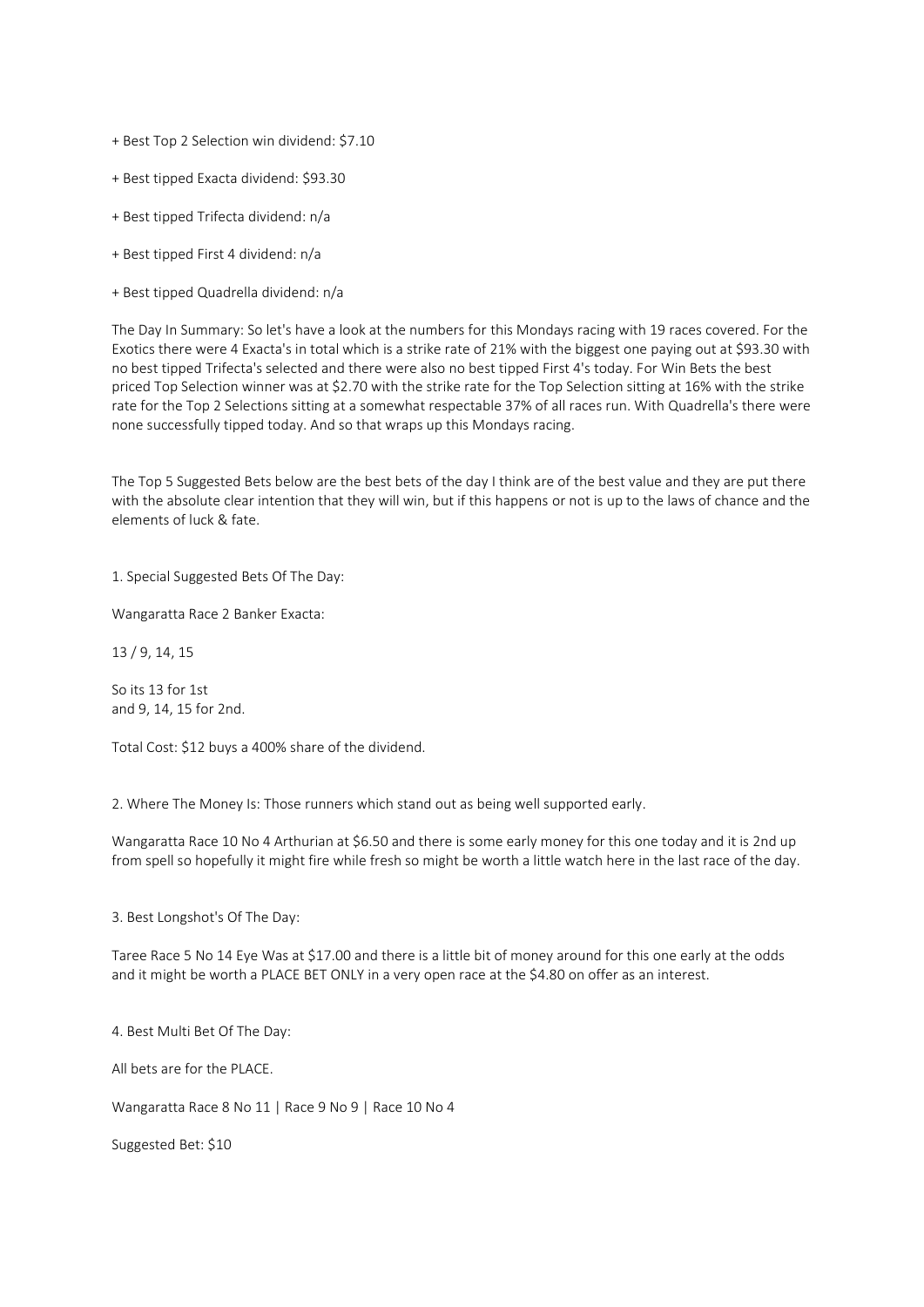5. Best Quaddie Of The Day:

Wangaratta Quadrella:

Race 7: (P) 2, 8, 7, 14 Race 8: (P) 11, 5, 4, 2 Race 9: (P) 9, 6, 1, 11 Race 10: (P) 4, 5, 7, 11

Total Cost: \$13 buys a 5% share of the dividend.

Mondays Predicted Betting Outlook:

Wangaratta and the early money for the 1st 3 races is Good and there are some very good chances engaged here early so there is real promise with races 4 onward's the early money is Good for a Monday and there is some promise here and there is value as well so hopefully it will all work into a decent afternoon because that is the plan. Taree and the early money for the 1st 3 races is Good and to be fair these races look predictable but a little luck will be needed so take these early races a little carefully with races 4 onward's the early money is OK to Good and there is real value on this meeting so there is absolute potential but luck will be needed so bet a little cautiously.

Today's Race Tips:

Key Notes:

(\*) Denotes "Special" so the Top Selection should really win.

(P) Denotes "Predictable" so overall race has a Higher Probability of success within the given 4 selections.

(O) Denotes an "Open" Race with many possibilities so Uncertain Of Outcome within selections.

Taree Race Tips:

Race 1: (P) 2, 3, 7, 6 - Winner (2) \$5.60 Race 2: (P) 4, 12, 5, 14 - 2nd, 3rd and 4th - Loss Race 3: (P) 2, 5, 6, 3 - 4th - Loss Race 4: (P) 10, 4, 8, 11 - Winner (2) \$6.20 Race 5: (O) 3, 13, 14, 9 - Winner (4) \$12.50 Exacta \$93.30 Race 6: (O) 2, 14, 7, 6 - Winner (1) \$2.70 Exacta \$26.00 Race 7: (P) 5, 7, 3, 16 - 3rd and 4th - Loss Race 8: (P) 11, 3, 7, 10 - 2nd, 3rd and 4th - Loss Race 9: (P) 12, 3, 7, 8 - 2nd and 3rd - Loss

Wangaratta Race Tips:

Race 1: (\*) 7, 3, 9, 12 - Winner (1) \$1.80 Exacta \$11.90 Race 2: (\*) 13, 9, 14, 15 - 2nd - Loss Race 3: (P) 11, 14, 15, 6 - 2nd - Loss - L/S No 6 Race 4: (O) 4, 10, 13, 6 - 2nd and 3rd - Loss Race 5: (\*) 13, 9, 14, 4 - Winner (1) \$1.30 Race 6: (P) 5, 10, 9, 12 - Winner (2) \$7.10 Exacta \$68.10 Race 7: (P) 2, 8, 7, 14 - 2nd, 3rd and 4th - Loss Race 8: (P) 11, 5, 4, 2 - Winner (2) \$4.90 Race 9: (P) 9, 6, 1, 11 - 4th - Loss Race 10: (P) 4, 5, 7, 11 - Loss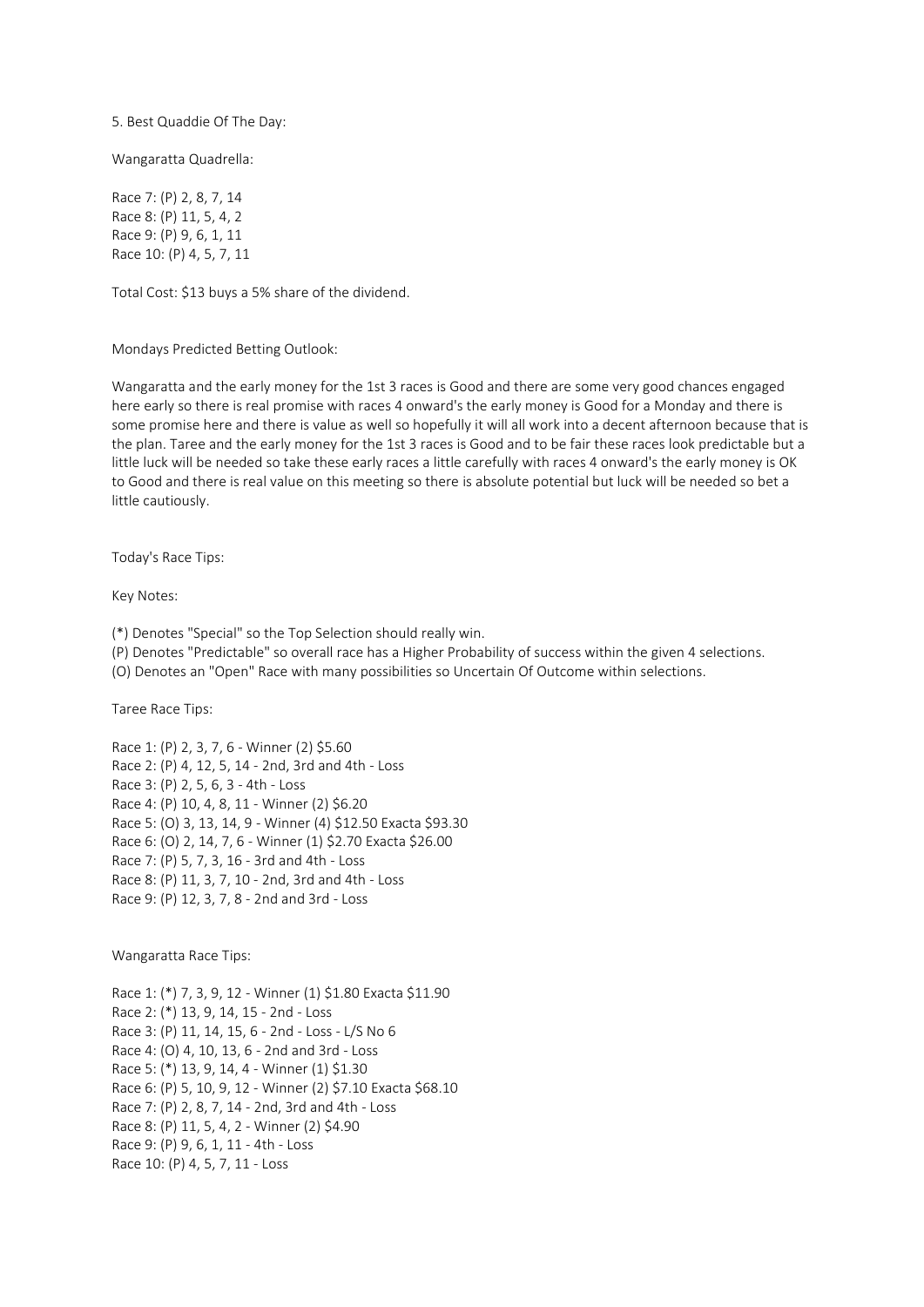Mondays August 27th 2018 Horse Racing Tips:

The results are in...

Monday The Final Statistics.

- 1. Top Selection strike rate at 16% out of 19 races.
- 2. Top Selection Specials (\*) strike rate at 0% out of 0 races.
- 3. Top 2 Selections strike rate at 26% out of 19 races.
- + Total Top 2 Selection winners = 5 out of 19 races.
- 4. Exacta strike rate at 26% out of 19 races.
- + Total Exacta winners = 5 out of 19 races.

Dividends:

- + Best Top Selection win dividend: \$4.10
- + Best Top 2 Selection win dividend: \$4.10
- + Best tipped Exacta dividend: \$35.60
- + Best tipped Trifecta dividend: \$66.30
- + Best tipped First 4 dividend: \$138.00
- + Best tipped Quadrella dividend: n/a

The Day In Summary: So let's have a look at the numbers for this Mondays racing with 19 races covered. For the Exotics there were 5 Exacta's in total which is a strike rate of 26% with the biggest one paying out at \$35.60 with the best tipped Trifecta paying out at \$66.30 and the best tipped First 4 paid out at \$138.00. For Win Bets the best priced Top Selection winner was at \$4.10 with the strike rate for the Top Selection sitting at 16% with the strike rate for the Top 2 Selections sitting at a not somewhat respectable 26% of all races run. With Quadrella's there were none successfully tipped today. And so that wraps up this Mondays racing.

The Top 5 Suggested Bets below are the best bets of the day I think are of the best value and they are put there with the absolute clear intention that they will win, but if this happens or not is up to the laws of chance and the elements of luck & fate.

1. Special Suggested Bets Of The Day:

Dubbo Race 2 Multi Exacta:

10, 7 / 10, 7, 11, 4

So its 10 and 7 for 1st and 10, 7, 11, 4 for 2nd.

Total Cost: \$12 buys a 200% share of the dividend.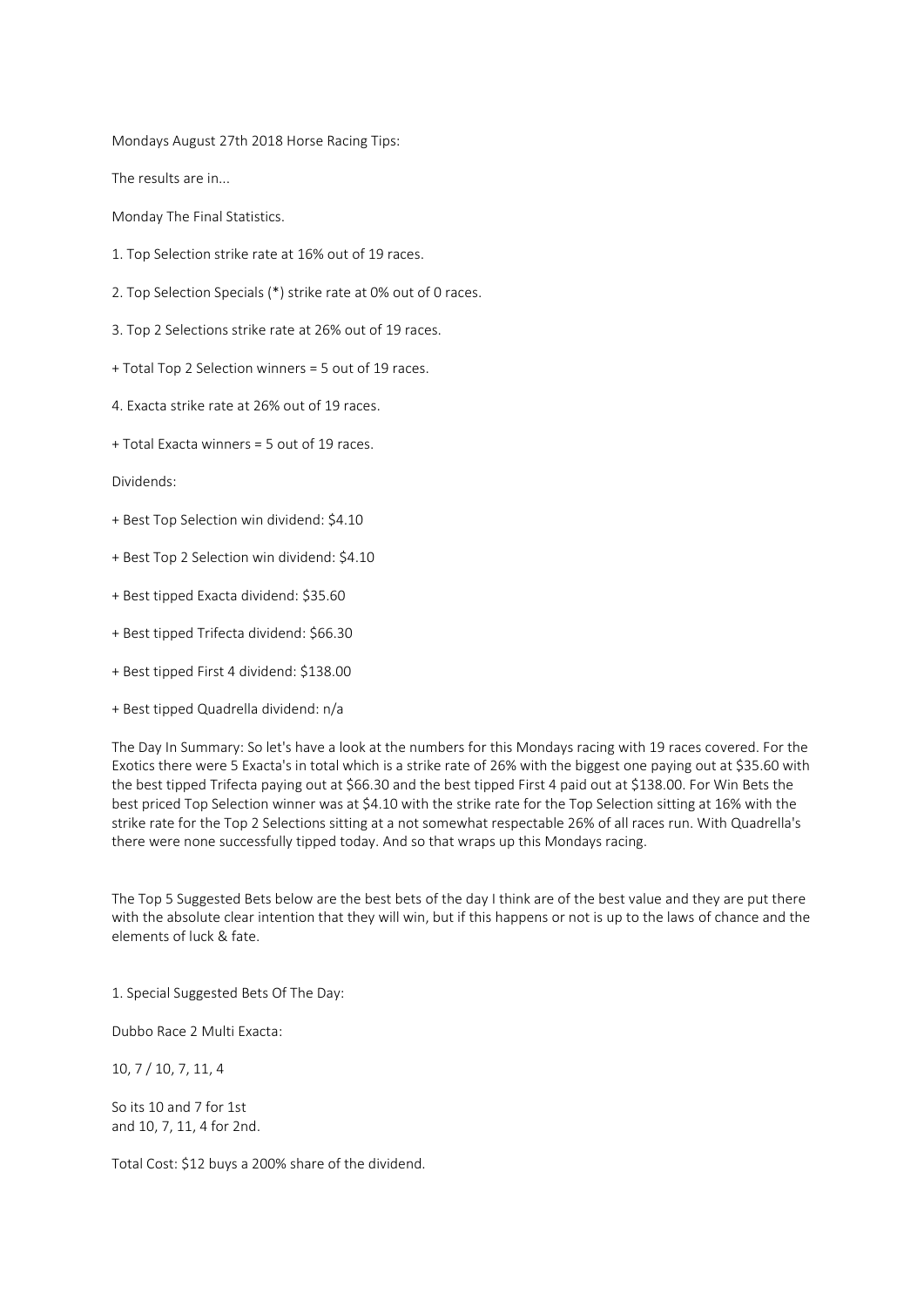2. Where The Money Is: Those runners which stand out as being well supported early.

Nothing to report today.

3. Best Longshot's Of The Day:

Nothing to report today.

4. Best Multi Bet Of The Day:

Nothing to report today.

5. Best Quaddie Of The Day:

Echuca Quadrella:

Race 7: (P) 6, 10, 2, 4 Race 8: (P) 11, 4, 12, 3 Race 9: (P) 8, 1, 4, 3 Race 10: (P) 3, 13, 4, 8

Total Cost: \$13 buys a 5% share of the dividend.

Mondays Predicted Betting Outlook:

Echuca and the early money for the 1st 3 races is Good and the 1st 2 races look pretty much predictable hopefully with race 3 marked as open and there is value here but real luck will be needed with races 4 onward's the early money is Good and there are some decent hopes engaged here this Monday and there is value as well so this meeting has definite potential. Dubbo and the early money for the 1st 2 races is surprisingly strong and there are some good chances engaged here early so very hopeful with race 3 the early money is very good and this is an open race so luck will be needed but there is value here with races 4 onward's the early money is mixed from OK to Good and there are some good races and some open races as well so a mixed day so hopeful but take a little care here as well.

Today's Race Tips:

Key Notes:

(\*) Denotes "Special" so the Top Selection should really win.

(P) Denotes "Predictable" so overall race has a Higher Probability of success within the given 4 selections.

(O) Denotes an "Open" Race with many possibilities so Uncertain Of Outcome within selections.

Echuca Race Tips:

Race 1: (P) 1, 9, 7, 2 - Winner (3) \$7.80 Race 2: (P) 10, 4, 6, 1 - Winner (4) \$6.50 Exacta \$30.00 Trifecta \$44.80 First 4 \$138.00 Race 3: (O) 6, 12, 5, 9 - Loss Race 4: (P) 13, 6, 9, 7 - 2nd and 3rd - Loss Race 5: (P) 5, 12, 4, 6 - Winner (1) \$2.00 Exacta \$11.20 Trifecta \$36.80 Race 6: (P) 2, 3, 1, 8 - Winner (1) \$2.10 Race 7: (P) 6, 10, 2, 4 - 2nd and 4th - Loss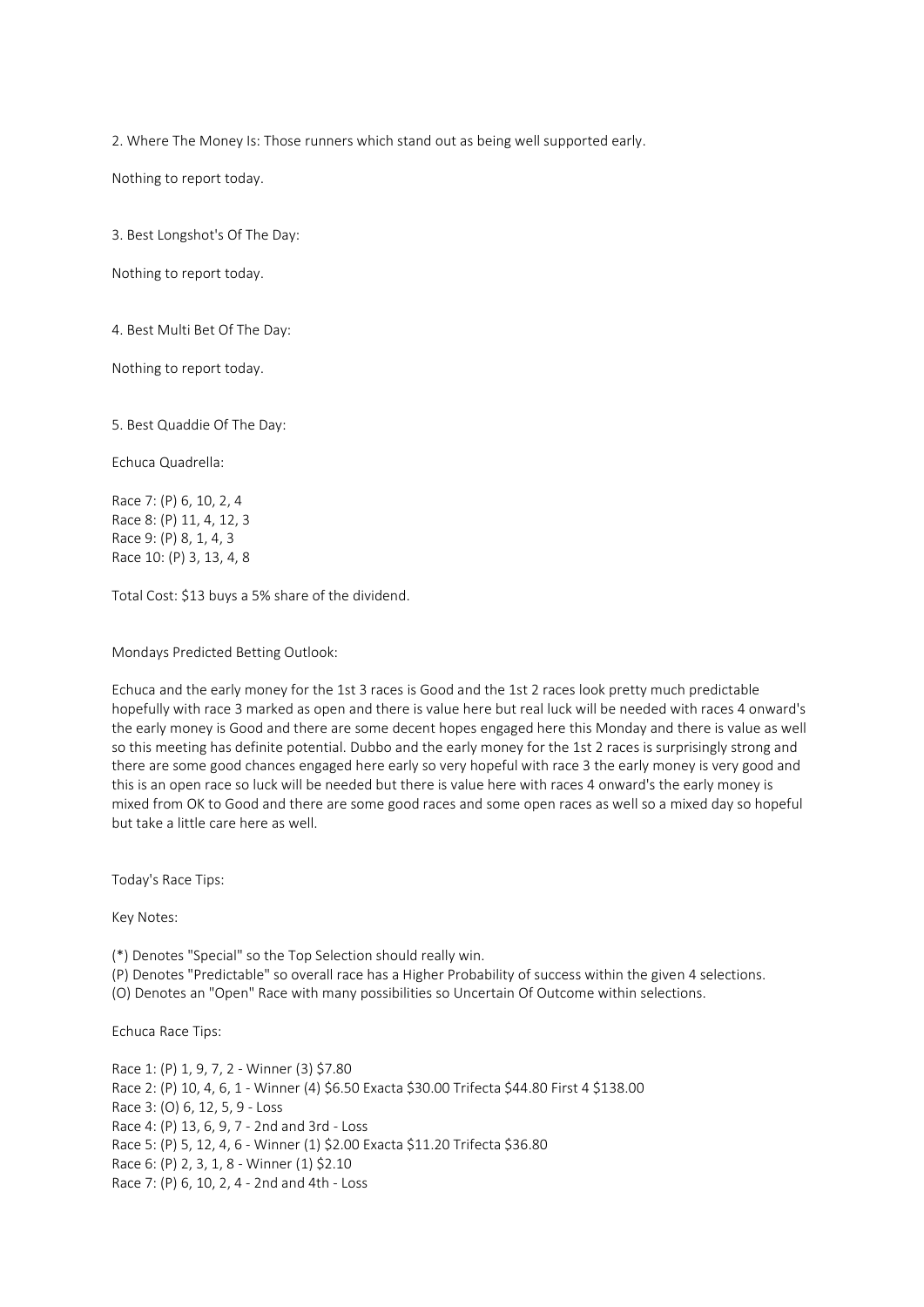Race 8: (P) 11, 4, 12, 3 - Winner (1) \$4.10 Race 9: (P) 8, 1, 4, 3 - Winner (2) \$3.10 Exacta \$10.00 Race 10: (P) 3, 13, 4, 8 - Winner (3) \$5.20 Exacta \$35.60 Trifecta \$66.30

Dubbo Race Tips:

Race 1: (P) 10, 13, 1, 5 - 3rd and 4th - Loss Race 2: (P) 10, 7, 11, 4 - 4th - Loss Race 3: (O) 3, 11, 13, 1 - Winner (3) \$4.20 Race 4: (O) 3, 6, 7, 1 - 2nd, 3rd and 4th - Loss Race 5: (P) 2, 4, 1, 3 - Winner (3) \$3.60 Exacta \$21.90 Trifecta \$38.90 Race 6: (P) 7, 2, 4, 3 - 2nd, 3rd and 4th - Loss Race 7: (O) 11, 7, 6, 5 - Winner (2) \$7.40 Race 8: (O) 5, 4, 8, 7 - Winner (3) \$3.30 Race 9: (P) 4, 11, 8, 7 - 2nd - Loss

Mondays August 20th 2018 Horse Racing Tips:

The results are in...

Monday The Final Statistics.

- 1. Top Selection strike rate at 16% out of 25 races.
- 2. Top Selection Specials (\*) strike rate at 25% out of 4 races.
- 3. Top 2 Selections strike rate at 28% out of 25 races.
- + Total Top 2 Selection winners = 7 out of 25 races.
- 4. Exacta strike rate at 40% out of 25 races.
- + Total Exacta winners = 10 out of 25 races.

Dividends:

- + Best Top Selection win dividend: \$4.90
- + Best Top 2 Selection win dividend: \$9.10
- + Best tipped Exacta dividend: \$61.00
- + Best tipped Trifecta dividend: \$184.90
- + Best tipped First 4 dividend: \$1095.40
- + Best tipped Quadrella dividend: n/a

The Day In Summary: So let's have a look at the numbers for this Mondays racing with 25 races covered. For the Exotics there were 10 Exacta's in total which is a strike rate of 40% with the biggest one paying out at \$61.00 with the best tipped Trifecta paying out at \$184.90 and the best tipped First 4 paid out at \$1095.40. For Win Bets the best priced Top Selection winner was at \$4.90 with the strike rate for the Top Selection sitting at 16% with the strike rate for the Top 2 Selections sitting at a not somewhat respectable 28% of all races run. With Quadrella's there were none successfully tipped today. And so that wraps up this Mondays racing.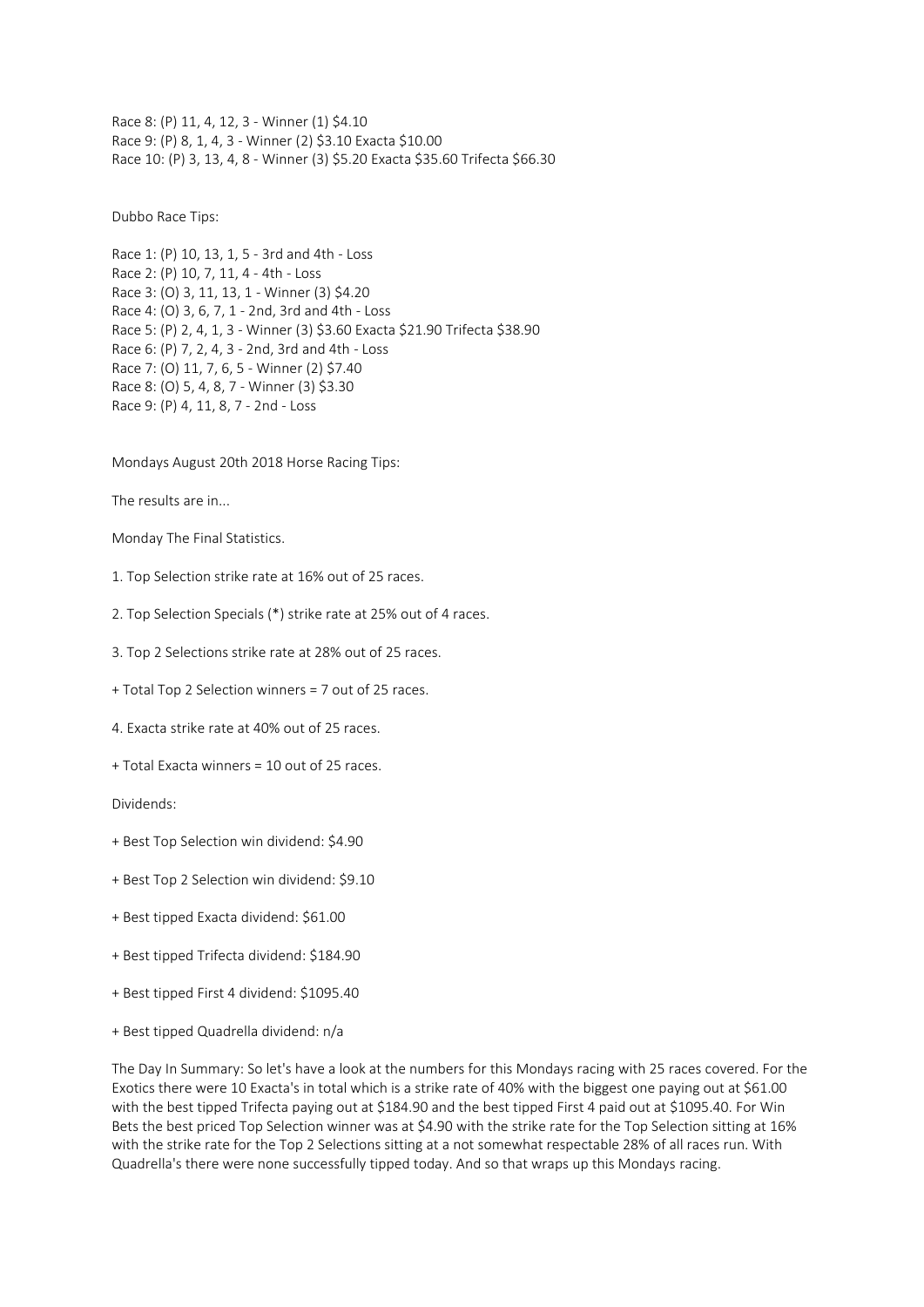The Top 5 Suggested Bets below are the best bets of the day I think are of the best value and they are put there with the absolute clear intention that they will win, but if this happens or not is up to the laws of chance and the elements of luck & fate.

1. Special Suggested Bets Of The Day:

Swan Hill Race 5 Banker Exacta:

6 / 8, 1, 11

So its 6 for 1st and 8, 1, 11 for 2nd.

Total Cost: \$12 buys a 400% share of the dividend.

Final Result - A winner and paid out at \$46.80 for 400%

2. Where The Money Is: Those runners which stand out as being well supported early.

Nothing to report today.

3. Best Longshot's Of The Day:

Nothing to report today.

4. Best Multi Bet Of The Day:

Nothing to report today.

5. Best Quaddie Of The Day:

Grafton Quadrella:

Race 5: (P) 12, 2, 10, 4 Race 6: (P) 8, 4, 10, 2 Race 7: (P) 7, 1, 10, 4 Race 8: (P) 1, 12, 8, 14

Total Cost: \$13 buys a 5% share of the dividend.

Mondays Predicted Betting Outlook:

Swan Hill and the early money is Good and these races look pretty much predictable so hopefully we can gain a good start here today with races 4 onward's the early money is Good and there are some top chances engaged in these later races and there is value as well so quite optimistic at this moment. Grafton and the early money for the 1st 3 races is Good and again these races look predictable so high hopes here early with the right luck with races 4 onward's the early money is Good and there are some positives about theses races and there is value as well so hopefully it will be a great afternoon here. Gunnedah and the early money for the 1st race is OK and this race looks like an almost certainty but time will tell with races 2 & 3 the early money is OK and these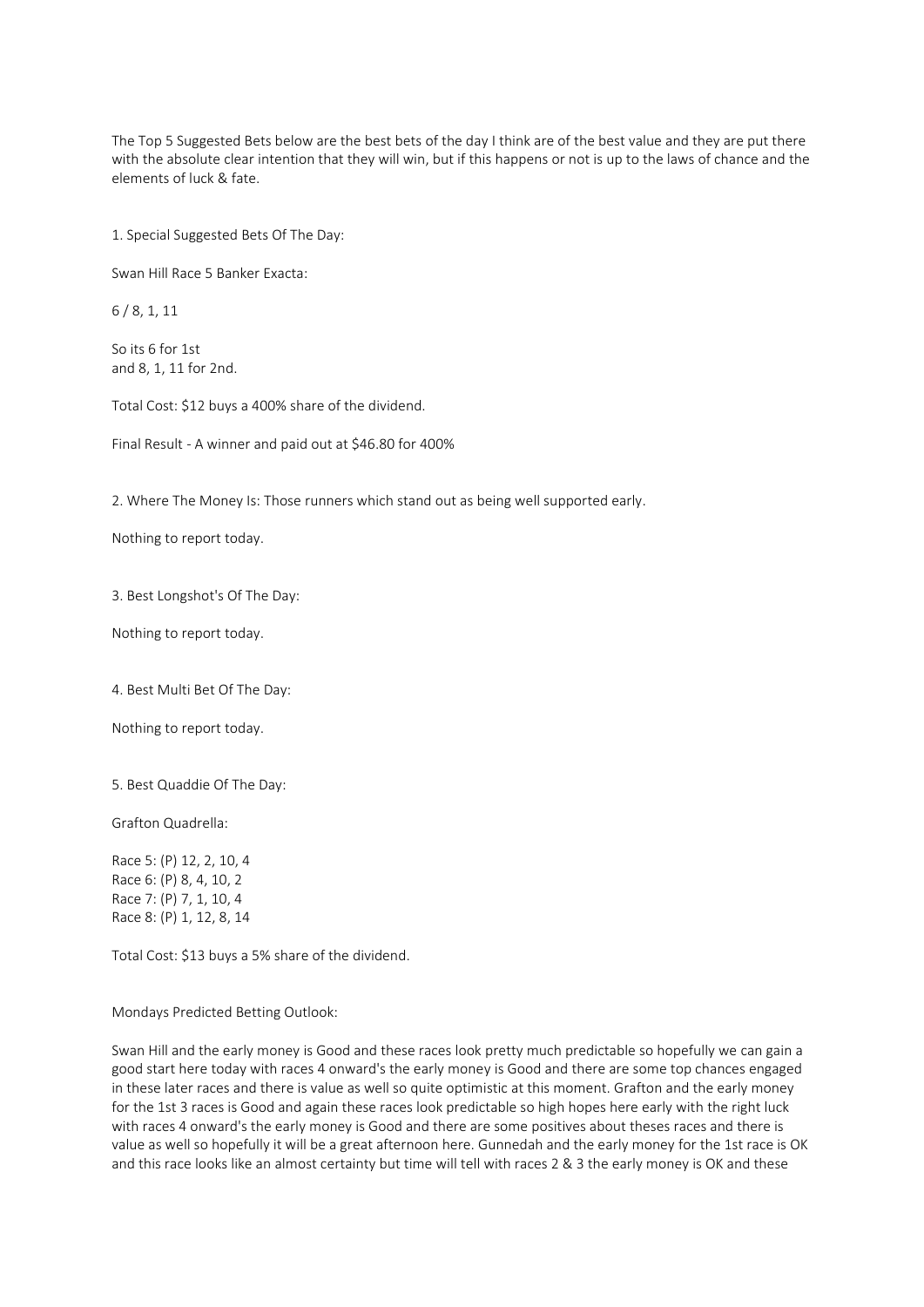races look pretty much predictable or so I hope with races 4 onward's the early money is Good and there is value in these races but luck will be required so take these races steadily.

Today's Race Tips:

Key Notes:

(\*) Denotes "Special" so the Top Selection should really win.

(P) Denotes "Predictable" so overall race has a Higher Probability of success within the given 4 selections.

(O) Denotes an "Open" Race with many possibilities so Uncertain Of Outcome within selections.

Swan Hill Race Tips:

Race 1: (\*) 14, 5, 1, 10 - Winner (2) \$8.90 Exacta \$38.20 Trifecta \$184.90 Race 2: (P) 1, 4, 2, 7 - Winner (1) \$2.20 Race 3: (\*) 12, 7, 4, 10 - Winner (4) \$11.10 Exacta \$27.20 Trifecta \$160.20 Race 4: (P) 11, 13, 10, 15 - 2nd and 3rd - Loss Race 5: (\*) 6, 8, 1, 11 - Winner (1) \$1.80 Exacta \$11.70 Race 6: (P) 6, 4, 1, 5 - Winner (4) \$2.30 Exacta \$7.10 Trifecta \$19.50 Race 7: (P) 5, 7, 9, 1 - Loss Race 8: (P) 6, 8, 1, 7 - Winner (4) \$10.50 Exacta \$32.00 Race 9: (\*) 6, 1, 8, 5 - Winner (2) \$9.10 Race 10: (P) 1, 5, 7, 13 - 3rd and 4th - Loss

Grafton Race Tips:

Race 1: (P) 2, 3, 6, 7 - 2nd and 3rd - Loss Race 2: (P) 4, 8, 14, 11 - 2nd and 4th - Loss Race 3: (P) 2, 7, 1, 6 - Winner (4) \$5.60 Exacta \$22.00 Race 4: (P) 3, 5, 6, 9 - 2nd and 4th - Loss Race 5: (P) 12, 2, 10, 4 - Winner (4) \$12.20 Exacta \$61.00 Trifecta \$151.70 First 4 \$1095.40 Race 6: (P) 8, 4, 10, 2 - 2nd - Loss Race 7: (P) 7, 1, 10, 4 - Winner (4) \$9.60 Race 8: (P) 1, 12, 8, 14 - 2nd and 3rd - Loss

Gunnedah Race Tips:

Race 1: (\*) 6, 9, 4, 10 - Winner (1) \$1.20 Exacta \$3.70 Trifecta \$9.80 Race 2: (P) 4, 3, 14, 12 - 3rd - Loss Race 3: (P) 2, 7, 1, 9 - Winner (2) \$4.70 Exacta \$36.90 Race 4: (P) 7, 1, 3, 5 - Winner (1) \$4.90 Exacta \$29.00 Race 5: (P) 2, 15, 12, 7 - Loss Race 6: (P) 4, 10, 8, 6 - 3rd - Loss Race 7: (P) 8, 7, 12, 10 - 2nd and 3rd - Loss

Mondays August 13th 2018 Horse Racing Tips:

The results are in...

Monday The Final Statistics.

1. Top Selection strike rate at 50% out of 16 races.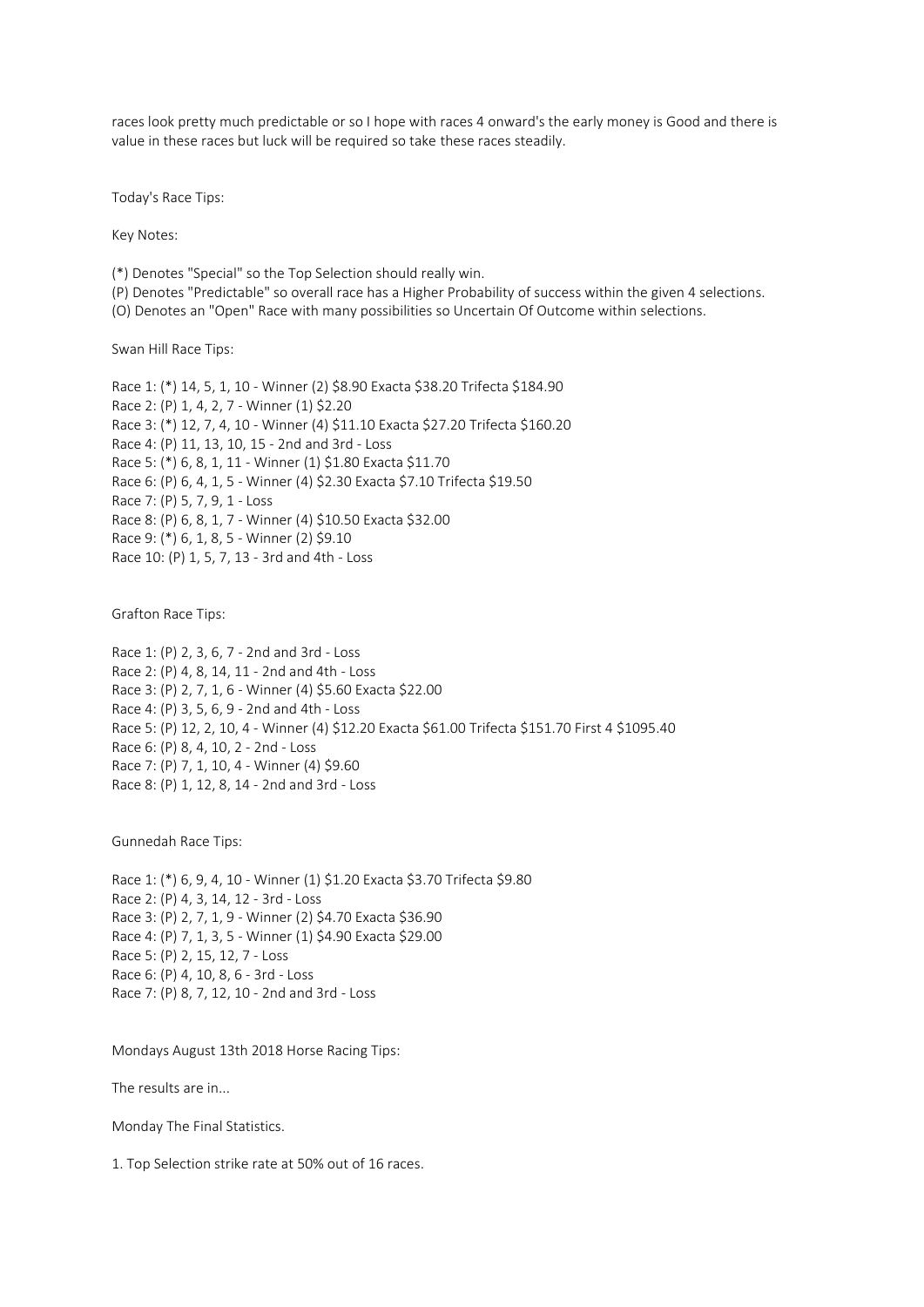2. Top Selection Specials (\*) strike rate at 75% out of 4 races.

- 3. Top 2 Selections strike rate at 50% out of 16 races.
- + Total Top 2 Selection winners = 8 out of 16 races.
- 4. Exacta strike rate at 50% out of 16 races.
- + Total Exacta winners = 8 out of 16 races.

Dividends:

- + Best Top Selection win dividend: \$8.00
- + Best Top 2 Selection win dividend: \$8.00
- + Best tipped Exacta dividend: \$72.80
- + Best tipped Trifecta dividend: \$63.50
- + Best tipped First 4 dividend: \$223.20
- + Best tipped Quadrella dividend: \$364.30

The Day In Summary: So let's have a look at the numbers for this Mondays racing with 16 races covered. For the Exotics there were 8 Exacta's in total which is a strike rate of 50% with the biggest one paying out at \$72.80 with the best tipped Trifecta paying out at \$63.50 and the best tipped First 4 paid out at \$223.20. For Win Bets the best priced Top Selection winner was at \$8.00 with the strike rate for the Top Selection sitting at 50% with the strike rate for the Top 2 Selections sitting at a respectable 50% of all races run. With Quadrella's the best today was an early one at Quirindi and it paid out at \$364.30. And so that wraps up this Mondays racing.

The Top 5 Suggested Bets below are the best bets of the day I think are of the best value and they are put there with the absolute clear intention that they will win, but if this happens or not is up to the laws of chance and the elements of luck & fate.

1. Special Suggested Bets Of The Day:

Pakenham Race 4 Multi Exacta:

11, 9 / 11, 9, 8, 14

So its 11 and 9 for 1st and 11, 9, 8, 14 for 2nd.

Total Cost: \$12 buys a 200% share of the dividend.

2. Where The Money Is: Those runners which stand out as being well supported early.

Nothing to report today.

3. Best Longshot's Of The Day:

Nothing to report today.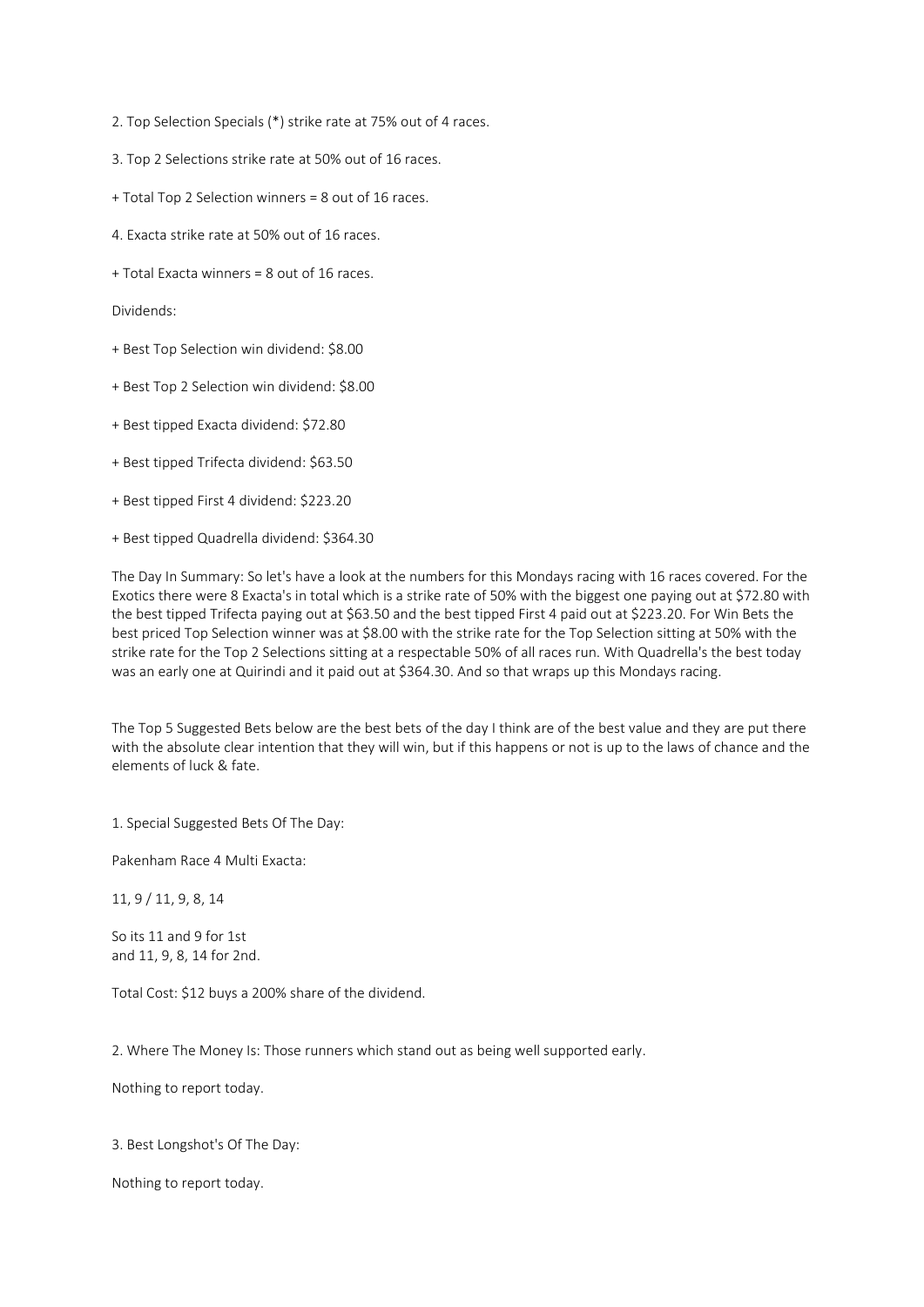4. Best Multi Bet Of The Day:

Nothing to report today.

5. Best Quaddie Of The Day:

Pakenham Quadrella:

Race 5: (P) 1, 8, 4, 7 Race 6: (P) 3, 9, 2, 6 Race 7: (P) 9, 5, 11, 10 Race 8: (P) 5, 13, 4, 8

Total Cost: \$13 buys a 5% share of the dividend.

Mondays Predicted Betting Outlook:

Goulburn and the early moneys for the 1st 3 races is OK and these races look predictable so hopefully there will be few problems early with races 4 onward's the early money is OK and again these races don't look that hard but a little luck in running will be needed. Quirindi and the early money for the 1st 3 races is OK and these races don't look hard so hopefully it will be good start here today with races 4 onward's the early money is OK and to be fair there are some good chances in these races so they are of some interest. Pakenham and the early money for the 1st 3 races is Good and again these races don't look that hard with races 4 onward's the early money is Good and there are some decent chances engaged here today so hopeful for this afternoon.

Today's Race Tips:

Key Notes:

(\*) Denotes "Special" so the Top Selection should really win.

(P) Denotes "Predictable" so overall race has a Higher Probability of success within the given 4 selections.

(O) Denotes an "Open" Race with many possibilities so Uncertain Of Outcome within selections.

Goulburn Race Tips:

Race 1: (\*) 3, 9, 6, 8 - Winner (1) \$1.70 Exacta \$4.30 Race 2 onward's abandoned due to state of the track.

Quirindi Race Tips:

Race 1: (P) 1, 3, 4, 5 - Winner (1) \$1.60 Exacta \$5.70 Trifecta \$16.20 First 4 \$19.20 Race 2: (\*) 3, 10, 7, 6 - Winner (4) \$12.80 Exacta \$72.80 Race 3: (P) 1, 7, 8, 3 - Winner (4) \$8.20 Race 4: (\*) 1, 6, 11, 10 - Winner (1) \$1.70 Early Quadrella \$364.30 Race 5: (P) 12, 8, 1, 5 - Winner (1) \$2.00 Exacta \$9.10 Race 6: (P) 6, 4, 10, 2 - 3rd and 4th - Loss Race 7: (P) 1, 12, 4, 2 - Winner (1) \$8.00

Pakenham Race Tips: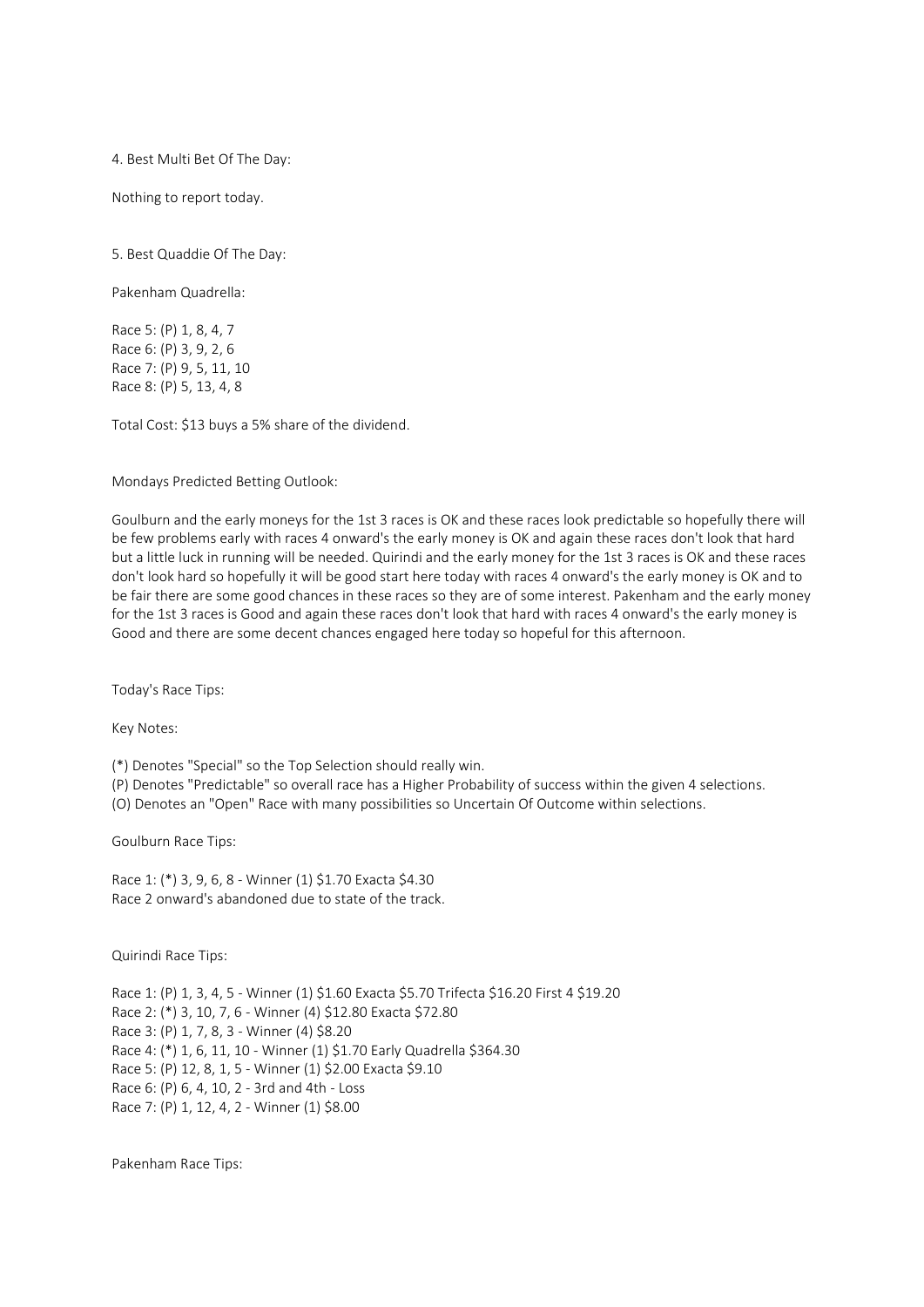Race 1: (\*) 2, 4, 3 - Winner (1) \$1.30 Exacta \$2.90 Trifecta \$2.10 Race 2: (P) 13, 3, 1, 11 - Winner (4) \$3.10 Race 3: (P) 12, 3, 10, 16 - Winner (4) \$5.70 Exacta \$21.50 Race 4: (P) 11, 9, 8, 14 - 2nd and 4th - Loss Race 5: (P) 1, 8, 4, 7 - Winner (4) \$6.60 Exacta \$23.90 Trifecta \$63.50 First 4 \$223.20 Race 6: (P) 3, 9, 2, 6 - Winner (1) \$3.00 Exacta \$15.90 Trifecta \$61.30 Race 7: (P) 9, 5, 11, 10 - Winner (1) \$4.80 Race 8: (P) 5, 13, 4, 8 - 4th - Loss

Mondays August 6th 2018 Horse Racing Tips:

The results are in...

Monday The Final Statistics.

- 1. Top Selection strike rate at 22% out of 27 races.
- 2. Top Selection Specials (\*) strike rate at 33% out of 3 races.
- 3. Top 2 Selections strike rate at 41% out of 27 races.
- + Total Top 2 Selection winners = 11 out of 27 races.
- 4. Exacta strike rate at 44% out of 27 races.
- + Total Exacta winners = 12 out of 27 races.

Dividends:

- + Best Top Selection win dividend: \$6.40
- + Best Top 2 Selection win dividend: \$7.90
- + Best tipped Exacta dividend: \$60.50
- + Best tipped Trifecta dividend: \$263.50
- + Best tipped First 4 dividend: \$49.00
- + Best tipped Quadrella dividend: \$690.60

The Day In Summary: So let's have a look at the numbers for this Mondays racing with 27 races covered. For the Exotics there were 12 Exacta's in total which is a strike rate of 44% with the biggest one paying out at \$60.50 with the best tipped Trifecta paying out at \$263.50 and the best tipped First 4 paid out at \$49.00. For Win Bets the best priced Top Selection winner was at \$6.40 with the strike rate for the Top Selection sitting at 22% with the strike rate for the Top 2 Selections sitting at a respectable 41% of all races run. With Quadrella's the best today was an early one at Geelong and it paid out at \$690.60. And so that wraps up this Mondays racing.

The Top 5 Suggested Bets below are the best bets of the day I think are of the best value and they are put there with the absolute clear intention that they will win, but if this happens or not is up to the laws of chance and the elements of luck & fate.

1. Special Suggested Bets Of The Day: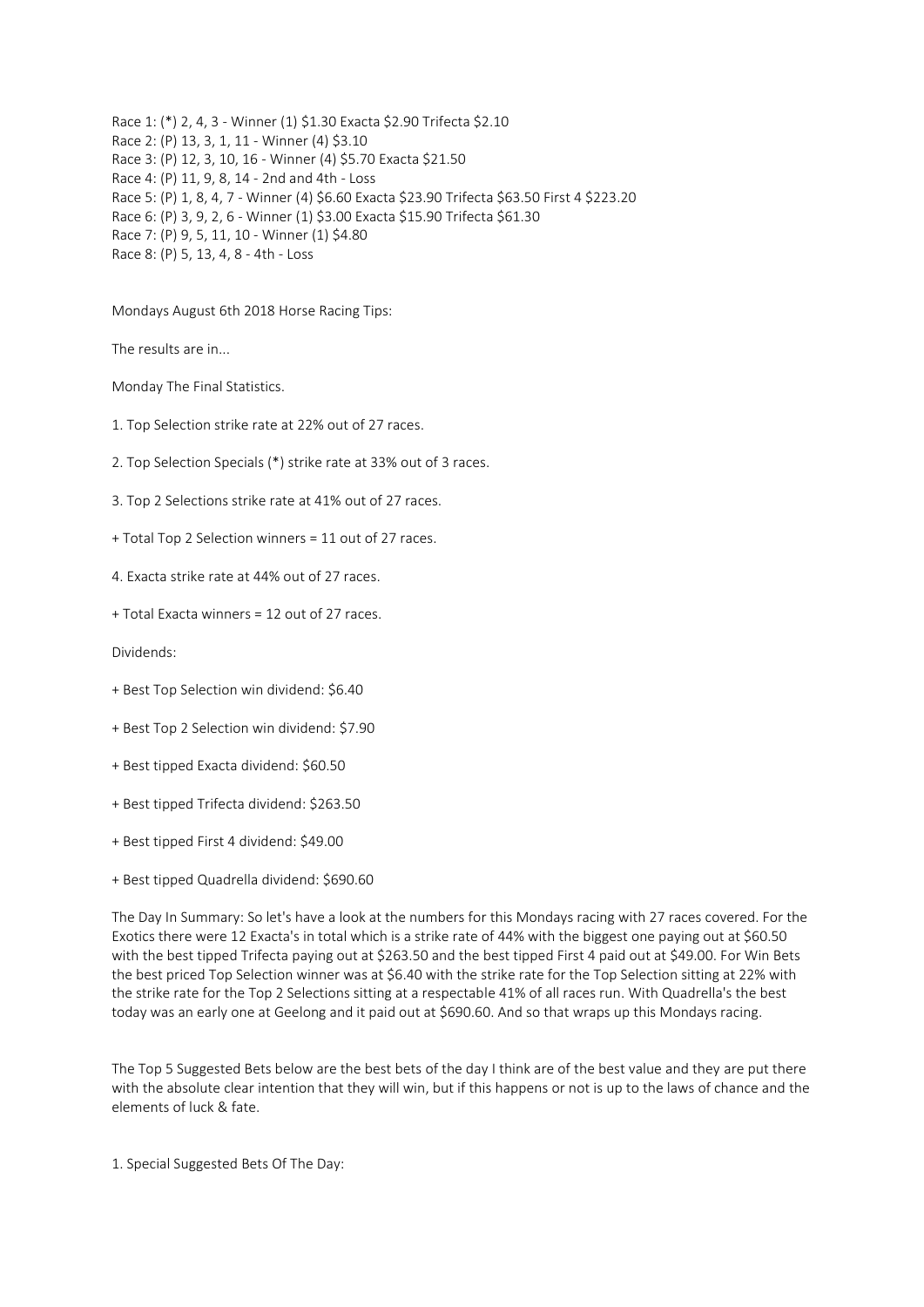Geelong Race 2 Banker Exacta:

16 / 10, 15, 8

So its 16 for 1st and 10, 15, 8 for 2nd.

Total Cost: \$12 buys a 400% share of the dividend.

2. Where The Money Is: Those runners which stand out as being well supported early.

Geelong Race 9 No 16 Alma's Rossa at \$7.00 and someone likes this one early in betting so might be worth a little watch today.

3. Best Longshot's Of The Day:

Geelong Race 8 No 11 Cash For Diamonds at \$7.00 and this one is not a huge price but it is the best longshot I could find today and someone is keen on it early in betting so it might play a part in the finish today,

Final Result - Finished 2nd

4. Best Multi Bet Of The Day:

All bets are for the PLACE.

Geelong Race 8 No 11 | Race 9 No 16

Suggested Bet: \$10

5. Best Quaddie Of The Day:

Geelong Quadrella:

Race 7: (P) 9, 7, 3, 8 Race 8: (P) 11, 7, 4, 5 Race 9: (P) 16, 15, 2, 6 Race 10: (P) 13, 11, 9, 4

Total Cost: \$13 buys a 5% share of the dividend.

6. Bryan Guy Tips:

Prominent horse trainer who has a great strike rate and these are his best runners today. Bryan regularly publishes his best runners for the day on social media and if he posts I will report them here as they are definitely worth following as the man has a real talent for training good winners at great prices. If you want Bryan to train a horse for you he can be contacted on LinkedIn.

Will be posted right here if available for today...

Mondays Predicted Betting Outlook: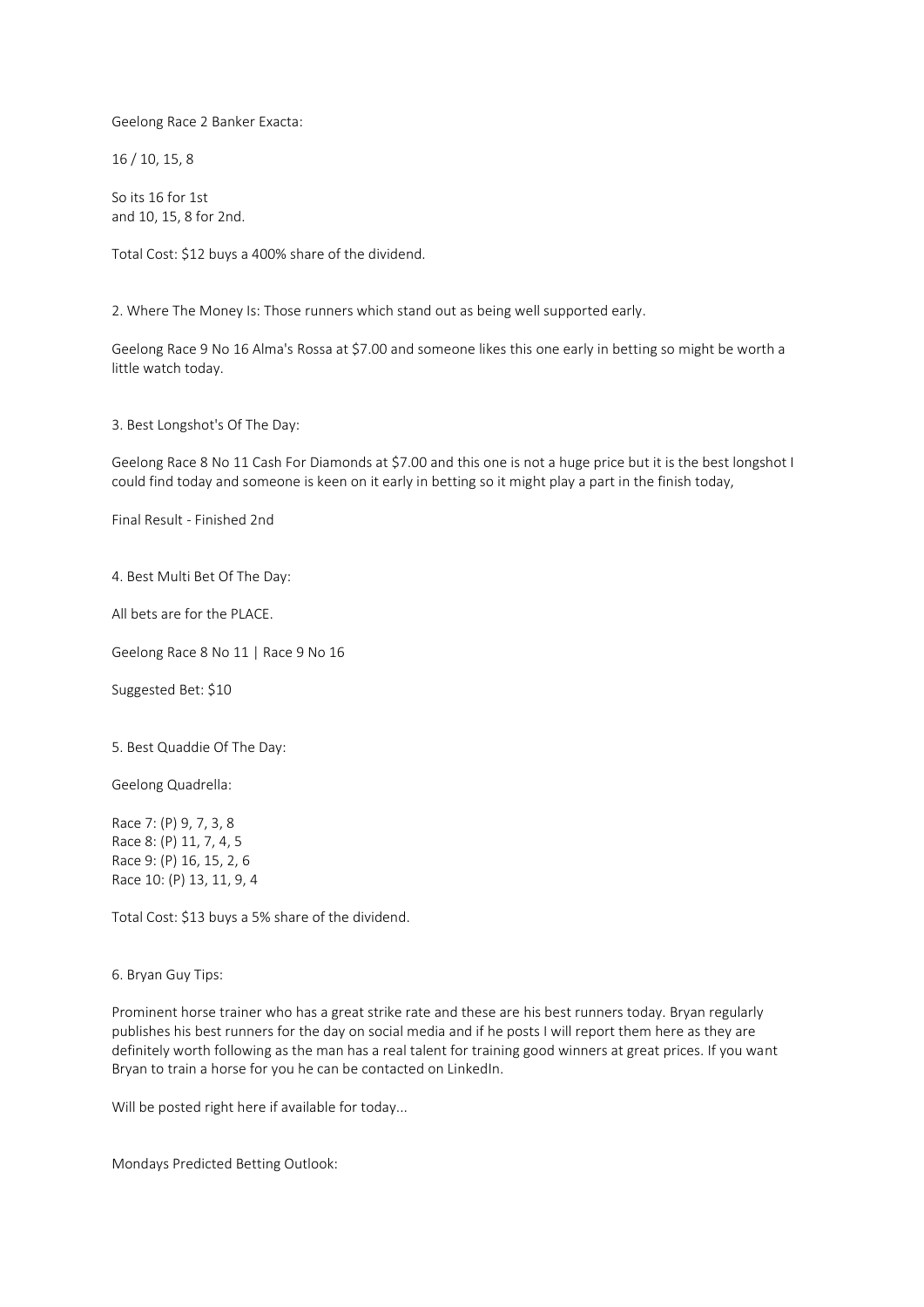Geelong and the early money for the 1st 3 races is Good and these races look pretty much predictable so hopefully we can gain a great start here today with races 4 onwards's the early money is Good and there are some very good hopes on this program so hopes are high. Darwin and the early money for the 1st 3 races is Good and that's a surprising good and these races look fairly predictable so hopefully there won't be many worries here early with races 4 onward's the early money is Good and there are some real good chances engaged here today so all bodes well at this stage. Forbes and the early money for the 1st 3 races is just OK and these races look to have value but a little luck will be required with races 4 onward's the early money is Good and there are some good chances engaged so hopeful and just a little cautious as it is Forbes.

Today's Race Tips:

Key Notes:

(\*) Denotes "Special" so the Top Selection should really win.

(P) Denotes "Predictable" so overall race has a Higher Probability of success within the given 4 selections.

(O) Denotes an "Open" Race with many possibilities so Uncertain Of Outcome within selections.

Geelong Race Tips:

Race 1: (P) 9, 13, 8, 7 - Winner (1) \$2.30 Race 2: (\*) 16, 10, 15, 8 - Winner (2) \$4.00 Exacta \$10.50 Trifecta \$86.90 Race 3: (P) 2, 4, 12, 15 - Winner (1) \$2.20 Race 4: (P) 16, 14, 12, 4 - Winner (3) \$9.40 Exacta \$48.20 Race 5: (P) 13, 2, 16, 15 - Winner (1) \$6.40 Exacta \$21.20 Race 6: (P) 9, 4, 13, 16 - Winner (1) \$5.20 Early Quadrella \$690.60 Race 7: (P) 9, 7, 3, 8 - Winner (3) \$13.00 Exacta \$40.60 Race 8: (P) 11, 7, 4, 5 - 2nd, 3rd and 4th - Loss Race 9: (P) 16, 15, 2, 6 - 2nd and 4th - Loss Race 10: (P) 13, 11, 9, 4 - 2nd - Loss

Forbes Race Tips:

Race 1: (P) 16, 4, 11, 2 - Winner (1) \$1.50 Exacta \$8.10 Race 2: (P) 15, 3, 6, 13 - Winner (3) \$4.20 Exacta \$15.40 Race 3: (P) 8, 3, 4, 9 - Winner (2) \$2.70 Race 4: (P) 3, 11, 9, 12 - Loss Race 5: (P) 4, 1, 6, 5 - 3rd and 4th - Loss Race 6: (P) 2, 5, 3, 16 - 3rd and 4th - Loss Race 7: (P) 2, 4, 15, 1 - Winner (2) \$7.90 Exacta \$60.50 Race 8: (P) 2, 1, 7, 8 - Winner (3) \$7.80 Exacta \$45.40 Trifecta \$149.10

Darwin Race Tips:

Race 1: (P) 3, 5, 1, 2 - Winner (3) \$3.20 Exacta \$19.20 Trifecta \$23.00 First 4 \$49.00 Race 2: (P) 5, 7, 4, 3 - 2nd and 3rd - Loss Race 3: (\*) 9, 8, 3, 4 - Winner (1) \$1.70 Race 4: (\*) 2, 6, 8, 7 - 3rd and 4th - Loss Race 5: (P) 5, 1, 2, 6 - Winner (3) \$8.20 Exacta \$27.70 Trifecta \$102.50 Race 6: (P) 3, 2, 4, 1 - 2nd and 3rd - Loss Race 7: (P) 13, 7, 1, 9 - Winner (2) \$6.10 Exacta \$40.80 Trifecta \$263.50 Race 8: (P) 1, 3, 5, 4 - 2nd, 3rd and 4th - Loss Race 9: (P) 7, 1, 12, 2 - Winner (2) \$4.00 Exacta \$14.40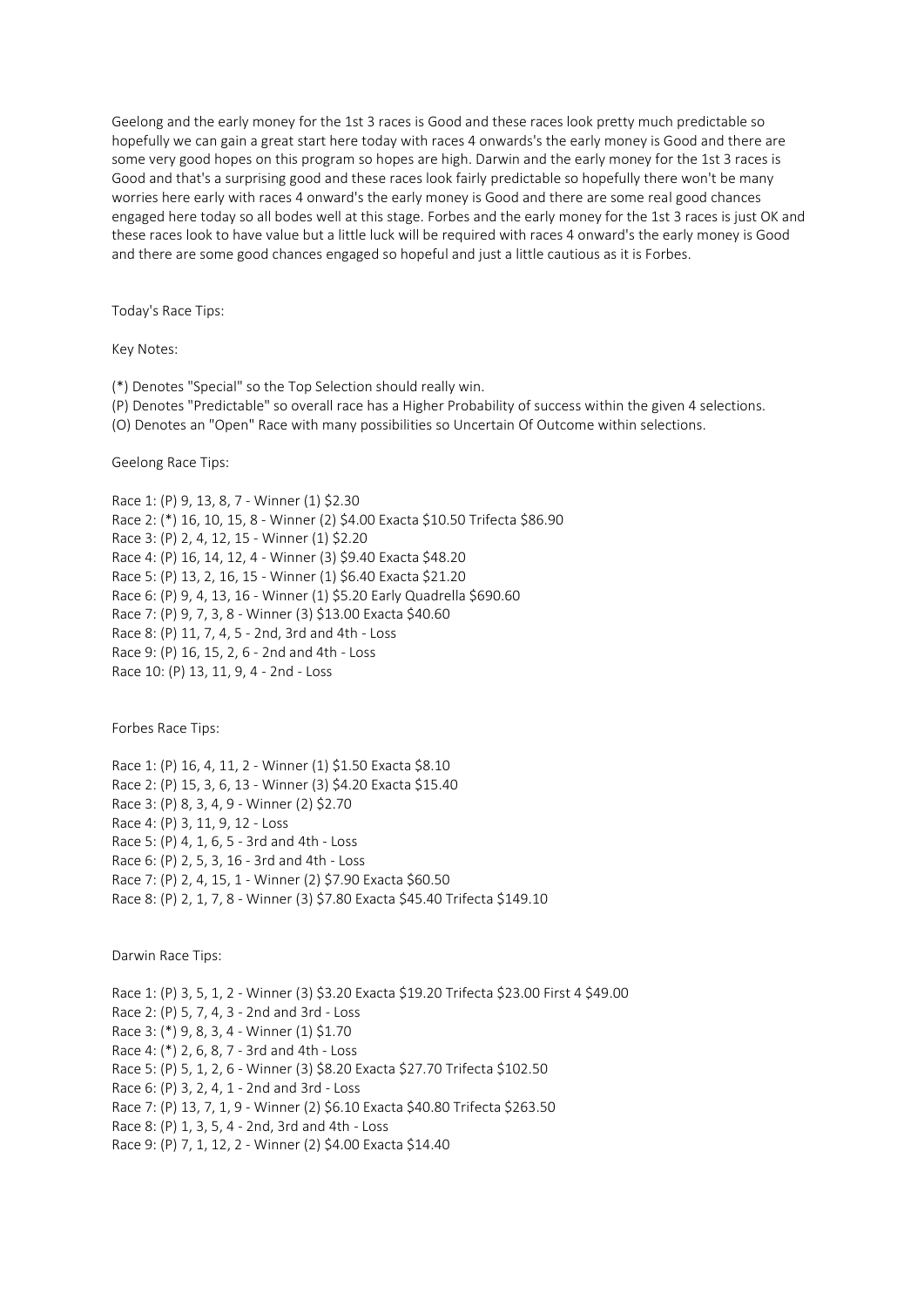Mondays July 30th 2018 Horse Racing Tips:

The results are in...

Monday The Final Statistics.

- 1. Top Selection strike rate at 38% out of 24 races.
- 2. Top Selection Specials (\*) strike rate at 60% out of 5 races.
- 3. Top 2 Selections strike rate at 46% out of 24 races.
- + Total Top 2 Selection winners = 11 out of 24 races.
- 4. Exacta strike rate at 46% out of 24 races.
- + Total Exacta winners = 11 out of 24 races.

Dividends:

- + Best Top Selection win dividend: \$4.70
- + Best Top 2 Selection win dividend: \$4.70
- + Best tipped Exacta dividend: \$142.00
- + Best tipped Trifecta dividend: \$274.60
- + Best tipped First 4 dividend: \$563.00
- + Best tipped Quadrella dividend: n/a

The Day In Summary: So let's have a look at the numbers for this Mondays racing with 24 races covered. For the Exotics there were 11 Exacta's in total which is a strike rate of 46% with the biggest one paying out at \$142.00 with the best tipped Trifecta paying out at \$274.60 and the best tipped First 4 paid out at \$563.00. For Win Bets the best priced Top Selection winner was at \$4.50 with the strike rate for the Top Selection sitting at 38% with the strike rate for the Top 2 Selections sitting at a respectable 46% of all races run. With Quadrella's none were successfully tipped today. And so that wraps up this Mondays racing.

The Top 5 Suggested Bets below are the best bets of the day I think are of the best value and they are put there with the absolute clear intention that they will win, but if this happens or not is up to the laws of chance and the elements of luck & fate.

1. Special Suggested Bets Of The Day:

Kempsey Race 2 Banker Exacta:

12 / 5, 10, 6

So its 12 for 1st and 5, 10, 6 for 2nd.

Total Cost: \$12 buys a 400% share of the dividend.

Bathurst Race 3 Banker Exacta: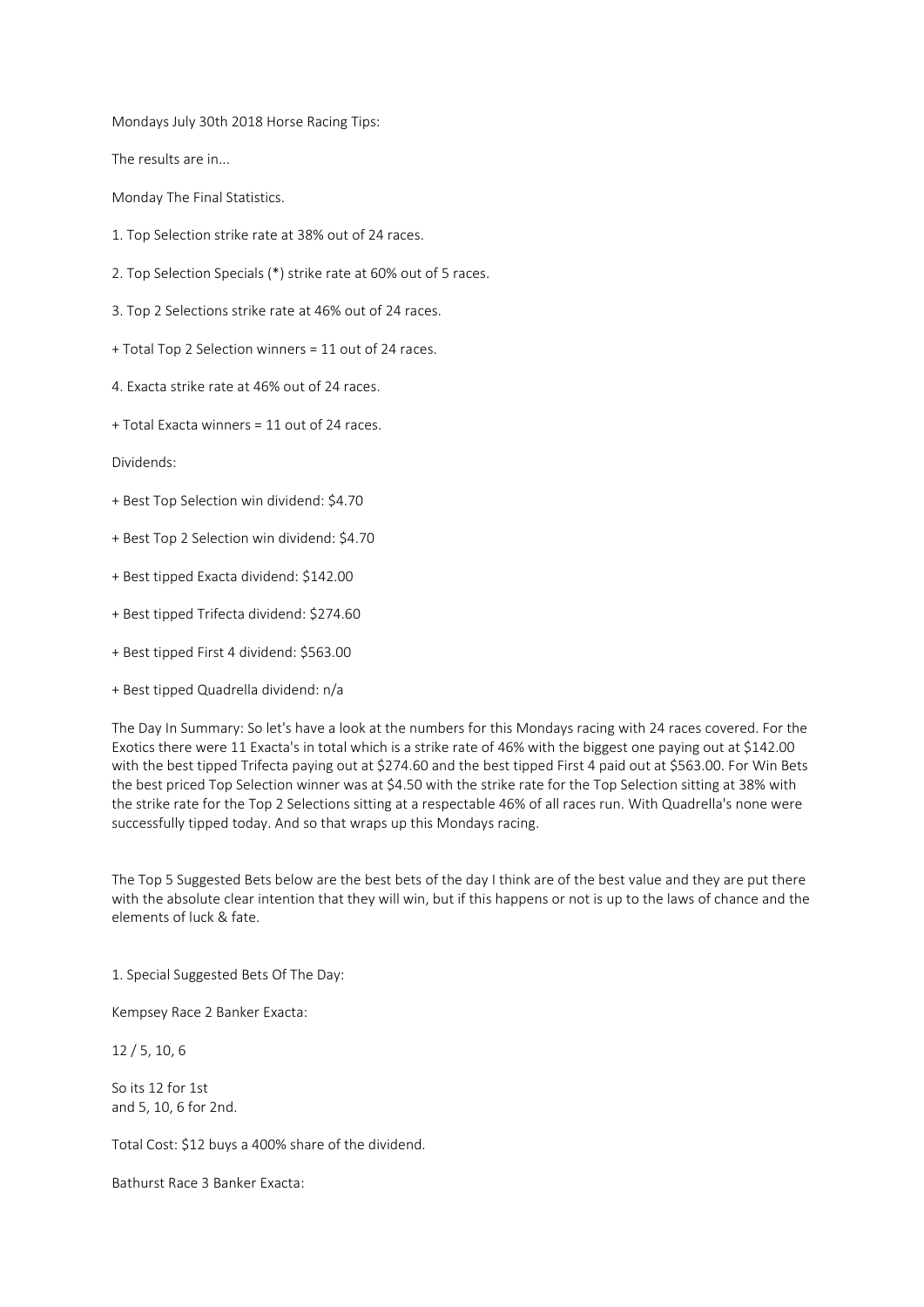7 / 2, 9, 3

So its 7 for 1st and 2, 9, 3 for 2nd.

Total Cost: \$12 buys a 400% share of the dividend.

2. Where The Money Is: Those runners which stand out as being well supported early.

Nothing to report today.

3. Best Longshot's Of The Day:

Nothing to report today.

4. Best Multi Bet Of The Day:

Nothing to report today.

5. Best Quaddie Of The Day:

Donald Quadrella:

Race 7: (P) 6, 2, 9, 11 Race 8: (P) 11, 5, 8, 2 Race 9: (P) 8, 12, 3, 6 Race 10: (P) 1, 13, 2, 4

Total Cost: \$13 buys a 5% share of the dividend.

6. Bryan Guy Tips:

Prominent horse trainer who has a great strike rate and these are his best runners today. Bryan regularly publishes his best runners for the day on social media and if he posts I will report them here as they are definitely worth following as the man has a real talent for training good winners at great prices. If you want Bryan to train a horse for you he can be contacted on LinkedIn.

Will be posted right here if available for today...

Mondays Predicted Betting Outlook:

Donald and the early money for the 1st race is Good and there looks to be 4 main chances and the winner really should come from them with races 2 & 3 the early money is Good and these looks to be open affairs so luck will be needed to navigate these races successfully with races 4 onward's the early money is very Good for a Monday and there are plenty of strong chances engaged so hopeful of a successful afternoon with this program. Bathurst and the early money for the 1st race is OK and this race does look a special with race 2 the early money is OK and this race really does look predictable with race 3 the early money is OK and this race looks fairly certain with races 4 onward's the early money is OK and there are some good chances within these races so there is hope here. Kempsey and the early money for the 1st 2 races is Good and race 1 does look pretty open so luck will be needed with race 2 looking a great prospect with race 3 the early money is OK and this race looks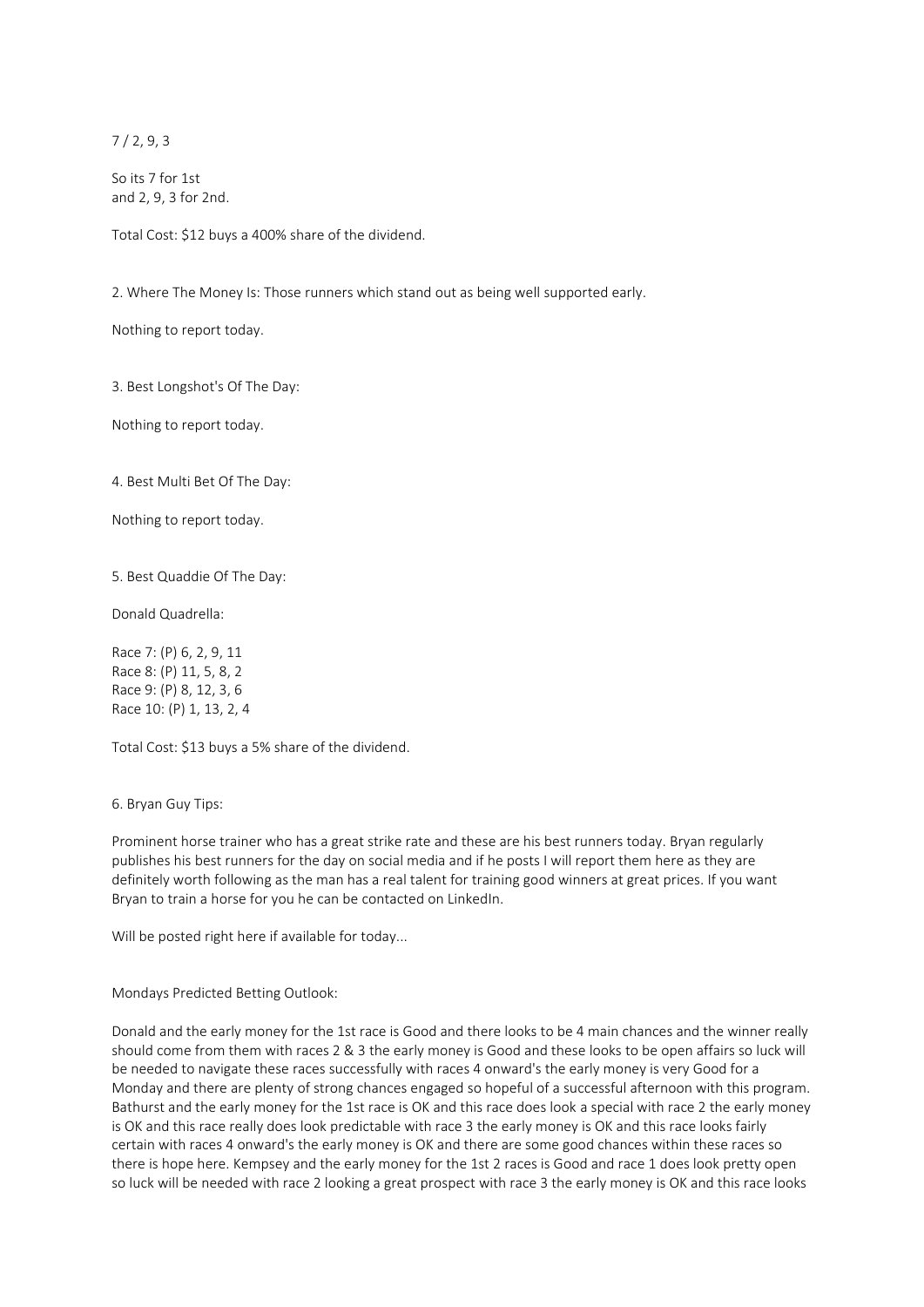fairly predictable with races 4 onward's the early money is Good and there are some decent hopes engaged so quite hopeful about our chances here even for a Monday.

Today's Race Tips:

Key Notes:

(\*) Denotes "Special" so the Top Selection should really win.

(P) Denotes "Predictable" so overall race has a Higher Probability of success within the given 4 selections.

(O) Denotes an "Open" Race with many possibilities so Uncertain Of Outcome within selections.

Donald Race Tips:

Race 1: (P) 12, 5, 8, 7 - Winner (1) \$4.50 Exacta \$13.80 Race 2: (O) 6, 10, 11, 1 - Winner (1) \$4.50 Race 3: (O) 10, 3, 11, 12 - Winner (1) \$4.40 Exacta \$36.30 Race 4: (\*) 10, 12, 11, 2 - Winner (3) \$11.60 Exacta \$89.40 Trifecta \$274.60 First 4 \$563.00 Race 5: (P) 2, 6, 12, 7 - Winner (1) \$1.90 Race 6: (P) 10, 4, 7, 2 - 2nd and 4th - Loss Race 7: (P) 6, 2, 9, 11 - 2nd - Loss Race 8: (P) 11, 5, 8, 2 - 2nd and 4th - Loss Race 9: (P) 8, 12, 3, 6 - 2nd - Loss Race 10: (P) 1, 13, 2, 4 - Winner (1) \$4.70 Exacta \$29.60

Kempsey Race Tips:

Race 1: (O) 11, 12, 8, 7 - 2nd and 3rd - Loss Race 2: (\*) 12, 5, 10, 6 - Winner (1) \$1.90 Exacta \$4.10 Race 3: (P) 1, 6, 4, 9 - Winner (3) \$3.90 Exacta \$12.80 Trifecta \$57.60 Race 4: (P) 9, 4, 11, 12 - 2nd and 3rd - Loss Race 5: (P) 1, 3, 6, 9 - Winner (3) \$15.70 Exacta \$142.00 Race 6: (P) 2, 7, 6, 9 - 2nd and 4th - Loss Race 7: (P) 11, 1, 7, 10 - 4th - Loss

Bathurst Race Tips:

Race 1: (\*) 2, 4, 7, 8 - Winner (1) \$1.80 Exacta \$8.70 Trifecta \$11.50 Race 2: (P) 1, 3, 4, 2 - Winner (2) \$2.70 Exacta \$10.30 Race 3: (\*) 7, 2, 9, 3 - 3rd and 4th - Loss Race 4: (\*) 1, 2, 3, 4 - Winner (1) \$2.10 Exacta \$5.30 Trifecta \$14.80 Race 5: (P) 13, 5, 7, 6 - Winner (1) \$2.00 Race 6: (P) 5, 7, 2, 12 - 2nd and 3rd - Loss Race 7: (P) 3, 8, 14, 9 - Winner (2) \$2.10 Exacta \$20.00

Mondays July 23rd 2018 Horse Racing Tips:

The results are in...

Monday The Final Statistics.

1. Top Selection strike rate at 39% out of 23 races.

2. Top 2 Selections strike rate at 57% out of 23 races.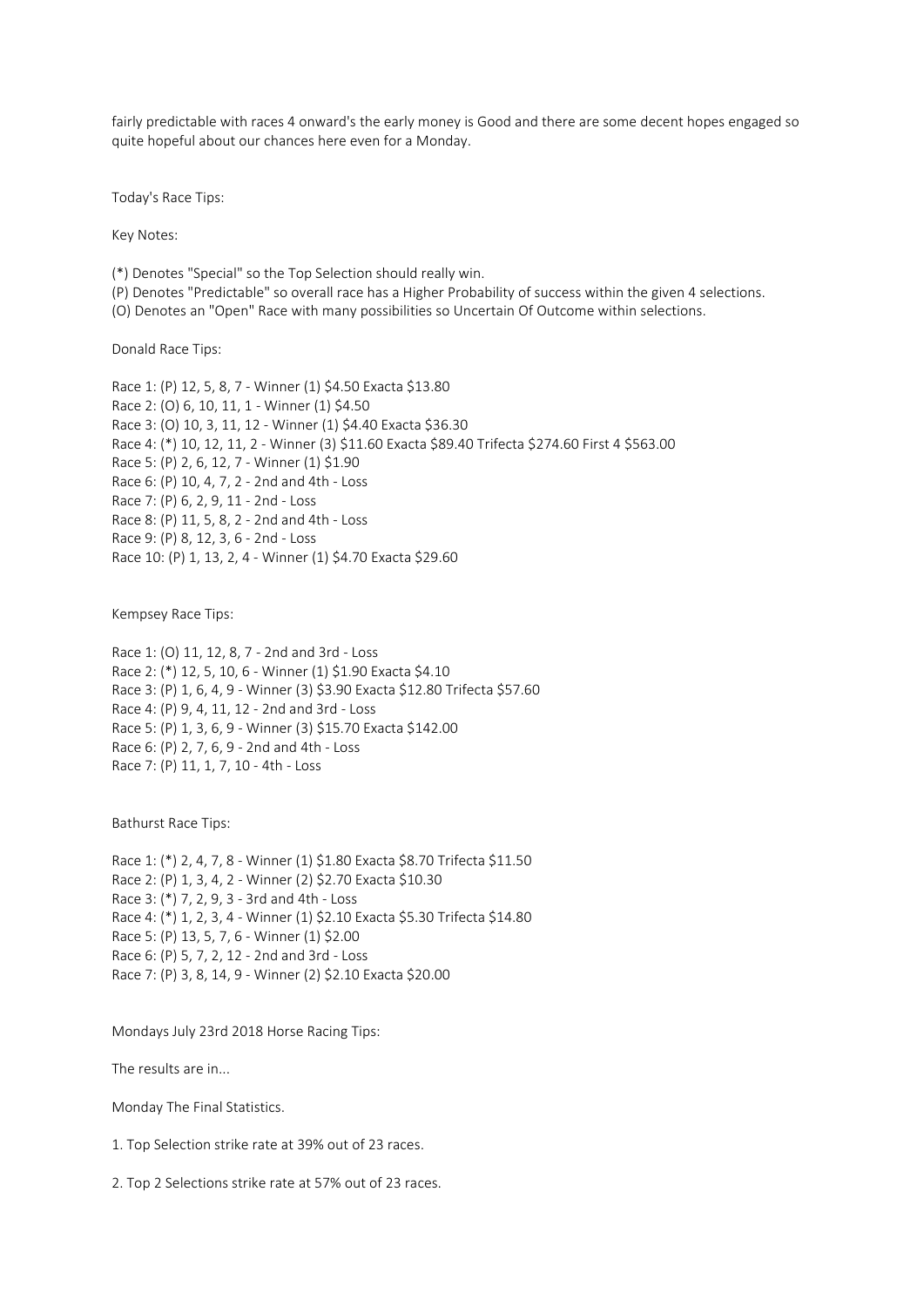+ Total Top 2 Selection winners = 13 out of 23 races.

3. Exacta strike rate at 52% out of 23 races.

+ Total Exacta winners = 12 out of 23 races.

Dividends:

- + Best Top Selection win dividend: \$3.00
- + Best Top 2 Selection win dividend: \$6.00
- + Best tipped Exacta dividend: \$41.00
- + Best tipped Trifecta dividend: \$405.50
- + Best tipped First 4 dividend: \$65.20
- + Best tipped Quadrella dividend: \$546.20

The Day In Summary: So let's have a look at the numbers for this Mondays racing with 23 races covered. For the Exotics there were 12 Exacta's in total which is a strike rate of 52% with the biggest one paying out at \$41.00 with the best tipped Trifecta paying out at \$405.50 and the best tipped First 4 paid out at \$65.20. For Win Bets the best priced Top Selection winner was at \$3.00 with the strike rate for the Top Selection sitting at 39% with the strike rate for the Top 2 Selections sitting at a respectable 57% of all races run. With Quadrella's the best today was an early one at Goulburn and it paid out at \$546.20. And so that wraps up this Mondays racing.

- The Top 5 Suggested Bets below are the best bets of the day I think are of the best value and they are put there with the absolute clear intention that they will win, but if this happens or not is up to the laws of chance and the elements of luck & fate.

1. Special Suggested Bets Of The Day:

Geelong Race 3 Banker Exacta:

3 / 10, 8, 6

So its 3 for 1st and 10, 8, 6 for 2nd.

Total Cost: \$12 buys a 400% share of the dividend.

2. Where The Money Is: Those runners which stand out as being well supported early.

Scone Race 6 No 2 Blinkin Fast at \$8.50 and there is a little money for this one so might be worth an eachway ticket as might be some chance 2nd up from a spell today.

3. Best Longshot's Of The Day:

Nothing to report today.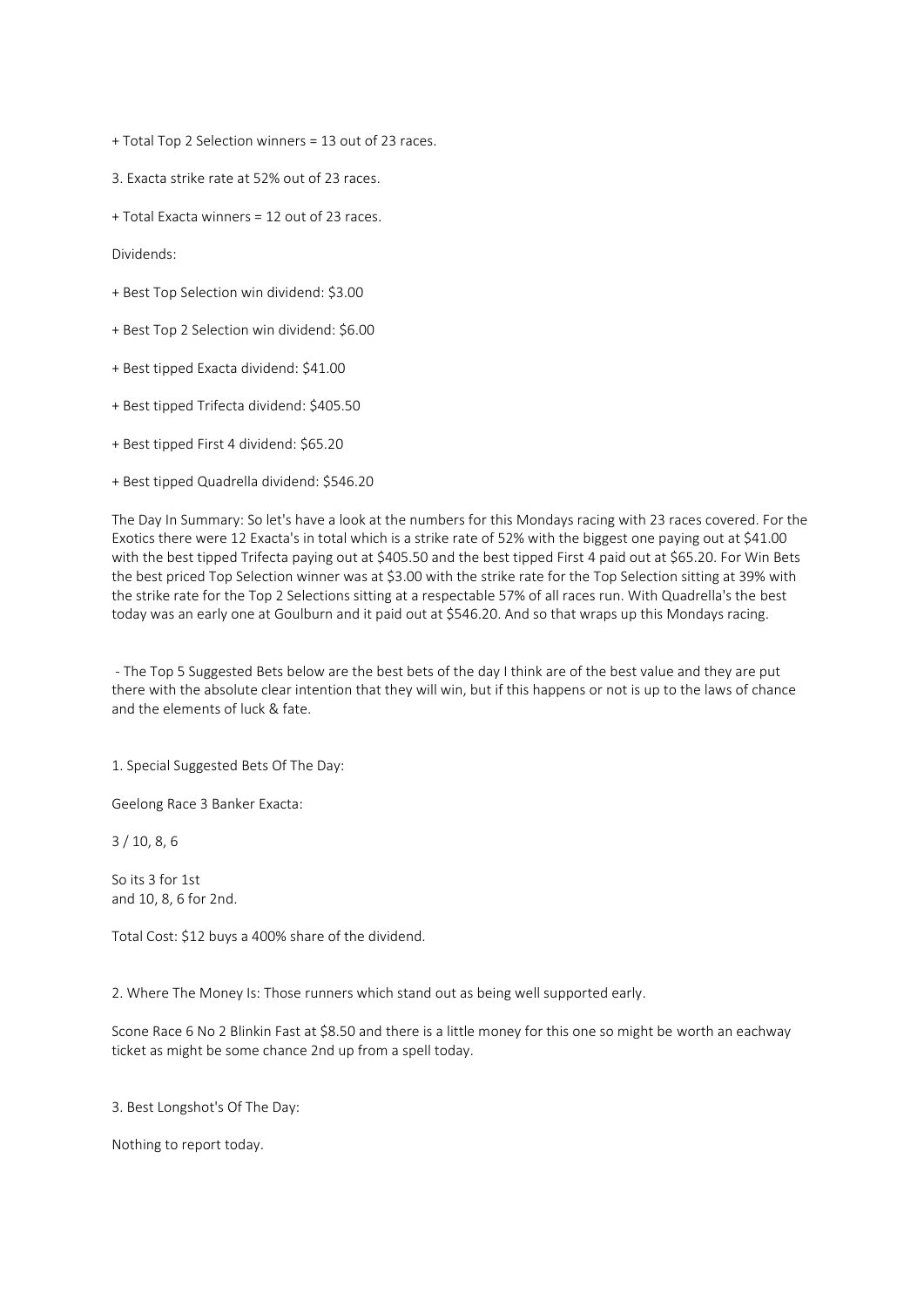## 4. Best Multi Bet Of The Day:

Nothing to report today.

5. Best Quaddie Of The Day:

Geelong Quadrella:

Race 5: (P) 6, 4, 5, 1 Race 6: (P) 9, 12, 4, 2 Race 7: (P) 1, 8, 7, 4 Race 8: (P) 5, 1, 2, 4

Total Cost: \$12 buys a 5% share of the dividend.

6. Bryan Guy Tips:

Prominent horse trainer who has a great strike rate and these are his best runners today. Bryan regularly publishes his best runners for the day on social media and if he posts I will report them here as they are definitely worth following as the man has a real talent for training good winners at great prices. If you want Bryan to train a horse for you he can be contacted on LinkedIn.

Will be posted right here if available for today...

Mondays Predicted Betting Outlook:

Geelong and the early money for the 1st 3 races is Good with races 1 & 3 looking pretty much obvious hopefully and race 2 looks mostly predictable with just a bit of luck needed so hopefully we can get off to a good start here early with races 4 onward's the early money is fairly Strong and these are some very positive hope engaged so quite keen to see how the afternoon goes. Scone and the early money for the 1st 2 races is Good and race 1 is a big chance with race 2 rated as predictable so another lively chance here early with race 3 the early money is just OK but this does looks a reasonably predictable race so there is some hope with races 4 onward's the early money is at an OK level and there are some definite strong chance engaged so this afternoon will have a good chance with the right luck. Goulburn and the early money for the 1st 3 races is just OK and these races don't look that difficult so its an even money chance that things will get off to a good start here today with races 4 onward's the early money is OK and these races do have some possibilities so all hope is not lost and hoping for a decent afternoon with this program.

Today's Race Tips:

Key Notes:

(\*) Denotes "Special" so the Top Selection should really win.

(P) Denotes "Predictable" so overall race has a Higher Probability of success within the given 4 selections.

(O) Denotes an "Open" Race with many possibilities so Uncertain Of Outcome within selections.

Scone Race Tips:

Race 1: (\*) 10, 5, 11, 6 - Winner (1) \$2.70 Exacta \$8.50 Race 2: (P) 10, 11, 1, 13 - Winner (1) \$2.00 Exacta \$21.30 Trifecta \$40.90 Race 3: (P) 2, 9, 3, 5 - Winner (3) \$10.20 Exacta \$41.00 Trifecta \$405.50 Race 4: (P) 1, 10, 4, 7 - Winner (2) \$2.20 Exacta \$5.60 Early Quadrella \$259.60 Race 5: (P) 2, 6, 3, 8 - Winner (1) \$2.10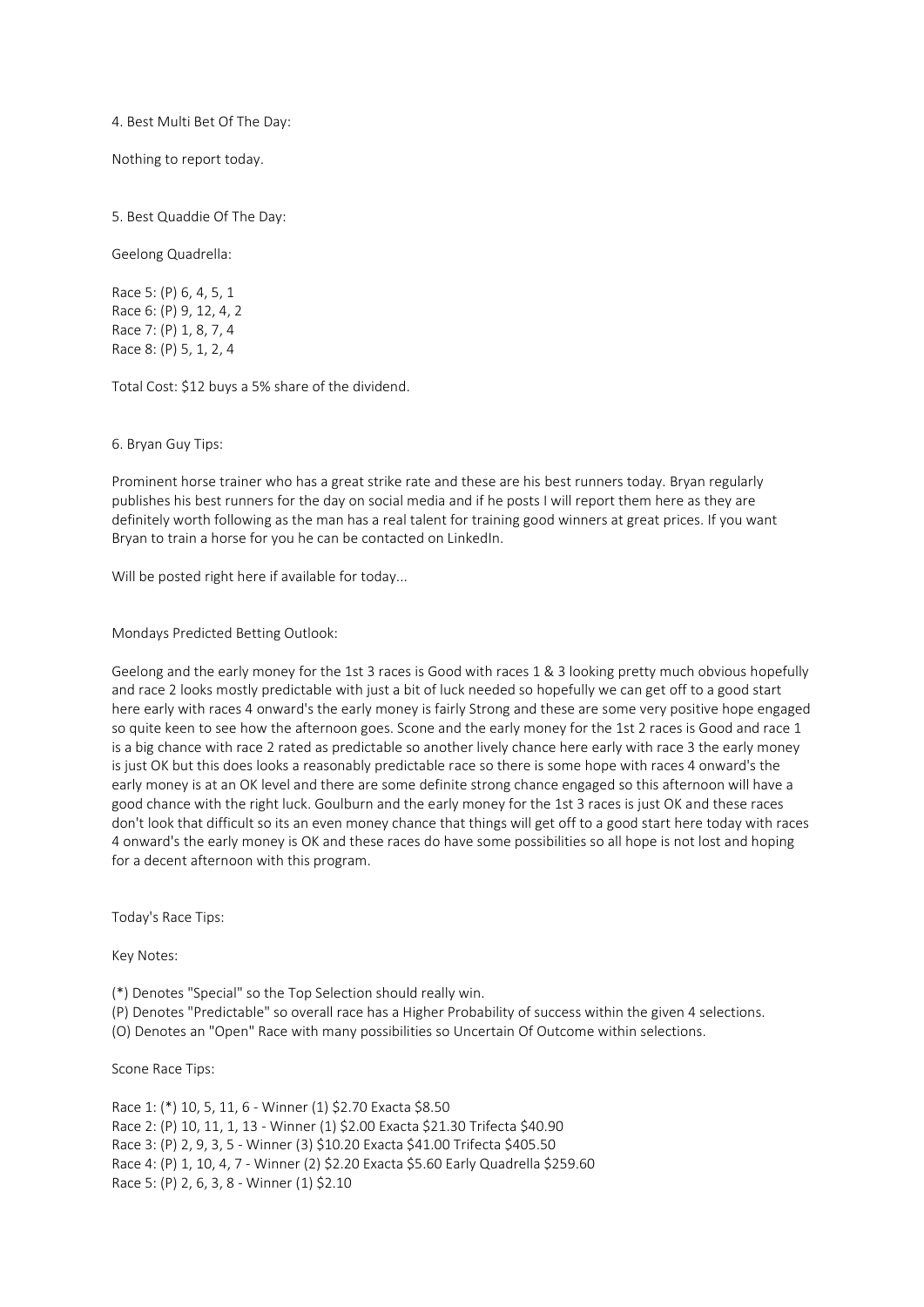Race 6: (P) 2, 4, 7, 8 - 3rd and 4th - Loss Race 7: (P) 13, 8, 9, 1 - Winner (1) \$2.60 Race 8: (P) 7, 2, 1, 8 - Winner (1) \$2.70 Exacta \$34.80 Trifecta \$108.20

Geelong Race Tips:

Race 1: (\*) 4, 10, 9, 6 - Winner (1) \$1.90 Race 2: (P) 5, 12, 7, 1 - Winner (4) \$3.50 Exacta \$20.40 Trifecta \$74.00 Race 3: (\*) 3, 10, 8, 6 - 2nd, 3rd and 4th - Loss Race 4: (O) 2, 12, 7, 10 - Winner (1) \$2.80 Race 5: (P) 6, 4, 5, 1 - 2nd and 4th - Loss Race 6: (P) 9, 12, 4, 2 - 2nd - Loss Race 7: (P) 1, 8, 7, 4 - 2nd and 4th - Loss Race 8: (P) 5, 1, 2, 4 - Winner (1) \$3.00 Exacta \$12.90

Goulburn Race Tips:

Race 1: (P) 5, 6, 8, 3 - Winner (3) \$8.90 Exacta \$31.90 Trifecta \$46.50 First 4 \$65.20 Race 2: (P) 1, 7, 12, 2 - Winner (4) \$5.10 Race 3: (P) 2, 3, 7, 4 - Winner (1) \$1.60 Exacta \$9.80 Trifecta \$22.40 Race 4: (O) 9, 12, 10, 6 - Winner (2) \$5.40 Early Quadrella \$546.20 Race 5: (\*) 6, 4, 8, 2 - Winner (2) \$6.00 Exacta \$21.30 Trifecta \$128.30 Race 6: (P) 4, 9, 3, 11 - Winner (2) \$3.10 Exacta \$8.00 Race 7: (P) 10, 7, 3, 8 - Winner (3) \$3.60 Exacta \$17.90 Trifecta \$76.20 Quadrella \$421.90

Mondays July 16th 2018 Horse Racing Tips:

The results are in...

Monday The Final Statistics.

1. Top Selection strike rate at 33% out of 24 races.

- 2. Top 2 Selections strike rate at 42% out of 24 races.
- + Total Top 2 Selection winners = 10 out of 24 races.
- 3. Exacta strike rate at 50% out of 24 races.
- + Total Exacta winners = 12 out of 24 races.

Dividends:

- + Best Top Selection win dividend: \$15.10
- + Best Top 2 Selection win dividend: \$15.10
- + Best tipped Exacta dividend: \$82.80
- + Best tipped Trifecta dividend: \$115.90
- + Best tipped First 4 dividend: n/a
- + Best tipped Quadrella dividend: \$1919.60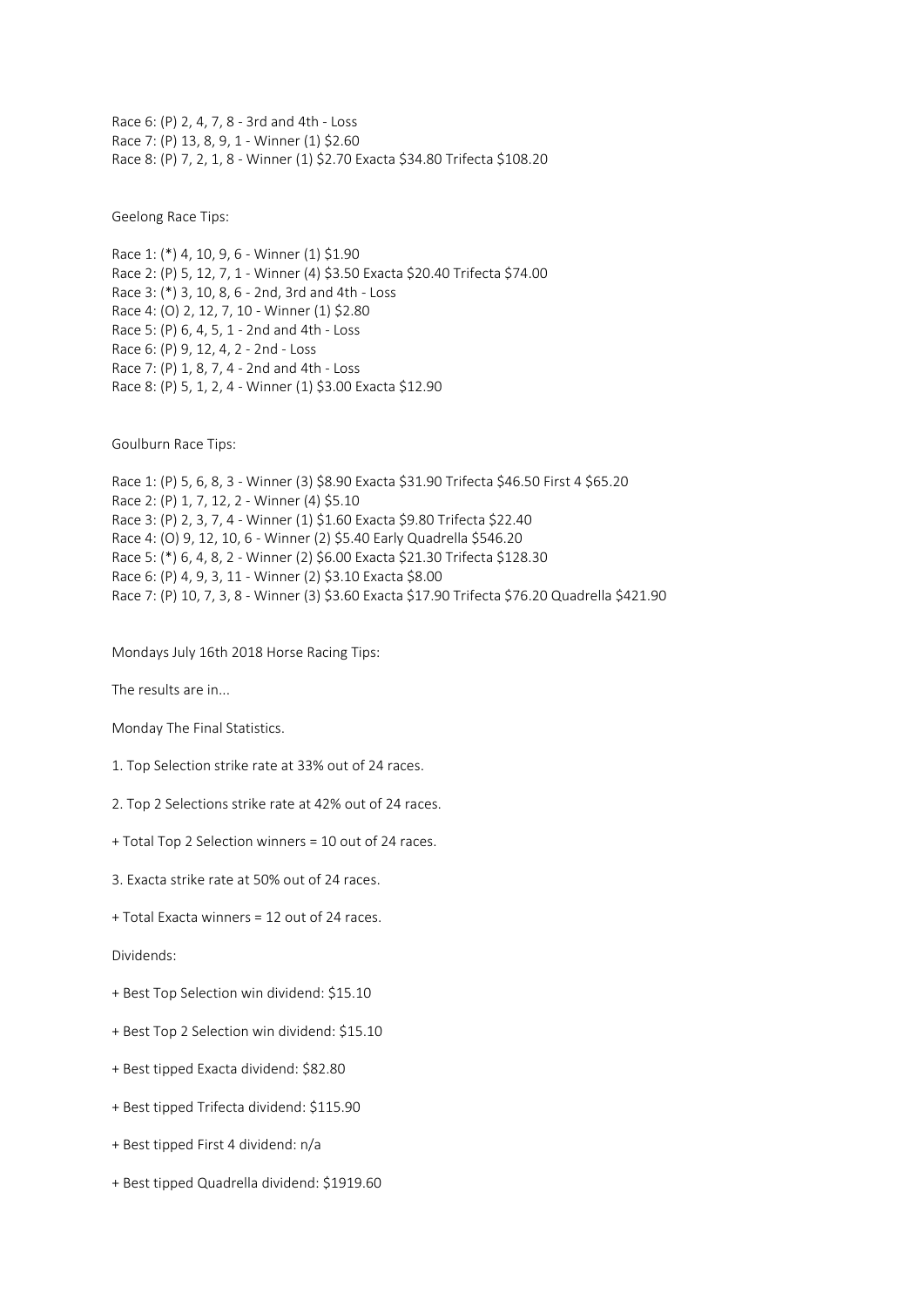The Day In Summary: So let's have a look at the numbers for this Mondays racing with 24 races covered. For the Exotics there were 12 Exacta's in total which is a strike rate of 50% with the biggest one paying out at \$82.80 with the best tipped Trifecta paying out at \$115.90 and there were no tipped First 4's today. For Win Bets the best priced Top Selection winner was at \$15.10 with the strike rate for the Top Selection sitting at 33% with the strike rate for the Top 2 Selections sitting at a respectable 42% of all races run. With Quadrella's the best today was a main one at Cessnock and it paid out at \$1919.60. And so that wraps up this Mondays racing.

- The Top 5 Suggested Bets below are the best bets of the day I think are of the best value and they are put there with the absolute clear intention that they will win, but if this happens or not is up to the laws of chance and the elements of luck & fate.

1. Special Suggested Bets Of The Day:

Cessnock Race 3 Banker Exacta:

 $1/3, 6, 9$ 

So its 1 for 1st and 3, 6, 9 for 2nd.

Total Cost: \$12 buys a 400% share of the dividend.

Final Result - A small loss as won but only paid out at \$10.40 for 400%

2. Where The Money Is: Those runners which stand out as being well supported early.

Murtoa Race 8 No 7 Erector at \$6.50 and there is noticeable support for this one early in betting so might be worth a watch today in a very competitive race.

3. Best Longshot's Of The Day:

Cessnock Race 7 No 12 Pierone at \$14.00 and someone likes this one early today in betting so might be worth a small eachway ticket at the odds in a very open type of race.

Final Result - Finished 1st

4. Best Multi Bet Of The Day:

All bets are for the PLACE,

Cessnock Race 6 No 14 | Race 7 No 12

Suggested Bet: \$10.00

Final Result - A win and paid out at \$42.00 for \$10

5. Best Quaddie Of The Day:

Murtoa Quadrella: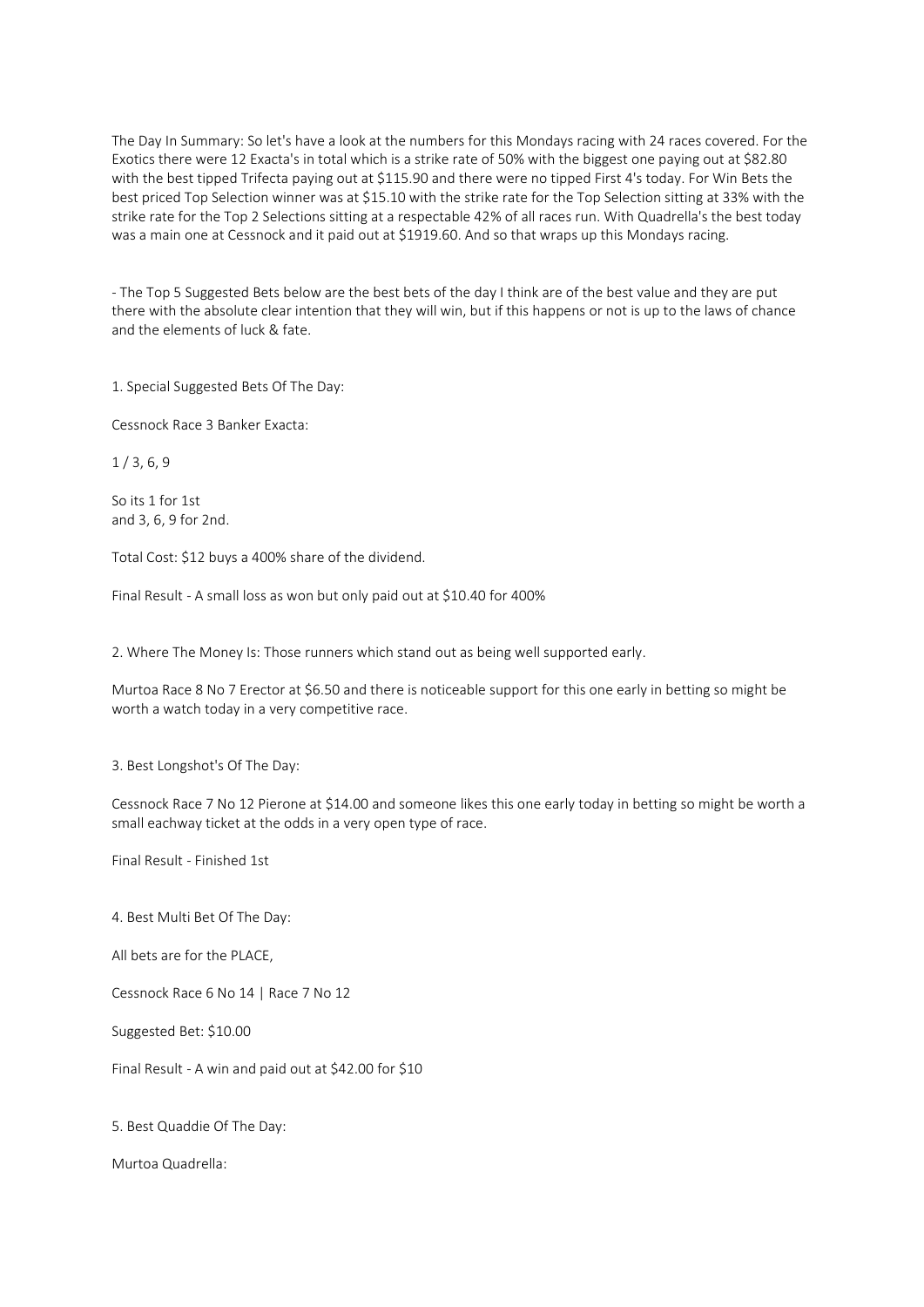Race 7: (P) 7, 13, 1, 8 Race 8: (P) 7, 6, 1, 3 Race 9: (P) 10, 11, 4, 3 Race 10: (P) 1, 5, 12, 6

Total Cost: \$13 buys a 5% share of the dividend.

6. Bryan Guy Tips: Prominent horse trainer who has a great strike rate and these are his best runners today. Bryan regularly publishes his best runners for the day on social media and if he posts I will report them here as they are definately worth following as the man has a real talent for training good winners at great prices. If you want Bryan to train a horse for you he can be contacted here on LinkedIn.

Will be posted right here if available for today...

Mondays Predicted Betting Outlook:

Murtoa and the early money for the 1st 3 races is Good and races 1 and 3 look to be the most predictable so they are good chances with race 2 marked as open so a little uncertain so luck will be needed with races 4 onward's the early money is Good and there is value and there are decent prospects engaged in these later races so quite hopeful. Moruya and the early money for the 1st 2 races is Good and they both look like favorable races so hopefully it will be a great start to the day with race 3 the early money is just OK and this looks an achievable race but a little luck will be required with races 4 onward's the early money is OK and there are some positives with these races so very hopeful with the right luck. Cessnock and the early money for the 1st 3 races is Strong which is unusual for a Monday and races 1 and 3 look really obvious with race 2 being a little more open so hoping for some luck here with races 4 onward's the early money is OK and again these later races do have some definite prospects so quite keen to see what happens here this afternoon.

Today's Race Tips:

Key Notes:

(\*) Denotes "Special" so the Top Selection should really win.

(P) Denotes "Predictable" so overall race has a Higher Probability of success within the given 4 selections.

(O) Denotes an "Open" Race with many possibilities so Uncertain Of Outcome within selections.

Murtoa Race Tips:

Race 1: (P) 3, 12, 13, 6 - Winner (1) \$2.40 Exacta \$10.30 Trifecta \$82.80 Race 2: (O) 11, 3, 5, 8 - 2nd, 3rd and 4th - Loss Race 3: (P) 7, 5, 1, 10 - 2nd and 3rd - Loss Race 4: (P) 8, 2, 5, 6 - Winner (1) \$2.10 Exacta \$9.30 Race 5: (P) 2, 8, 14, 4 - 2nd and 3rd - Loss Race 6: (P) 6, 7, 10, 8 - Winner (2) \$11.10 Race 7: (P) 7, 13, 1, 8 - Winner (3) \$5.50 Exacta \$25.10 Trifecta \$115.90 Race 8: (P) 7, 6, 1, 3 - 3rd and 4th - Loss Race 9: (P) 10, 11, 4, 3 - Winner (3) \$12.30 Race 10: (P) 1, 5, 12, 6 - Winner (1) \$4.10

Moruya Race Tips:

Race 1: (P) 10, 8, 7, 11 - Winner (3) \$3.30 Exacta \$6.30 Race 2: (P) 9, 5, 7, 4 - Winner (1) \$1.80 Exacta \$17.70 Race 3: (P) 8, 5, 9, 10 - Winner (2) \$3.50 Exacta \$21.10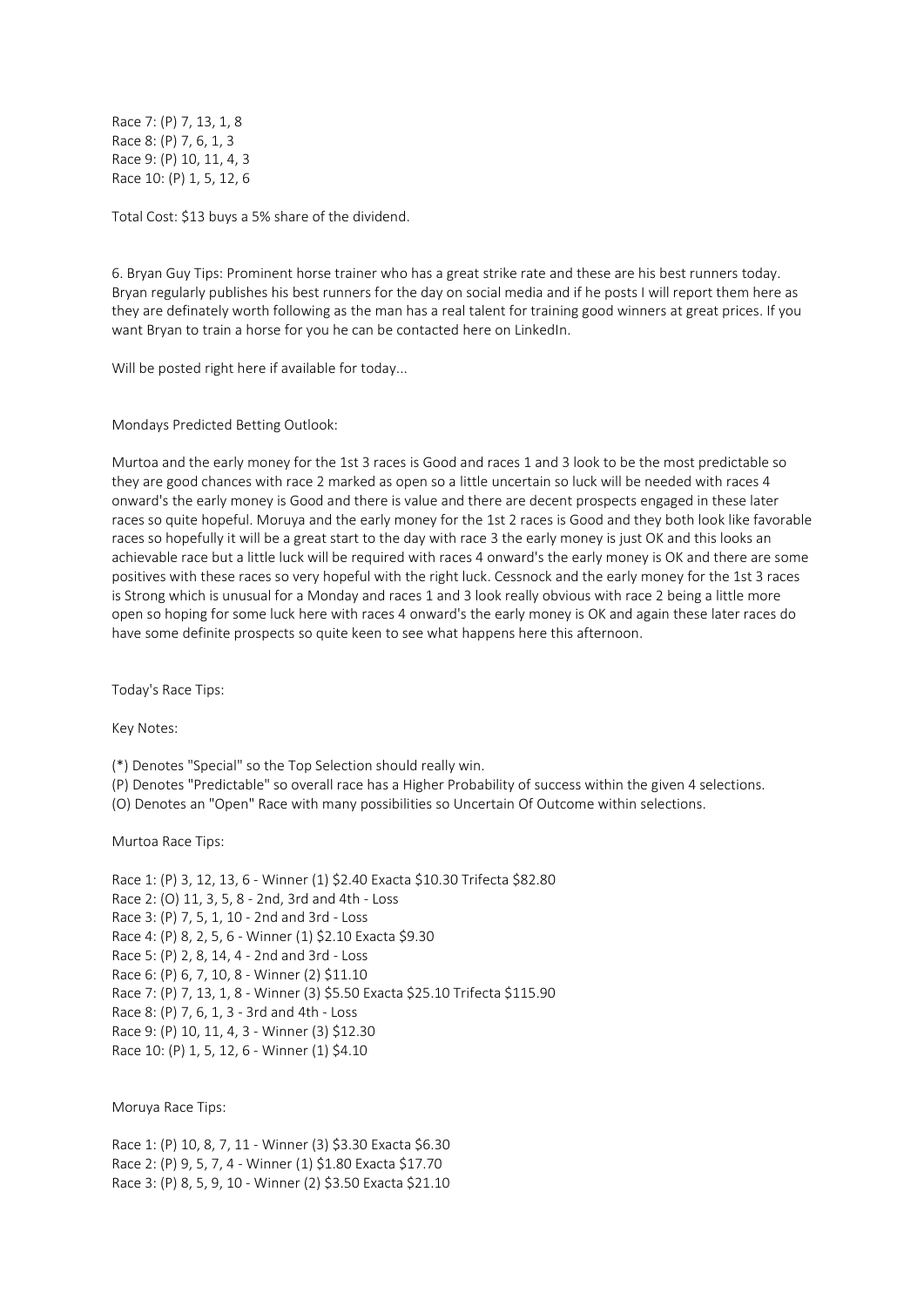Race 4: (P) 7, 5, 6, 1 - 2nd, 3rd and 4th - Loss Race 5: (P) 5, 1, 2, 10 - 2nd, 3rd and 4th - Loss Race 6: (\*) 2, 9, 10, 7 - Winner (4) \$11.30 Exacta \$25.20 Race 7: (P) 9, 8, 5, 3 - Winner (4) \$7.30 Exacta \$48.50

Cessnock Race Tips:

Race 1: (\*) 3, 2, 1, 5 - Winner (1) \$1.40 Exacta \$3.30 Race 2: (O) 7, 10, 1, 3 - Loss Race 3: (\*) 1, 3, 6, 9 - Winner (1) \$1.60 Exacta \$2.60 Race 4: (P) 8, 5, 11, 9 - Winner (1) \$2.10 Exacta \$12.60 Trifecta \$50.70 Race 5: (P) 5, 3, 8, 9 - Winner (4) \$13.40 Race 6: (P) 14, 8, 11, 4 - Winner (3) \$3.70 Exacta \$9.20 Race 7: (O) 12, 14, 1, 16 - Winner (1) \$15.10 Quadrella \$1919.60

Mondays July 9th 2018 Horse Racing Tips:

The results are in...

Monday The Final Statistics.

1. Top Selection strike rate at 26% out of 23 races.

2. Top 2 Selections strike rate at 43% out of 23 races.

+ Total Top 2 Selection winners = 10 out of 23 races.

3. Exacta strike rate at 39% out of 23 races.

+ Total Exacta winners = 9 out of 23 races.

Dividends:

- + Best Top Selection win dividend: \$4.80
- + Best Top 2 Selection win dividend: \$11.00
- + Best tipped Exacta dividend: \$55.90
- + Best tipped Trifecta dividend: \$239.40
- + Best tipped First 4 dividend: n/a
- + Best tipped Quadrella dividend: \$1259.40

The Day In Summary: So let's have a look at the numbers for this Mondays racing with 23 races covered. For the Exotics there were 9 Exacta's in total which is a strike rate of 39% with the biggest one paying out at \$55.90 with the best tipped Trifecta paying out at \$239.40 and there were no tipped First 4's today. For Win Bets the best priced Top Selection winner was at \$4.80 with the strike rate for the Top Selection sitting at 26% with the strike rate for the Top 2 Selections sitting at a respectable 43% of all races run. With Quadrella's the best today was an early one at Wagga and it paid out at \$1259.40. And so that wraps up this Mondays racing.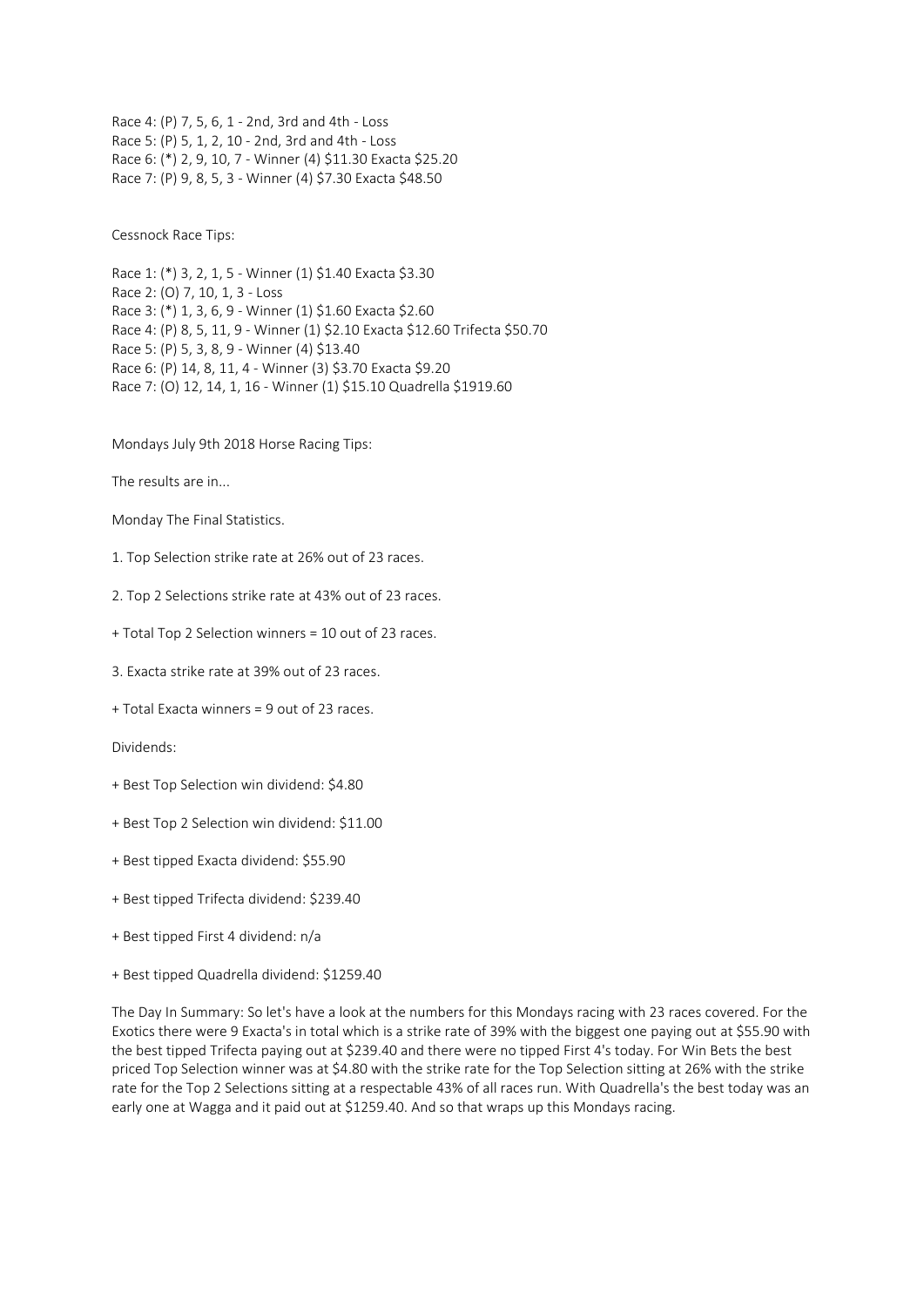- The Top 5 Suggested Bets below are the best bets of the day I think are of the best value and they are put there with the absolute clear intention that they will win, but if this happens or not is up to the laws of chance and the elements of luck & fate.

1. Special Suggested Bets Of The Day:

Tamworth Race 1 Multi Exacta:

10, 2 / 10, 2, 13, 12

So its 10 and 2 for 1st and 10, 2, 13, 12 for 2nd.

Total Cost: \$12 buys a 200% share of the dividend.

Final Result - A win and paid out at \$20.40 for 200%

2. Where The Money Is: Those runners which stand out as being well supported early.

Nothing to report today.

3. Best Longshot's Of The Day:

Nothing to report today.

4. Best Multi Bet Of The Day:

Nothing to report today.

5. Best Quaddie Of The Day:

Mildura Quadrella:

Race 5: (P) 1, 6, 3, 7 Race 6: (P) 4, 12, 1, 2 Race 7: (P) 7, 4, 9, 6 Race 8: (P) 4, 8, 1, 2

Total Cost: \$12 buys a 5% share of the dividend.

6. Bryan Guy Tips: Prominent horse trainer who has a great strike rate and these are his best runners today. Bryan regularly publishes his best runners for the day on social media and if he posts I will report them here as they are definately worth following as the man has a real talent for training good winners at great prices. If you want Bryan to train a horse for you he can be contacted here on LinkedIn.

Will be posted right here if available for today...

Mondays Predicted Betting Outlook: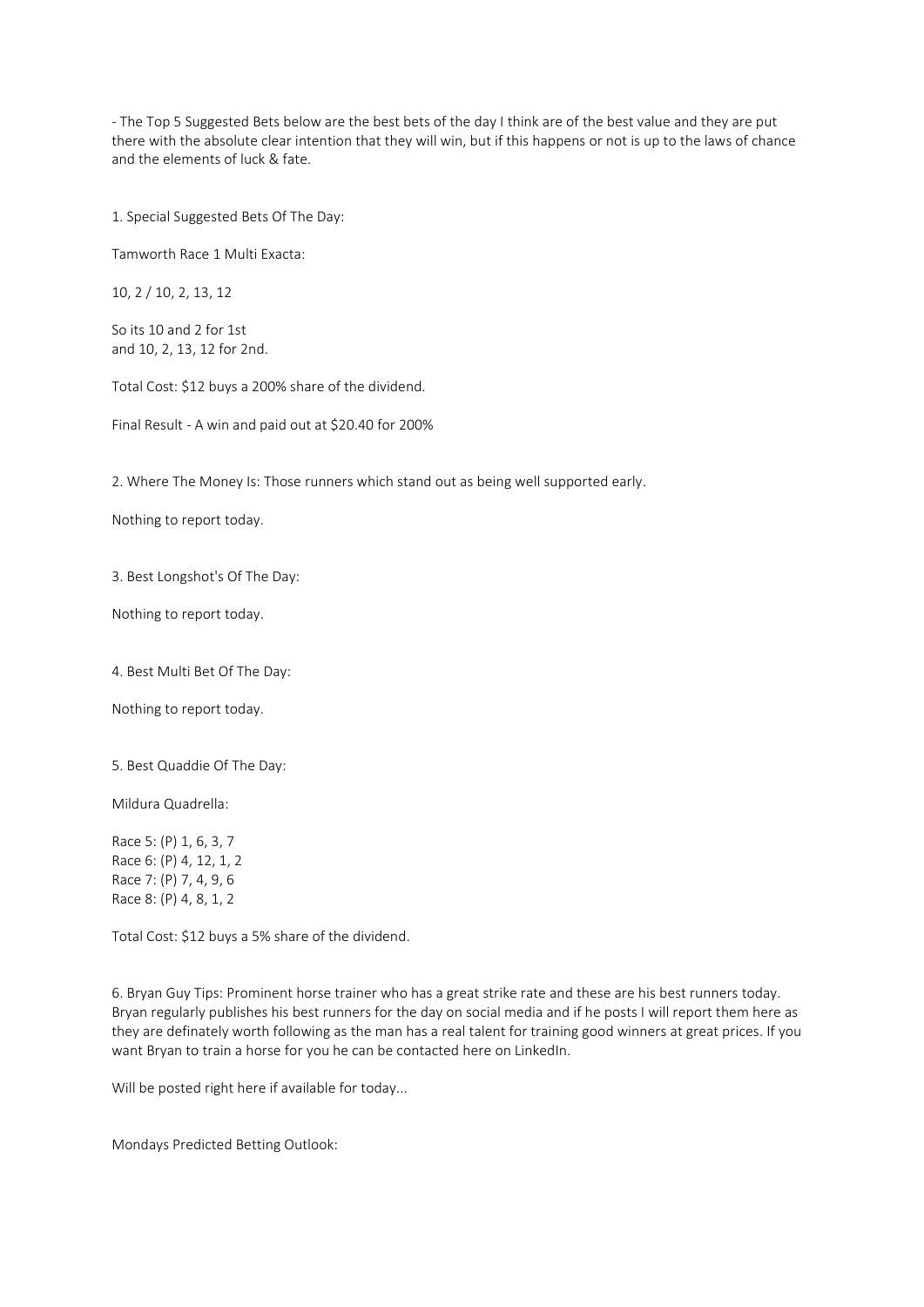Tamworth and the early money for the 1st race is Good and this looks to be a battle between the top 2 runners with race 2 the early money is OK and this race looks to be a fairly obvious so no unforeseen surprises here I hope with race 3 the early money is good and this race looks predictable so hopefully there will be no problems here with races 4 onward's the early money is good and there looks to be potential in this meeting with quite a lot of predictable races so quite hopeful of a decent afternoon with the right luck. Wagga and the early money for the 1st 2 races is OK but these are really open races so some level of luck will be needed here for success with race 3 the early money is OK and this looks a more predictable race with races 4 onward's the early money is OK but these are open races so quite a little bit of luck is going to be needed to navigate these races suceessfully. Mildura and the early money for the 1st 3 races is very good and the 1st race looks obvious whilst races 2 & 3 looks pretty predictable so no problems here hopefully with races 4 onward's the early money is very good and these races do have potential so high hopes for this afternoon with just a little luck required.

Today's Race Tips:

Key Notes:

(\*) Denotes "Special" so the Top Selection should really win.

(P) Denotes "Predictable" so overall race has a Higher Probability of success within the given 4 selections.

(O) Denotes an "Open" Race with many possibilities so Uncertain Of Outcome within selections.

Wagga Race Tips:

Race 1: (O) 4, 7, 11, 8 - Winner (2) \$2.90 Exacta \$19.40 Race 2: (O) 12, 3, 5, 14 - Winner (3) \$8.30 Race 3: (P) 5, 12, 3, 14 - Winner (3) \$4.60 Exacta \$27.80 Race 4: (O) 5, 4, 8, 2 - Winner (2) \$11.00 Exacta \$47.20 Early Quadrella \$1259.40 Race 5: (O) 1, 7, 3, 6 - Winner (3) \$6.80 Exacta \$55.90 Trifecta \$239.40 Race 6: (O) 10, 12, 2, 5 - 3rd and 4th - Loss Race 7: (O) 7, 5, 2, 14 - 3rd - Loss Race 8: (O) 8, 12, 15, 3 - 2nd, 3rd and 4th - Loss

Tamworth Race Tips:

Race 1: (P) 10, 2, 13, 12 - Winner (1) \$2.30 Exacta \$10.20 Trifecta \$31.40 Race 2: (\*) 8, 3, 7, 5 - 2nd, 3rd and 4th - Loss Race 3: (P) 3, 4, 1, 6 - Winner (2) \$2.10 Race 4: (P) 11, 4, 6, 2 - Winner (1) \$3.90 Exacta \$14.50 Trifecta \$99.30 Race 5: (P) 1, 9, 5, 6 - Winner (1) \$4.80 Race 6: (P) 4, 2, 10, 7 - Winner (1) \$3.80 Race 7: (P) 2, 3, 4, 7 - Winner (2) \$4.80 Quadrella \$267.40

Mildura Race Tips:

Race 1: (\*) 7, 4, 6, 1 - Winner (1) \$1.20 Race 2: (P) 9, 3, 8, 5 - Winner (3) \$3.80 Exacta \$14.80 Trifecta \$61.10 Race 3: (P) 11, 10, 4, 6 - Winner (1) \$2.00 Exacta \$15.60 Trifecta \$32.10 Race 4: (P) 7, 1, 11, 14 - Winner (4) \$9.80 Exacta \$25.50 Trifecta \$190.30 Early Quadrella \$108.60 Race 5: (P) 1, 6, 3, 7 - 2nd - Loss Race 6: (P) 4, 12, 1, 2 - 3rd and 4th - Loss Race 7: (P) 7, 4, 9, 6 - 2nd and 4th - Loss Race 8: (P) 4, 8, 1, 2 - Winner (3) \$3.20

Mondays July 2nd 2018 Horse Racing Tips: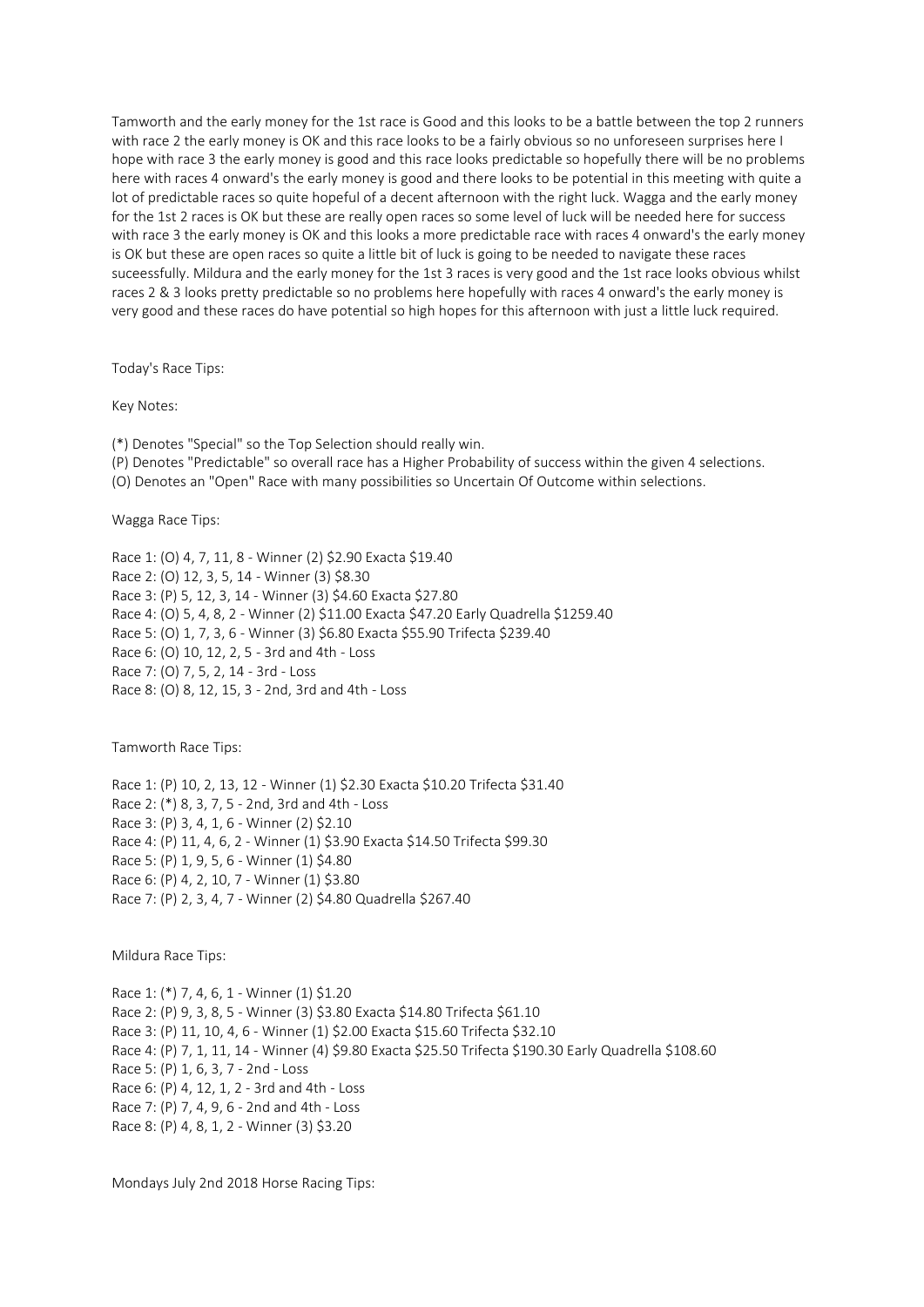The results are in...

Monday The Final Statistics.

1. Top Selection strike rate at 17% out of 18 races.

2. Top 2 Selections strike rate at 39% out of 18 races.

+ Total Top 2 Selection winners = 7 out of 18 races.

3. Exacta strike rate at 33% out of 18 races.

+ Total Exacta winners = 6 out of 18 races.

Dividends:

+ Best Top Selection win dividend: \$3.90

+ Best Top 2 Selection win dividend: \$5.50

+ Best tipped Exacta dividend: \$37.10

+ Best tipped Trifecta dividend: \$89.90

+ Best tipped First 4 dividend: \$96.00

+ Best tipped Quadrella dividend: n/a

The Day In Summary: So let's have a look at the numbers for this Mondays racing with 18 races covered. For the Exotics there were 6 Exacta's in total which is a strike rate of 33% with the biggest one paying out at \$37.10 with the best tipped Trifecta paying out at \$89.90 and the best tipped First 4 paid out at \$96.00. For Win Bets the best priced Top Selection winner was at \$3.90 with the strike rate for the Top Selection sitting at 17% with the strike rate for the Top 2 Selections sitting at a respectable 39% of all races run. With Quadrella's there were none successfully tipped today. And so that wraps up this Mondays racing.

- The Top 5 Suggested Bets below are the best bets of the day I think are of the best value and they are put there with the absolute clear intention that they will win, but if this happens or not is up to the laws of chance and the elements of luck & fate.

1. Special Suggested Bets Of The Day:

Gunnedah Race 1 Multi Exacta:

6, 9 / 6, 9, 11, 4

So its 6 and 9 for 1st and 6, 9, 11, 4 for 2nd.

Total Cost: \$12 buys a 200% share of the dividend.

2. Where The Money Is: Those runners which stand out as being well supported early.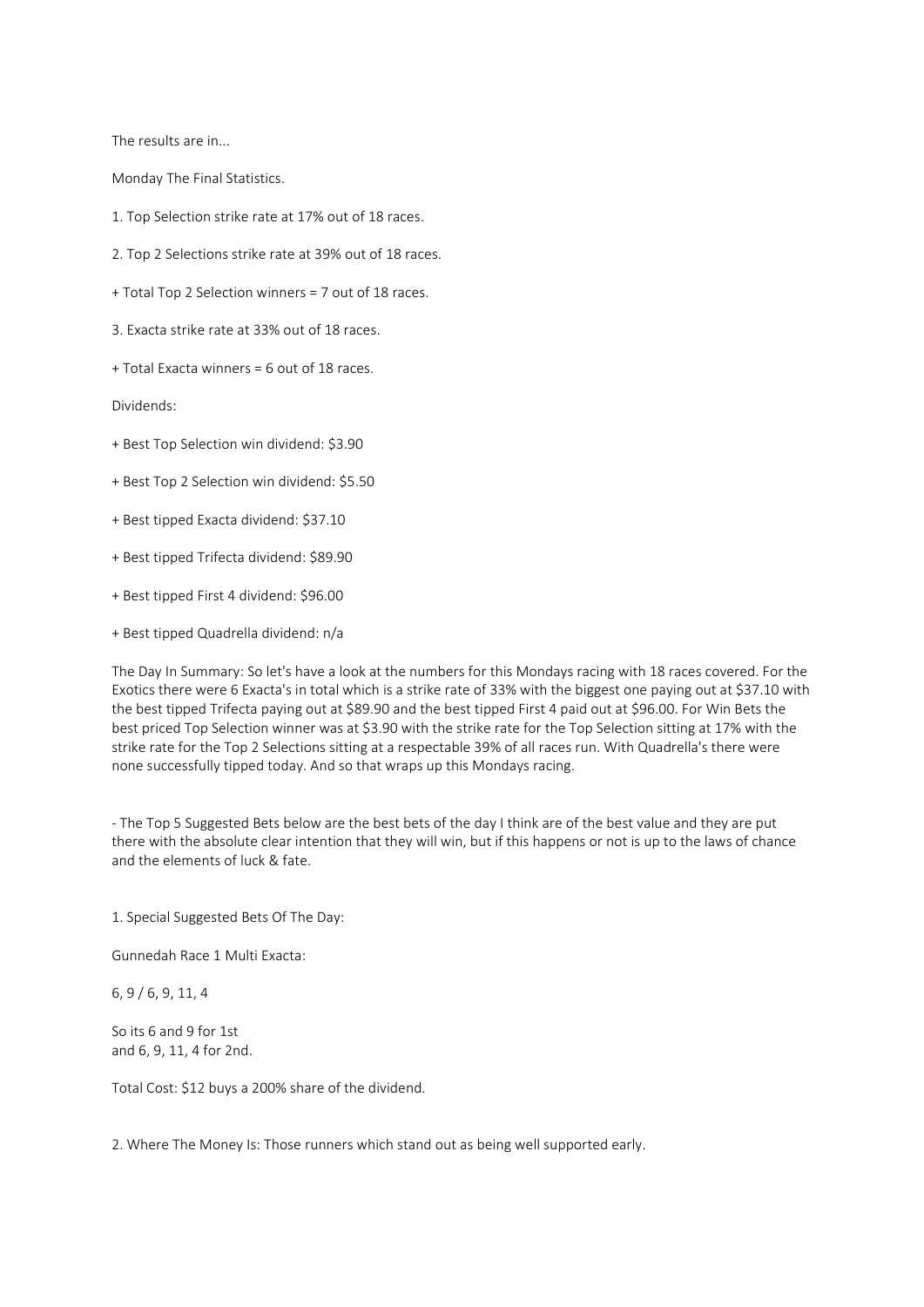Wangaratta Race 9 No 9 Lucente at \$6.00 and there is some support for this one early and is 2nd up from a spell today so it might be an indicator that it might be ready to fire.

3. Best Longshot's Of The Day:

Nothing to report today.

4. Best Multi Bet Of The Day:

Nothing to report today.

5. Best Quaddie Of The Day:

Wangaratta Quadrella:

Race 7: (P) 1, 4, 18, 2 Race 8: (P) 10, 14, 7, 1 Race 9: (O) 9, 6, 3, 1 Race 10: (O) 7, 8, 12, 3

Total Cost: \$13 buys a 5% share of the dividend.

6. Bryan Guy Tips: Prominent horse trainer who has a great strike rate and these are his best runners today. Bryan regularly publishes his best runners for the day on social media and if he posts I will report them here as they are definately worth following as the man has a real talent for training good winners at great prices. If you want Bryan to train a horse for you he can be contacted here on LinkedIn.

Will be posted right here if available for today...

Mondays Predicted Betting Outlook:

Wangaratta and the early money for the 1st 4 races is OK and I would not expect too many surprises early so hopefully it will all go to plan with races 5 onward's the early money is good and there is potential in today so will be watching this meeting with some interest so follow the key notes and go forward from there. Gunnedah and the early money for the 1st 3 races is OK and once again it is hard to see that much going wildly astray early so hopefully we can get off to a great start with race 4 onward's the early money is just OK but there are some decent chances on today's card so the meeting is worth a look so again watch the key notes for guidance and hopefully the best will happen from there.

Today's Race Tips:

Key Notes:

(\*) Denotes "Special" so the Top Selection should really win.

(P) Denotes "Predictable" so overall race has a Higher Probability of success within the given 4 selections.

(O) Denotes an "Open" Race with many possibilities so Uncertain Of Outcome within selections.

Wangaratta Race Tips:

Race 1: (\*) 12, 14, 1, 3 - Winner (3) \$3.90 Exacta \$22.60 Race 2: (P) 2, 3, 6, 8 - Loss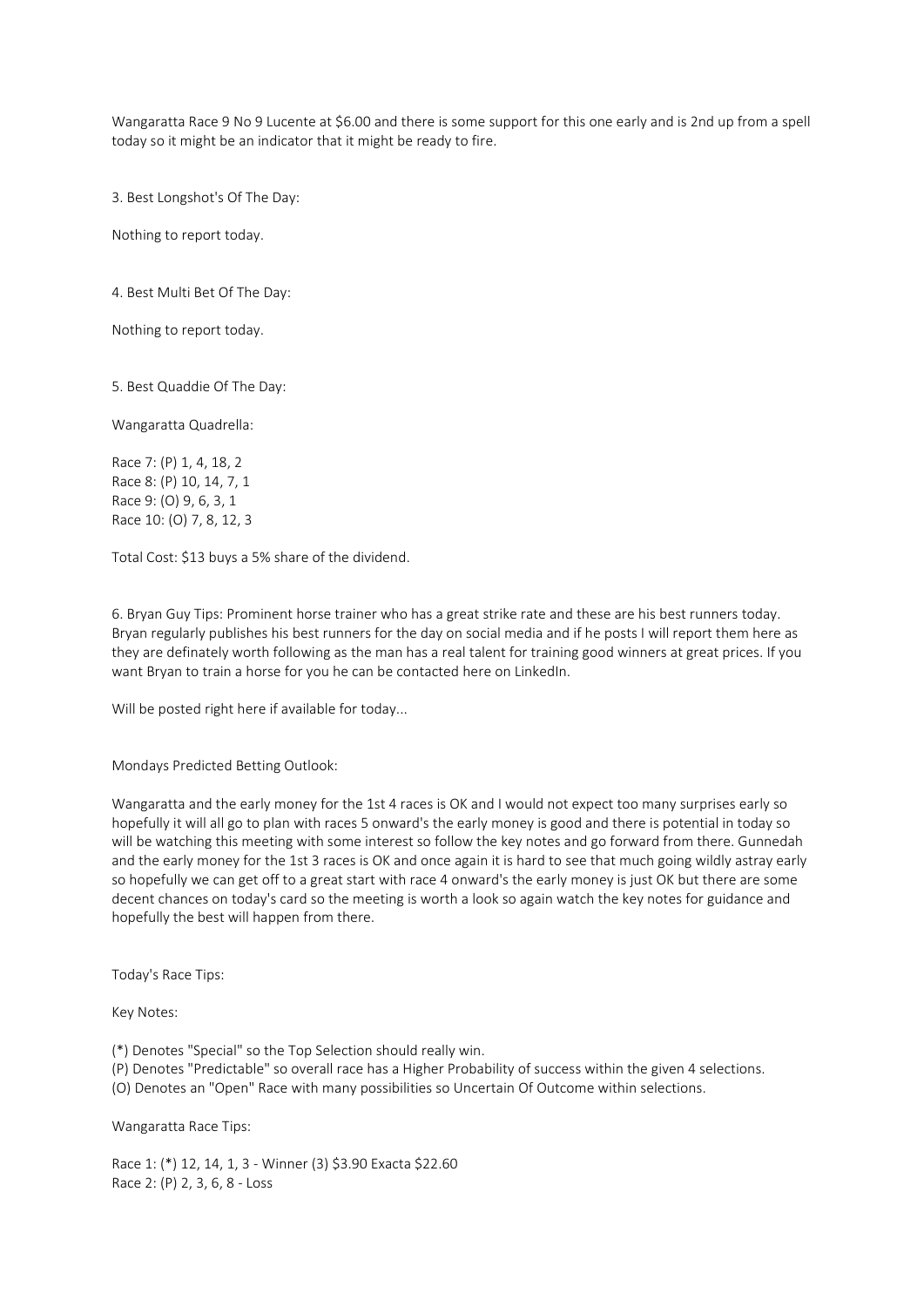Race 3: (P) 14, 7, 13, 10 - Winner (2) \$2.40 Exacta \$5.80 Trifecta \$29.20 First 4 \$96.00 Race 4: (P) 5, 1, 14, 9 - Winner (2) \$3.00 Exacta \$6.80 Trifecta \$25.60 Race 5: (P) 13, 4, 5, 16 - Winner (1) \$2.40 Exacta \$9.50 Race 6: (O) 9, 6, 8, 5 - 4th - Loss Race 7: (P) 1, 4, 18, 2 - Winner (3) \$11.00 Race 8: (P) 10, 14, 7, 1 - Winner (2) \$5.50 Race 9: (O) 9, 6, 3, 1 - Winner (2) \$2.80 Race 10: (O) 7, 8, 12, 3

Gunnedah Race Tips:

Race 1: (P) 6, 9, 11, 4 - Winner (1) \$3.90 Race 2: (P) 1, 3, 10, 7 - Winner (3) \$3.80 Race 3: (\*) 1, 8, 7, 11 - 2nd and 4th - Loss Race 4: (P) 1, 8, 6, 3 - Winner (3) \$3.00 Exacta \$37.10 Trifecta \$89.90 Race 5: (P) 1, 8, 6, 4 - Winner (1) \$1.60 Exacta \$8.90 Race 6: (P) 1, 6, 2, 9 - 4th - Loss Race 7: (P) 5, 6, 3, 12 - 2nd and 3rd - Loss Race 8: (P) 6, 10, 5, 11 - 3rd and 4th - Loss

Mondays June 25th 2018 Horse Racing Tips:

The results are in...

Monday The Final Statistics.

1. Top Selection strike rate at 38% out of 16 races.

2. Top 2 Selections strike rate at 56% out of 16 races.

+ Total Top 2 Selection winners = 9 out of 16 races.

3. Exacta strike rate at 38% out of 16 races.

+ Total Exacta winners = 6 out of 16 races.

Dividends:

+ Best Top Selection win dividend: \$3.00

+ Best Top 2 Selection win dividend: \$9.40

+ Best tipped Exacta dividend: \$19.40

+ Best tipped Trifecta dividend: \$10.30

+ Best tipped First 4 dividend: n/a

+ Best tipped Quadrella dividend: \$537.20

The Day In Summary: So let's have a look at the numbers for this Mondays racing with 16 races covered. For the Exotics there were 6 Exacta's in total which is a strike rate of 38% with the biggest one paying out at \$19.40 with the best tipped Trifecta paying out at \$10.30 and there were no tipped First 4's today. For Win Bets the best priced Top Selection winner was at \$3.00 with the strike rate for the Top Selection sitting at 38% with the strike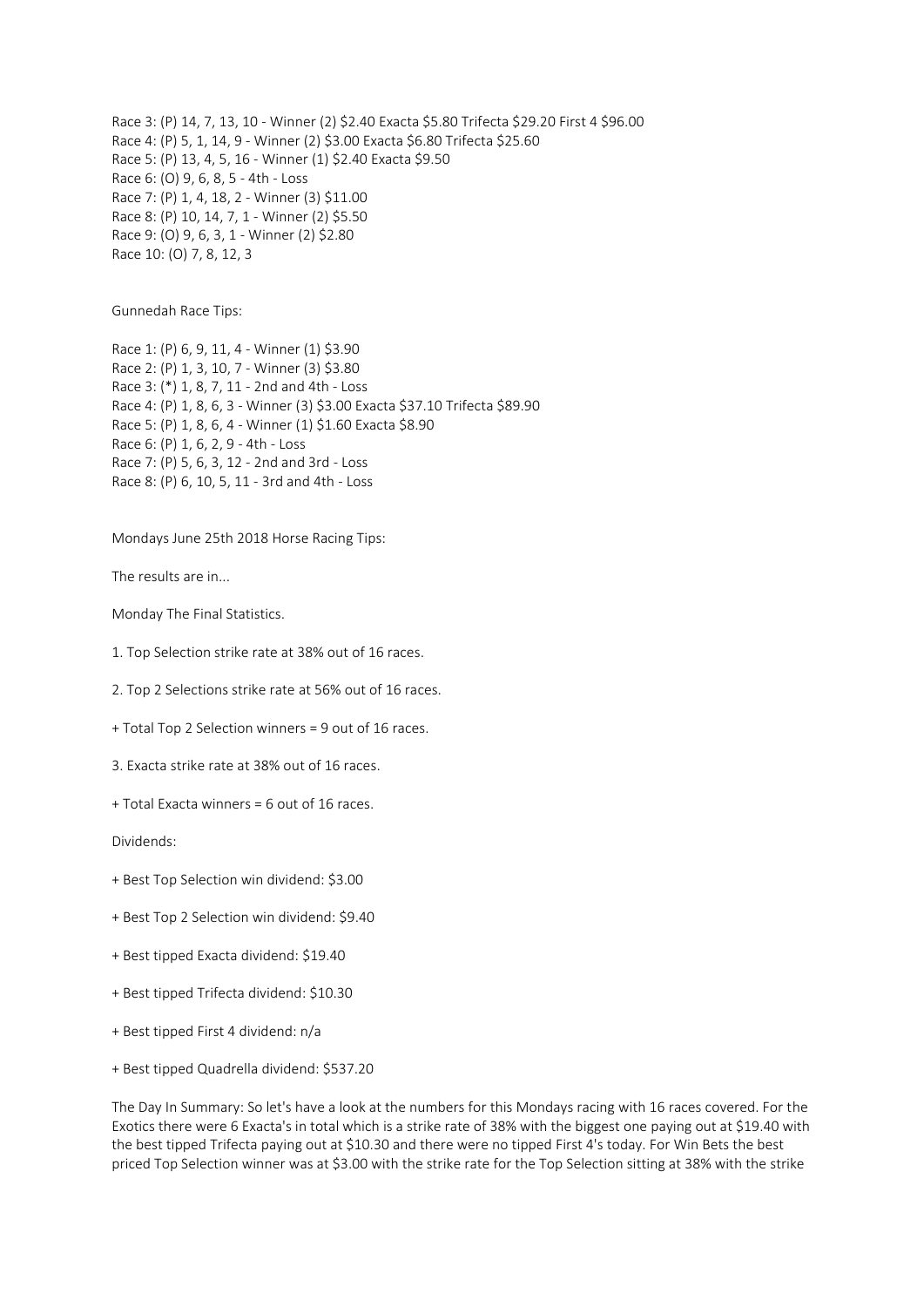rate for the Top 2 Selections sitting at a respectable 56% of all races run. With Quadrella's the best today was an early one at Scone and it paid out at \$537.20. And so that wraps up this Mondays racing.

- The Top 5 Suggested Bets below are the best bets of the day I think are of the best value and they are put there with the absolute clear intention that they will win, but if this happens or not is up to the laws of chance and the elements of luck & fate.

1. Special Suggested Bets Of The Day:

Mildura Race 2 Multi Exacta:

6, 4 / 6, 4, 9, 11

So its 6 and 4 for 1st and 6, 4, 9, 11 for 2nd.

Total Cost: \$12 buys a 200% share of the dividend.

Final Result - A very small win as won and paid out at \$15.00 for 200%

2. Where The Money Is: Those runners which stand out as being well supported early.

Nothing to report today.

3. Best Longshot's Of The Day:

Nothing to report today.

4. Best Multi Bet Of The Day:

Nothing to report today.

5. Best Quaddie Of The Day:

Mildura Quadrella:

Race 5: 6, 3, 1, 5 Race 6: 4, 5, 3, 8 Race 7: 2, 8, 12, 7 Race 8: 9, 8, 5, 1

Total Cost: \$13 buys a 5% share of the dividend.

6. Bryan Guy Tips: Prominent horse trainer who has a great strike rate and these are his best runners today. Bryan regularly publishes his best runners for the day on social media and if he posts I will report them here as they are defiantly worth following as the man has a real talent for training good winners at great prices. If you want Bryan to train a horse for you he can be contacted here on LinkedIn.

Will be posted right here if available for today.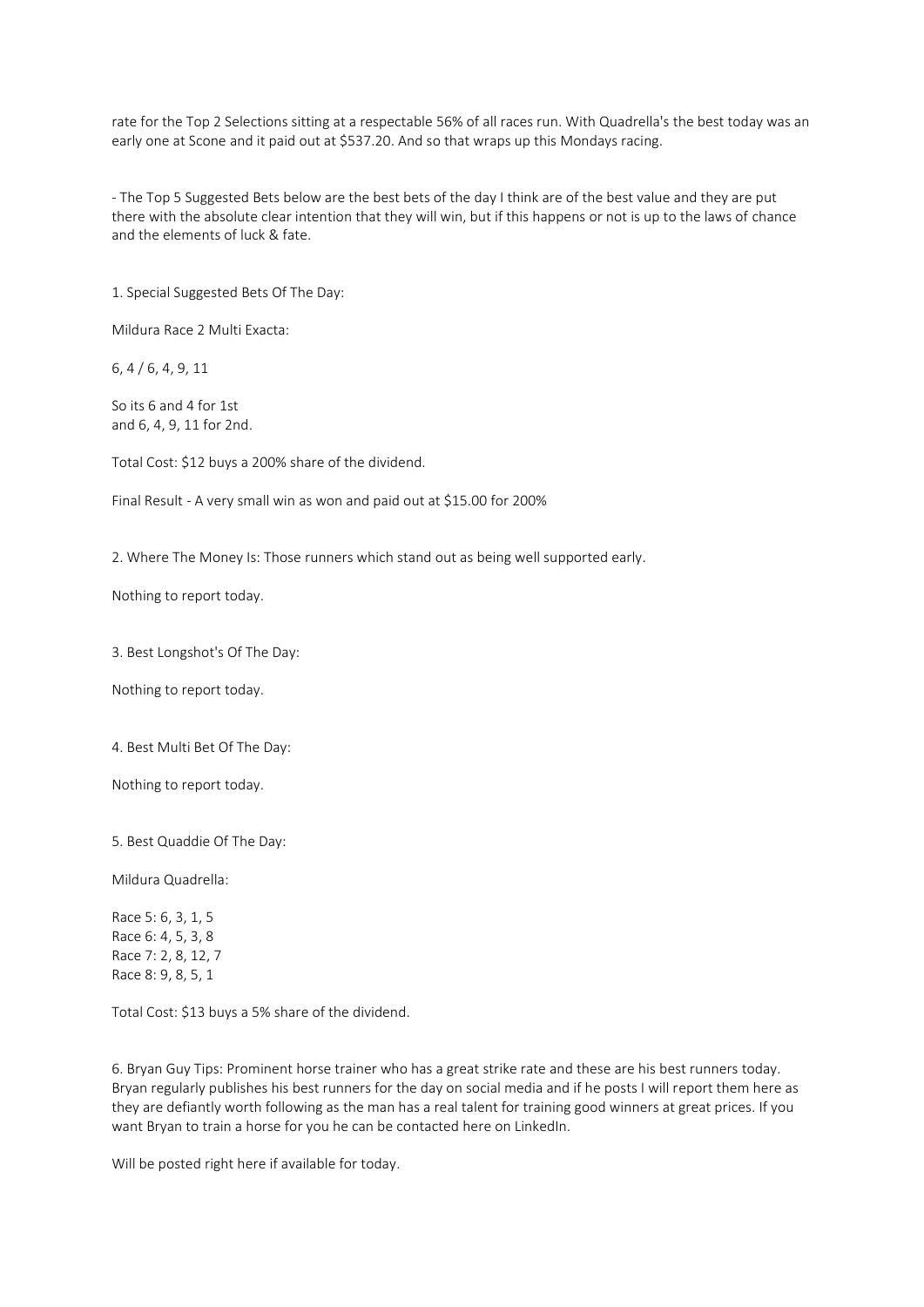Mondays Predicted Betting Outlook:

Scone and the early money is OK for a Monday and nothing about the 1st 3 races is clear cut so hopeful but a little touch of luck will be needed to navigate these early races with success with races 4 onward's the early money is OK and there is potential with these later races with some value available but as its Monday a touch of lady luck will be needed. Mildura and the early money for the 1st 3 races is strong and race 1 looks like the favorites to take if it wants it, race 2 looks to be fought out between either of the top 2 selections and race 3 looks to be an open race so a touch of luck may be need with races 4 onward's the early money is strong and there are some good chances engaged today but it does not look clear cut so I feel a touch of luck is going to be required so hopeful but a tad cautious.

Today's Race Tips:

(\*) Denotes Top Selection should win.

Scone Race Tips:

Race 1: 13, 6, 9, 4 - Winner (3) \$3.90 Exacta \$12.10 Race 2: 11, 4, 2, 10 - Winner (1) \$2.80 Race 3: 6, 4, 8, 10 - Winner (3) \$9.10 Race 4: 1, 4, 7, 6 - Winner (2) \$3.80 Early Quadrella \$537.20 Race 5: 4, 2, 9, 8 - Winner (4) \$2.80 Exacta \$18.30 Race 6: 4, 8, 7, 6 - Winner (1) \$1.70 Exacta \$13.60 Race 7: 2, 4, 9, 3 - 2nd and 3rd - Loss Race 8: 2, 1, 6, 4 - Winner (1) \$3.00

Mildura Race Tips:

Race 1: \*7, 3, 6, 1 - Winner (1) \$1.60 Exacta \$5.00 Trifecta \$10.30 Race 2: 6, 4, 9, 11 - Winner (2) \$3.40 Exacta \$7.50 Race 3: 4, 11, 3, 7 - Winner (2) \$9.40 Race 4: 11, 13, 1, 3 - 4th - Loss Race 5: 6, 3, 1, 5 - Winner (4) \$4.70 Exacta \$19.40 Race 6: 4, 5, 3, 8 - Winner (1) \$2.40 Race 7: 2, 8, 12, 7 - Winner (1) \$2.50 Race 8: 9, 8, 5, 1 - 4th - Loss

Mondays June 18th 2018 Horse Racing Tips:

The results are in...

Monday The Final Statistics.

1. Top Selection strike rate at 21% out of 24 races.

2. Top 2 Selections strike rate at 33% out of 24 races.

+ Total Top 2 Selection winners = 8 out of 24 races.

3. Exacta strike rate at 46% out of 24 races.

+ Total Exacta winners = 11 out of 24 races.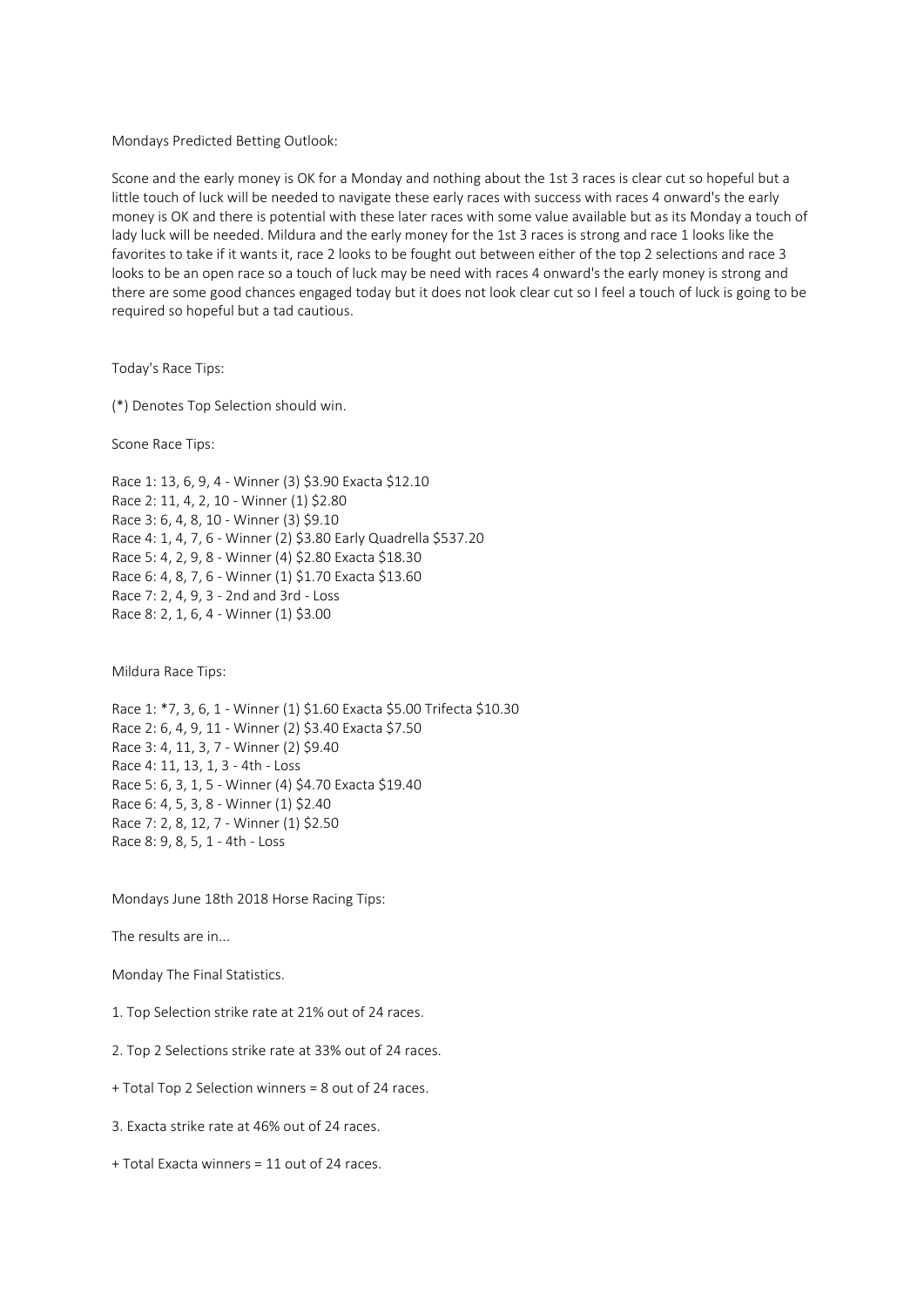## Dividends:

- + Best Top Selection win dividend: \$4.30
- + Best Top 2 Selection win dividend: \$5.90
- + Best tipped Exacta dividend: \$49.70
- + Best tipped Trifecta dividend: \$220.40
- + Best tipped First 4 dividend: \$222.20
- + Best tipped Quadrella dividend: \$2254.80

The Day In Summary: So let's have a look at the numbers for this Mondays racing with 24 races covered. For the Exotics there were 11 Exacta's in total which is a strike rate of 46% with the biggest one paying out at \$49.70 with the best tipped Trifecta paying out at \$220.40 and the best tipped First 4 paid out at \$222.20. For Win Bets the best priced Top Selection winner was at \$4.30 with the strike rate for the Top Selection sitting at 21% with the strike rate for the Top 2 Selections sitting at an almost respectable 33% of all races run. With Quadrella's the best today was an early one at Moe and it paid out at \$2254.80. And so that wraps up this Mondays racing.

- The Top 5 Suggested Bets below are the best bets of the day I think are of the best value and they are put there with the absolute clear intention that they will win, but if this happens or not is up to the laws of chance and the elements of luck & fate.

1. Special Suggested Bets Of The Day:

Lismore Race 2 Multi Exacta:

10 & 6 / 10, 6, 12, 3

So its 10 and 6 for 1st and 10, 6, 12, 3 for 2nd.

Total Cost: \$12 buys a 200% share of the dividend.

2. Where The Money Is: Those runners which stand out as being well supported early.

Nothing to report today.

3. Best Longshot's Of The Day:

Nothing to report today.

4. Best Multi Bet Of The Day:

Nothing to report today.

5. Best Quaddie Of The Day:

Moe Quadrella: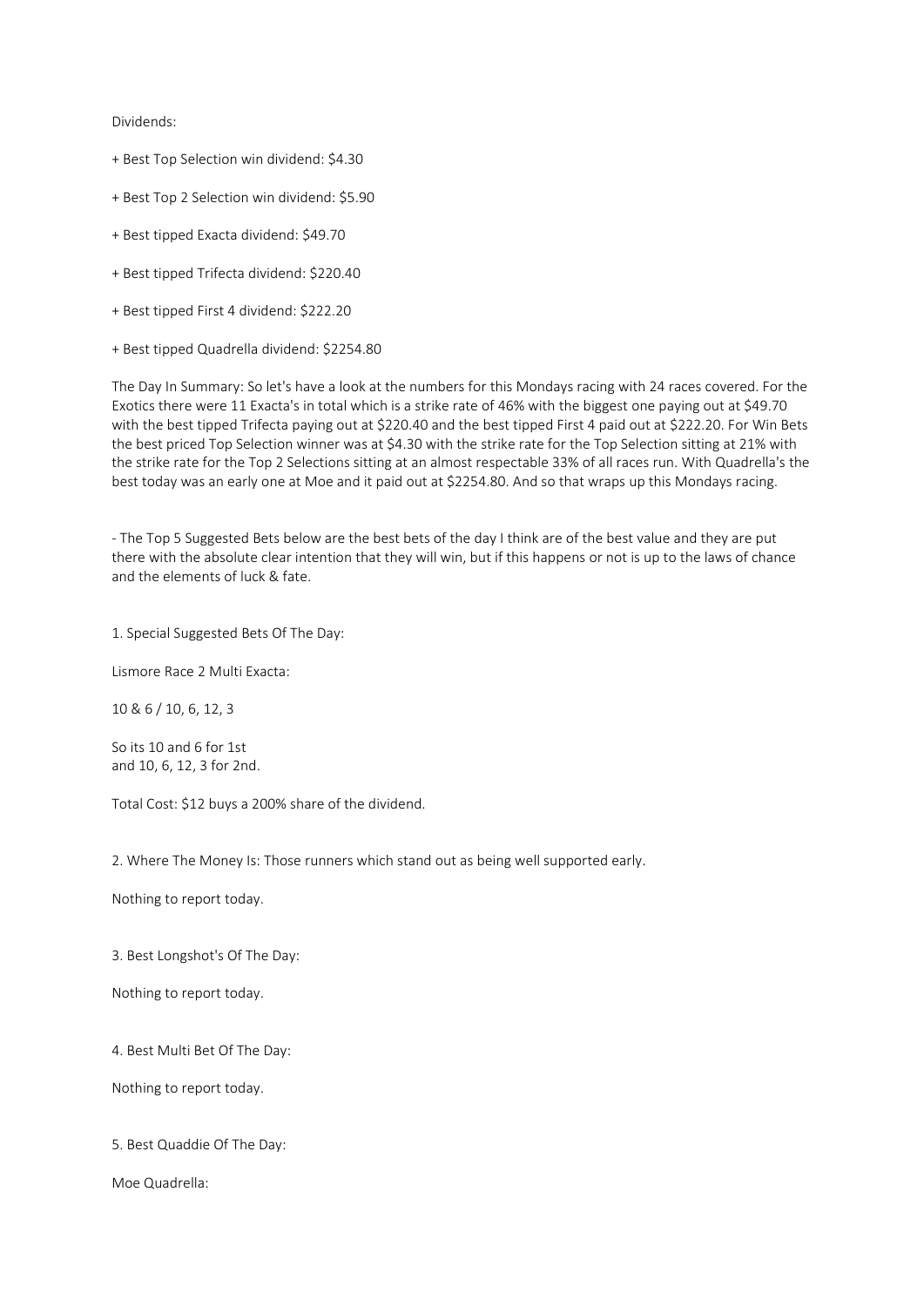Race 7: 7, 4, 10, 3 Race 8: 13, 5, 8, 3 Race 9: 1, 7, 4, 11 Race 10: 8, 4, 11, 10

Total Cost: \$13 buys a 5% share of the dividend.

6. Bryan Guy Tips: Prominent horse trainer who has a great strike rate and these are his best runners today. Bryan regularly publishes his best runners for the day on social media and if he posts I will report them here as they are defiantly worth following as the man has a real talent for training good winners at great prices. If you want Bryan to train a horse for you he can be contacted here on LinkedIn.

The stable has one runner today at Lismore, Watched who is in Race 6 No 13 at \$31.00. She has drawn well and should get a nice run and has has won over the distance previously.

Mondays Predicted Betting Outlook:

Albury and the early money for the 1st 3 races is soft so hopeful as normal but a little bit of caution may be best advised with races 4 onward's the early money is soft so some caution may be best advised. Moe and the early money for the 1st 3 races is soft and they do look to be open races so a little care and luck may well be needed with races 4 onward's again the early money is soft so as always hopeful but at the same time very cautious which may be the right attitude for this meeting this Monday. Lismore and the early money for races 1 and 3 is soft but is very strong for race 2 so hopeful but a little cautious early in the day as well with races 4 onwards's the early money is strong and punters seem to be shopping for value so there might be some hopes of a decent day but luck will be required.

Today's Race Tips:

(\*) Denotes Top Selection should win.

Moe Race Tips:

Race 1: 14, 7, 3, 9 - Winner (3) \$3.40 Exacta \$16.50 Trifecta \$32.70 First 4 \$92.20 Race 2: 7, 1, 8, 10 - 2nd and 4th - Loss Race 3: 3, 7, 1, 2 - Winner (4) \$5.70 Exacta \$49.70 Trifecta \$127.50 First 4 \$222.20 Race 4: 2, 7, 11, 3 - Winner (2) \$3.60 Exacta \$24.90 Race 5: 2, 8, 12, 4 - Winner (2) \$5.90 Exacta \$11.00 Trifecta \$84.20 Race 6: 6, 10, 9, 2 - Winner (4) \$13.90 Exacta \$37.10 Trifecta \$220.40 Early Quadrella \$2254.80 Race 7: 7, 4, 10, 3 - 2nd and 4th - Loss Race 8: 13, 5, 8, 3 - Winner (1) \$3.80 Race 9: 1, 7, 4, 11 - 2nd - Loss Race 10: 8, 4, 11, 10 - Winner (1) \$4.30

Albury Race Tips:

Race 1: 2, 6, 9, 3 - Winner (2) \$2.30 Exacta \$8.30 Trifecta \$22.80 First 4 \$38.40 Race 2: 7, 3, 5, 10 - Winner (1) \$1.90 Race 3: 2, 7, 6, 9 - Winner (1) \$2.60 Exacta \$21.70 Race 4: 8, 6, 7, 9 - 2nd and 3rd - Loss Race 5: 5, 3, 1, 4 - Winner (3) \$2.80 Exacta \$19.00 Trifecta \$42.20 Race 6: 2, 10, 9, 7 - Winner (3) \$2.40 Race 7: 6, 3, 5, 4 - Loss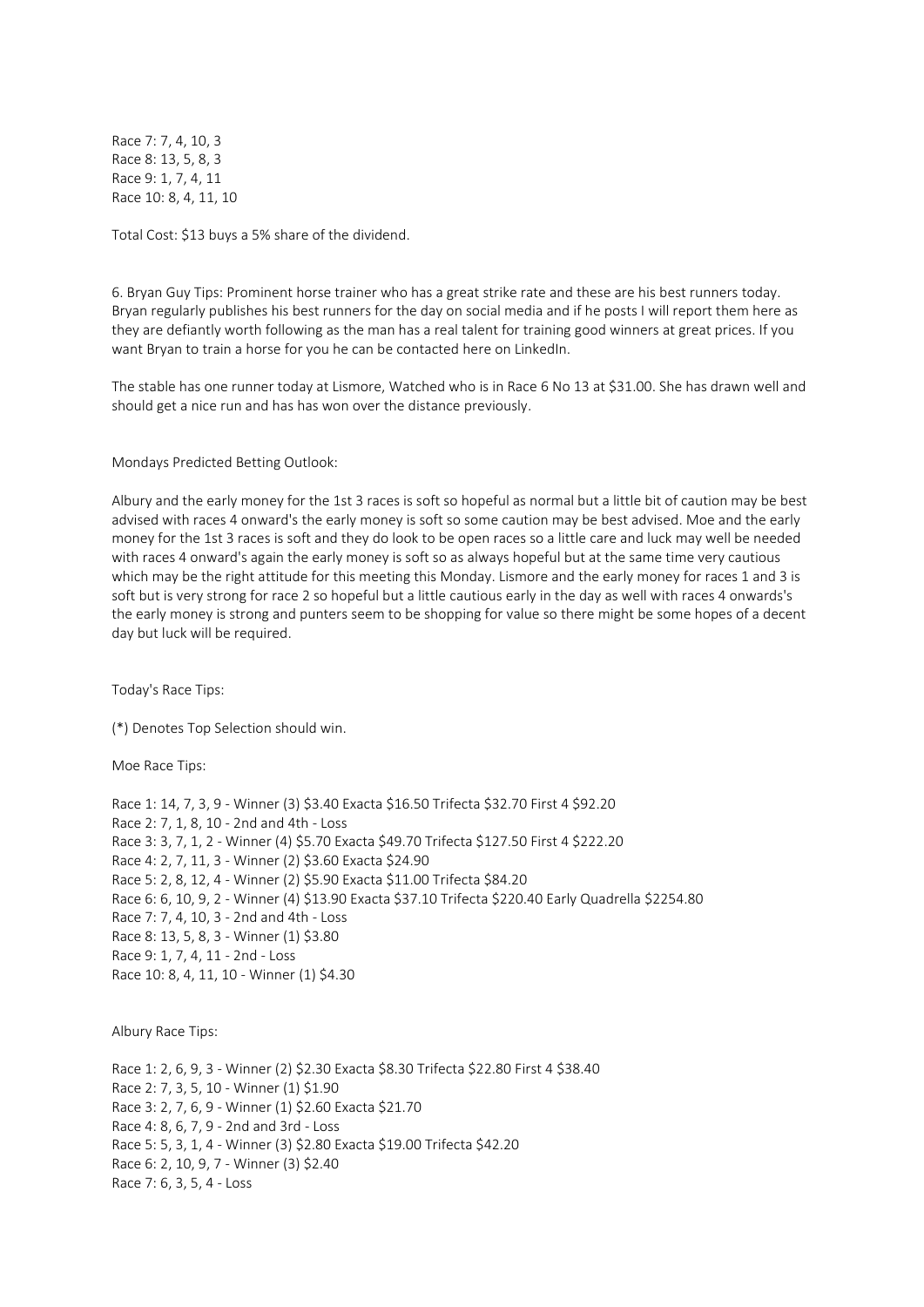## Lismore Race Tips:

Race 1: 7, 6, 9, 2 - 2nd and 4th - Loss Race 2: 10, 6, 12, 3 - Winner (3) \$3.30 Exacta \$14.10 Trifecta \$35.90 Race 3: 10, 8, 2, 11 - Winner (3) \$4.30 Exacta \$14.40 Trifecta \$101.30 Race 4: 2, 1, 10, 7 - 2nd and 4th - Loss Race 5: 3, 5, 8, 15 - Winner (3) \$4.40 Exacta \$16.00 Trifecta \$51.70 Race 6: 2, 8, 10, 4 - Winner (1) \$3.70 Race 7: 15, 13, 11, 1 - 2nd and 4th - Loss

Mondays June 11th 2018 Horse Racing Tips:

The results are in...

Monday The Final Statistics.

1. Top Selection strike rate at 32% out of 31 races.

2. Top 2 Selections strike rate at 48% out of 31 races.

+ Total Top 2 Selection winners = 15 out of 31 races.

3. Exacta strike rate at 52% out of 31 races.

+ Total Exacta winners = 16 out of 31 races.

Dividends:

- + Best Top Selection win dividend: \$3.70
- + Best Top 2 Selection win dividend: \$5.80
- + Best tipped Exacta dividend: \$59.60
- + Best tipped Trifecta dividend: \$130.30
- + Best tipped First 4 dividend: \$250.40
- + Best tipped Quadrella dividend: \$566.70

The Day In Summary: So let's have a look at the numbers for this Mondays racing with 31 races covered. For the Exotics there were 16 Exacta's in total which is a strike rate of 52% with the biggest one paying out at \$59.60 with the best tipped Trifecta paying out at \$130.30 and the best tipped First 4 paid out at \$250.40. For Win Bets the best priced Top Selection winner was at \$3.70 with the strike rate for the Top Selection sitting at 32% with the strike rate for the Top 2 Selections sitting at a respectable 48% of all races run. With Quadrella's the best today was a main one at Randwick and it paid out at \$566.70. And so that wraps up this Mondays racing.

- The Top 5 Suggested Bets below are the best bets of the day I think are of the best value and they are put there with the absolute clear intention that they will win, but if this happens or not is up to the laws of chance and the elements of luck & fate.

1. Special Suggested Bets Of The Day: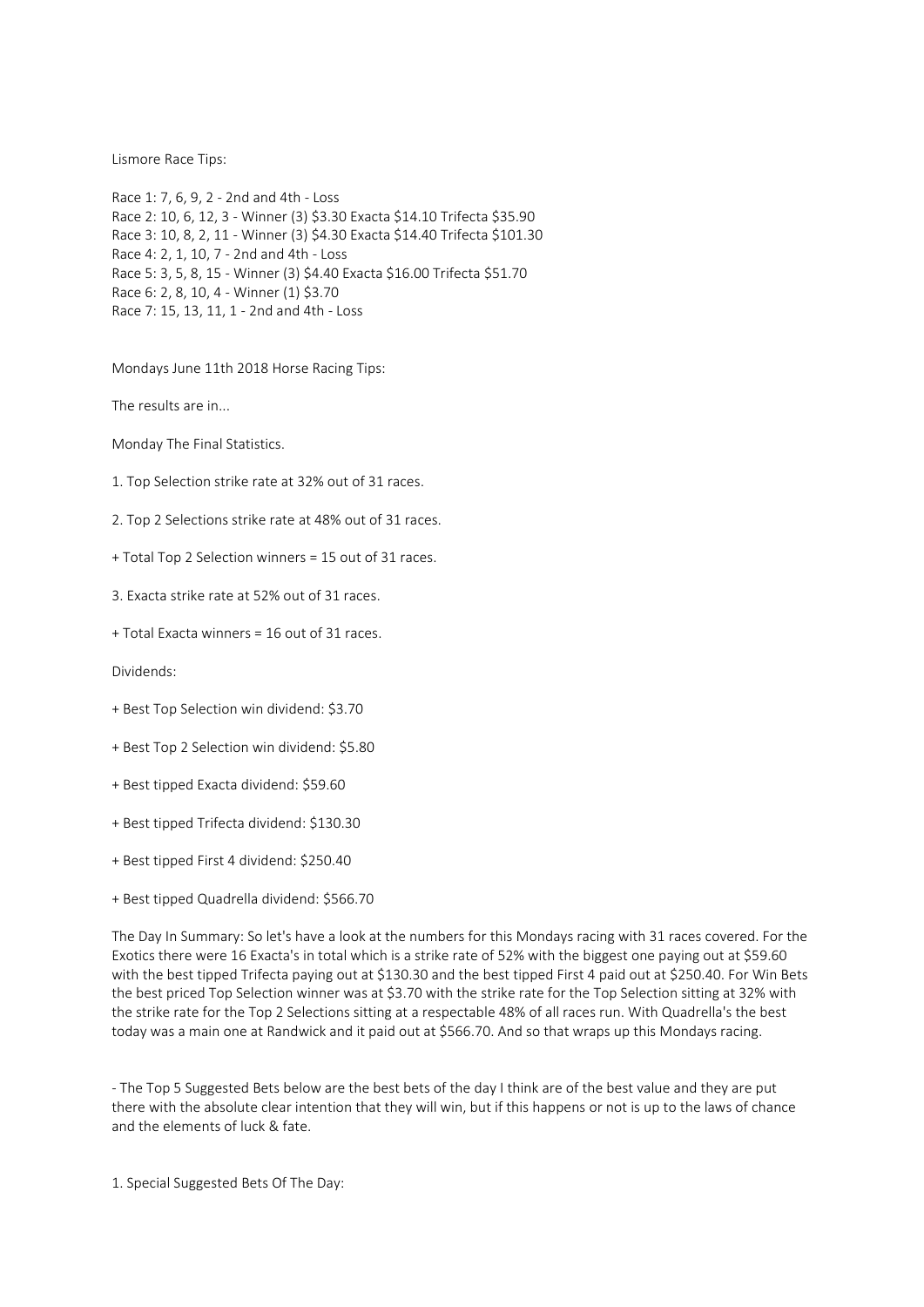Murray Bridge Race 6 Banker Exacta:

2 / 7, 3, 1

So its 2 for 1st and 7, 3, 1 for 2nd.

Total Cost: \$12 buys a 400% share of the dividend.

2. Where The Money Is: Those runners which stand out as being well supported early.

Mornington Race 7 No 11 Wimbourne at \$7.00 and there is enough early money support to warrant keeping an eye on this one today.

3. Best Longshot's Of The Day:

Randwick Race 8 No 11 I am Special at \$7.00 and this might be the longest priced runner of interest I will be able to find today and it is well supported early which is a good sign and is going for a hat trick of wins today.

4. Best Multi Bet Of The Day:

All bets are for the PLACE.

Cairns Race 3 No 3 | Race 4 No 6 | Race 6 No 3

Suggested Bet: \$10

5. Best Quaddie Of The Day:

Mornington Quadrella:

Race 6: 1, 10, 5, 8 Race 7: 11, 17, 6, 7 Race 8: 13, 7, 5, 4 Race 9: 9, 6, 5, 11

Total Cost: \$13 buys a 5% share of the dividend.

6. Bryan Guy Tips: Prominent horse trainer who has a great strike rate and these are his best runners today. Bryan regularly publishes his best runners for the day on social media and if he posts I will report them here as they are defiantly worth following as the man has a real talent for training good winners at great prices. If you want Bryan to train a horse for you he can be contacted here on LinkedIn.

Will be posted right here if available for today.

Mondays Predicted Betting Outlook:

Mornington and the early betting interest is strong and this reflects in today's selections so it just might well be a good start to the racing week. Randwick and the early money is good and I feel comfortable about today's selection so again I have a positive outlook for this meeting. Murray Bridge and the early money for the 1st 4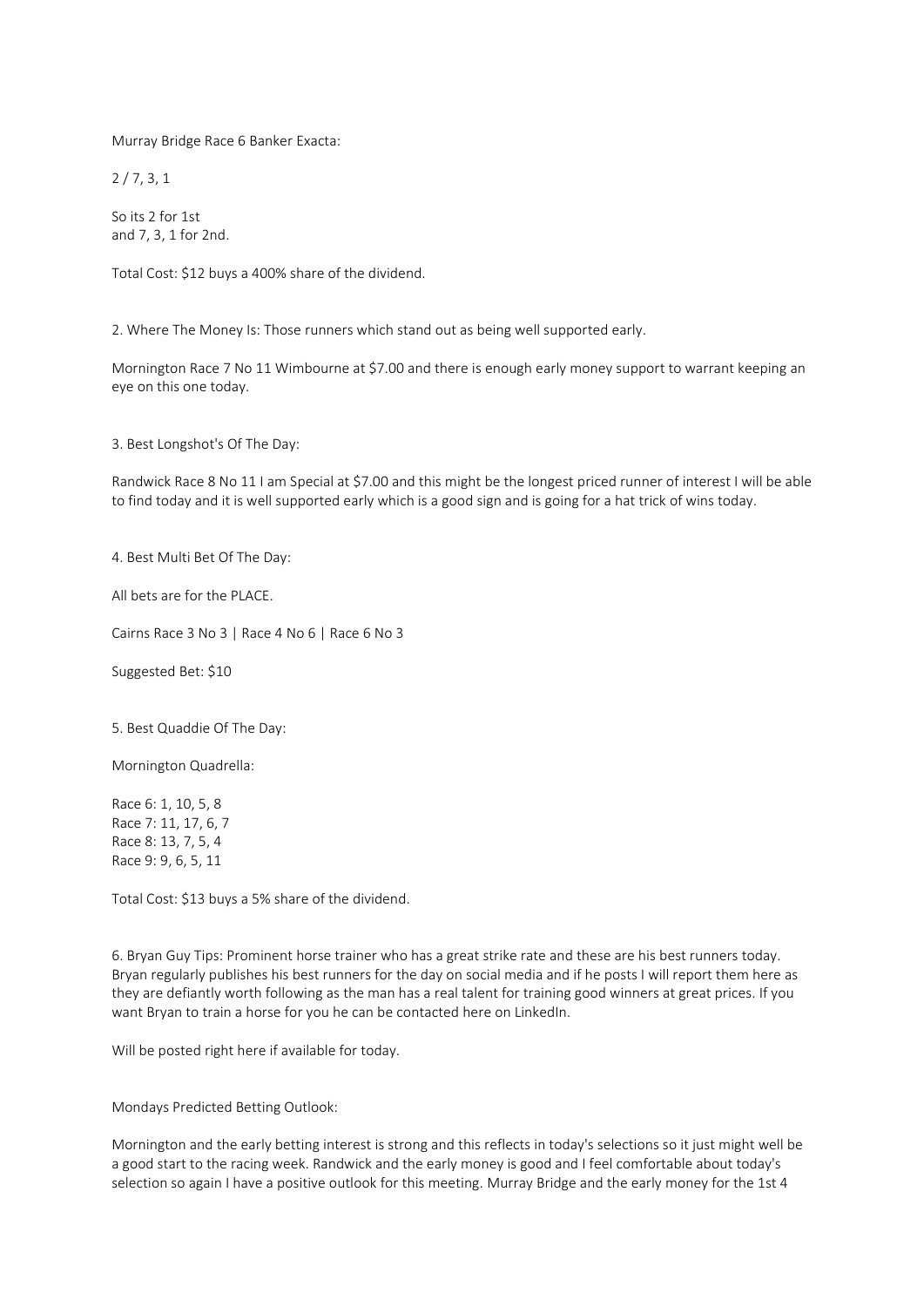races is OK and there might be some value to be found reading between the lines so hopeful early but as always a little cautious with races 5 onward's the early money is good to great so bright prospects are anticipated for these last 4 races. And finally Cairns and the early betting interest is OK and there are some decent hopes running at this meeting today so prepared to take a chance.

Today's Race Tips:

(\*) Denotes Top Selection should really win.

Mornington Race Tips:

Race 1: 9, 12, 16, 10 - Winner (1) \$3.70 Race 2: 3, 13, 4, 12 - 2nd - Loss Race 3: 8, 11, 1, 5 - Winner (3) \$4.90 Exacta \$19.70 Race 4: 3, 7, 6, 8 - Winner (1) \$2.40 Race 5: 3, 10, 4, 12 - Winner (1) \$3.10 Exacta \$24.50 Race 6: 1, 10, 5, 8 - Winner (3) \$5.50 Exacta \$17.90 Trifecta \$56.20 Race 7: 11, 17, 6, 7 - 4th - Loss Race 8: 13, 7, 5, 4 - 3rd and 4th - Loss Race 9: 9, 6, 5, 11 - 2nd - Loss

Randwick Race Tips:

Race 1: 3, 4, 1, 6 - Winner (1) \$1.90 Exacta \$8.00 Trifecta \$29.40 Race 2: 1, 3, 4, 2 - Winner (1) \$2.10 Exacta \$17.00 Trifecta \$60.40 Race 3: 1, 4, 9, 3 - Winner (2) \$4.70 Exacta \$12.60 Trifecta \$34.80 First 4 \$83.20 Race 4: 1, 12, 5, 4 - 2nd and 4th - Loss Race 5: 2, 6, 3, 1 - Winner (3) \$4.80 Exacta \$12.90 Race 6: 5, 3, 6, 9 - Winner (2) \$5.80 Exacta \$56.30 Race 7: 7, 1, 11, 8 - Winner (2) \$4.70 Exacta \$11.00 Race 8: 11, 17, 15, 16 - Winner (3) \$3.40 Exacta \$24.30 Quadrella \$566.70

Murray Bridge Race Tips:

Race 1: 4, 5, 1, 7 - Winner (3) \$2.90 Exacta \$14.70 Trifecta \$64.80 First 4 \$250.40 Race 2: 5, 8, 3, 2 - 3rd and 4th - Loss Race 3: 4, 9, 6, 7 - Winner (3) \$4.20 Exacta \$59.60 Trifecta \$130.30 Race 4: 5, 4, 3, 2 - 2nd and 3rd - Loss Race 5: 3, 10, 1, 5 - Winner (3) \$2.90 Exacta \$19.90 Trifecta \$82.80 First 4 \$175.60 Race 6: 2, 7, 3, 1 - Winner (1) \$2.70 Race 7: 8, 4, 9, 10 - Winner (2) \$4.30 Race 8: 3, 2, 6, 7 - 3rd - Loss

Cairns Race Tips:

Race 1: 2, 9, 8, 12 - Winner (3) \$3.50 Exacta \$34.30 Race 2: 1, 2, 5, 6 - Winner (1) \$1.80 Race 3: 3, 2, 5, 1 - Winner (2) \$2.80 Exacta \$10.80 Race 4: 6, 10, 2, 4 - Winner (1) \$2.90 Early Quadrella \$81.20 Race 5: 1, 6, 4, 7 - Winner (1) \$3.10 Race 6: 3, 2, 6, 4 - Winner (1) \$3.10 Exacta \$19.80 Quadrella \$123.80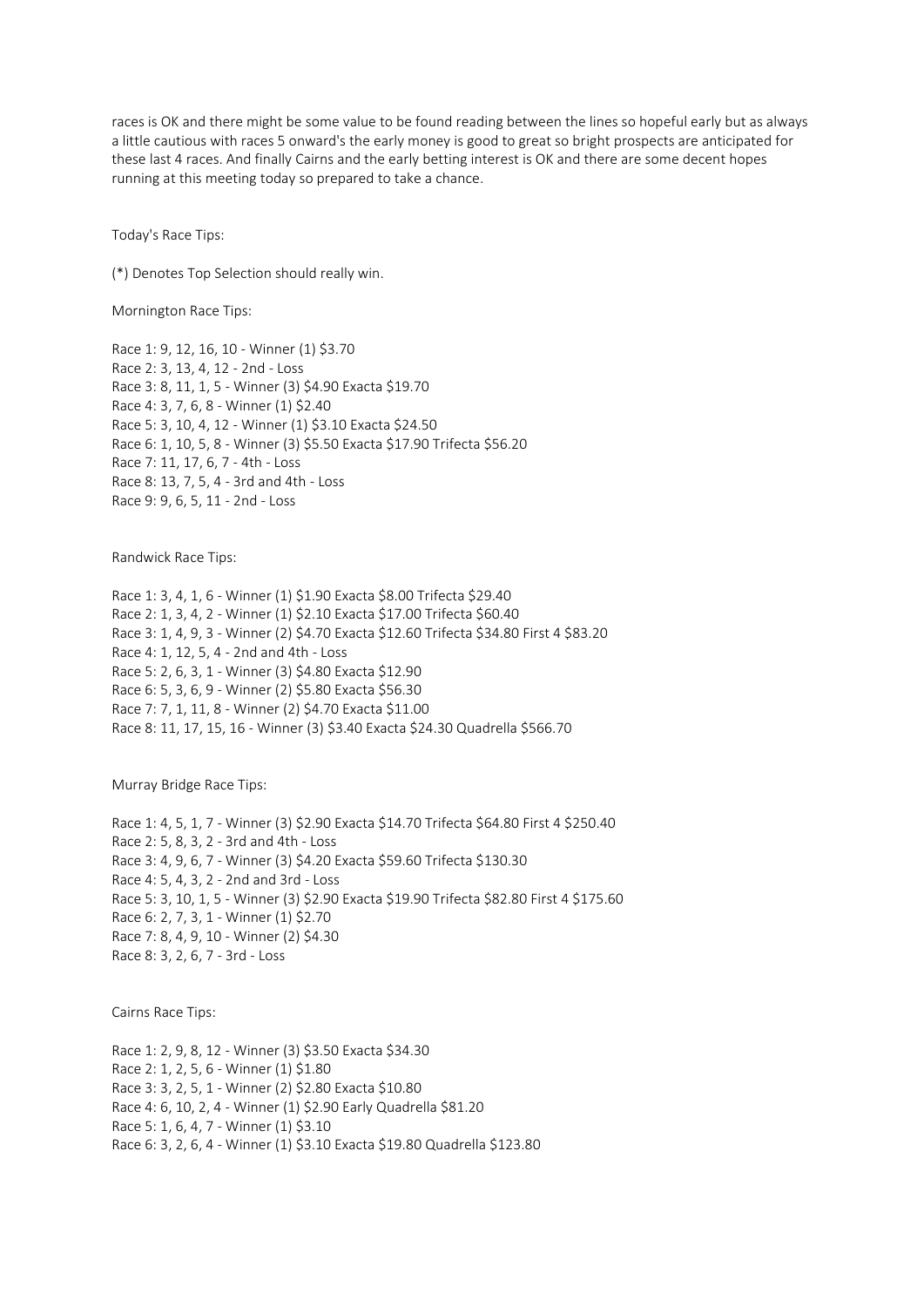Mondays June 4th 2018 Horse Racing Tips:

The results are in...

Monday The Final Statistics.

- 1. Top Selection strike rate at 25% out of 32 races.
- 2. Top 2 Selections strike rate at 53% out of 32 races.
- + Total Top 2 Selection winners = 17 out of 32 races.

3. Exacta strike rate at 47% out of 32 races.

+ Total Exacta winners = 15 out of 32 races.

Dividends:

- + Best Top Selection win dividend: \$4.30
- + Best Top 2 Selection win dividend: \$5.10
- + Best tipped Exacta dividend: \$32.90
- + Best tipped Trifecta dividend: \$188.60
- + Best tipped First 4 dividend: \$84.60
- + Best tipped Quadrella dividend: \$781.40

The Day In Summary: So let's have a look at the numbers for this Mondays racing with 32 races covered. For the Exotics there were 15 Exacta's in total which is a strike rate of 47% with the biggest one paying out at \$32.90 with the best tipped Trifecta paying out at \$188.60 and the best tipped First 4 paid out at \$84.60. For Win Bets the best priced Top Selection winner was at \$4.30 with the strike rate for the Top Selection sitting at 25% with the strike rate for the Top 2 Selections sitting at a respectable 53% of all races run. With Quadrella's the best today was a main one at Cessnock and it paid out at \$781.40. And so that wraps up this Mondays racing.

1. Special Suggested Bets Of The Day:

Wangaratta Race 3 Multi Exacta:

6, 11 / 6, 11, 10, 8

So its 6 and 11 for 1st and 6, 11, 10, 8 for 2nd.

Total Cost: \$12 buys a 200% share of the dividend.

Final Result - A winner and paid out at \$31.80 for 200%

2. Where The Money Is: Those runners which stand out as being well supported early.

Wangaratta Race 7 No 4 Gauteng Gal at \$7.50 and there is early support for this one that might be worth a careful notice.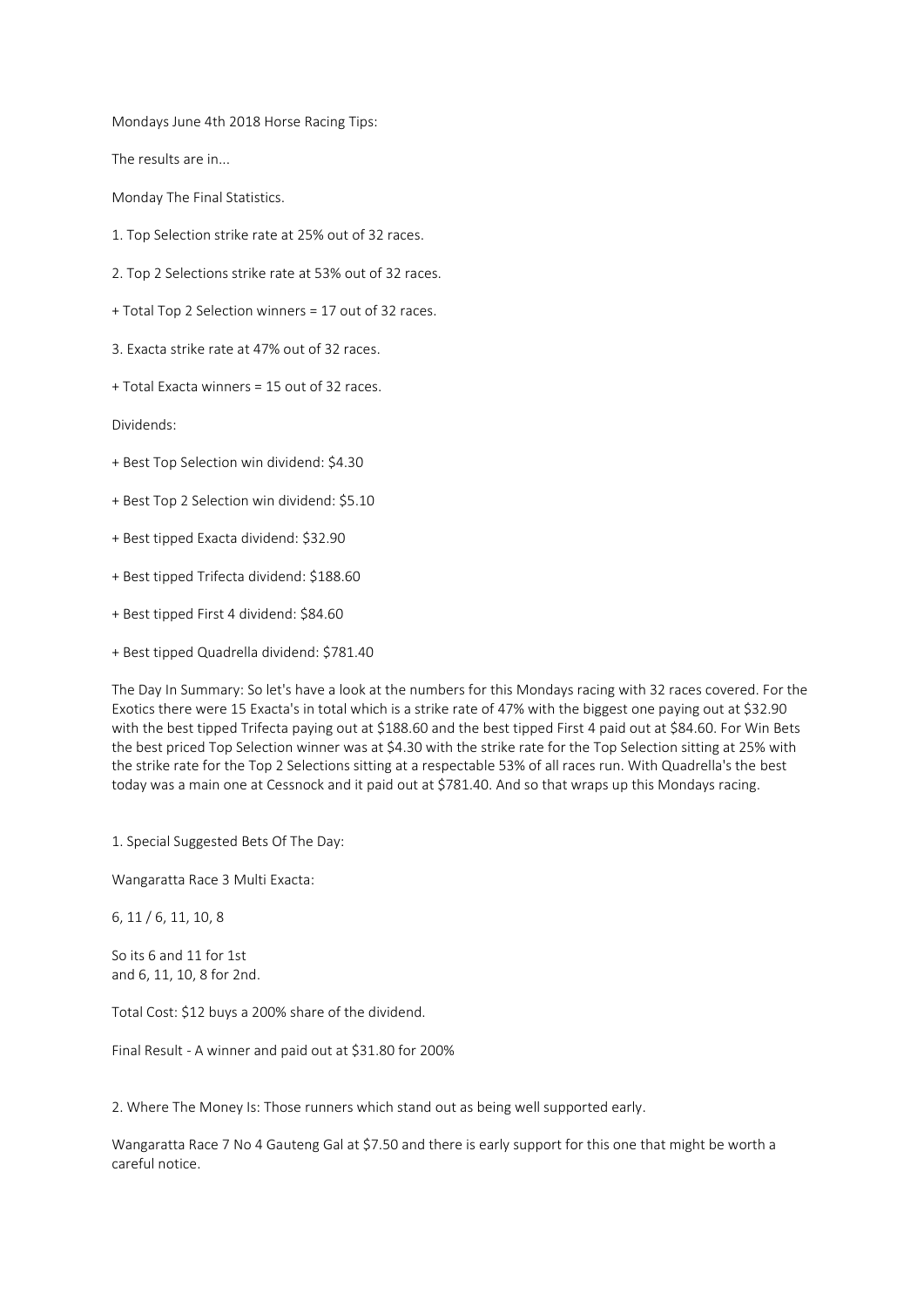3. Best Longshot's Of The Day:

Wangaratta Race 10 No 8 Lady Lee at \$7.00 and this one is not at a long quote but it might be the biggest priced longshot I can find this Monday and the early betting support makes this one stand out as a possible chance.

Final Result - Finished 1st

4. Best Multi Bet Of The Day:

All bets are for the PLACE.

Wagga Race 4 No 7 | Race 5 No 13 | Race 7 No 3

Suggested Bet: \$10

5. Best Quaddie Of The Day:

Wangaratta Quadrella:

Race 7: 4, 9, 13, 10 Race 8: 4, 1, 9, 10 Race 9: 11, 10, 1, 17 Race 10: 8, 7, 11, 10

Total Cost: \$13 buys a 5% share of the dividend.

6. Bryan Guy Tips: Prominent horse trainer who has a great strike rate and these are his best runners today. Bryan regularly publishes his best runners for the day on social media and if he posts I will report them here as they are defiantly worth following as the man has a real talent for training good winners at great prices. If you want Bryan to train a horse for you he can be contacted here on LinkedIn.

Will be posted here if available for today...

Mondays Predicted Betting Outlook:

Wangaratta and the early money is solid for a Monday and the meeting does look to have quite a bit of promise and I am really hoping the day does turn out in the positive so I am generally happy with today's selections. Wagga and the early money for the 1st 3 races is low but even so I don't really think there will be any unsuspected surprises with the favored runners proving the best option or so I hope with races 4 onward's the early money is good so I am expecting some decent results so hopeful and optimistic for these races today. Cessnock and the early money for the 1st 3 races is low which is expected for a Monday but again even so I think that the favored runners should win the 1st 3 races fingers crossed for luck with races 4 onward's the early money is again low so I would watch the results carefully for any betting patterns and make a move from there so hopeful but not that confident. And finally Northam and the early money is low really low but on the upside there are many favored chances with positive hopes today so this meeting may surprise in a good way and that is the hope.

Today's Race Tips:

(\*) Denotes Top Selection should really win.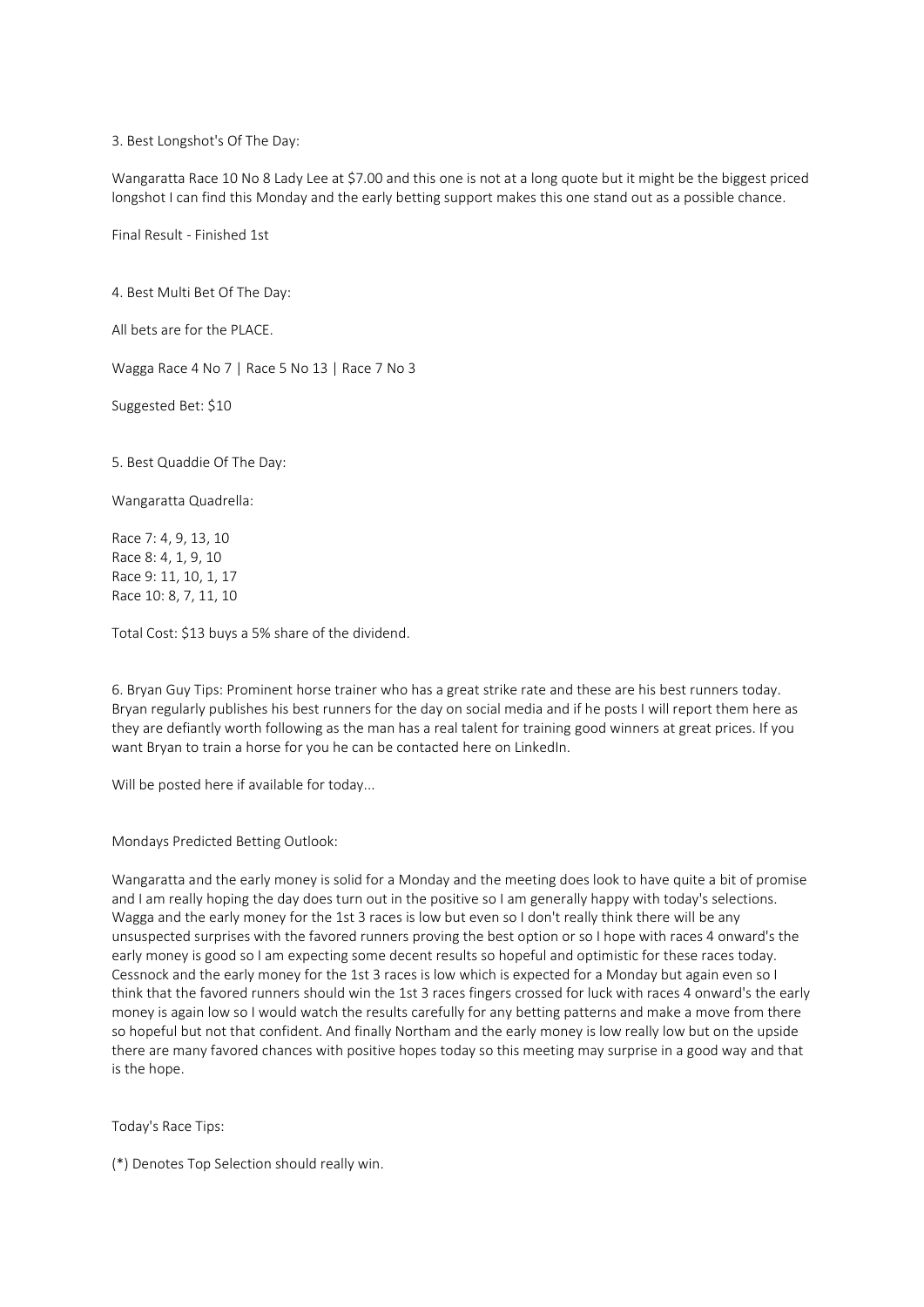Wangaratta Race Tips:

Race 1: 6, 7, 3, 5 - Winner (3) \$3.80 Exacta \$7.60 Race 2: 8, 12, 5, 13 - Winner (3) \$6.80 Race 3: 6, 11, 10, 8 - Winner (1) \$2.90 Exacta \$15.90 Race 4: 5, 10, 1, 4 - 3rd and 4th - Loss Race 5: 4, 10, 1, 14 - Winner (4) \$4.20 Exacta \$32.90 Race 6: 9, 1, 7, 12 - 2nd and 4th - Loss Race 7: 4, 9, 13, 10 - 2nd and 3rd - Loss Race 8: 4, 1, 9, 10 - 2nd, 3rd and 4th - Loss Race 9: 11, 10, 1, 17 - 3rd - Loss Race 10: 8, 7, 11, 10 - Winner (1) \$4.20

Cessnock Race Tips:

Race 1: 1, 8, 4, 7 - 2nd, 3rd and 4th - Loss Race 2: 1, 5, 8, 6 - Winner (2) \$4.00 Exacta \$14.10 Trifecta \$32.80 Race 3: 6, 3, 7, 9 - Winner (1) \$2.50 Exacta \$9.90 Trifecta \$37.60 Race 4: 4, 9, 6, 7 - Winner (1) \$4.30 Race 5: 1, 3, 6, 5 - Winner (2) \$5.10 Exacta \$22.90 Race 6: 1, 5, 8, 11 - Winner (2) \$3.30 Exacta \$6.20 Race 7: 2, 3, 8, 7 - Winner (4) \$7.90 Quadrella \$781.40

Wagga Race Tips:

Race 1: 1, 3, 8, 2 - Winner (1) \$1.50 Exacta \$3.60 Trifecta \$11.90 Race 2: 4, 6, 8, 14 - 2nd and 4th - Loss Race 3: 2, 8, 6, 9 - Winner (3) \$9.10 Exacta \$27.50 Race 4: 7, 6, 1, 2 - 2nd and 3rd - Loss Race 5: 13, 3, 2, 8 - Winner (2) \$3.60 Race 6: 3, 9, 2, 7 - Winner (2) \$4.40 Race 7: 2, 3, 4, 13 - 4th - Loss

Northam Race Tips:

Race 1: 5, 12, 7, 6 - Winner (2) \$5.00 Exacta \$31.20 Trifecta \$188.60 Race 2: 2, 7, 8, 3 - Winner (1) \$1.80 Exacta \$6.30 Trifecta \$12.40 Race 3: 2, 7, 9, 1 - Winner (1) \$2.00 Race 4: 9, 3, 6, 7 - Winner (2) \$2.70 Exacta \$6.20 Trifecta \$24.40 Early Quadrella \$136.90 Race 5: 3, 9, 5, 7 - Winner (2) \$2.80 Exacta \$8.00 Trifecta \$66.50 Race 6: 8, 5, 2, 3 - Winner (2) \$2.90 Exacta \$15.60 Trifecta \$64.30 Race 7: 6, 5, 1, 2 - Winner (1) \$2.30 Exacta \$16.50 Trifecta \$63.10 First 4 \$84.60 Race 8: 5, 4, 2, 1 - Winner (4) \$3.30 Quadrella \$158.20

Mondays May 28th 2018 Horse Racing Tips:

The results are in...

Monday The Final Statistics.

1. Top Selection strike rate at 27% out of 22 races.

2. Top 2 Selections strike rate at 59% out of 22 races.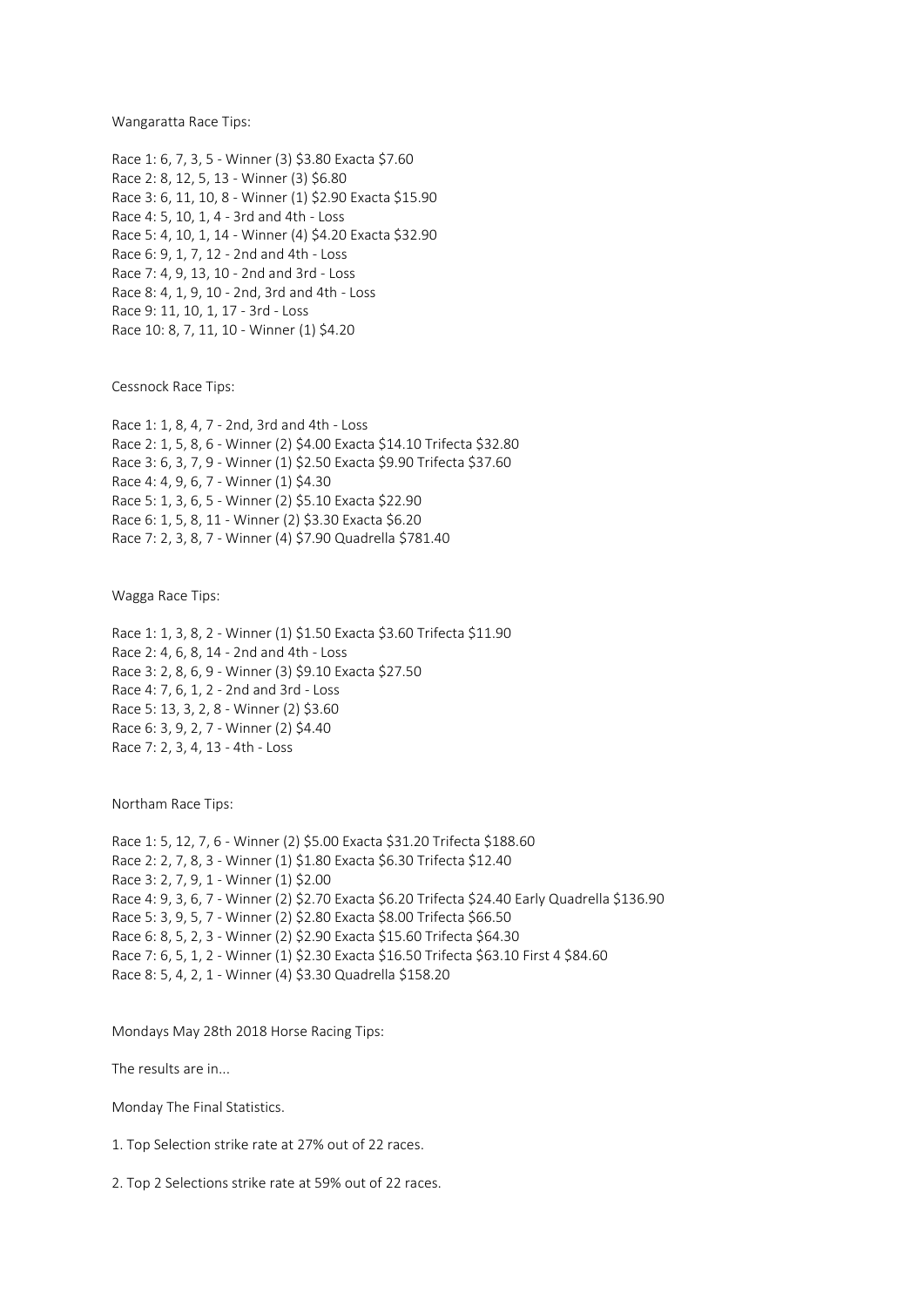+ Total Top 2 Selection winners = 13 out of 22 races.

3. Exacta strike rate at 45% out of 22 races.

+ Total Exacta winners = 10 out of 22 races.

Dividends:

- + Best Top Selection win dividend: \$4.00
- + Best Top 2 Selection win dividend: \$7.90
- + Best tipped Exacta dividend: \$154.50
- + Best tipped Trifecta dividend: \$119.30
- + Best tipped First 4 dividend: \$284.40
- + Best tipped Quadrella dividend: \$90.20

The Day In Summary: So let's have a look at the numbers for this Mondays racing with 22 races covered. For the Exotics there were 10 Exacta's in total which is a strike rate of 45% with the biggest one paying out at \$154.50 with the best tipped Trifecta paying out at \$119.30 and the best tipped First 4 paid out at \$284.40. For Win Bets the best priced Top Selection winner was at \$4.00 with the strike rate for the Top Selection sitting at 27% with the strike rate for the Top 2 Selections sitting at a respectable 59% of all races run. With Quadrella's the best today was an early one at Hamilton and it paid out at \$90.20. And so that wraps up this Mondays racing.

- The Top 5 Suggested Bets below are the best bets of the day I think are of the best value and they are put there with the absolute clear intention that they will win, but if this happens or not is up to the laws of chance and the elements of luck & fate.

1. Special Suggested Bets Of The Day:

Hamilton Race 1 Multi Exacta:

10, 6 / 10, 6, 3, 1

So its 10 and 6 for 1st and 10, 6, 3, 1 for 2nd.

Total Cost: \$12 buys a 200% share of the dividend.

2. Where The Money Is: Those runners which stand out as being well supported early.

Hamilton Race 5 No 8 Classic Port at \$6.00 and there is support for this one resuming 1st up from a spell today so might show something fresh.

Final Result - Finished 2nd

3. Best Longshot's Of The Day: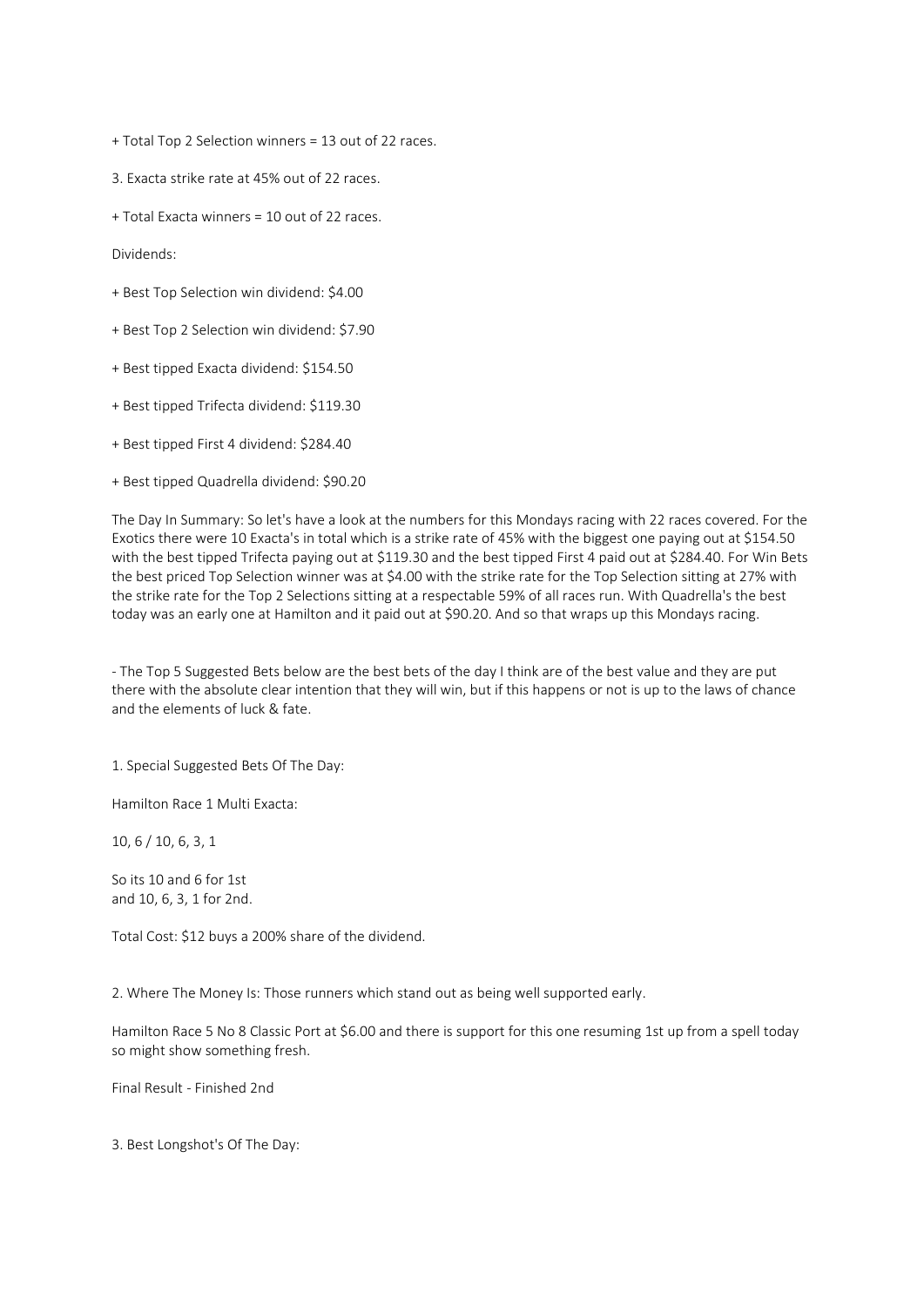Dubbo Race 4 No 1 Streetscape at \$5.50 and this one is not a big price but boy does someone like it early in betting so a definite watch on this one today.

4. Best Multi Bet Of The Day:

All bets are for the PLACE.

Hamilton Race 5 No 8 | Race 6 No 6 | Race 8 No 3

Suggested Bet: \$10

5. Best Quaddie Of The Day:

Grafton Quadrella:

Race 4: 2, 8, 5, 3 Race 5: 12, 11, 6, 4 Race 6: 2, 5, 8, 13 Race 7: 2, 1, 4, 8

Total Cost: \$13 buys a 5% share of the dividend.

Mondays Predicted Betting Outlook:

Grafton and the early money is light but even so I think its fair to say it really should be a favored runners day so watching with some sense of confidence and optimism. Hamilton and the early money is OK for a Monday meeting and on paper it does look interesting and does have some potential but I would be playing it by ear and watching the results to see if any betting patterns form so I am optimistic but also cautious at the same time. Dubbo and the early money is OK and for a country Monday meeting there is potential so the program is worth a watch so approaching it with some interest.

Today's Race Tips:

(\*) Denotes Top Selection should really win.

Grafton Race Tips:

Race 1: 1, 3, 4, 2 - Winner (1) \$2.50 Race 2: 3, 2, 9, 8 - Winner (2) \$4.40 Exacta \$4.70 Trifecta \$58.70 Race 3: 10, 5, 12, 7 - 2nd and 3rd - Loss Race 4: 2, 8, 5, 3 - Winner (2) \$3.40 Exacta \$11.20 Race 5: 12, 11, 6, 4 - Winner (2) \$7.90 Race 6: 2, 5, 8, 13 - 4th - Loss Race 7: 2, 1, 4, 8 - 2nd, 3rd and 4th - Loss

Hamilton Race Tips:

Race 1: 10, 6, 3, 1 - Winner (1) \$2.20 Race 2: 5, 2, 1, 4 - Winner (1) \$4.00 Exacta \$17.60 Race 3: 4, 5, 3, 2 - Winner (1) \$2.20 Race 4: 8, 5, 9, 3 - Winner (1) \$2.00 Exacta \$13.90 Early Quadrella \$90.20 Race 5: 8, 1, 4, 6 - Winner (2) \$2.40 Exacta \$9.80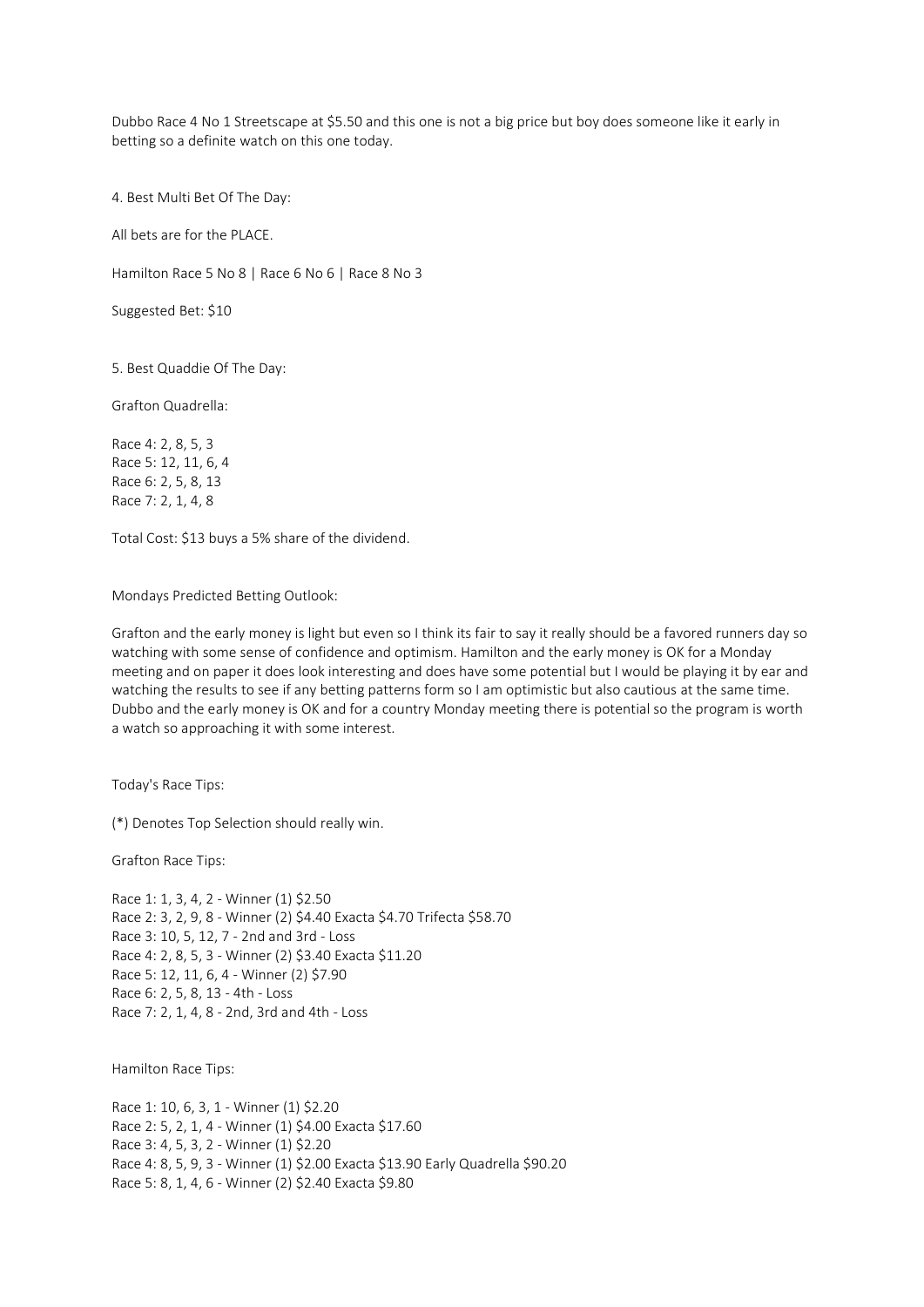Race 6: 6, 7, 8, 5 - Winner (4) \$9.40 Race 7: 3, 7, 8, 2 - 2nd, 3rd and 4th - Loss Race 8: 3, 5, 10, 8 - Winner (2) \$6.40 Exacta \$27.10 Trifecta \$119.30 First 4 \$284.40

Dubbo Race Tips:

Race 1: 4, 5, 9, 12 - 4th - Loss Race 2: 10, 11, 1, 9 - Winner (2) \$4.80 Exacta \$24.60 Trifecta \$60.10 Race 3: 2, 5, 10, 14 - Winner (2) \$4.00 Exacta \$154.50 Race 4: 1, 4, 8, 11 - 4th - Loss Race 5: 4, 10, 8, 7 - Winner (3) \$3.00 Exacta \$23.90 Trifecta \$86.00 Race 6: 1, 7, 9, 2 - Winner (4) \$18.90 Exacta \$51.50 Race 7: 1, 4, 2, 10 - Winner (1) \$2.70

Mondays May 21st 2018 Horse Racing Tips:

The results are in...

Monday The Final Statistics.

1. Top Selection strike rate at 50% out of 16 races.

2. Top 2 Selections strike rate at 81% out of 16 races.

+ Total Top 2 Selection winners = 13 out of 16 races.

3. Exacta strike rate at 38% out of 16 races.

+ Total Exacta winners = 6 out of 16 races.

Dividends:

- + Best Top Selection win dividend: \$3.30
- + Best Top 2 Selection win dividend: \$5.20
- + Best tipped Exacta dividend: \$39.10
- + Best tipped Trifecta dividend: \$14.70
- + Best tipped First 4 dividend: \$41.40
- + Best tipped Quadrella dividend: \$186.30

The Day In Summary: So let's have a look at the numbers for this Mondays racing with 16 races covered. For the Exotics there were 6 Exacta's in total which is a strike rate of 38% with the biggest one paying out at \$39.10 with the best tipped Trifecta paying out at \$14.70 and the best tipped First 4 paid out at \$41.40. For Win Bets the best priced Top Selection winner was at \$3.30 with the strike rate for the Top Selection sitting at 50% with the strike rate for the Top 2 Selections sitting at a respectable 81% of all races run. With Quadrella's the best today was a main one at Mildura and it paid out at \$186.30. And so that wraps up this Mondays racing.

- The Top 5 Suggested Bets below are the best bets of the day I think are of the best value and they are put there with the absolute clear intention that they will win, but if this happens or not is up to the laws of chance and the elements of luck & fate.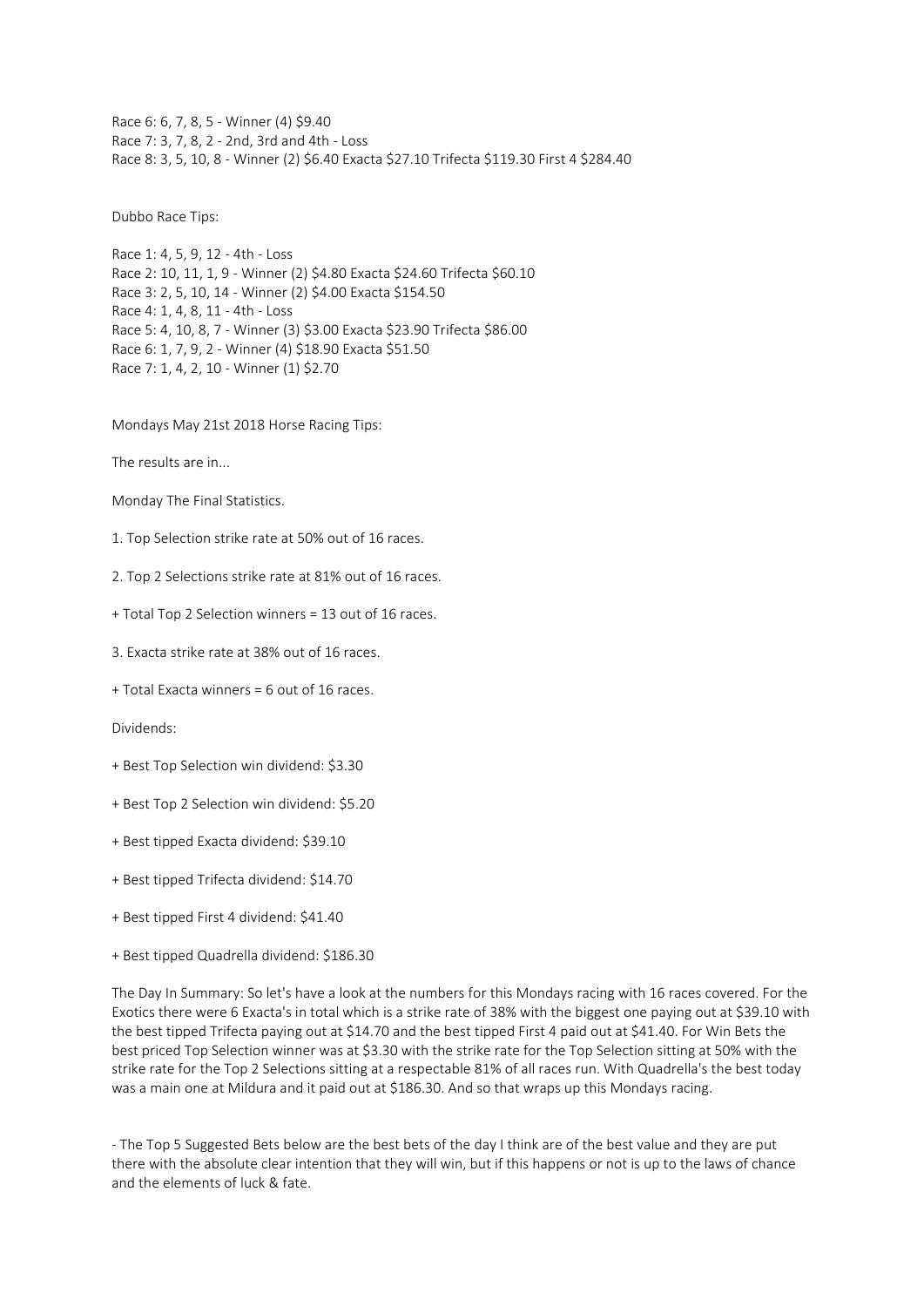1. Special Suggested Bets Of The Day:

Muswellbrook Race 2 Multi Exacta:

6, 4 / 6, 4, 1, 11

So its 6 and 4 for 1st and 6, 4, 1, 11 for 2nd.

Total Cost: \$12 buys a 200% share of the dividend.

2. Where The Money Is: Those runners which stand out as being well supported early.

Nothing to report today.

3. Best Longshot's Of The Day:

Nothing to report today.

4. Best Multi Bet Of The Day:

All bets are for the PLACE.

Muswellbrook Race 5 No 6 | Race 6 No 4 | Race 8 No 12

Suggested Bet: \$10

5. Best Quaddie Of The Day:

Muswellbrook Quadrella:

Race 5: 6, 4, 5, 3 Race 6: 4, 8, 3, 5 Race 7: 5, 2, 8, 3 Race 8: 2, 12, 6, 11

Total Cost: \$13 buys a 5% share of the dividend.

Mondays Predicted Betting Outlook:

Muswellbrook and the early money is OK and hopeful of the best but I would pay close attention to the results to see if any betting patterns occur and then go forward from there. Mildura and the early money is good for a Monday and quite keen on today's meeting so it will be interesting to follow and see exactly what happens and hopefully all the news is good.

Today's Race Tips:

(\*) Denotes Top Selection should really win.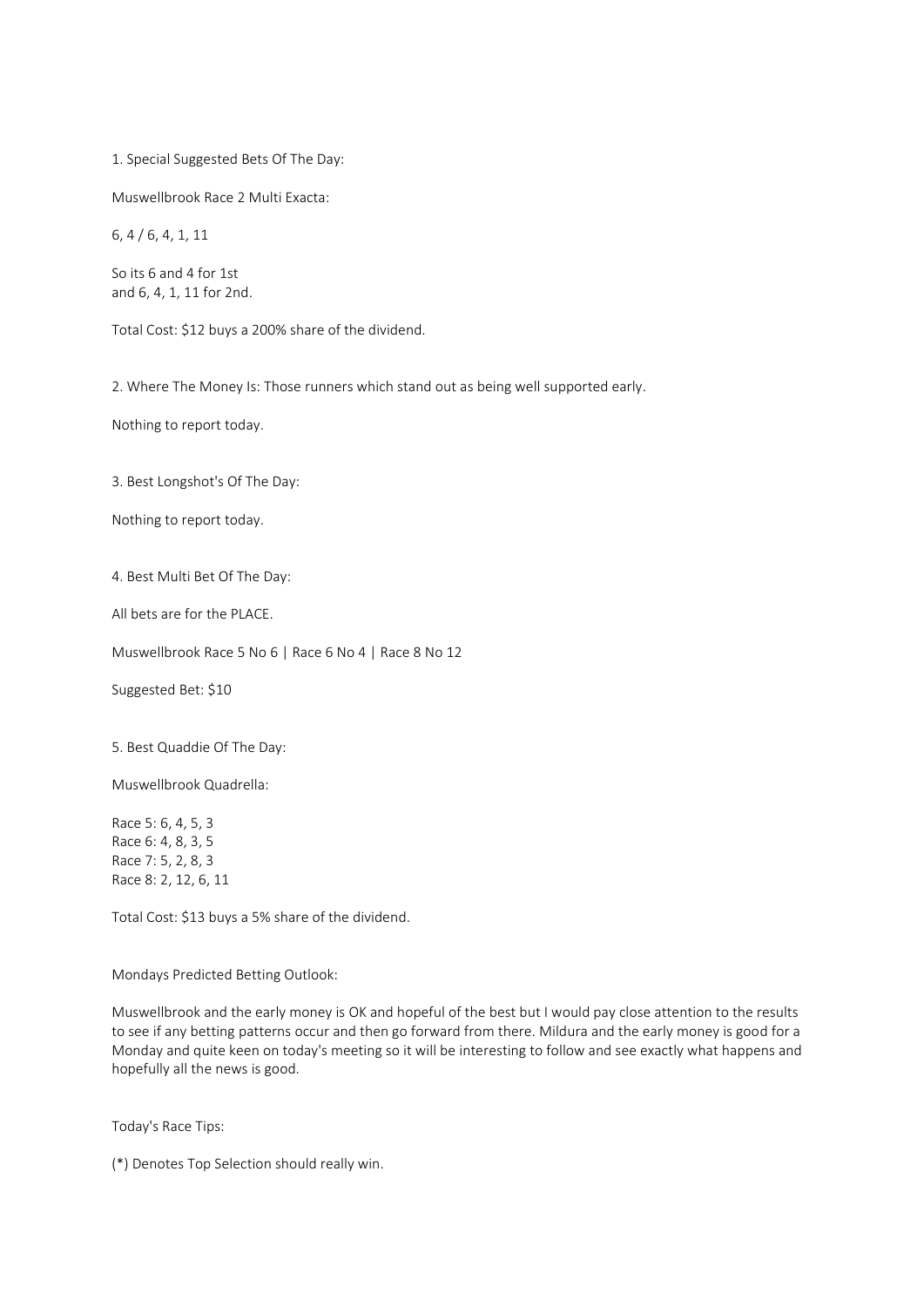Muswellbrook Race Tips:

Race 1: 4, 6, 10, 2 - Winner (2) \$4.20 Race 2: 6, 4, 1, 11 - Winner (1) \$2.20 Race 3: 7, 5, 11, 10 - Winner (1) \$3.10 Race 4: 10, 6, 2, 12 - 2nd, 3rd and 4th - Loss Race 5: 6, 4, 5, 3 - 2nd and 4th - Loss Race 6: 4, 8, 3, 5 - Winner (2) \$5.20 Exacta \$29.50 Race 7: 5, 2, 8, 3 - Winner (1) \$1.50 Race 8: 2, 12, 6, 11 - 2nd and 4th - Loss

Mildura Race Tips:

Race 1: 3, 5, 2, 6 - Winner (2) \$2.60 Exacta \$13.20 Trifecta \$14.70 First 4 \$41.40 Race 2: 2, 1, 4, 5 - Winner (1) \$2.40 Exacta \$10.10 Race 3: 11, 9, 12, 6 - Winner (1) \$3.30 Race 4: 12, 11, 9, 2 - Winner (1) \$2.90 Early Quadrella \$107.10 Race 5: 4, 3, 6, 5 - Winner (2) \$4.30 Exacta \$7.00 Race 6: 2, 4, 1, 8 - Winner (1) \$1.70 Race 7: 6, 1, 9, 7 - Winner (1) \$3.30 Exacta \$26.60 Race 8: 7, 8, 12, 6 - Winner (2) \$4.70 Exacta \$39.10 Quadrella \$186.30

Mondays May 14th 2018 Horse Racing Tips:

The results are in...

Monday The Final Statistics.

1. Top Selection strike rate at 32% out of 22 races.

2. Top 2 Selections strike rate at 50% out of 22 races.

+ Total Top 2 Selection winners = 11 out of 22 races.

3. Exacta strike rate at 45% out of 22 races.

+ Total Exacta winners = 10 out of 22 races.

Dividends:

- + Best Top Selection win dividend: \$6.40
- + Best Top 2 Selection win dividend: \$6.40
- + Best tipped Exacta dividend: \$59.20
- + Best tipped Trifecta dividend: \$179.90
- + Best tipped First 4 dividend: \$381.80
- + Best tipped Quadrella dividend: \$552.40

The Day In Summary: So let's have a look at the numbers for this Mondays racing with 22 races covered. For the Exotics there were 10 Exacta's in total which is a strike rate of 45% with the biggest one paying out at \$59.20 with the best tipped Trifecta paying out at \$179.90 and the best tipped First 4 paid out at \$381.80. For Win Bets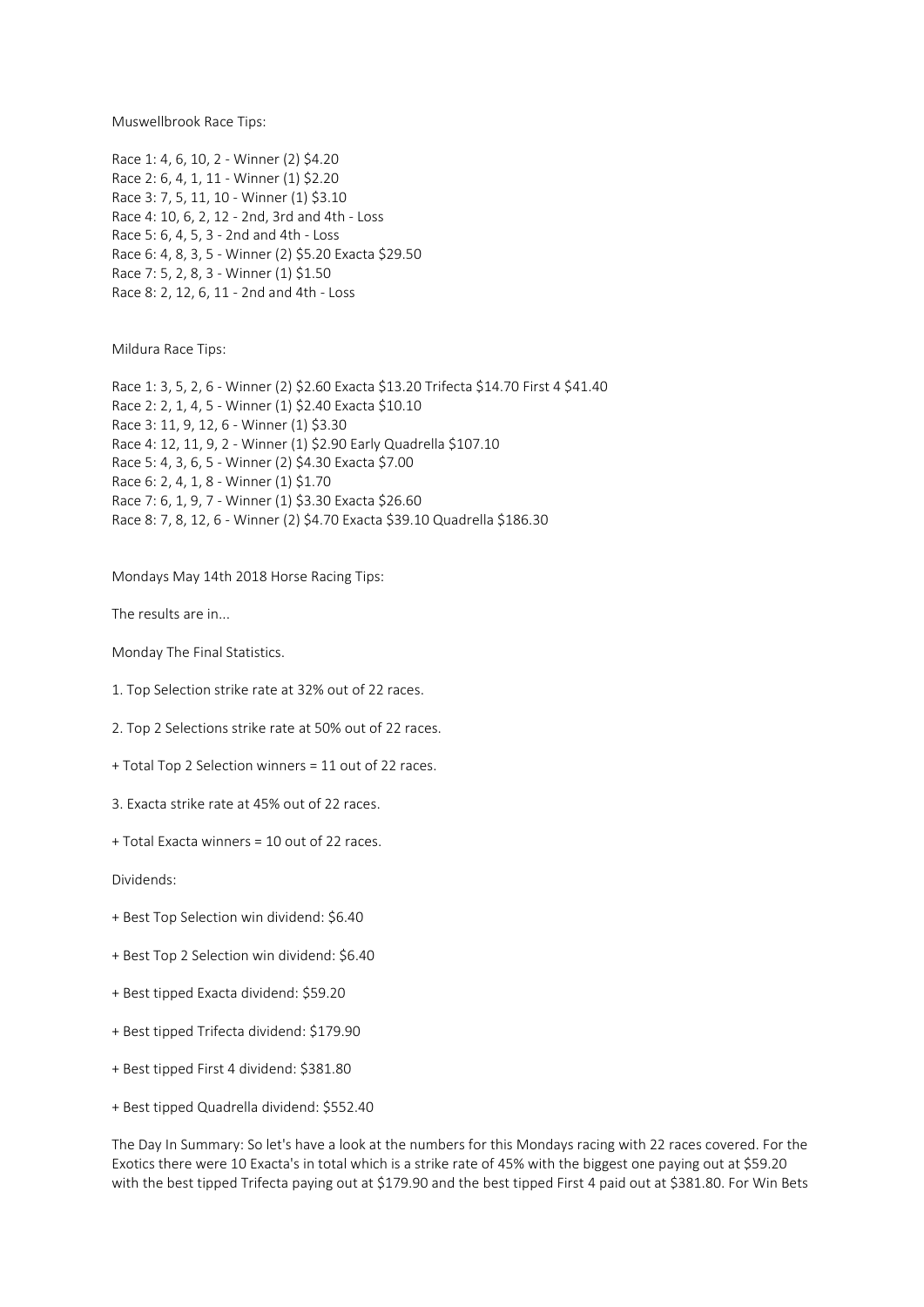the best priced Top Selection winner was at \$6.40 with the strike rate for the Top Selection sitting at 32% with the strike rate for the Top 2 Selections sitting at a respectable 50% of all races run. With Quadrella's the best today was an early one at Hamilton and it paid out at \$552.40. And so that wraps up this Mondays racing.

- The Top 5 Suggested Bets below are the best bets of the day I think are of the best value and they are put there with the absolute clear intention that they will win, but if this happens or not is up to the laws of chance and the elements of luck & fate.

1. Special Suggested Bets Of The Day:

Hamilton Race 4 Banker Exacta:

4 / 7, 10, 9

So its 4 for 1st and 7, 10, 9 for 2nd.

Total Cost: \$12 buys a 400% share of the dividend.

2. Where The Money Is: Those runners which stand out as being well supported early.

Nothing to report today.

3. Best Longshot's Of The Day:

Nothing to report today.

4. Best Multi Bet Of The Day:

Nothing to report today.

5. Best Quaddie Of The Day:

Hamilton Quadrella:

Race 5: 7, 6, 3, 1 Race 6: 1, 5, 3, 10 Race 7: 8, 3, 9, 6 Race 8: 12, 11, 13, 6

Total Cost: \$13 buys a 5% share of the dividend.

Final Result: Won and paid out at \$155.00 for 100%

Mondays Predicted Betting Outlook:

Hamilton and the early money is OK but it is still low on what is normal for a Monday so watch the results carefully to see if any betting patterns emerge, but as usual I am optimistic of a good day but some caution may be needed just in case. Taree and again the early money is light for a Monday so again some caution is advised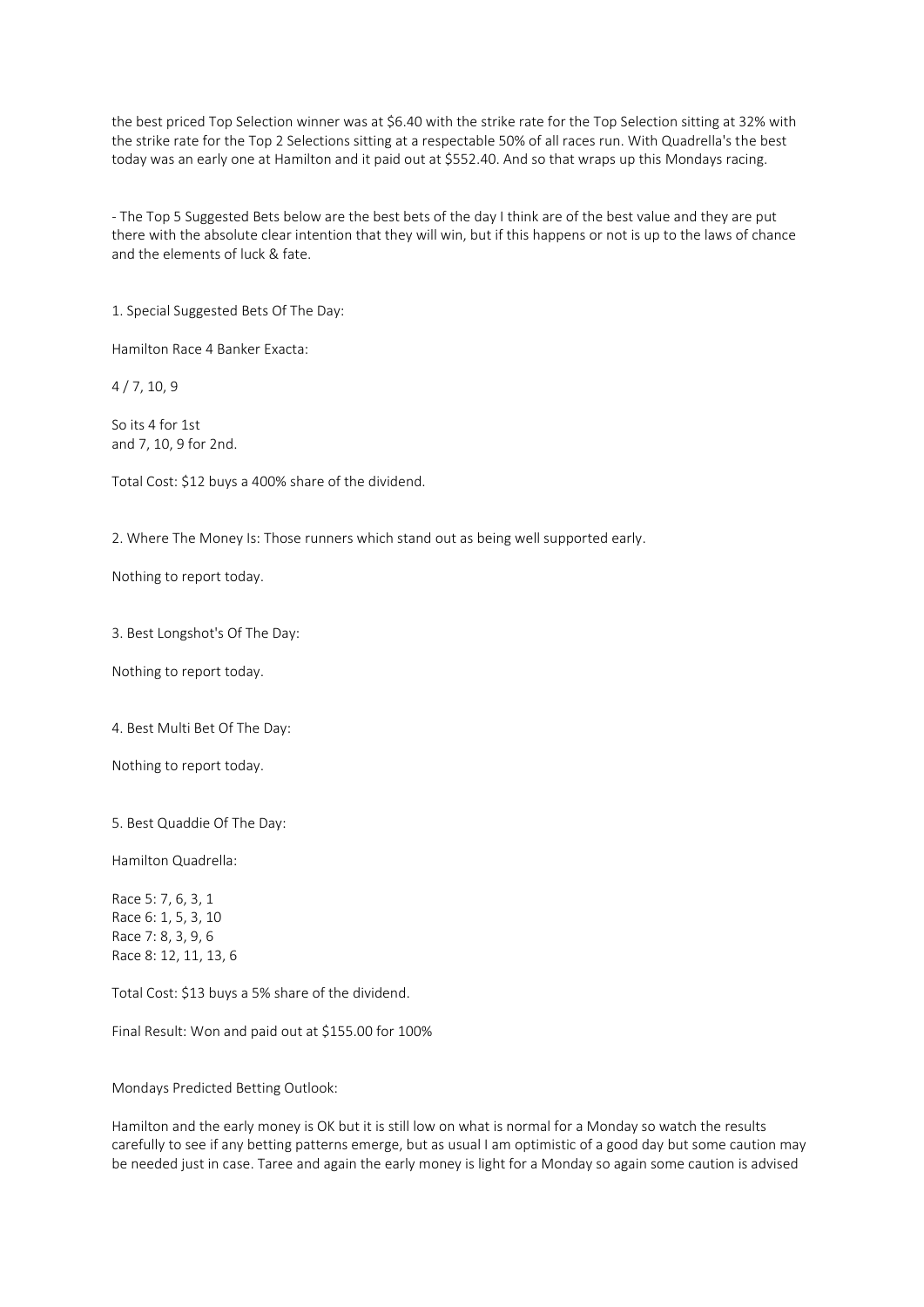so again watch the results and make a move forward from there. And finally Albury and again the early money is light so punters are unsure of the outcome so use your best judgement again today with this meeting.

Today's Race Tips:

Taree Race Tips:

Race 1: 1, 8, 3, 6 - Winner (1) \$6.40 Race 2: 1, 2, 4, 9 - Winner (2) \$4.90 Exacta \$59.20 Race 3: 13, 1, 4, 2 - Winner (1) \$2.10 Race 4: 3, 4, 1, 15 - Winner (3) \$3.70 Exacta \$17.80 Early Quadrella \$327.70 Race 5: 4, 11, 10, 8 - 2nd and 4th - Loss Race 6: 6, 5, 14, 13 - Winner (2) \$4.30 Exacta \$29.20 Trifecta \$179.90 Race 7: 4, 2, 11, 10 - Winner (3) \$2.80

Hamilton Race Tips:

Race 1: 5, 6, 9, 4 - Winner (2) \$3.80 Exacta \$15.30 Race 2: 3, 7, 1, 8 - Winner (1) \$4.60 Race 3: 4, 2, 6, 3 - Winner (4) \$13.80 Exacta \$22.60 Race 4: 4, 7, 10, 9 - Winner (1) \$1.60 Early Quadrella \$552.40 Race 5: 7, 6, 3, 1 - Winner (4) \$4.30 Race 6: 1, 5, 3, 10 - Winner (1) \$2.20 Exacta \$7.30 Trifecta \$54.70 - L/S No 1 Race 7: 8, 3, 9, 6 - Winner (2) \$3.60 Exacta \$21.40 Race 8: 12, 11, 13, 6 - Winner (3) \$3.50 Exacta \$8.60 Trifecta \$82.50 First 4 \$381.80 Quadrella \$155.00

Albury Race Tips:

Race 1: 4, 3, 9, 1 - Winner (3) \$3.80 Exacta \$18.30 Race 2: 8, 14, 4, 2 - Winner (3) \$3.20 Race 3: 3, 4, 1, 10 - 2nd and 4th - Loss Race 4: 6, 8, 4, 10 - 2nd and 4th - Loss Race 5: 2, 1, 6, 9 - Winner (1) \$2.30 Race 6: 4, 2, 1, 8 - Winner (1) \$2.30 Exacta \$8.90 Race 7: 5, 17, 10, 2 - 3rd and 4th - Loss

Mondays May 7th 2018 Horse Racing Tips:

The results are in...

Monday The Final Statistics.

1. Top Selection strike rate at 33% out of 39 races.

2. Top 2 Selections strike rate at 49% out of 39 races.

+ Total Top 2 Selection winners = 19 out of 39 races.

3. Exacta strike rate at 41% out of 39 races.

+ Total Exacta winners = 16 out of 39 races.

Dividends: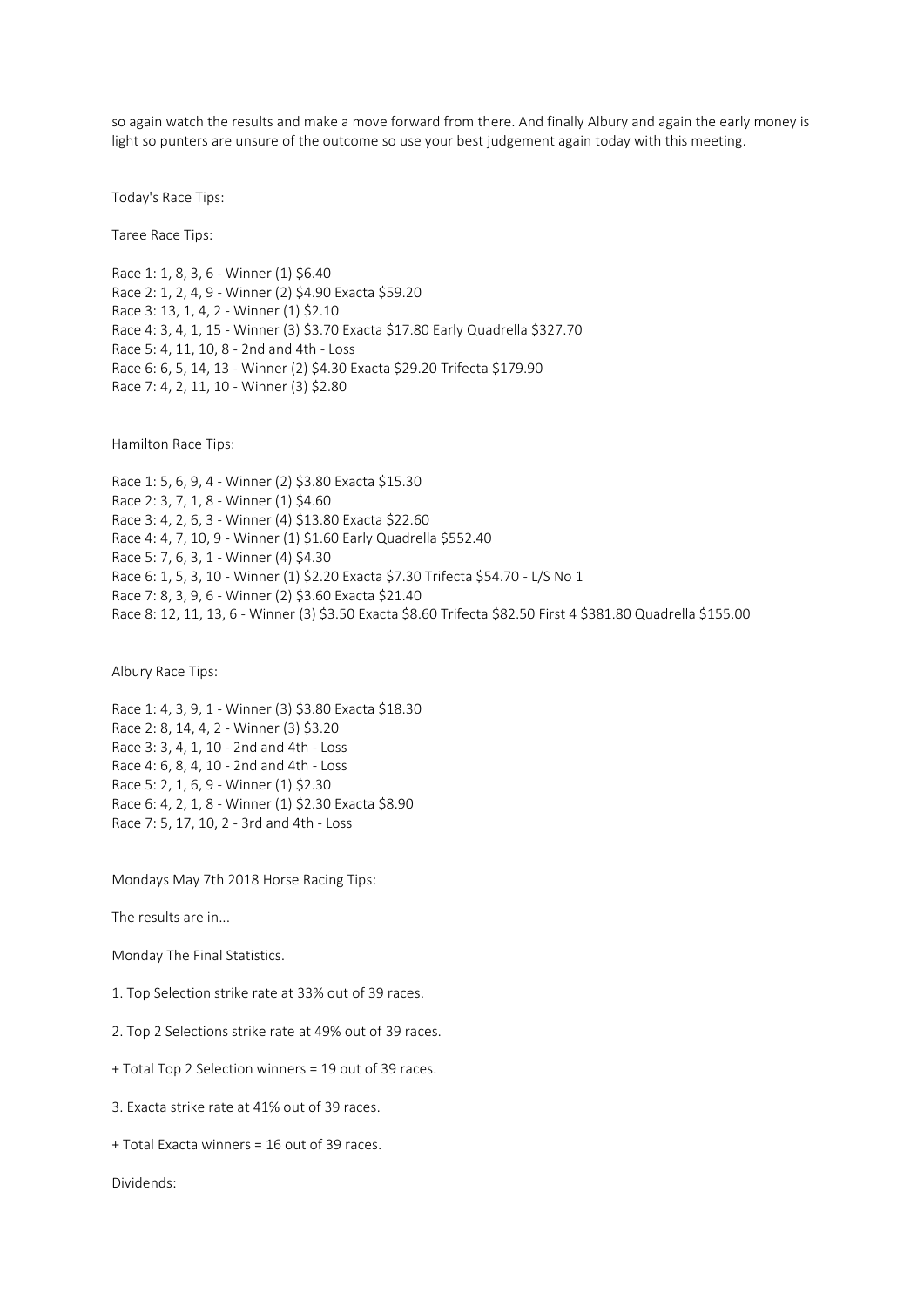+ Best Top Selection win dividend: \$6.00

+ Best Top 2 Selection win dividend: \$6.00

- + Best tipped Exacta dividend: \$36.90
- + Best tipped Trifecta dividend: \$130.50
- + Best tipped First 4 dividend: \$128.80
- + Best tipped Quadrella dividend: \$1138.50

The Day In Summary: So let's have a look at the numbers for this Mondays racing with 39 races covered. For the Exotics there were 16 Exacta's in total which is a strike rate of 41% with the biggest one paying out at \$36.90 with the best tipped Trifecta paying out at \$130.50 and the best tipped First 4 paid out at \$128.80. For Win Bets the best priced Top Selection winner was at \$6.00 with the strike rate for the Top Selection sitting at 33% with the strike rate for the Top 2 Selections sitting at a respectable 49% of all races run. With Quadrella's the best today was an early one at Gunnedah and it paid out at \$1138.50. And so that wraps up this Mondays racing.

- The Top 5 Suggested Bets below are the best bets of the day I think are of the best value and they are put there with the absolute clear intention that they will win, but if this happens or not is up to the laws of chance and the elements of luck & fate.

1. Special Suggested Bets Of The Day:

Ipswich Race 1 Multi Exacta:

4, 7 / 4, 7, 2, 6

So its 4 and 7 for 1st and 4, 7, 2, 6 for 2nd.

Total Cost: \$12 buys a 200% share of the dividend.

Final Result - A winner and paid out at \$42.00 for 200%

2. Where The Money Is: Those runners which stand out as being well supported early.

Ipswich Race 7 No 2 Calypso Bay at \$6.00 and there is support for this one early and is 2nd up from a spell today so hopefully might be ready to fire.

3. Best Longshot's Of The Day:

Nothing to report today.

4. Best Multi Bet Of The Day:

All bets are for the PLACE.

Ipswich Race 5 No 1 | Race 6 No 7 | Race 7 No 2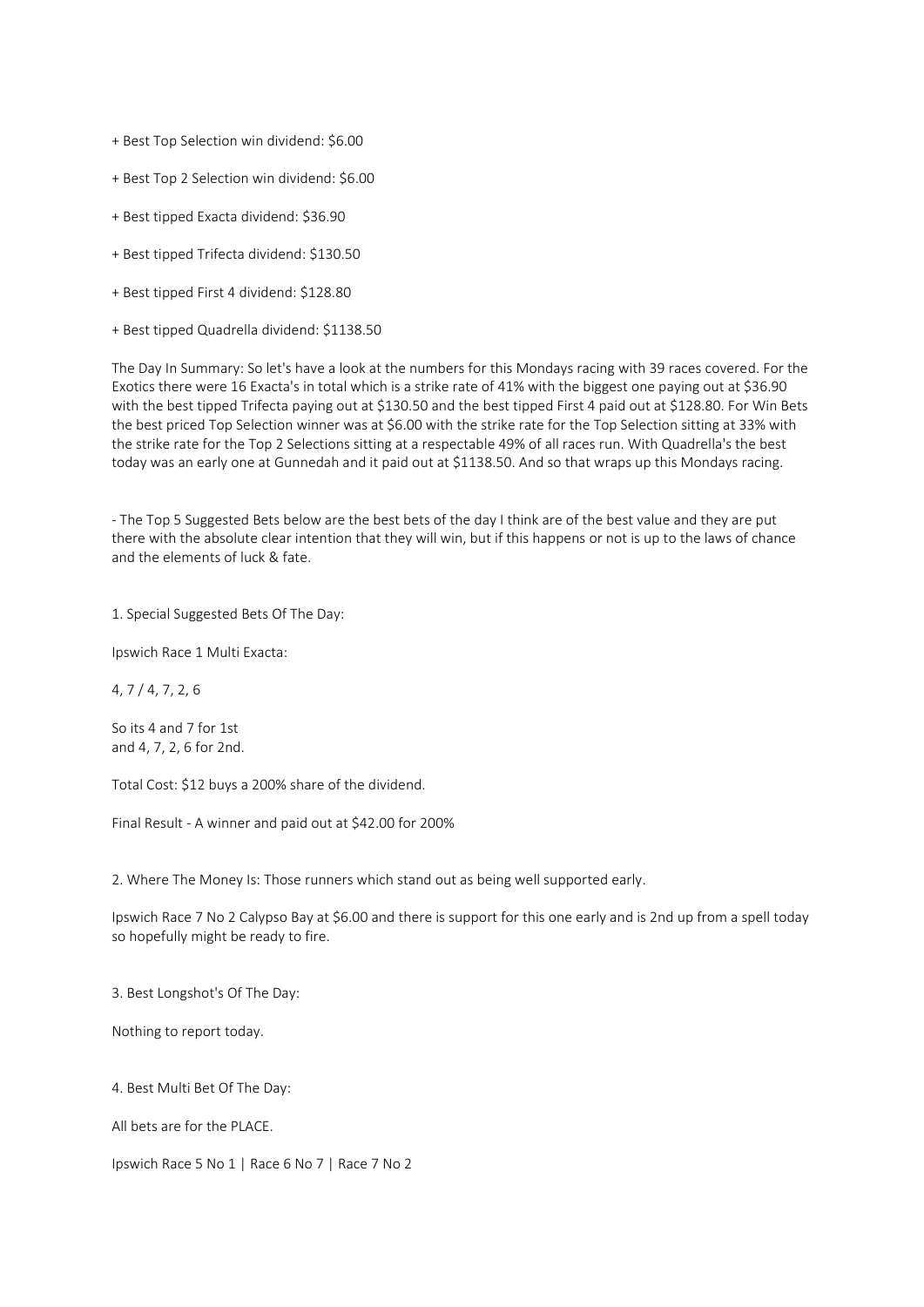Suggested Bet: \$10

5. Best Quaddie Of The Day:

Gunnedah Quadrella:

Race 4: 9, 12, 2, 3 Race 5: 3, 1, 10, 8 Race 6: 2, 4, 9, 7 Race 7: 3, 7, 5, 2

Total Cost: \$13 buys a 5% share of the dividend.

Mondays Predicted Betting Outlook:

Ipswich and the early money is OK and punters think they have today sorted out and I hope they do so I am generally happy with today's selections but Ipswich can sometimes be deceiving so watch the results to see if any betting patterns emerge and follow your instinct from there. Wangaratta and the early money is strong and I am keen on today's meeting and hopefully the top selections will be spot on and there does look to be value in the exotics as well so fingers are crossed for luck. Gunnedah and the early money is surprisingly OK with some interest in this meeting so overall I am happy with this meeting for the time being anyway. Murwillumbah and the early money is again OK and punters seem to be looking for value and I hope they have found it but as always watch the results carefully. Alice Springs and the early money is low so I would take this meeting on trust with some caution needfully advised.

Today's Race Tips:

Wangaratta Race Tips:

Race 1: 2, 13, 4, 1 - 2nd, 3rd and 4th - Loss Race 2: 6, 4, 13, 10 - Winner (1) \$1.90 Exacta \$9.50 Race 3: 11, 4, 15, 17 - Winner (1) \$1.70 Exacta \$4.80 Trifecta \$38.30 First 4 \$119.00 Race 4: 13, 12, 3, 5 - Winner (3) \$2.80 Exacta \$9.90 Race 5: 1, 9, 4, 8 - Winner (1) \$3.60 Exacta \$11.40 Early Quadrella \$60.20 Race 6: 5, 11, 7, 2 - Loss Race 7: 4, 9, 3, 13 - Winner (1) \$1.80 Race 8: 3, 9, 14, 6 - Winner (3) \$7.90 Race 9: 8, 9, 6, 12 - 2nd and 4th - Loss

Ipswich Race Tips:

Race 1: 4, 7, 2, 6 - Winner (1) \$2.50 Exacta \$21.00 Trifecta \$44.30 First 4 \$128.80 Race 2: 4, 1, 6, 3 - 2nd, 3rd and 4th - Loss Race 3: 10, 11, 7, 12 - 2nd and 3rd - Loss Race 4: 3, 8, 7, 1 - Winner (1) \$3.10 Exacta \$10.70 Trifecta \$29.50 Race 5: 1, 10, 8, 5 - 3rd and 4th - Loss Race 6: 7, 12, 14, 4 - Winner (2) \$2.80 Exacta \$7.90 Race 7: 2, 12, 15, 9 - Winner (3) \$3.50

Gunnedah Race Tips:

Race 1: 1, 11, 7, 5 - Winner (2) \$3.80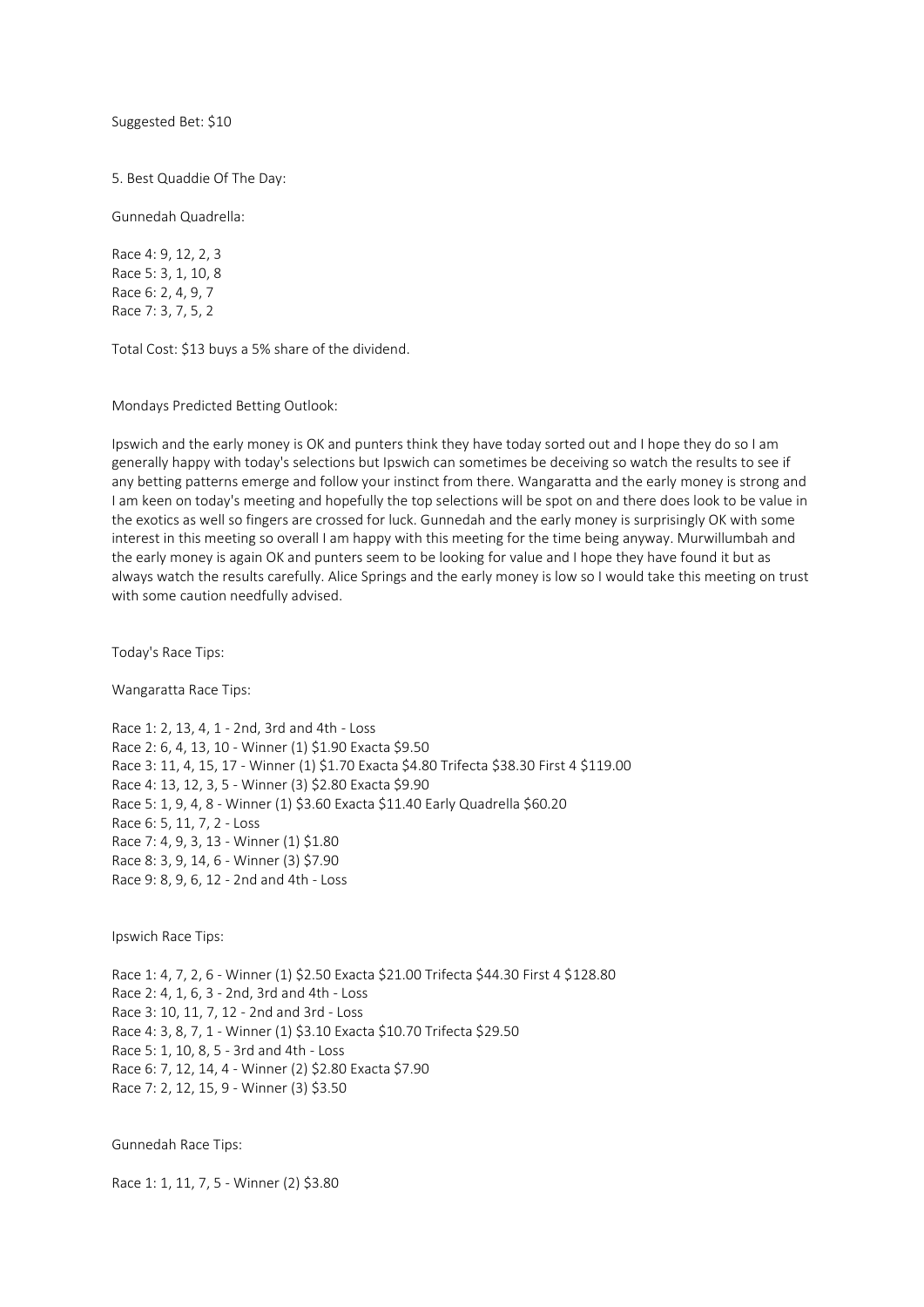Race 2: 4, 10, 11, 13 - Winner (4) \$13.10 Race 3: 1, 6, 11, 5 - Winner (1) \$1.40 Race 4: 9, 12, 2, 3 - Winner (1) \$6.00 Early Quadrella \$1138.50 Race 5: 3, 1, 10, 8 - Winner (2) \$2.40 Exacta \$13.00 Trifecta \$31.10 Race 6: 2, 4, 9, 7 - Winner (3) \$6.10 Exacta \$14.70 Race 7: 3, 7, 5, 2 - 2nd, 3rd and 4th - Loss

Murwillumbah Race Tips:

Race 1: 1, 3, 2, 5 - Winner (2) \$2.10 Exacta \$11.50 Race 2: 6, 3, 5, 1 - Winner (1) \$3.90 Race 3: 12, 6, 4, 9 - 2nd, 3rd and 4th - Loss Race 4: 1, 7, 6, 4 - Winner (2) \$4.70 Exacta \$36.90 Trifecta \$130.50 Race 5: 8, 2, 9, 15 - 3rd - Loss Race 6: 10, 6, 2, 9 - Winner (1) \$5.40 Race 7: 8, 7, 2, 6 - 2nd and 4th - Loss

Alice Springs Race Tips:

Race 1: 2, 5, 6, 7 - 2nd - Loss Race 2: 4, 1, 5, 2 - Winner (1) \$3.20 Exacta \$10.60 Trifecta \$63.60 Race 3: 2, 1, 4, 3 - Winner (1) \$1.30 Exacta \$19.80 Trifecta \$105.00 Race 4: 3, 5, 1, 8 - Winner (3) \$4.90 Exacta \$35.20 Trifecta \$98.30 Race 5: 10, 11, 8, 5 - 4th - Loss Race 6: 5, 2, 4, 8 - Winner (3) \$3.30 Exacta \$6.20 Race 7: 5, 1, 3, 6 - 2nd and 3rd - Loss Race 8: 4, 6, 10, 9 - Winner (1) \$2.10 Exacta \$17.80 Race 9: 3, 9, 5, 7 - Winner (2) \$6.00

Mondays April 30th 2018 Horse Racing Tips:

The results are in...

Monday The Final Statistics.

- 1. Top Selection strike rate at 24% out of 17 races.
- 2. Top 2 Selections strike rate at 47% out of 17 races.
- + Total Top 2 Selection winners = 8 out of 17 races.
- 3. Exacta strike rate at 53% out of 17 races.
- + Total Exacta winners = 9 out of 17 races.

Dividends:

- + Best Top Selection win dividend: \$2.60
- + Best Top 2 Selection win dividend: \$12.30
- + Best tipped Exacta dividend: \$47.20
- + Best tipped Trifecta dividend: \$143.40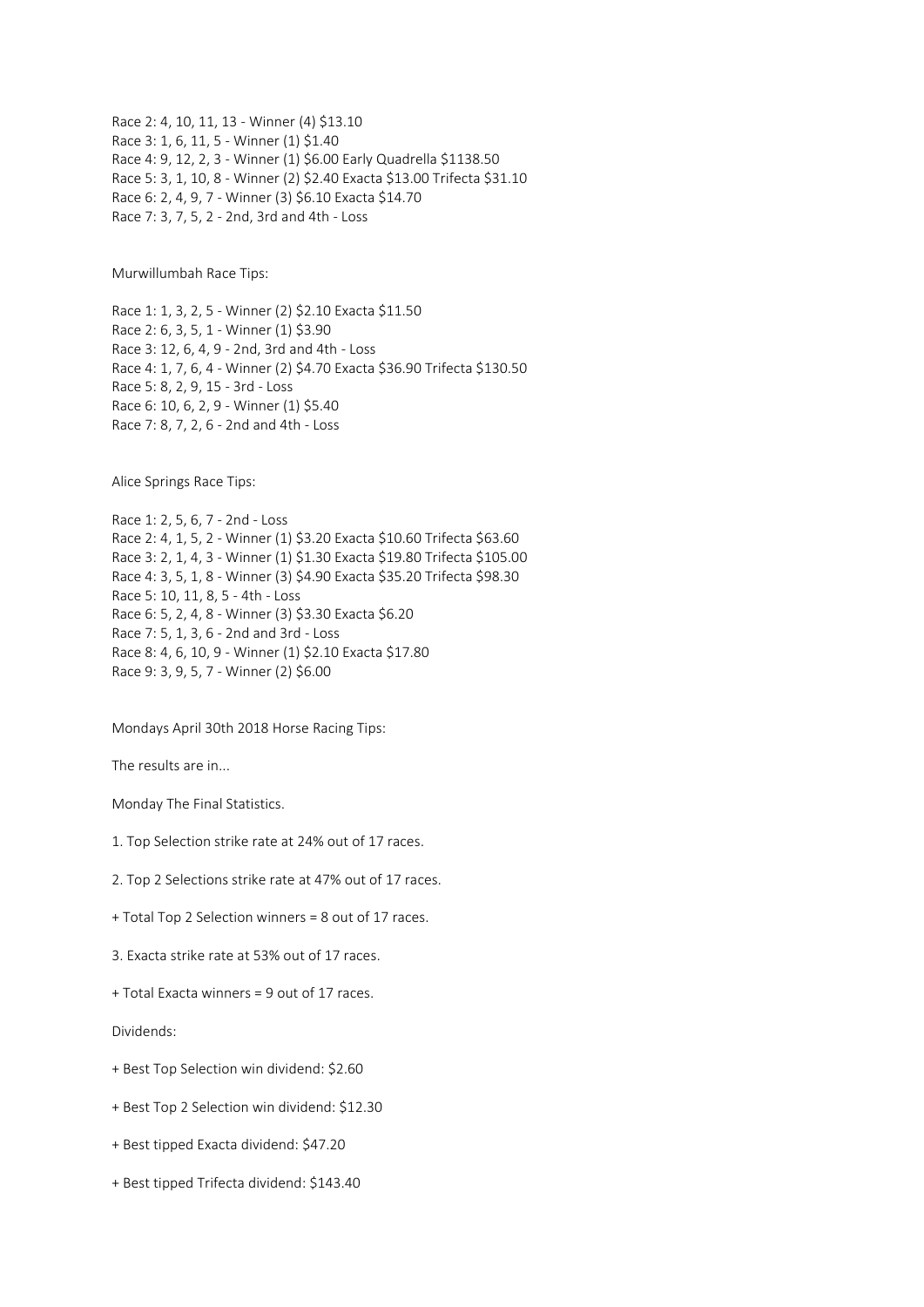+ Best tipped First 4 dividend: \$558.80

+ Best tipped Quadrella dividend: n/a

The Day In Summary: So let's have a look at the numbers for this Mondays racing with 17 races covered. For the Exotics there were 9 Exacta's in total which is a strike rate of 53% with the biggest one paying out at \$47.20 with the best tipped Trifecta paying out at \$143.40 and the best tipped First 4 paid out at \$558.80. For Win Bets the best priced Top Selection winner was at \$2.60 with the strike rate for the Top Selection sitting at 24% with the strike rate for the Top 2 Selections sitting at a respectable 47% of all races run. With Quadrella's none were successfully tipped today. And so that wraps up this Mondays racing.

- The Top 5 Suggested Bets below are the best bets of the day I think are of the best value and they are put there with the absolute clear intention that they will win, but if this happens or not is up to the laws of chance and the elements of luck & fate.

1. Special Suggested Bets Of The Day:

Sale Race 1 Multi Exacta:

Not a huge amount of value but it may surprise which is why I am taking a chance.

4, 2 / 4, 2, 10, 8

So its 4 and 2 for 1st and 4, 2, 10, 8 for 2nd.

Total Cost: \$12 buys a 200% share of the dividend.

Sale Race 3 Multi Exacta:

Hoping there is some value in this race and there just might be.

6, 7 / 6, 7, 4, 9

So its 6 and 7 for 1st and 6, 7, 4, 9 for 2nd.

Total Cost: \$12 buys a 200% share of the dividend.

2. Where The Money Is: Those runners which stand out as being well supported early.

Nothing to report today of notice.

3. Best Longshot's Of The Day:

Nothing to report today of notice.

4. Best Multi Bet Of The Day:

All bets are for the PLACE.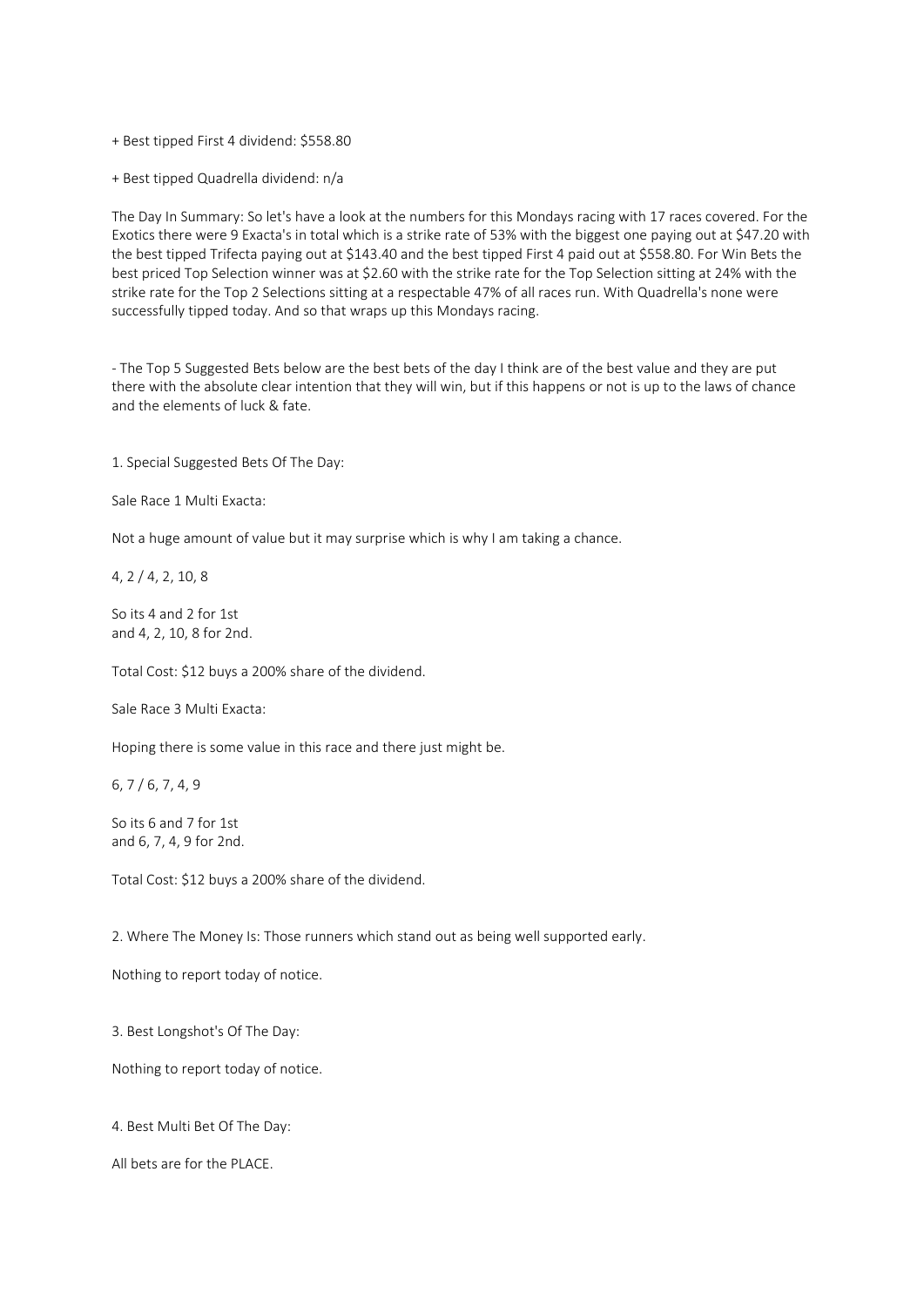Grafton Race 7 No 5 | Race 8 No 2 | Race 9 No 2

Suggested Bet: \$10

5. Best Quaddie Of The Day:

Grafton Quadrella:

Race 6: 2, 1, 4, 3 Race 7: 5, 1, 3, 8 Race 8: 2, 3, 18, 7 Race 9: 2, 10, 16, 14

Total Cost: \$13 buys a 5% share of the dividend.

Mondays Predicted Betting Outlook: Grafton and the early betting money is a bit scarce for this meeting but on the upside it does look like a short priced runners day early with more value to be possibly found later in the day, but as usual keep your eyes on the results and go forward from there but overall happy with what Grafton brings to the table this Monday. Sale and the early money is fair to OK and this meeting does look like it will be a meeting of short priced runners and hopefully there can be some value found in-between the lines so overall happy with this meeting and expect only a few surprises if any to occur.

Today's Race Tips:

Grafton Race Tips:

Race 1: 2, 5, 4, 3 - Winner (2) \$2.40 Exacta \$4.30 Race 2: 3, 8, 9, 11 - Winner (1) \$1.50 Exacta \$4.20 Race 3: 7, 1, 10, 6 - Winner (4) \$8.10 Exacta \$29.30 Trifecta \$69.70 First 4 \$401.20 Race 4: 4, 1, 14, 6 - 3rd and 4th - Loss Race 5: 1, 2, 3, 8 - Winner (1) \$2.40 Exacta \$47.20 Trifecta \$143.40 First 4 \$558.80 Race 6: 2, 1, 4, 3 - Winner (3) \$5.50 Race 7: 5, 1, 3, 8 - Winner (2) \$2.40 Race 8: 2, 3, 18, 7 - Winner (2) \$4.20 Race 9: 2, 10, 16, 14 - 2nd and 4th - Loss

Sale Race Tips:

Race 1: 4, 2, 10, 8 - 2nd and 4th - Loss Race 2: 9, 5, 8, 7 - Winner (2) \$12.30 Exacta \$26.80 Race 3: 6, 7, 4, 9 - Winner (1) \$2.60 Exacta \$5.10 Race 4: 9, 3, 5, 1 - 3rd - Loss Race 5: 10, 5, 7, 3 - Winner (3) \$6.80 Exacta \$28.40 Trifecta \$108.80 Race 6: 11, 2, 13, 5 - 2nd and 3rd - Loss Race 7: 2, 8, 1, 11 - Winner (3) \$3.20 Exacta \$18.30 Trifecta \$53.50 Race 8: 15, 13, 8, 10 - Winner (1) \$2.30 Exacta \$11.00

Mondays April 23rd 2018 Horse Racing Tips:

The results are in...

Monday The Final Statistics.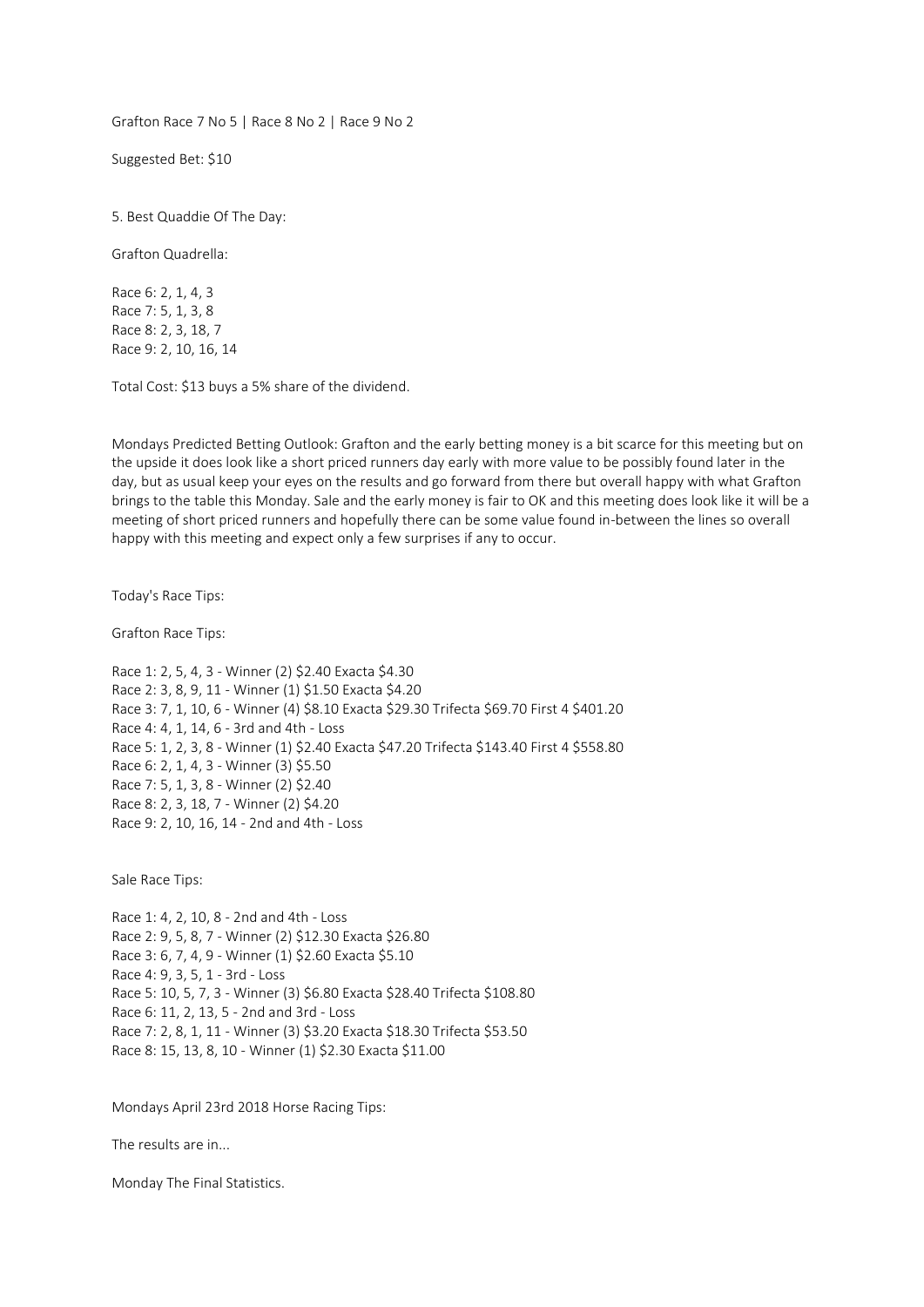- 1. Top Selection strike rate at 25% out of 16 races.
- 2. Top 2 Selections strike rate at 63% out of 16 races.
- + Total Top 2 Selection winners = 10 out of 16 races.
- 3. Exacta strike rate at 38% out of 16 races.
- + Total Exacta winners = 6 out of 16 races.

Dividends:

- + Best Top Selection win dividend: \$4.80
- + Best Top 2 Selection win dividend: \$13.90
- + Best tipped Exacta dividend: \$53.10
- + Best tipped Trifecta dividend: \$109.30
- + Best tipped First 4 dividend: \$192.20
- + Best tipped Quadrella dividend: \$1354.90

The Day In Summary: So let's have a look at the numbers for this Mondays racing with 16 races covered. For the Exotics there were 6 Exacta's in total which is a strike rate of 38% with the biggest one paying out at \$53.10 with the best tipped Trifecta paying out at \$109.30 and the best tipped First 4 paid out at \$192.20. For Win Bets the best priced Top Selection winner was at \$4.80 with the strike rate for the Top Selection sitting at 25% with the strike rate for the Top 2 Selections sitting at a respectable 63% of all races run. With Quadrella's the best today was an early one at Taree and it paid out at \$1354.90. And so that wraps up this Mondays racing.

- The Top 5 Suggested Bets below are the best bets of the day I think are of the best value and they are put there with the absolute clear intention that they will win, but if this happens or not is up to the laws of chance and the elements of luck & fate.

1. Special Suggested Bets Of The Day:

Taree Race 4 Banker Exacta:

6 / 9, 5, 10

So its 6 for 1st and 9, 5, 10 for 2nd.

Total Cost: \$12 buys a 400% share of the dividend.

2. Where The Money Is: Those runners which stand out as being well supported early.

Echuca Race 3 No 11 Blitz N Magic at \$7.50 and this might be nothing just an early betting anomaly but they are supporting this one and the even \$2.00 money favorite in this race Capatas has been completely ignored early. This might be nothing or it could be something but either way this one might be worth a small eachway bet in an unusual betting race.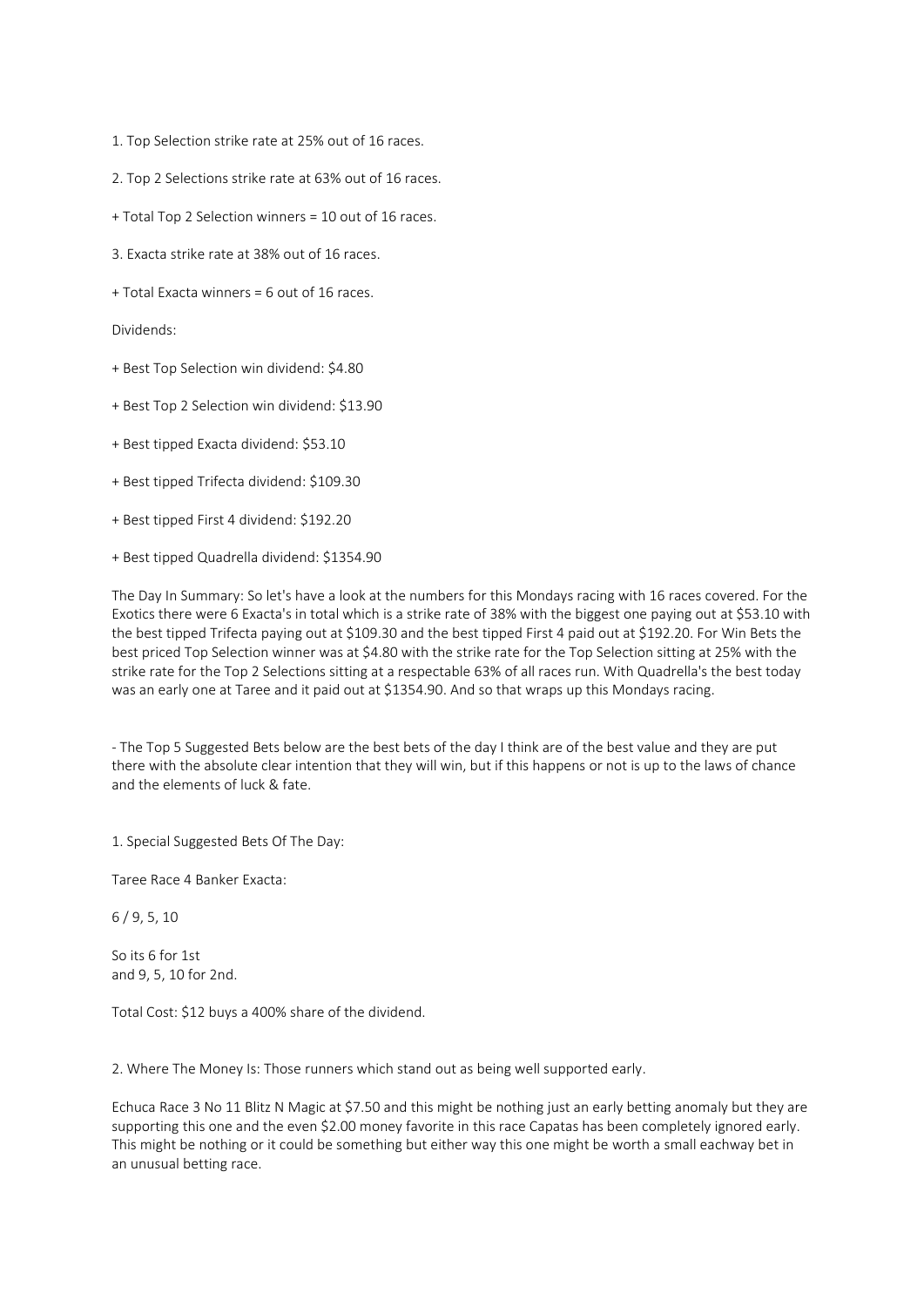3. Best Longshot's Of The Day:

Nothing to report today.

4. Best Multi Bet Of The Day:

Nothing to report today.

5. Best Quaddie Of The Day:

Echuca Quadrella:

Race 5: 1, 5, 4, 2 Race 6: 9, 1, 2, 3 Race 7: 7, 9, 5, 8 Race 8: 7, 8, 15, 3

Total Cost: \$13 buys a 5% share of the dividend.

Final Result - A winner and paid out at \$1030.40 for 100%

Mondays Predicted Betting Outlook: Taree and there is an OK amount of early betting money around so there is some interest in this Mondays meeting but as always watch the results for any betting patterns which may occur and move forward from there. Echuca and the early money is solid and a bit of a surprise considering its a Monday but the punters seem to think they have there eyes on the prize and time will tell but I am more than happy at this stage with today's selections but as always watch the results closely and make a move from there.

Today's Race Tips:

Taree Race Tips:

Race 1: 5, 2, 7, 6 - Winner (2) \$4.40 Race 2: 8, 7, 11, 6 - Winner (4) \$9.80 Race 3: 5, 6, 4, 2 - Winner (1) \$4.80 Exacta \$26.00 Trifecta \$97.90 Race 4: 6, 9, 5, 10 - Winner (2) \$6.50 Exacta \$42.60 Trifecta \$109.30 Early Quadrella \$1354.90 Race 5: 1, 7, 4, 9 - Winner (2) \$5.20 Race 6: 4, 9, 1, 2 - Loss Race 7: 4, 7, 5, 1 - Winner (1) \$2.60 Race 8: 2, 11, 7, 8 - Winner (4) \$4.80

Echuca Race Tips:

Race 1: 4, 3, 7, 8 - Winner (1) \$2.90 Race 2: 8, 6, 2, 5 - Winner (1) \$2.50 Race 3: 11, 14, 8, 12 - 2nd and 4th - Loss Race 4: 7, 11, 1, 5 - 2nd, 3rd and 4th - Loss Race 5: 1, 5, 4, 2 - Winner (2) \$3.50 Exacta \$16.30 Trifecta \$72.90 Race 6: 9, 1, 2, 3 - Winner (3) \$4.10 Exacta \$14.00 Trifecta \$30.50 First 4 \$192.20 Race 7: 7, 9, 5, 8 - Winner (2) \$5.60 Exacta \$17.50 Trifecta \$70.90 Race 8: 7, 8, 15, 3 - Winner (2) \$13.90 Exacta \$53.10 Quadrella \$1030.40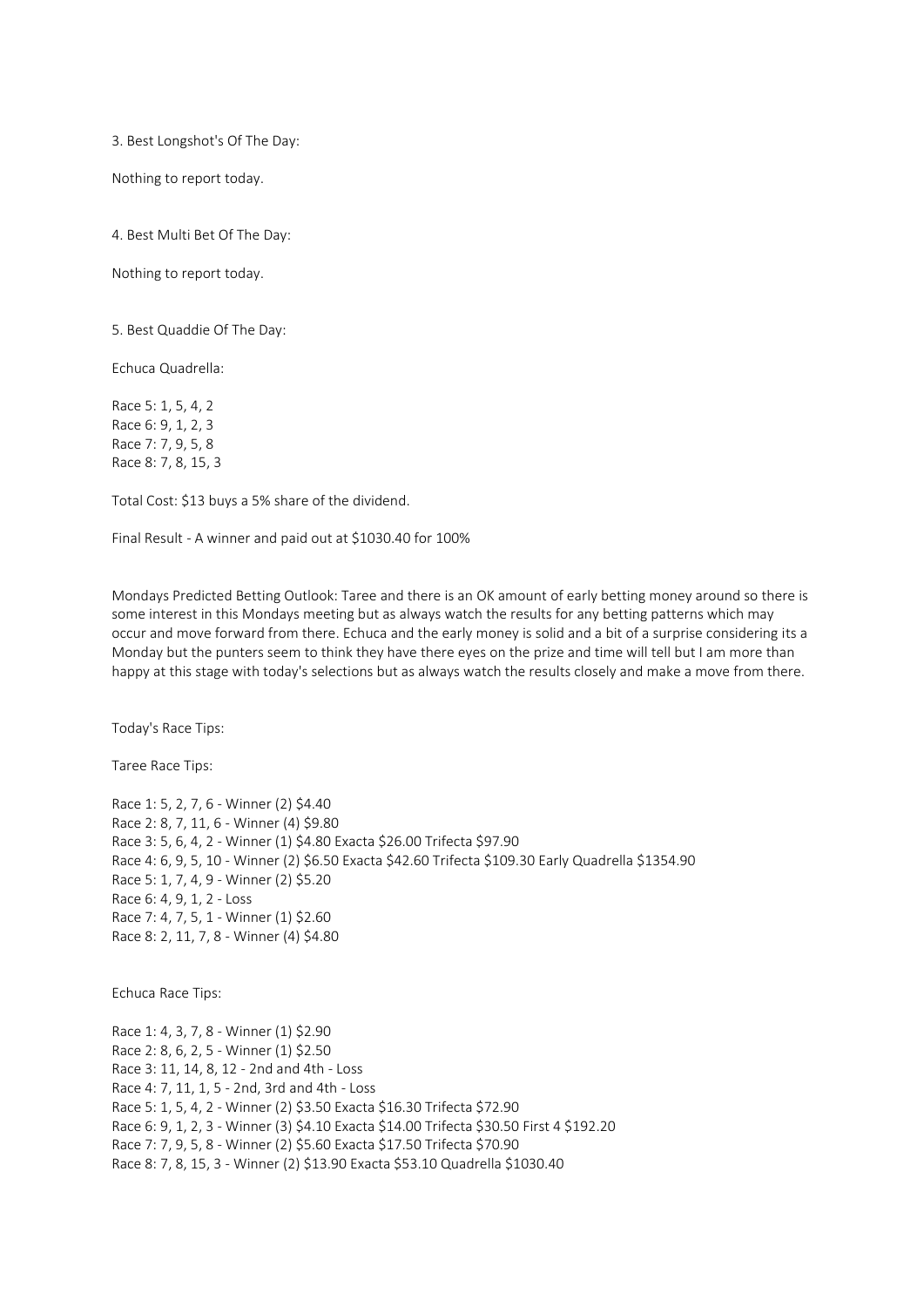Mondays April 16th 2018 Horse Racing Tips:

The results are in...

Monday The Final Statistics.

- 1. Top Selection strike rate at 29% out of 17 races.
- 2. Top 2 Selections strike rate at 47% out of 17 races.
- + Total Top 2 Selection winners = 8 out of 17 races.
- 3. Exacta strike rate at 47% out of 17 races.
- + Total Exacta winners = 8 out of 17 races.

Dividends:

- + Best Top Selection win dividend: \$4.90
- + Best Top 2 Selection win dividend: \$5.80
- + Best tipped Exacta dividend: \$42.50
- + Best tipped Trifecta dividend: \$65.80
- + Best tipped First 4 dividend: \$111.60
- + Best tipped Quadrella dividend: \$241.10

The Day In Summary: So let's have a look at the numbers for this Mondays racing with 17 races covered. For the Exotics there were 8 Exacta's in total which is a strike rate of 47% with the biggest one paying out at \$42.50 with the best tipped Trifecta paying out at \$65.80 and the best tipped First 4 paid out at \$111.60. For Win Bets the best priced Top Selection winner was at \$4.90 with the strike rate for the Top Selection sitting at 29% with the strike rate for the Top 2 Selections sitting at a respectable 47% of all races run. With Quadrella's the best today was an early one at Grafton and it paid out at \$241.10. And so that wraps up this Mondays racing.

- The Top 5 Suggested Bets below are the best bets of the day I think are of the best value and they are put there with the absolute clear intention that they will win, but if this happens or not is up to the laws of chance and the elements of luck & fate.

1. Special Suggested Bets Of The Day:

Mornington Race 3 Banker Exacta:

8 / 11, 3, 12

So its 8 for 1st and 11, 3, 12 for 2nd.

Total Cost: \$12 buys a 400% share of the dividend.

2. Where The Money Is: Those runners which stand out as being well supported early.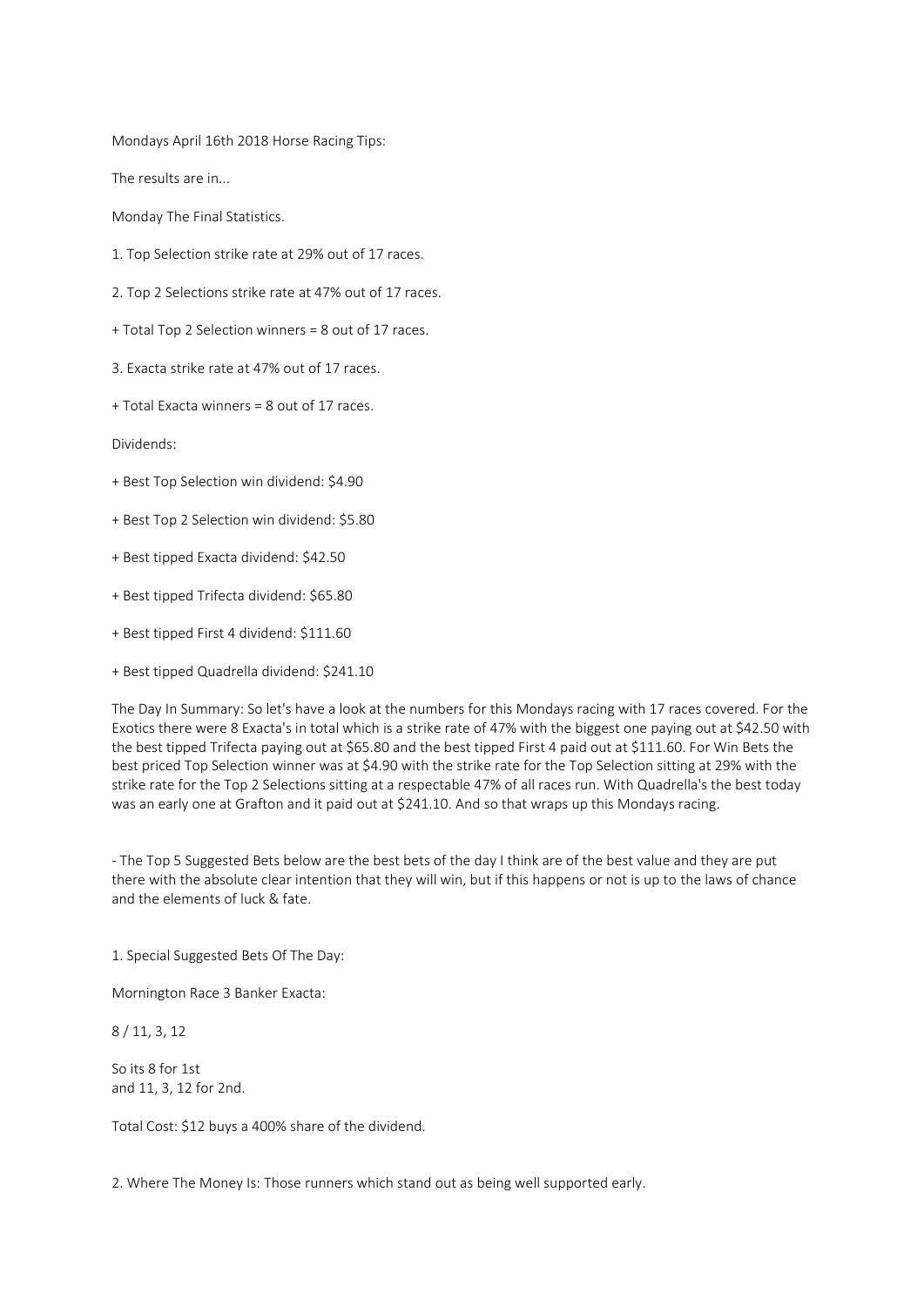Nothing to report today.

3. Best Longshot's Of The Day:

Nothing to report today.

4. Best Multi Bet Of The Day:

All bets are for the PLACE.

Mornington Race 4 No 8 | Race 5 No 5 | Race 6 No 6

Suggested Bet: \$10

Final Result - A win and paid out at \$35.00 for \$10

5. Best Quaddie Of The Day:

Mornington Quadrella:

Race 6: 6, 9, 4, 3 Race 7: 2, 1, 6, 8 Race 8: 6, 16, 14, 10 Race 9: 13, 6, 8, 3

Total Cost: \$13 buys a 5% share of the dividend.

Mondays Predicted Betting Outlook: Grafton and the early money is OK for a Monday and it does look like an interesting day and quite happy with today's selections at this meeting and hopefully they will stand up to the test. Mornington and the early money is solid and there looks to be quite a few favorites that have a very good chance of saluting today so I am predicting a short priced runners meeting with some value to be found in the exotics.

Today's Race Tips:

Grafton Race Tips:

Race 1: 1, 3, 6, 2 - Winner (4) \$7.80 Exacta \$42.50 Trifecta \$29.00 First 4 \$111.60 Race 2: 3, 2, 4, 5 - Winner (2) \$3.10 Exacta \$7.90 Race 3: 5, 8, 4, 9 - Winner (2) \$5.30 Exacta \$14.30 Race 4: 2, 10, 8, 1 - Winner (1) \$2.20 Exacta \$14.00 Trifecta \$29.40 Early Quadrella \$241.10 Race 5: 6, 5, 8, 3 - 2nd and 4th - Loss Race 6: 3, 6, 5, 13 - 2nd and 3rd - Loss Race 7: 13, 9, 4, 12 - Winner (1) \$1.90 Exacta \$12.80 Trifecta \$65.80 Race 8: 2, 6, 5, 3 - Winner (3) \$5.00 - L/S No 2

Mornington Race Tips:

Race 1: 2, 6, 10, 3 - 2nd, 3rd and 4th - Loss Race 2: 13, 9, 11, 3 - Winner (1) \$1.70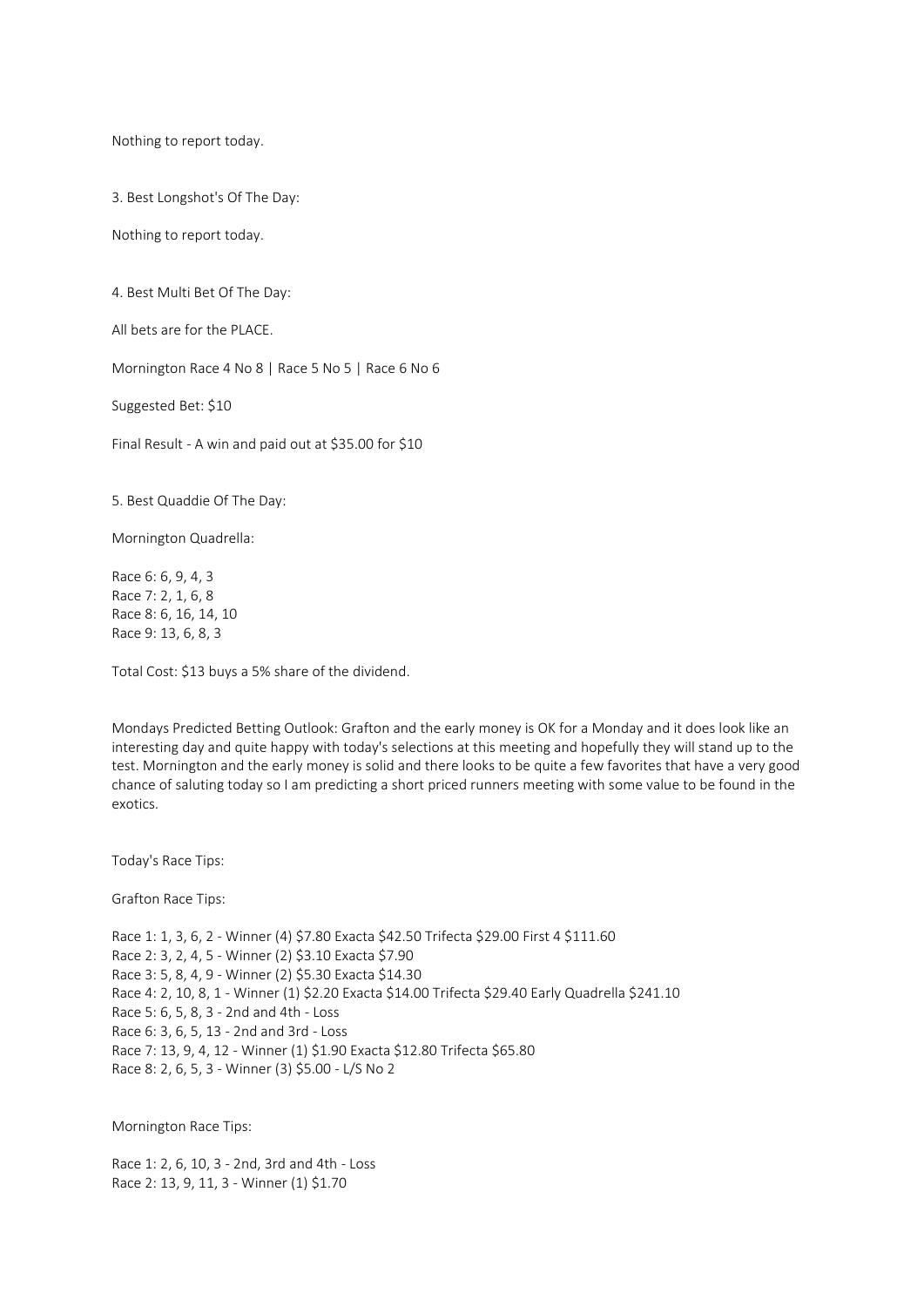Race 3: 8, 11, 3, 12 - 3rd - Loss Race 4: 8, 1, 2, 4 - 2nd, 3rd and 4th - Loss Race 5: 5, 3, 6, 4 - Winner (1) \$4.90 Exacta \$32.80 Race 6: 6, 9, 4, 3 - Winner (1) \$3.20 Exacta \$21.00 Race 7: 2, 1, 6, 8 - Winner (2) \$5.80 Exacta \$10.40 Race 8: 6, 16, 14, 10 - 3rd - Loss Race 9: 13, 6, 8, 3 - Winner (4) \$7.90

Mondays April 9th 2018 Horse Racing Tips:

The results are in...

Monday The Final Statistics.

1. Top Selection strike rate at 25% out of 16 races.

2. Top 2 Selections strike rate at 56% out of 16 races.

+ Total Top 2 Selection winners = 9 out of 16 races.

3. Exacta strike rate at 56% out of 16 races.

+ Total Exacta winners = 9 out of 16 races.

Dividends:

- + Best Top Selection win dividend: \$6.00
- + Best Top 2 Selection win dividend: \$6.00
- + Best tipped Exacta dividend: \$51.60
- + Best tipped Trifecta dividend: \$66.30
- + Best tipped First 4 dividend: n/a
- + Best tipped Quadrella dividend: \$2862.00

The Day In Summary: So let's have a look at the numbers for this Mondays racing with 16 races covered. For the Exotics there were 9 Exacta's in total which is a strike rate of 56% with the biggest one paying out at \$51.60 with the best tipped Trifecta paying out at \$66.30 and there were no tipped First 4's today. For Win Bets the best priced Top Selection winner was at \$6.00 with the strike rate for the Top Selection sitting at 25% with the strike rate for the Top 2 Selections sitting at a respectable 56% of all races run. With Quadrella's the best today was an early one at Scone and it paid out at \$2862.00. And so that wraps up this Mondays racing.

- The Top 5 Suggested Bets below are the best bets of the day I think are of the best value and they are put there with the absolute clear intention that they will win, but if this happens or not is up to the laws of chance and the elements of luck & fate.

1. Special Suggested Bets Of The Day:

Moe Race 2 Multi Exacta:

6, 9 / 6, 9, 4, 5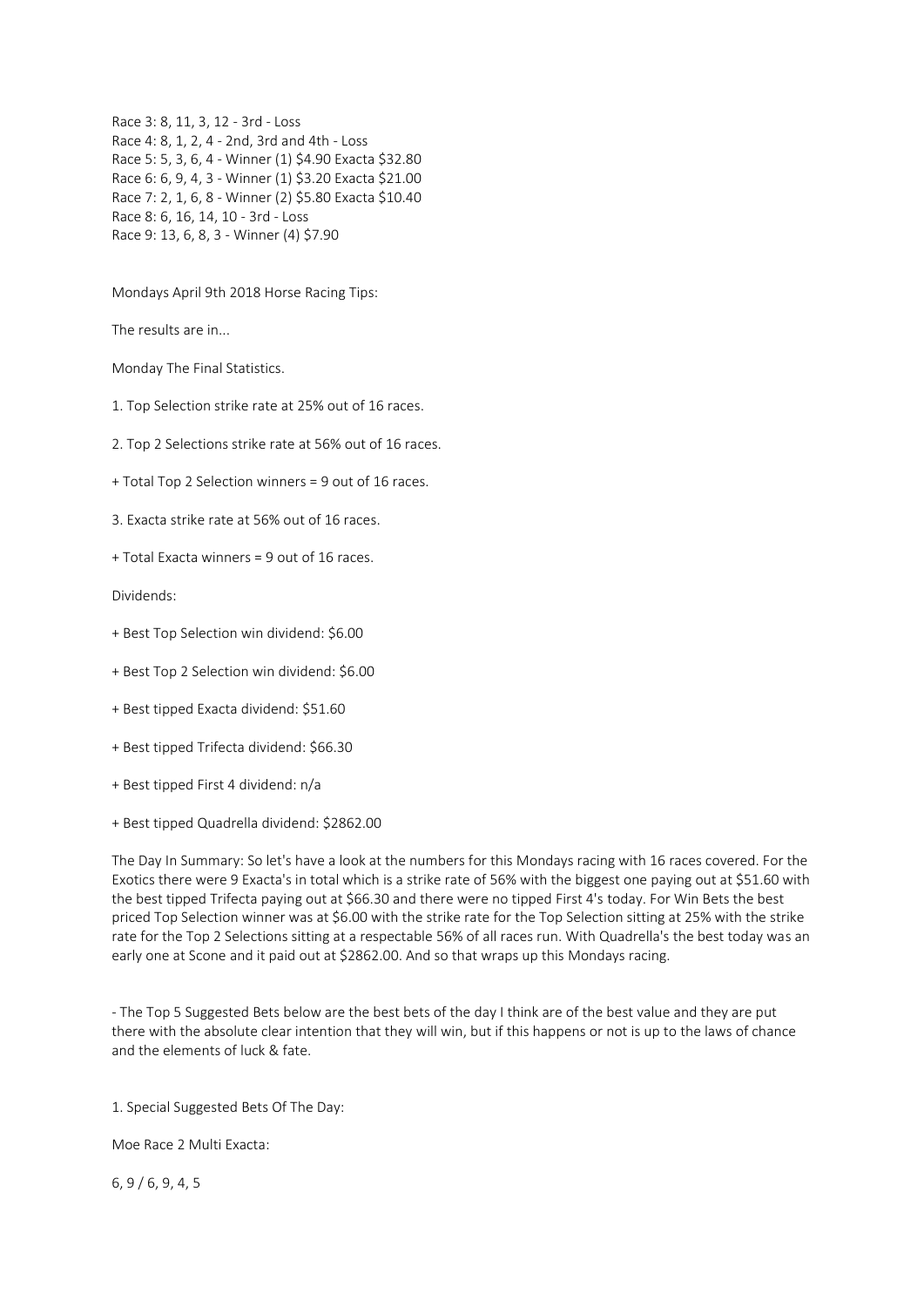So its 6 and 9 for 1st and 6, 9, 4, 5 for 2nd.

Total Cost: \$12 buys a 200% share of the dividend.

Final Result - A winner and paid out at \$38.60 for 200%

2. Where The Money Is: Those runners which stand out as being well supported early.

Nothing to report today.

3. Best Longshot's Of The Day:

Scone Race 3 No 13 Killer Miller at \$15.00 and there is good early support for this one which may be worth some notice.

Final Result - Finished 3rd and paid out at \$5.00 for the place on the tote.

4. Best Multi Bet Of The Day:

All bets are for the PLACE.

Scone Race 6 No 7 | Race 7 No 8 | Race 8 No 4

Suggested Bet: \$10

5. Best Quaddie Of The Day:

Scone Quadrella:

Race 5: 2, 1, 7, 3 Race 6: 7, 9, 3, 5 Race 7: 8, 10, 3, 6 Race 8: 4, 2, 5, 1

Total Cost: \$13 buys a 5% share of the dividend.

Mondays Predicted Betting Outlook: And the early money is good at both Scone & Moe which is a little unusual for a Monday so just watch the results and go from there and hopefully it will be a good start to the week fingers crossed for luck.

Today's Race Tips:

Scone Race Tips:

Race 1: 9, 1, 7, 8 - Winner (3) \$3.70 Race 2: 6, 8, 4, 5 - Winner (4) \$9.80 Exacta \$50.50 Race 3: 13, 7, 9, 4 - Winner (3) \$11.00 Race 4: 1, 6, 10, 14 - Winner (1) \$4.20 Exacta \$11.90 Trifecta \$66.30 Early Quadrella \$2862.00 Race 5: 2, 1, 7, 3 - Winner (2) \$2.20 Exacta \$10.00 Trifecta \$55.80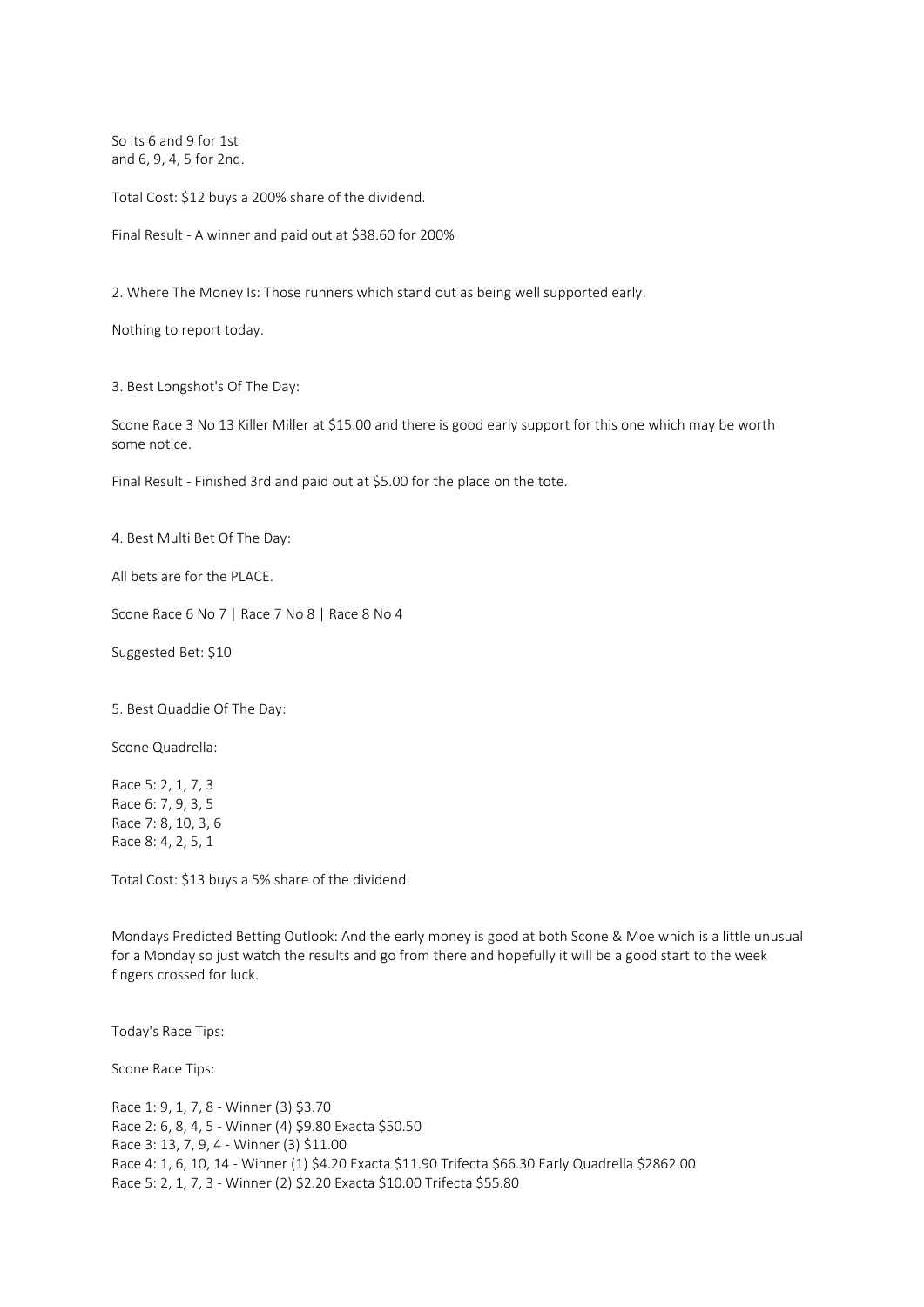Race 6: 7, 9, 3, 5 - Winner (1) \$3.10 Exacta \$22.60 Race 7: 8, 10, 3, 6 - 2nd and 4th - Loss Race 8: 4, 2, 5, 1 - 3rd and 4th - Loss

Moe Race Tips:

Race 1: 6, 4, 5, 3 - Winner (2) \$2.90 Exacta \$5.40 Race 2: 6, 9, 4, 5 - Winner (2) \$3.40 Exacta \$19.30 Trifecta \$42.90 Race 3: 3, 8, 5, 6 - Winner (1) \$2.40 Race 4: 6, 7, 4, 9 - Winner (2) \$2.80 Exacta \$14.30 Early Quadrella \$85.60 Race 5: 5, 3, 8, 2 - Winner (4) \$9.50 Exacta \$45.60 Race 6: 5, 1, 8, 6 - 2nd, 3rd and 4th - Loss Race 7: 1, 5, 4, 9 - Winner (2) \$2.80 Race 8: 6, 1, 3, 11 - Winner (1) \$6.00 Exacta \$51.60

Mondays April 2nd 2018 Horse Racing Tips:

The results are in...

Monday The Final Statistics.

1. Top Selection strike rate at 31% out of 54 races.

2. Top 2 Selections strike rate at 46% out of 54 races.

+ Total Top 2 Selection winners = 25 out of 54 races.

3. Exacta strike rate at 52% out of 54 races.

+ Total Exacta winners = 28 out of 54 races.

Dividends:

- + Best Top Selection win dividend: \$7.00
- + Best Top 2 Selection win dividend: \$7.00
- + Best tipped Exacta dividend: \$138.00
- + Best tipped Trifecta dividend: \$742.20
- + Best tipped First 4 dividend: \$279.80
- + Best tipped Quadrella dividend: \$900.30

The Day In Summary: So let's have a look at the numbers for this Mondays racing with 54 races covered. For the Exotics there were 28 Exacta's in total which is a strike rate of 52% with the biggest one paying out at \$138.00 with the best tipped Trifecta paying out at \$742.20 and the best tipped First 4 paid out at \$279.80. For Win Bets the best priced Top Selection winner was at \$7.00 with the strike rate for the Top Selection sitting at 31% with the strike rate for the Top 2 Selections sitting at a respectable 46% of all races run. With Quadrella's the best today was a main one at Sandown and it paid out at \$900.30. And so that wraps up this Mondays racing.

1. Special Suggested Bets Of The Day: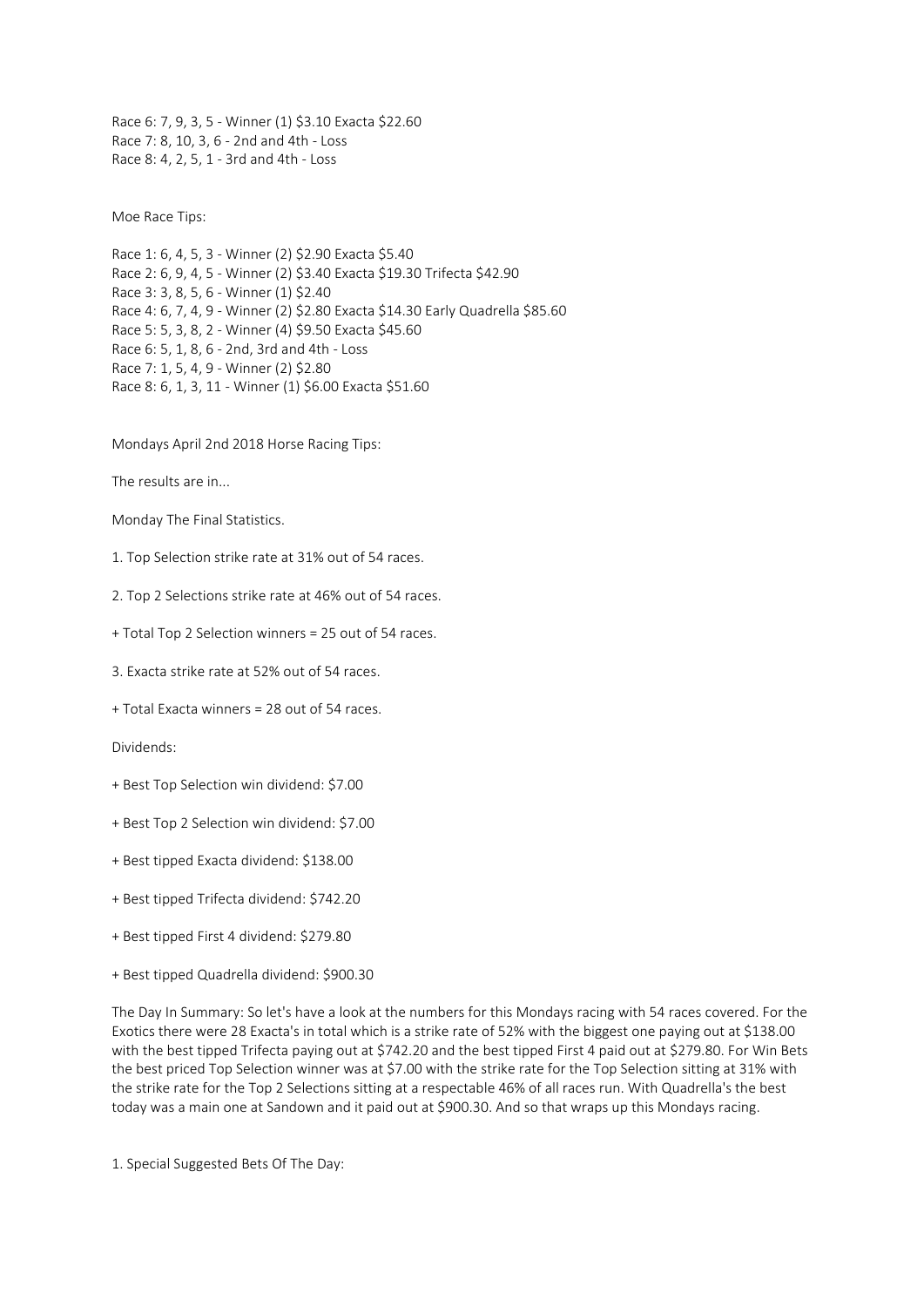Beaudesert Race 5 Banker Exacta:

1 / 10, 2, 12

So its 1 for 1st and 10, 2, 12 for 2nd.

Total Cost: \$12 buys a 400% share of the dividend.

Oakbank Race 3 Multi Exacta:

11, 12 / 11, 12, 4, 2

So its 11 and 12 for 1st and 11, 12, 4, 2 for 2nd.

Total Cost: \$12 buys a 200% share of the dividend.

Final Result - A winner and paid out at \$130.20 for 200%

2. Where The Money Is: Those runners which stand out as being well supported early.

Sandown Race 8 No 17 Woulda Thought So at \$5.00 and there is good support for this one early and might be worth little a notice in the last.

3. Best Longshot's Of The Day:

Beaudesert Race 7 No 13 Royal Hootenanny at \$17.00 and there is early support for this one at the odds so might be worth a small eachway watch.

Beaudesert Race 8 No 3 Salt Flat at \$35.00 and there is some support for this one early which is unusual considering its form so might be worth a small eachway bet as an interest in this last race.

4. Best Multi Bet Of The Day:

All bets are for the PLACE.

Rosehill Race 5 No 8 | Race 6 No 11 | Race 7 No 6

Suggested Bet: \$10

5. Best Quaddie Of The Day:

Sandown Quadrella:

Race 5: 11, 8, 3, 7 Race 6: 2, 13, 10, 15 Race 7: 8, 7, 6, 13 Race 8: 17, 12, 6, 11

Total Cost: \$13 buys a 5% share of the dividend.

Final Result - A winner and paid out at \$900.30 for 100%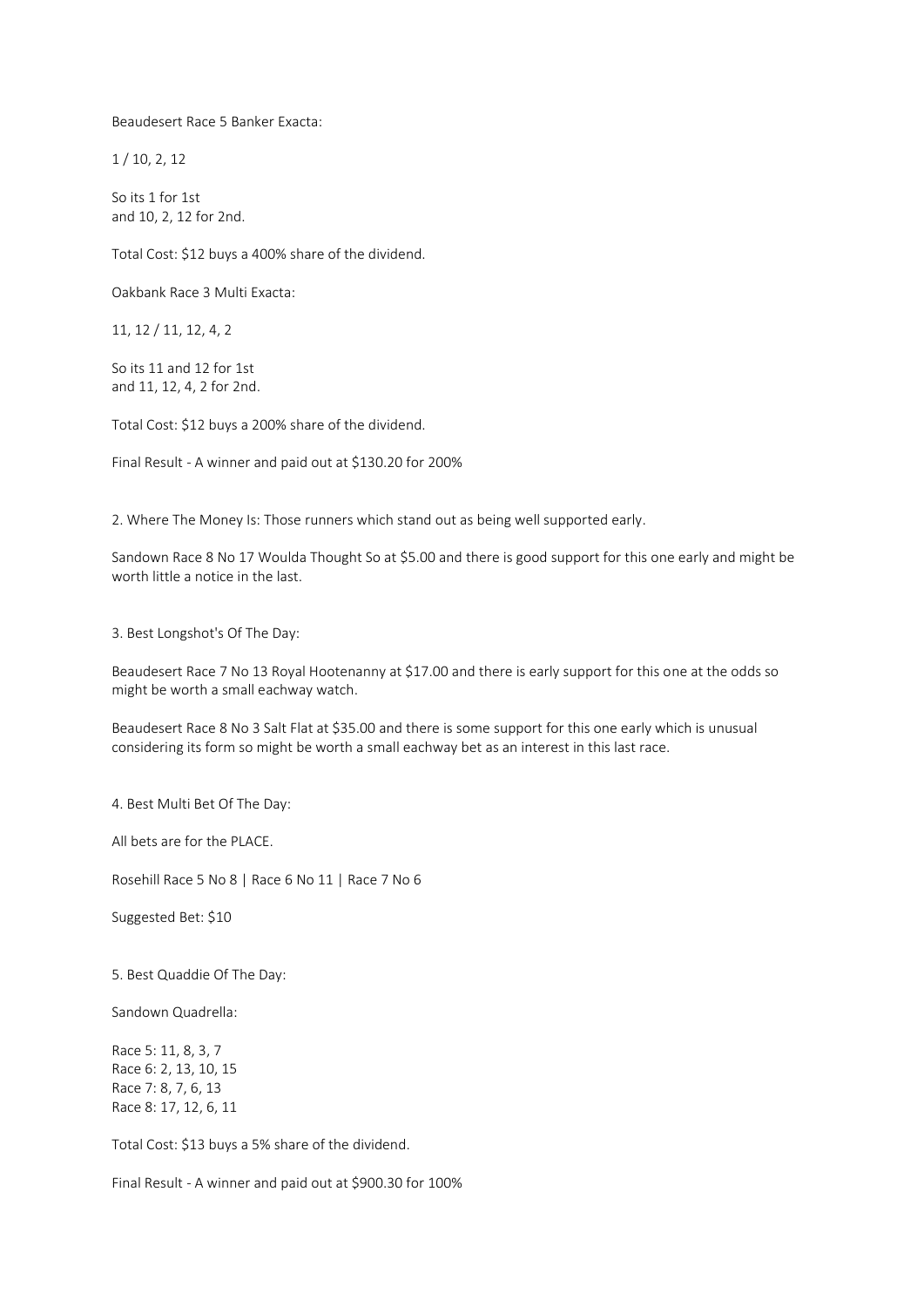Mondays Predicted Betting Outlook: Beaudesert, Rosehill & Sandown and the early money is good and the meetings look well and evenly balanced so hopeful of some even results occurring. Oakbank is good early with money flowing and it looks like a nice card so happy with this meeting. Wagga id light with early money so watch the results and go from there. The early money at Devonport is really light so again watch the results and go from there. And finally York and the money is really light early so once again with this meeting keep an eye on the results.

Today's Race Tips:

Beaudesert Race Tips:

Race 1: 12, 1, 7, 11 - Winner (2) \$3.60 Exacta \$7.90 Trifecta \$22.00 Race 2: 10, 1, 8, 12 - 2nd and 3rd - Loss Race 3: 13, 4, 2, 11 - 2nd and 3rd - Loss Race 4: 2, 8, 3, 6 - Winner (4) \$4.80 Exacta \$16.50 Race 5: 1, 10, 2, 12 - Winner (3) \$4.70 Exacta \$6.60 Trifecta \$44.40 First 4 \$279.80 Race 6: 7, 9, 6, 14 - Winner (1) \$3.40 Race 7: 13, 5, 10, 4 - Winner (4) \$7.60 Exacta \$32.60 Race 8: 3, 9, 10, 11 - Winner (2) \$1.90 Quadrella \$573.50

Rosehill Race Tips:

Race 1: 6, 3, 1, 4 - Winner (3) \$4.80 Race 2: 2, 5, 4, 6 - Winner (2) \$3.30 Race 3: 5, 8, 2, 1 - Winner (1) \$2.40 Exacta \$9.10 Race 4: 4, 3, 10, 8 - Winner (3) \$2.00 Exacta \$5.60 Trifecta \$25.50 First 4 \$67.40 Early Quadrella \$145.20 Race 5: 8, 5, 10, 1 - Winner (1) \$4.60 Exacta \$32.70 Race 6: 11, 2, 7, 9 - Winner (2) \$3.70 Exacta \$12.00 Race 7: 6, 5, 2, 9 - 3rd and 4th - Loss Race 8: 7, 12, 4, 8 - Winner (1) \$3.60 Exacta \$69.20

Sandown Race Tips:

Race 1: 7, 11, 4, 10 - Winner (1) \$2.30 Exacta \$6.20 Trifecta \$21.10 Race 2: 11, 8, 15, 17 - Winner (4) \$9.30 Race 3: 6, 4, 9, 1 - Winner (2) \$3.80 Race 4: 3, 2, 10, 5 - 2nd and 4th - Loss Race 5: 11, 8, 3, 7 - Winner (1) \$4.70 Exacta \$62.90 Race 6: 2, 13, 10, 15 - Winner (1) \$5.70 Exacta \$71.30 Trifecta \$388.00 Race 7: 8, 7, 6, 13 - Winner (4) \$2.50 Race 8: 17, 12, 6, 11 - Winner (4) \$7.30 Quadrella \$900.30

Wagga Race Tips:

Race 1: 1, 3, 6, 7 - Winner (3) \$4.10 Exacta \$12.40 Trifecta \$48.30 Race 2: 13, 11, 9, 5 - Winner (1) \$1.40 Race 3: 7, 11, 3, 4 - Winner (1) \$7.00 Race 4: 6, 4, 8, 1 - Winner (1) \$3.60 Exacta \$51.20 Early Quadrella \$247.70 Race 5: 6, 3, 7, 2 - 2nd and 4th - Loss Race 6: 1, 10, 2, 4 - 2nd and 4th - Loss Race 7: 5, 1, 3, 4 - Winner (4) \$5.60 Exacta \$44.60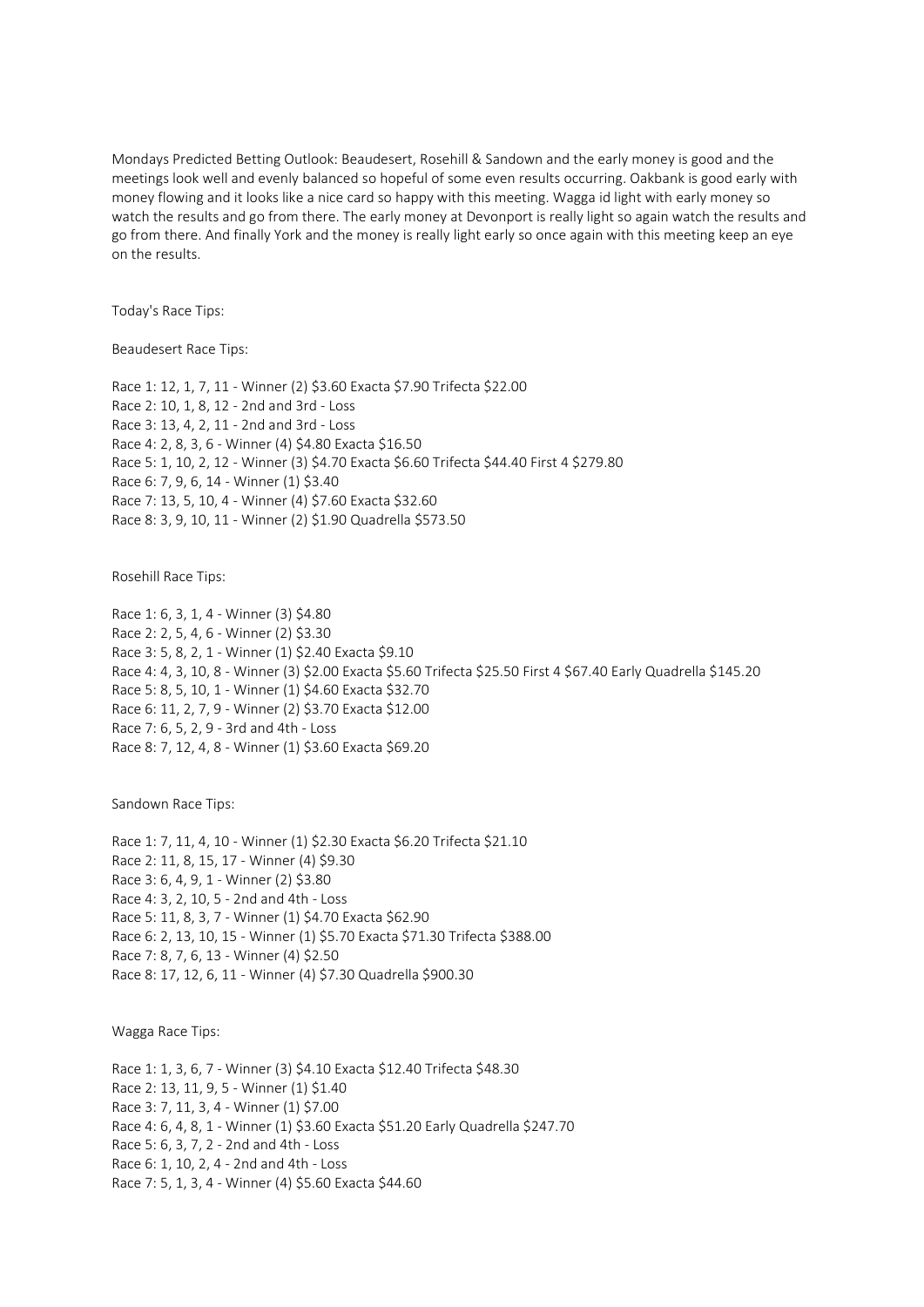Oakbank Race Tips:

Race 1: 8, 4, 2, 3 - 3rd and 4th - Loss Race 2: 11, 8, 7, 6 - 2nd and 4th - Loss Race 3: 11, 12, 4, 2 - Winner (1) \$2.30 Exacta \$65.20 Trifecta \$168.50 Race 4: 1, 4, 3, 2 - Winner (4) \$5.60 Exacta \$14.80 Trifecta \$31.90 Race 5: 5, 1, 3, 9 - Winner (1) \$3.20 Exacta \$7.50 Trifecta \$66.60 Race 6: 4, 9, 2, 1 - Winner (1) \$1.90 Exacta \$7.10 Trifecta \$10.70 First 4 \$25.00 Race 7: 2, 10, 3, 5 - 4th -Loss Race 8: 6, 7, 1, 8 - Winner (1) \$6.30

Devonport Race Tips:

Race 1: 6, 2, 3, 7 - Winner (4) \$5.80 Exacta \$7.10 Trifecta \$20.20 First 4 \$17.80 Race 2: 1, 2, 3, 5 - Winner (3) \$6.10 Exacta \$9.50 Trifecta \$89.50 Race 3: 12, 6, 7, 4 - Winner (1) \$1.70 Exacta \$12.30 Trifecta \$44.30 Race 4: 4, 6, 3, 5 - Winner (4) \$4.40 Early Quadrella \$423.70 Race 5: 7, 1, 8, 9 - Winner (4) \$5.50 Race 6: 4, 9, 8, 12 - Winner (3) \$10.20 Exacta \$117.00 Trifecta \$742.20 Race 7: 5, 8, 6, 2 - 2nd, 3rd and 4th - Loss

York Race Tips:

Race 1: 4, 2, 3, 6 - Winner (2) \$2.20 Exacta \$9.70 Race 2: 5, 4, 3, 2 - Winner (2) \$2.90 Exacta \$5.50 Trifecta \$24.80 First 4 \$27.00 Race 3: 9, 7, 1, 3 - Winner (1) \$2.00 Exacta \$6.60 Race 4: 7, 6, 12, 4 - Winner (1) \$2.70 Exacta \$6.90 Early Quadrella \$84.30 Race 5: 4, 3, 6, 5 - 2nd and 3rd - Loss Race 6: 3, 7, 5, 9 - Winner (4) \$38.70 Exacta \$138.00 Race 7: 1, 6, 5, 4 - 2nd, 3rd and 4th - Loss Race 8: 1, 3, 2, 9 - Winner (2) \$4.70

Mondays March 26th 2018 Horse Racing Tips:

The results are in...

Monday The Final Statistics.

1. Top Selection strike rate at 36% out of 14 races.

2. Top 2 Selections strike rate at 50% out of 14 races.

+ Total Top 2 Selection winners = 7 out of 14 races.

3. Exacta strike rate at 50% out of 14 races.

+ Total Exacta winners = 7 out of 14 races.

Dividends:

+ Best Top Selection win dividend: \$12.50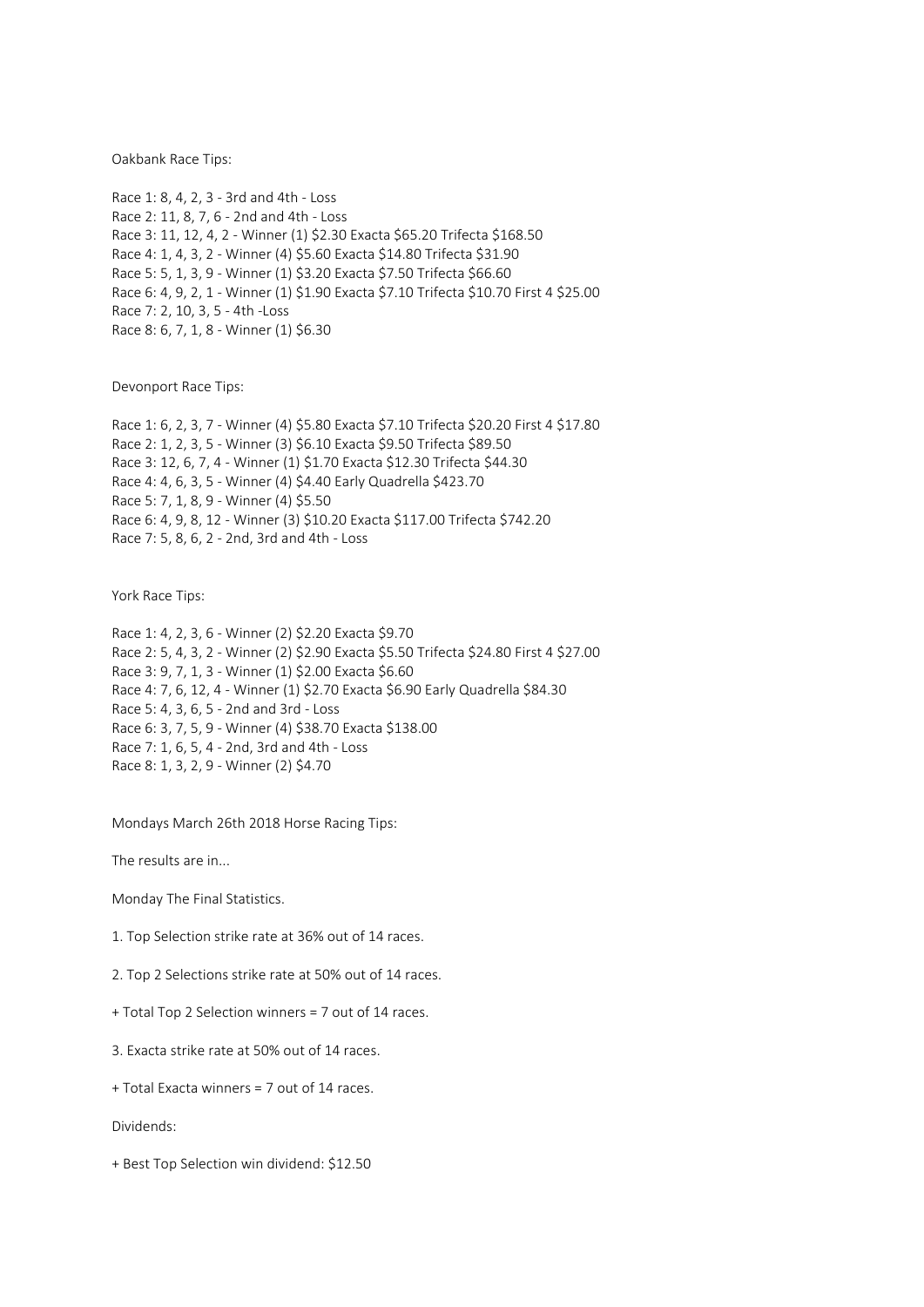+ Best Top 2 Selection win dividend: \$12.50

- + Best tipped Exacta dividend: \$64.60
- + Best tipped Trifecta dividend: \$109.30
- + Best tipped First 4 dividend: \$266.00
- + Best tipped Quadrella dividend: \$1026.80

The Day In Summary: So let's have a look at the numbers for this Mondays racing with 14 races covered. For the Exotics there were 7 Exacta's in total which is a strike rate of 50% with the biggest one paying out at \$64.60 with the best tipped Trifecta paying out at \$109.30 and the best tipped First 4 paid out at \$266.00. For Win Bets the best priced Top Selection winner was at \$12.50 with the strike rate for the Top Selection sitting at 36% with the strike rate for the Top 2 Selections sitting at a respectable 50% of all races run. With Quadrella's the best today was an early one at Goulburn and it paid out at \$1026.80. And so that wraps up this Mondays racing.

1. Special Suggested Bets Of The Day:

Goulburn Race 1 Multi Exacta:

1, 3 / 1, 3, 11, 7

So its 1 and 3 for 1st and 1, 3, 11, 7 for 2nd.

Total Cost: \$12 buys a 200% share of the dividend.

Result - A win and paid out at \$17.20 for 200%

Goulburn Race 7 Banker Exacta:

10 / 5, 1, 6

So its 10 for 1st and 5, 1, 6 for 2nd.

Total Cost: \$12 buys a 400% share of the dividend.

2. Where The Money Is: Those runners which stand out as being well supported early.

Goulburn Race 4 No 3 Lion Of Africa at \$7.00 and there is some early money support for this one so might be worth a closer watch.

Result - Finished 4th

Tamworth Race 4 No 7 Settlers at \$15.00 and there is a little support early for this one and it is at decent odds so might be worth a small eachway bet in a very open race.

Result - Finished 1st

3. Best Longshot's Of The Day: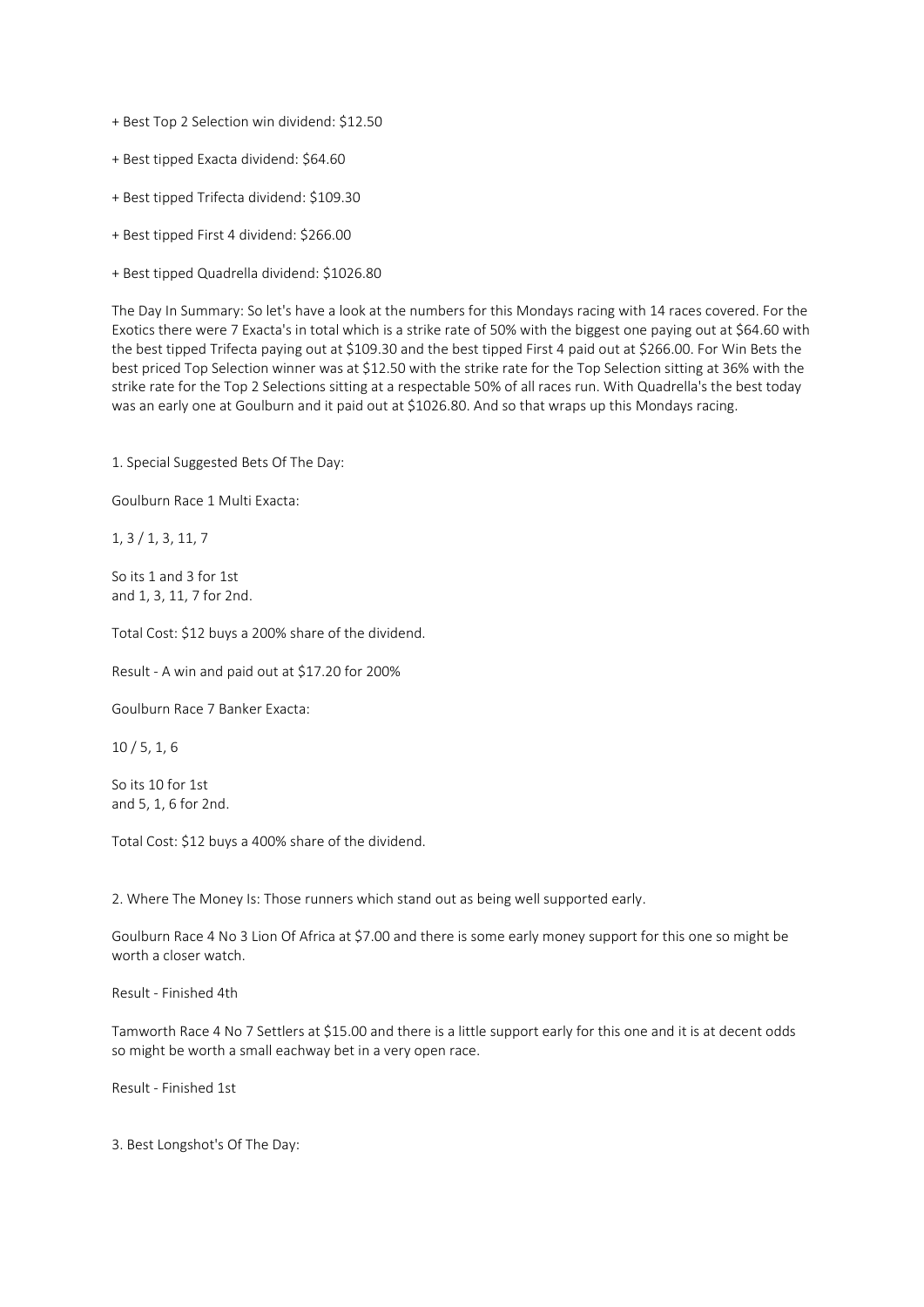Goulburn Race 6 No 4 Spooky Wooky at \$8.50 and there is some interest for this one early and not at an enormous quote but it may well be worth keeping tabs on in this race.

Result - Finished 2nd

Tamworth Race 5 No 10 Leaven Of Malice at \$41.00 and there is some support for this one at the very long odds so might be worth a small place bet at the \$10.50 on offer as stranger things have happened on a Monday.

4. Best Multi Bet Of The Day:

All bets are for the PLACE.

Goulburn Race 4 No 3 | Race 5 No 4 | Race 6 No 4

Suggested Bet: \$10

5. Best Quaddie Of The Day:

Tamworth Quadrella:

Race 4: 7, 9, 4, 8 Race 5: 9, 10, 12, 3 Race 6: 1, 7, 6, 11 Race 7: 8, 11, 5, 2

Total Cost: \$13 buys a 5% share of the dividend.

Mondays Predicted Betting Outlook: Goulburn and there is quite a bit of early money around which is unusual for a Monday so punters seem to like this meeting so let's hope it is easily predictable, fingers are crossed for luck. Tamworth again there is decent early money around for this meeting so will be watching it with keen interest and hopefully it does fair well.

Today's Race Tips:

Goulburn Race Tips:

Race 1: 1, 3, 11, 7 - Winner (1) \$2.80 Exacta \$8.60 Race 2: 7, 1, 6, 3 - Winner (3) \$18.90 Exacta \$64.60 Race 3: 7, 2, 4, 8 - Winner (2) \$2.50 Exacta \$8.50 Trifecta \$32.70 Race 4: 3, 7, 10, 5 - Winner (2) \$2.30 Early Quadrella \$1026.80 Race 5: 4, 3, 6, 2 - Winner (4) \$7.20 Exacta \$20.90 Trifecta \$109.30 First 4 \$266.00 Race 6: 4, 9, 3, 5 - 2nd - Loss Race 7: 10, 5, 1, 6 - 2nd, 3rd and 4th - Loss

Tamworth Race Tips:

Race 1: 11, 2, 4, 3 - Winner (3) \$2.40 Race 2: 3, 13, 11, 12 - Winner (1) \$4.10 Exacta \$36.90 Race 3: 3, 10, 4, 8 - Winner (1) \$2.40 Race 4: 7, 9, 4, 8 - Winner (1) \$12.50 Exacta \$39.60 Early Quadrella \$401.60 Race 5: 9, 10, 12, 3 - Loss Race 6: 1, 7, 6, 11 - Winner (1) \$1.40 Exacta \$3.60 Trifecta \$30.20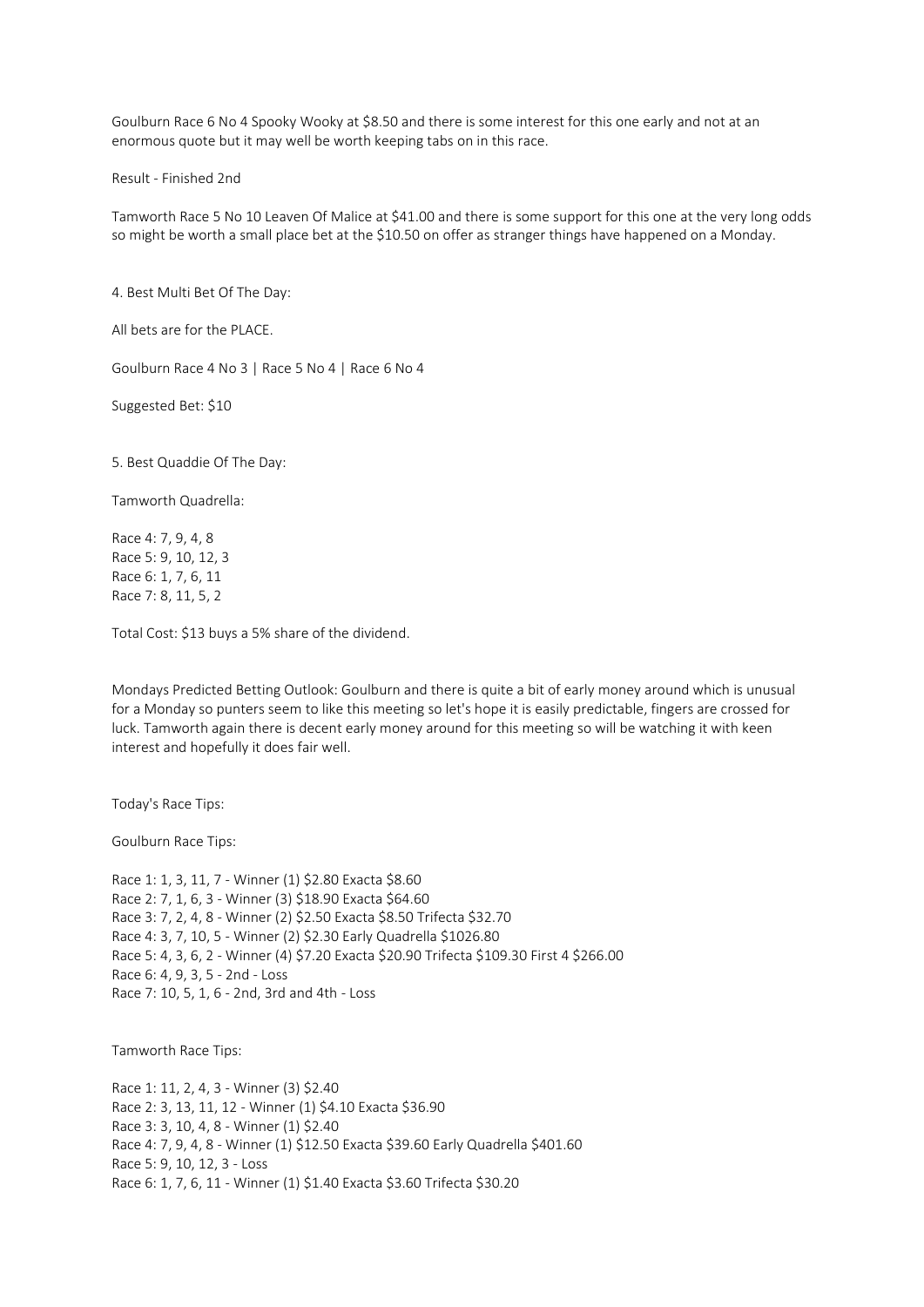Race 7: 8, 11, 5, 2 - Winner (4) \$11.00

Mondays March 19th 2018 Horse Racing Tips:

The results are in...

Monday The Final Statistics.

1. Top Selection strike rate at 29% out of 14 races.

2. Top 2 Selections strike rate at 43% out of 14 races.

+ Total Top 2 Selection winners = 6 out of 14 races.

3. Exacta strike rate at 64% out of 14 races.

+ Total Exacta winners = 9 out of 14 races.

Dividends:

+ Best Top Selection win dividend: \$4.20

+ Best Top 2 Selection win dividend: \$5.80

+ Best tipped Exacta dividend: \$46.00

+ Best tipped Trifecta dividend: \$75.40

+ Best tipped First 4 dividend: \$149.80

+ Best tipped Quadrella dividend: \$283.00

The Day In Summary: So let's have a look at the numbers for this Mondays racing with 14 races covered. For the Exotics there were 9 Exacta's in total which is a strike rate of 64% with the biggest one paying out at \$46.00 with the best tipped Trifecta paying out at \$75.40 and the best tipped First 4 paid out at \$149.80. For Win Bets the best priced Top Selection winner was at \$4.20 with the strike rate for the Top Selection sitting at 29% with the strike rate for the Top 2 Selections sitting at an almost respectable 43% of all races run. With Quadrella's the best today was an early one at Armidale and it paid out at \$283.00. And so that wraps up this Mondays racing.

1. Special Suggested Bets Of The Day:

Armidale Race 2 Banker Exacta:

3 / 5, 15, 10

So its 3 for 1st and 5, 15, 10 for 2nd.

Total Cost: \$12 buys a 400% share of the dividend.

2. Where The Money Is: Those runners which stand out as being well supported early.

Queanbeyan Race 6 No 4 Creative Vision at \$5.00 some support early so may be worth a little watch.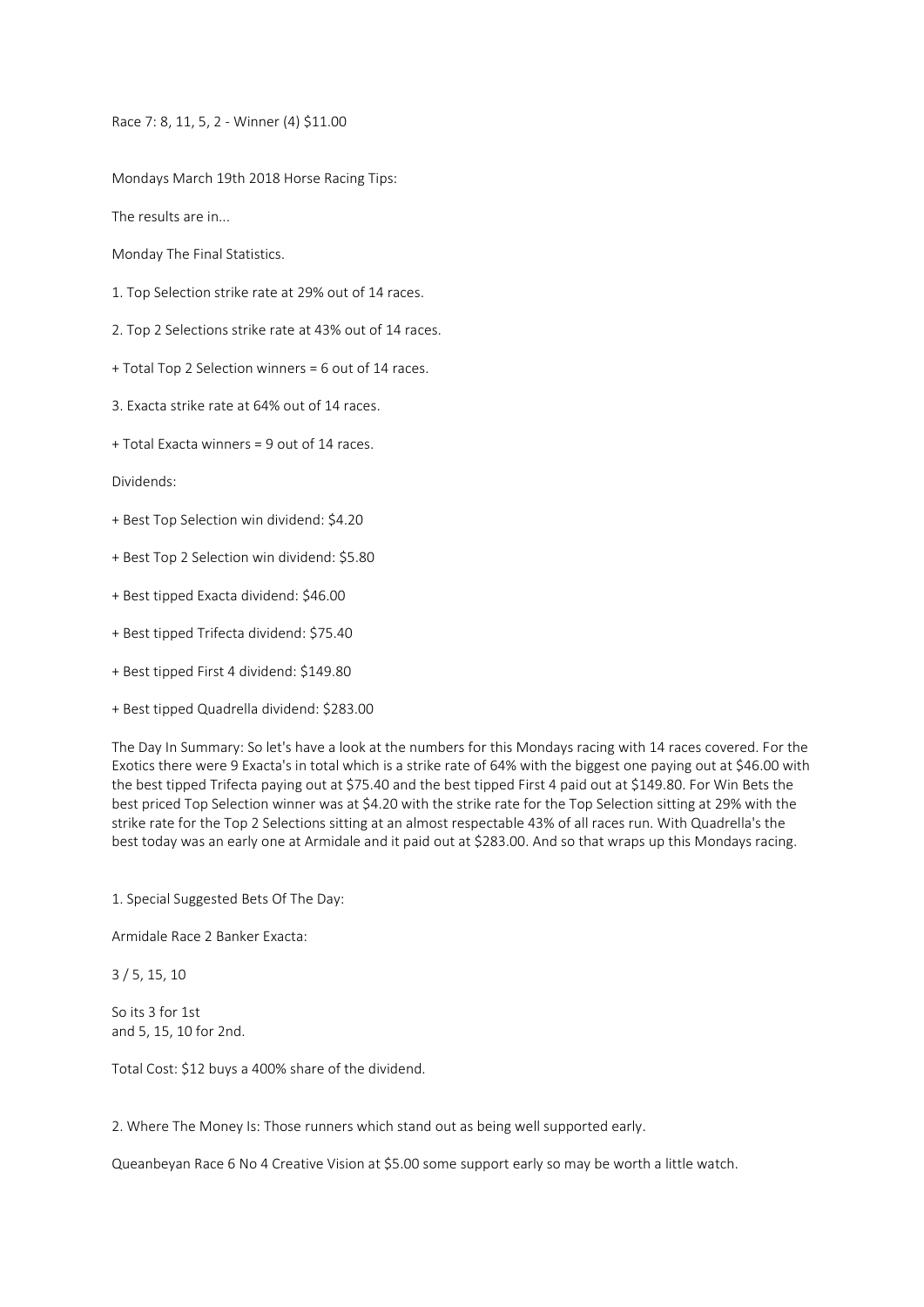3. Best Longshot's Of The Day:

Nothing to report.

4. Best Multi Bet Of The Day:

All bets are for the PLACE.

Queanbeyan Race 5 No 4 | Race 6 No 4 | Race 7 No 4

Suggested Bet: \$10

5. Best Quaddie Of The Day:

Queanbeyan Quadrella:

Race 4: 3, 2, 8, 1 Race 5: 4, 13, 5, 8 Race 6: 4, 6, 5, 13 Race 7: 4, 8, 7, 9

Total Cost: \$13 buys a 5% share of the dividend.

Mondays Predicted Betting Outlook: And there is decent early money flowing which is good for a money and shows that punters have some interest in today's meetings.

Today's Race Tips:

Queanbeyan Race Tips:

Race 1: 5, 7, 1, 4 - Winner (1) \$2.10 Exacta \$3.90 Race 2: 4, 9, 3, 2 - Winner (4) \$2.90 Exacta \$12.90 Trifecta \$75.40 First 4 \$149.80 Race 3: 9, 2, 4, 5 - Winner (1) \$1.70 Exacta \$7.50 Race 4: 3, 2, 8, 1 - 2nd - Loss Race 5: 4, 13, 5, 8 - Winner (1) \$4.20 Exacta \$46.00 Race 6: 4, 6, 5, 13 - 2nd - Loss Race 7: 4, 8, 7, 9 - 2nd - Loss

Armidale Race Tips:

Race 1: 4, 10, 6, 9 - Winner (1) \$3.30 Exacta \$29.70 Race 2: 3, 5, 15, 10 - Winner (2) \$5.80 Exacta \$10.60 Race 3: 9, 10, 11, 5 - Winner (4) \$6.10 Race 4: 3, 1, 6, 7 - Winner (3) \$3.90 Exacta \$15.90 Trifecta \$49.80 Early Quadrella \$283.00 Race 5: 5, 6, 3, 4 - Winner (4) \$9.90 Exacta \$18.20 Race 6: 4, 6, 1, 10 - 4th - Loss Race 7: 2, 4, 10, 8 - Winner (2) \$5.40 Exacta \$15.40

Mondays March 12th 2018 Horse Racing Tips: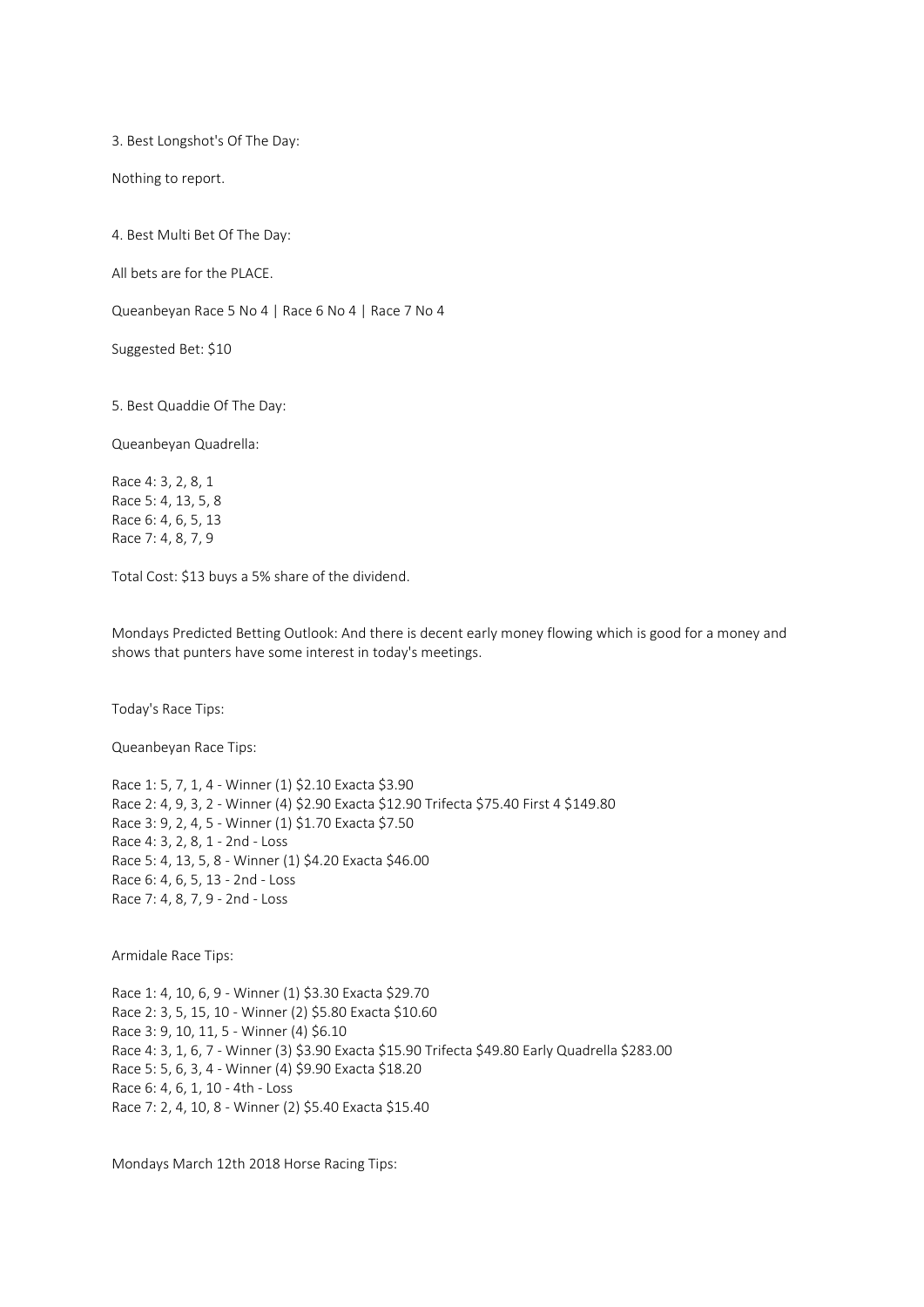The results are in...

Monday The Final Statistics.

- 1. Top Selection strike rate at 28% out of 46 races.
- 2. Top 2 Selections strike rate at 50% out of 46 races.
- + Total Top 2 Selection winners = 23 out of 46 races.
- 3. Exacta strike rate at 52% out of 46 races.
- + Total Exacta winners = 24 out of 46 races.

Dividends:

- + Best Top Selection win dividend: \$7.40
- + Best Top 2 Selection win dividend: \$14.30
- + Best tipped Exacta dividend: \$102.40
- + Best tipped Trifecta dividend: \$168.00
- + Best tipped First 4 dividend: \$148.20
- + Best tipped Quadrella dividend: \$96.70

The Day In Summary: So let's have a look at the numbers for this Mondays racing with 46 races covered. For the Exotics there were 24 Exacta's in total which is a strike rate of 52% with the biggest one paying out at \$102.40 with the best tipped Trifecta paying out at \$168.00 and the best tipped First 4 paid out at \$148.20. For Win Bets the best priced Top Selection winner was at \$7.40 with the strike rate for the Top Selection sitting at 28% with the strike rate for the Top 2 Selections sitting at a respectable 50% of all races run. With Quadrella's the best today was an early one at Wyong and it paid out at \$96.70. And so that wraps up this Mondays racing.

1. Special Suggested Bets Of The Day:

Hobart Race 4 Banker Exacta:

4 / 3, 11, 8

So its 4 for 1st and 3, 11, 8 for 2nd.

Total Cost: \$12 buys a 400% share of the dividend.

2. Where The Money Is: Those runners which stand out as being well supported early.

Ballarat Race 6 No 8 Tigidig Tigidig at \$9.50 and with solid support for this one early it does come under a little attention today.

Result - Finished 1st

3. Best Longshot's Of The Day: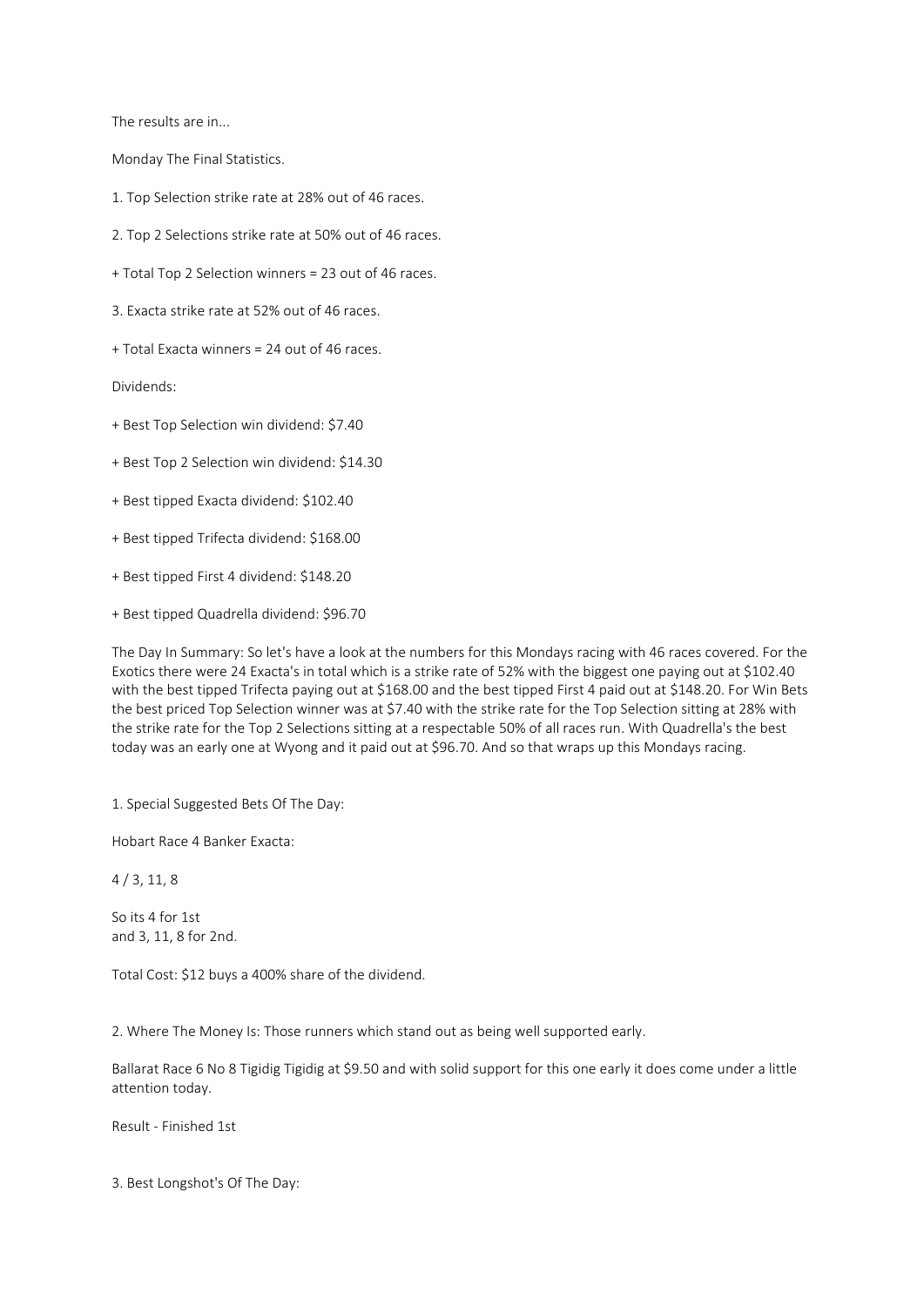Morphettville Race 1 No 7 Sassy Jo at \$101.00 and there is actually some support for this one early and is 1st up from a spell today. Maybe a shot in the dark but might be worth a very small place bet if you are game.

Result - Unplaced

Ballarat Race 7 No 7 Goodjamak Baby at \$17.00 again one today which is attracting nice support early anfd in an open race it could pop up in the last with a little luck.

Result - Late Scratching

4. Best Multi Bet Of The Day:

All bets are for the PLACE.

Morphettville Race 7 No 4 | Race 8 No 5 | Race 9 No 12

Suggested Bet: \$10

5. Best Quaddie Of The Day:

Ballarat Quadrella:

Race 4: 1, 5, 6, 4 Race 5: 6, 9, 4, 7 Race 6: 8, 10, 5, 11 Race 7: 7, 8, 4, 1

Total Cost: \$13 buys a 5% share of the dividend.

Mondays Predicted Betting Outlook: And with the good meeting today at Morphettville it has caused all meetings to be attracting decent support and there does look to be promise to today so let's hope it works out that way.

Today's Race Tips:

Mackay Race Tips:

Race 1: 2, 3, 1, 4 - Winner (3) \$5.30 Race 2: 8, 6, 3, 7 - Winner (1) \$3.10 Exacta \$15.70 Race 3: 1, 5, 3, 4 - 2nd, 3rd and 4th - Loss Race 4: 1, 5, 11, 6 - 2nd and 4th - Loss Race 5: 1, 8, 5, 3 - Winner (3) \$7.20 Exacta \$29.50 Trifecta \$69.00 First 4 \$148.20 Race 6: 1, 9, 5, 3 - 2nd and 3rd - Loss Race 7: 7, 10, 1, 6 - Winner (2) \$6.80 Exacta \$56.90

Wyong Race Tips:

Race 1: 4, 5 - Winner (2) \$1.70 Race 2: 6, 1, 3, 5 - Winner (2) \$2.80 Race 3: 2, 1, 3, 6 - Winner (2) \$2.40 Exacta \$4.60 Trifecta \$20.20 First 4 \$27.00 Race 4: 1, 7, 5, 3 - Winner (1) \$2.20 Exacta \$10.00 Trifecta \$45.50 Early Quadrella \$96.70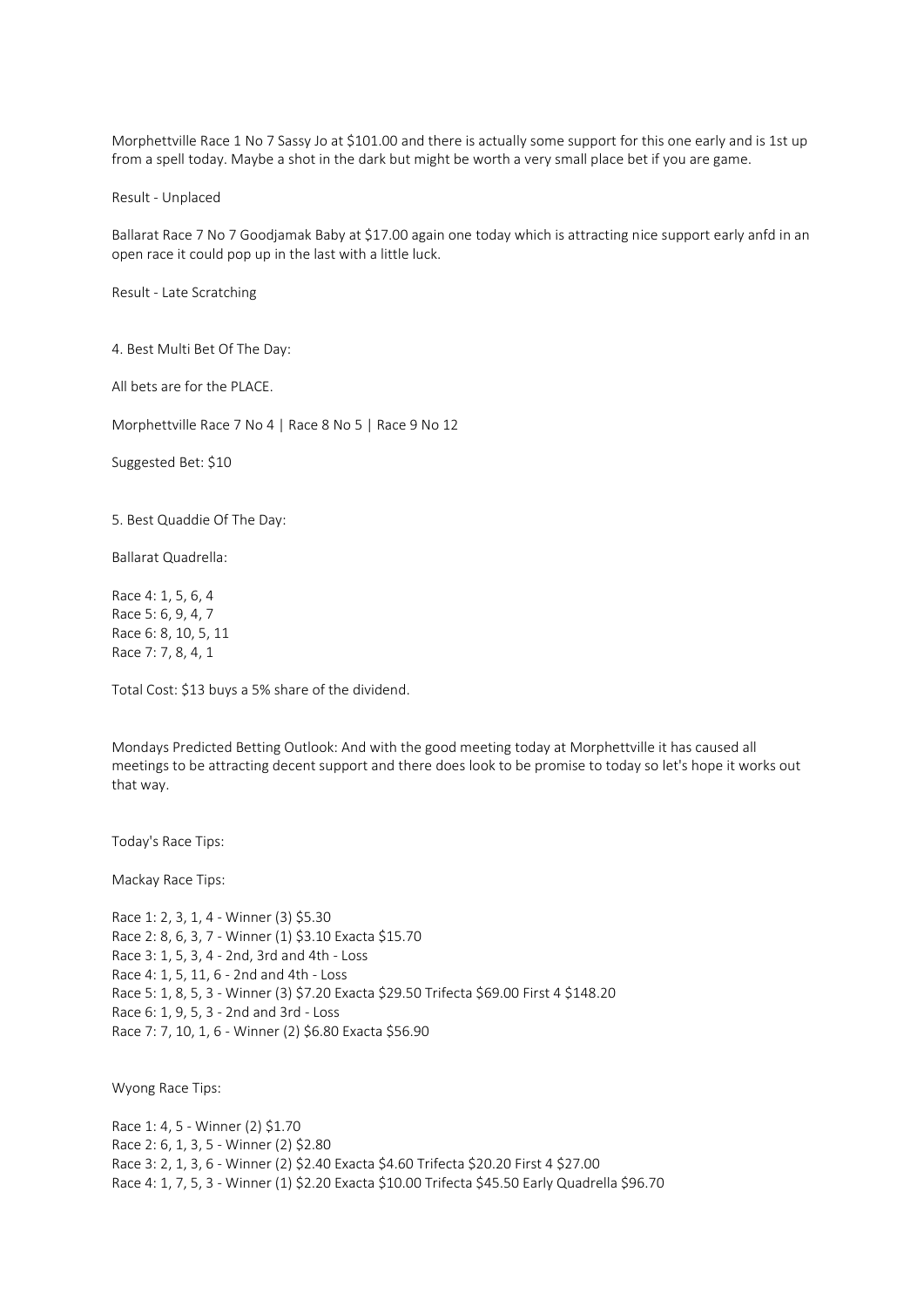Race 5: 10, 5, 6, 4 - Winner (1) \$1.60 Exacta \$5.70 Race 6: 9, 7, 10, 3 - Winner (1) \$2.70 Exacta \$10.90 Race 7: 7, 4, 1, 3 - Winner (2) \$7.60 Exacta \$17.00 Trifecta \$99.80 Race 8: 1, 2, 5, 6 - 2nd, 3rd and 4th - Loss

Ballarat Race Tips:

Race 1: 1, 3, 2, 5 - Winner (3) \$2.60 Exacta \$9.40 Trifecta \$21.00 First 4 \$14.60 Race 2: 6, 5, 2 - Winner (2) \$1.60 - L/S No 6 Race 3: 7, 10, 6, 1 - Winner (2) \$2.80 Exacta \$7.40 Race 4: 1, 5, 6, 4 - Winner (1) \$2.60 Exacta \$8.70 Trifecta \$10.80 First 4 \$17.80 Early Quadrella \$38.70 Race 5: 6, 9, 4, 7 - Winner (1) \$3.30 Exacta \$6.60 Trifecta \$28.80 Race 6: 8, 10, 5, 11 - Winner (1) \$7.40 Race 7: 7, 8, 4, 1 - 2nd - Loss

Morphettville Race Tips:

Race 1: 3, 5, 1, 7 - Winner (3) \$5.50 Exacta \$9.30 Race 2: 3, 6, 10, 11 - 2nd and 3rd - Loss Race 3: 4, 3, 1, 5 - Winner (3) \$3.70 Exacta \$7.30 Race 4: 8, 10, 11, 1 - Winner (3) \$9.60 Race 5: 2, 5, 3, 4 - Winner (3) \$2.70 Exacta \$5.90 Trifecta \$30.90 First 4 \$59.80 Race 6: 6, 1, 2, 9 - Winner (1) \$2.70 Exacta \$10.10 Trifecta \$43.80 Race 7: 4, 7, 11, 15 - Winner (1) \$4.10 Exacta \$12.20 Race 8: 5, 1, 3, 9 - 2nd - Loss Race 9: 12, 14, 6, 10 - 2nd and 3rd - Loss

Coonamble Race Tips:

Race 1: 1, 6, 2, 5 - Winner (1) \$1.30 Exacta \$2.80 Trifecta \$16.00 First 4 \$26.80 Race 2: 1, 8, 3, 7 - Winner (1) \$3.10 Race 3: 4, 3, 9, 11 - Winner (2) \$4.80 Exacta \$37.30 Trifecta \$168.00 Race 4: 1, 7, 5, 8 - Winner (2) \$2.50 Exacta \$102.40 Early Quadrella \$52.80 Race 5: 13, 7, 10, 9 - Loss Race 6: 2, 12, 10, 11 - 3rd and 4th - Loss Race 7: 10, 9, 7, 1 - Winner (2) \$14.30

Hobart Race Tips:

Race 1: 6, 3, 7, 2 - Winner (4) \$17.80 Exacta \$17.10 Race 2: 2, 7, 4, 1 - Winner (1) \$1.20 Exacta \$5.20 Trifecta \$15.70 First 4 \$47.60 Race 3: 5, 3, 7, 4 - 2nd, 3rd and 4th - Loss Race 4: 4, 3, 11, 8 - Winner (4) \$5.40 Exacta \$49.50 Race 5: 4, 8, 7, 1 - 2nd and 3rd - Loss Race 6: 2, 4, 10, 5 - Winner (4) \$9.00 Race 7: 3, 6, 7, 4 - Winner (1) \$1.70 Exacta \$5.10 Race 8: 6, 3, 9, 8 - Winner (3) \$4.40

Mondays March 5th 2018 Horse Racing Tips:

The results are in...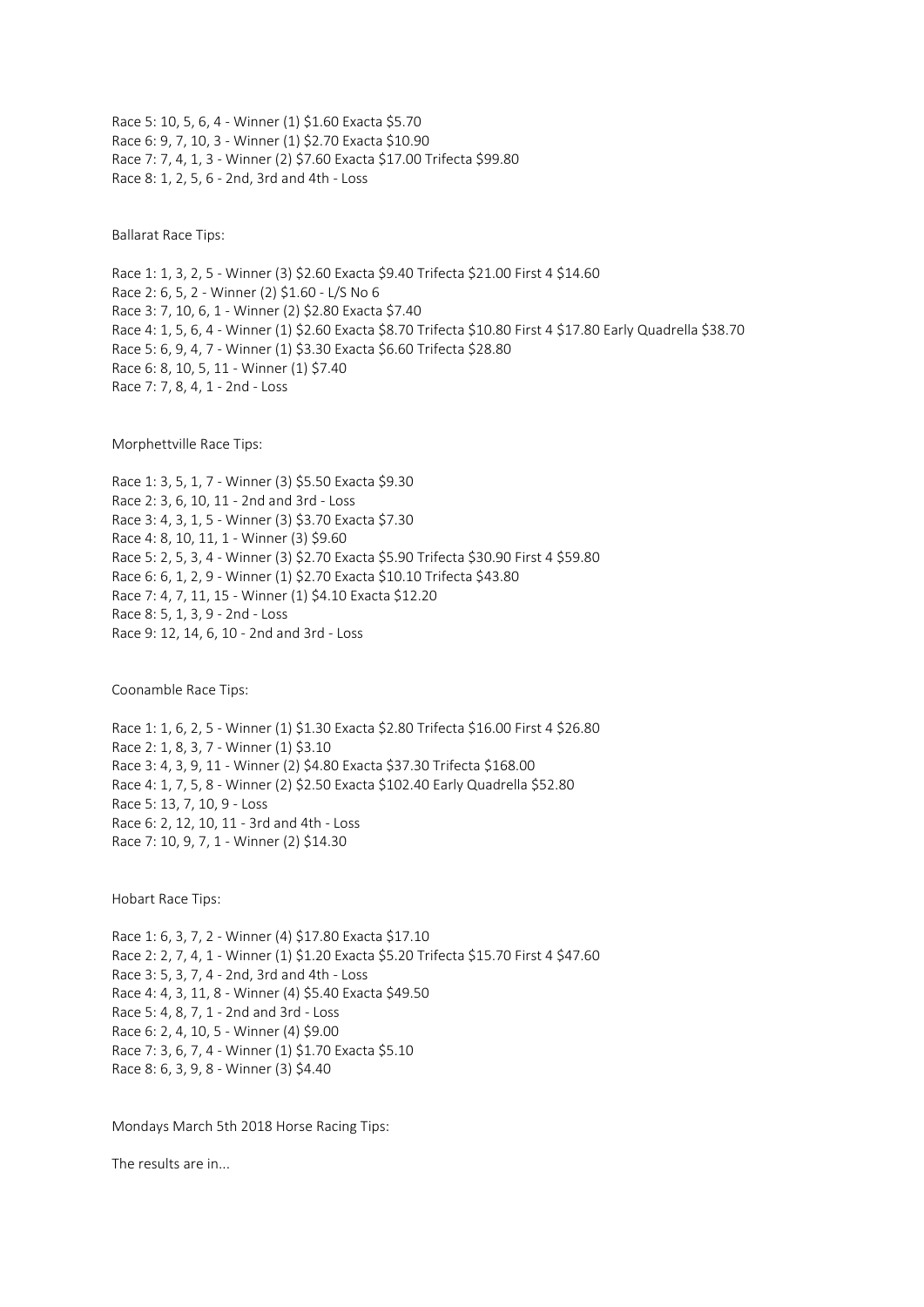Monday The Final Statistics.

- 1. Top Selection strike rate at 30% out of 23 races.
- 2. Top 2 Selections strike rate at 43% out of 23 races.
- + Total Top 2 Selection winners = 10 out of 23 races.
- 3. Exacta strike rate at 30% out of 23 races.
- + Total Exacta winners = 7 out of 23 races.

Dividends:

- + Best Top Selection win dividend: \$3.50
- + Best Top 2 Selection win dividend: \$12.10
- + Best tipped Exacta dividend: \$109.70
- + Best tipped Trifecta dividend: \$345.90
- + Best tipped First 4 dividend: \$163.60
- + Best tipped Quadrella dividend: n/a

The Day In Summary: So let's have a look at the numbers for this Mondays racing with 23 races covered. For the Exotics there were 7 Exacta's in total which is a strike rate of 30% with the biggest one paying out at \$109.70 with the best tipped Trifecta paying out at \$345.90 and the best tipped First 4 paid out at \$163.60. For Win Bets the best priced Top Selection winner was at \$3.50 with the strike rate for the Top Selection sitting at 30% with the strike rate for the Top 2 Selections sitting at a respectable 43% of all races run. With Quadrella's none were successfully tipped today. And so that wraps up this Mondays racing.

1. Special Suggested Bets Of The Day:

Murwillumbah Race 8 Banker Exacta:

3 / 7, 10, 12

So its 3 for 1st and 7, 10, 12 for 2nd.

Total Cost: \$12 buys a 400% share of the dividend.

2. Where The Money Is: Those runners which stand out as being well supported early.

York Race 7 No 6 Brittella at \$15.00 and there is some money for this one not a huge amount but some so may be worth a small eachway bet at the odds.

## 3. Best Longshot's Of The Day:

York Race 8 No 9 Patchirac at \$31.00 and there is a tiny amount of interest for this one and it is hard to find real support for any outsider today so this one may be worth a small place bet at the \$8.25 on offer as an interest.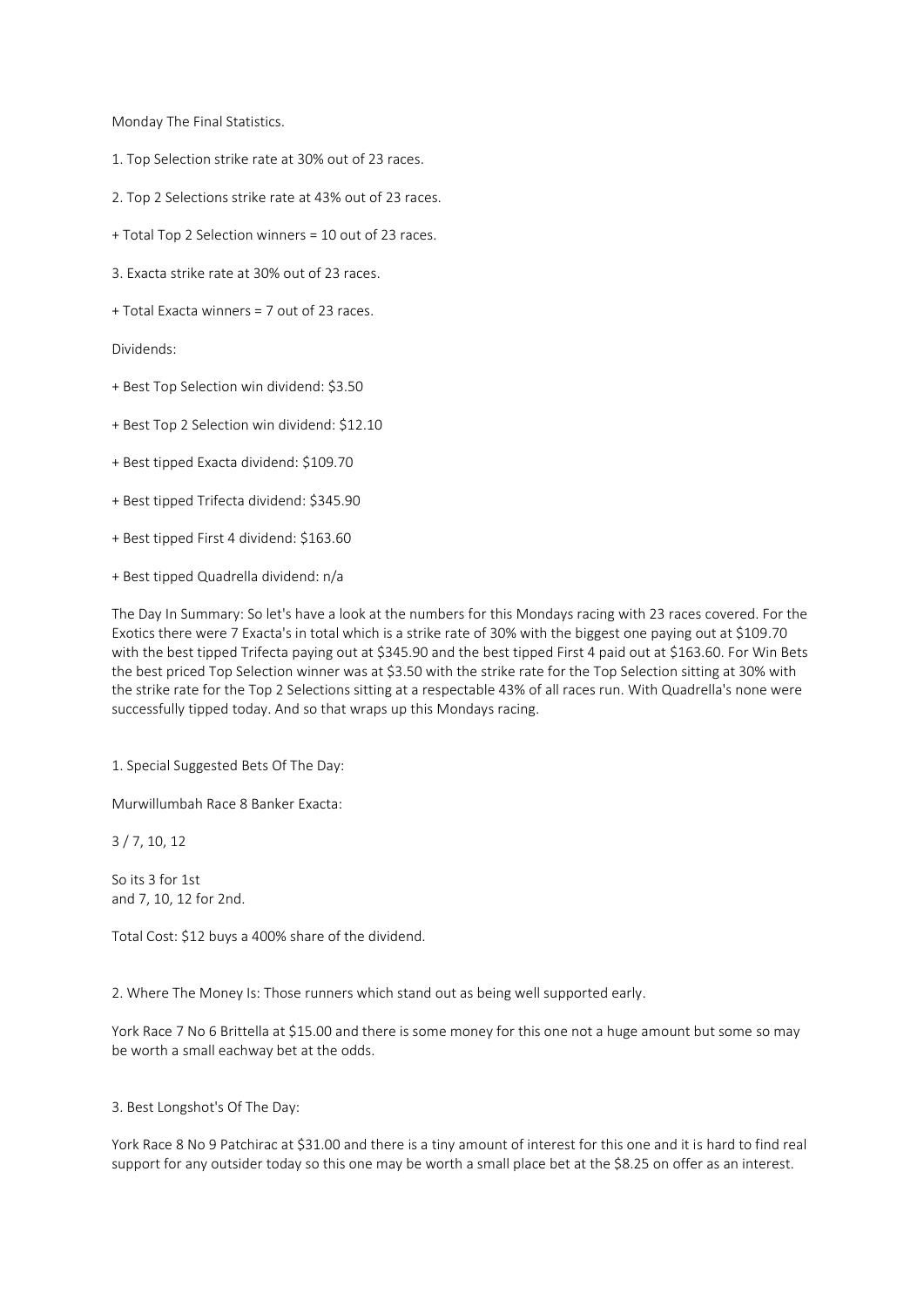Result - Finished 1st

4. Best Multi Bet Of The Day:

All bets are for the PLACE.

Murwillumbah Race 4 No 7 | Race 5 No 12 | Race 6 No 8 | Race 7 No 8

Suggested Bet:> \$10

5. Best Quaddie Of The Day:

Orange Quadrella:

Race 4: 2, 6, 11, 8 Race 5: 8, 4, 7, 5 Race 6: 2, 13, 9, 16 Race 7: 7, 3, 1, 6

Total Cost: \$13 buys a 5% share of the dividend.

Mondays Predicted Betting Outlook: Murwillumbah & Orange there is good money early and there are a lot of well backed favorites early so may be a day of few surprises. York and there is not a huge amount of money around for this meeting so sit back and take a look at the results and make a decision to participate or not from there.

Today's Race Tips:

Murwillumbah Race Tips:

Race 1: 7, 5, 2, 13 - Winner (1) \$2.10 Race 2: 4, 1, 6, 8 - 2nd, 3rd and 4th - Loss Race 3: 3, 10, 5, 9 - 2nd and 3rd - Loss Race 4: 2, 7, 3, 5 - Winner (4) \$3.80 Race 5: 3, 12, 11, 10 - 2nd and 4th - Loss Race 6: 3, 8, 9, 1 - Winner (3) \$7.80 Race 7: 3, 8, 4, 9 - Winner (1) \$2.70 Exacta \$26.80 Race 8: 3, 7, 10, 12 - 4th - Loss

Orange Race Tips:

Race 1: 2, 6, 7, 5 - Winner (1) \$2.10 Race 2: 9, 11, 4, 5 - 2nd and 4th - Loss Race 3: 9, 8, 6, 4 - Winner (2) \$12.10 Exacta \$109.70 Trifecta \$345.90 Race 4: 2, 6, 11, 8 - 2nd and 3rd - Loss Race 5: 8, 4, 7, 5 - Winner (4) \$9.20 Exacta \$48.80 Race 6: 2, 13, 9, 16 - Winner (1) \$2.60 Race 7: 7, 3, 1, 6 - Winner (1) \$3.40 Exacta \$26.40 Trifecta \$67.70 First 4 \$163.60

York Race Tips: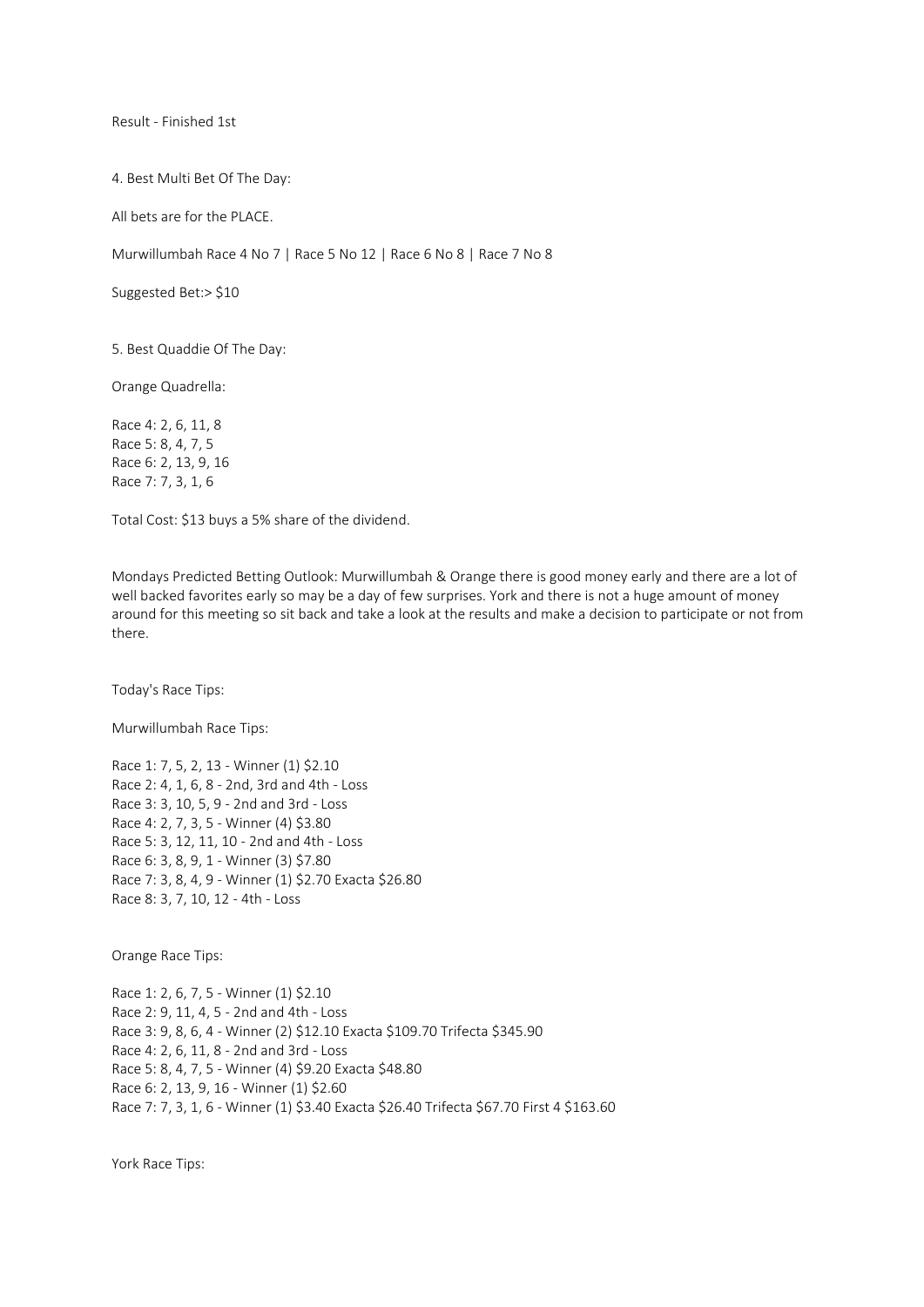Race 1: 7, 4, 8, 2 - 2nd and 4th - Loss Race 2: 2, 6, 1, 5 - 4th - Loss Race 3: 2, 1, 6, 9 - Winner (1) \$2.70 Race 4: 6, 11, 8, 9 - Winner (2) \$4.90 Exacta \$29.00 Race 5: 10, 6, 9, 12 - Winner (1) \$3.50 Exacta \$19.50 Race 6: 9, 6, 5, 1 - Winner (2) \$2.20 Exacta \$20.50 Race 7: 6, 7, 9, 4 - 2nd - Loss Race 8: 1, 3, 4, 9 - Winner (4) \$18.10

Mondays February 26th 2018 Horse Racing Tips:

The results are in...

Monday The Final Statistics.

1. Top Selection strike rate at 21% out of 14 races.

2. Top 2 Selections strike rate at 57% out of 14 races.

+ Total Top 2 Selection winners = 8 out of 14 races.

3. Exacta strike rate at 64% out of 14 races.

+ Total Exacta winners = 9 out of 14 races.

Dividends:

+ Best Top Selection win dividend: \$4.10

+ Best Top 2 Selection win dividend: \$6.00

+ Best tipped Exacta dividend: \$23.80

+ Best tipped Trifecta dividend: \$95.70

+ Best tipped First 4 dividend: \$28.20

+ Best tipped Quadrella dividend: \$736.40

The Day In Summary: So let's have a look at the numbers for this Mondays racing with 14 races covered. For the Exotics there were 9 Exacta's in total which is a strike rate of 64% with the biggest one paying out at \$23.80 with the best tipped Trifecta paying out at \$95.70 and the best tipped First 4 paid out at \$28.20. For Win Bets the best priced Top Selection winner was at \$4.10 with the strike rate for the Top Selection sitting at 21% with the strike rate for the Top 2 Selections sitting at a respectable 57% of all races run. With Quadrella's the best today was a main one at Taree and it paid out at \$736.40. And so that wraps up this Mondays racing.

1. Special Suggested Bets Of The Day:

Tamworth Race 2 Banker Exacta:

10 / 8, 4, 3

So its 10 for 1st and 8, 4, 3 for 2nd.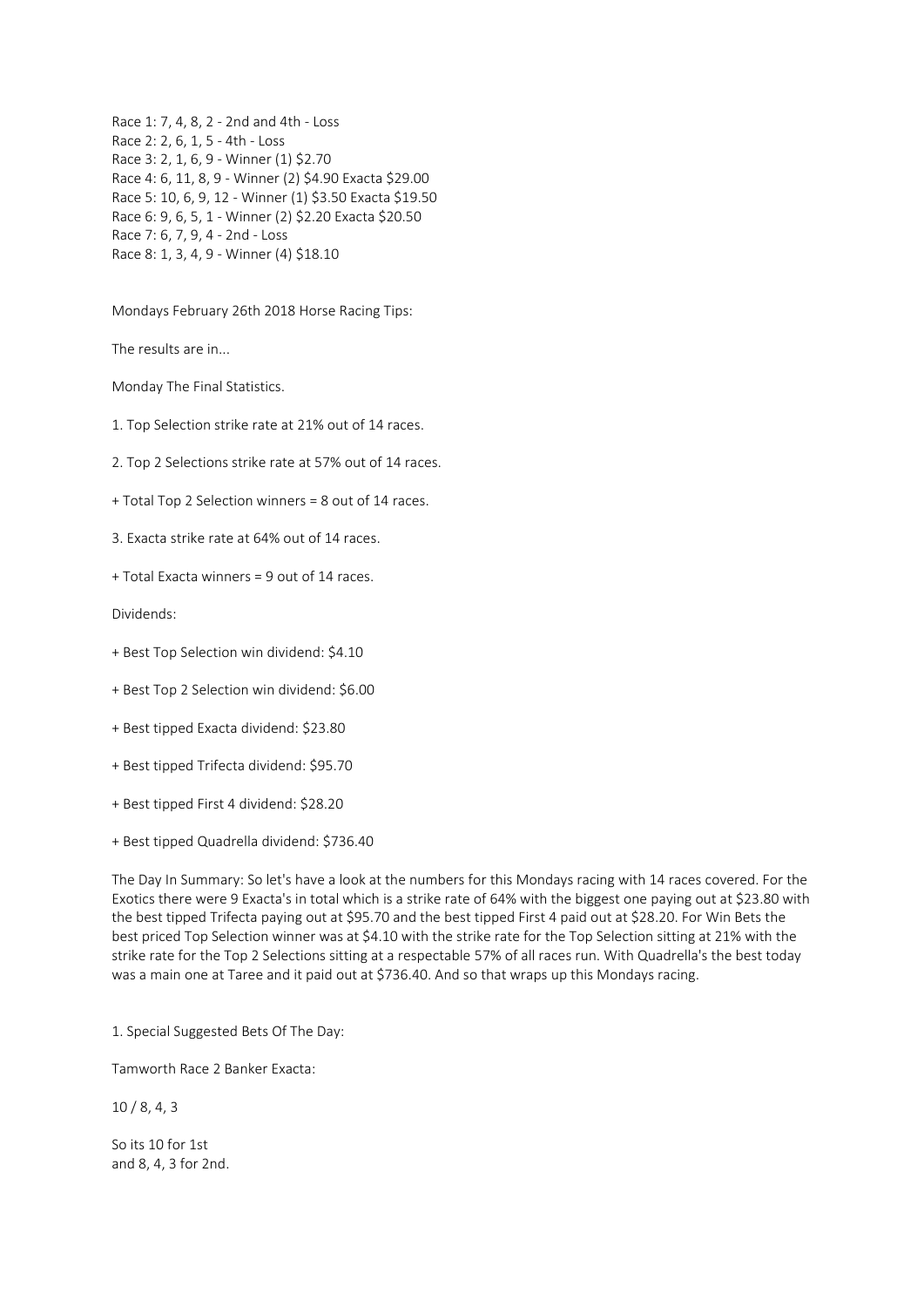Total Cost: \$12 buys a 400% share of the dividend.

2. Where The Money Is: Those runners which stand out as being well supported early.

No runners of real value to report today.

3. Best Longshot's Of The Day:

No runners of real value to report today.

4. Best Multi Bet Of The Day:

All bets are for the PLACE.

Taree Race 3 No 3 | Race 4 No 2 | Race 5 No 3 | Race 6 No 12

Suggested Bet: \$10

5. Best Quaddie Of The Day:

Tamworth Quadrella:

Race 4: 2, 5, 9, 3 Race 5: 2, 12, 6, 4 Race 6: 11, 5, 9, 12 Race 7: 1, 7, 3, 5

Total Cost: \$13 buys a 5% share of the dividend.

Mondays Predicted Betting Outlook: And there is quite a bit of money around this Monday which is unusual so I am hopefully confident of a even day based on the money flow.

Today's Race Tips:

Taree Race Tips:

Race 1: 7, 5, 6, 4 - Winner (1) \$2.20 Exacta \$16.50 Race 2: 13, 11, 9, 8 - Winner (3) \$3.30 Exacta \$21.70 Trifecta \$95.70 Race 3: 3, 6, 8, 10 - Winner (3) \$3.00 Exacta \$13.00 Race 4: 2, 3, 1, 7 - Winner (1) \$4.10 Exacta \$20.30 Early Quadrella \$144.80 Race 5: 3, 2, 10, 8 - Winner (2) \$3.70 Exacta \$11.40 Race 6: 12, 7, 8, 10 - Winner (3) \$6.40 Race 7: 1, 3, 2, 4 - Winner (4) \$4.30 Exacta \$6.20 Quadrella \$736.40

Tamworth Race Tips:

Race 1: 12, 13, 10, 14 - Winner (2) \$3.80 Race 2: 10, 8, 4, 3 - 2nd and 3rd - Loss Race 3: 4, 12, 1, 3 - Winner (2) \$6.00 Exacta \$23.80 Race 4: 2, 5, 9, 3 - Winner (2) \$4.70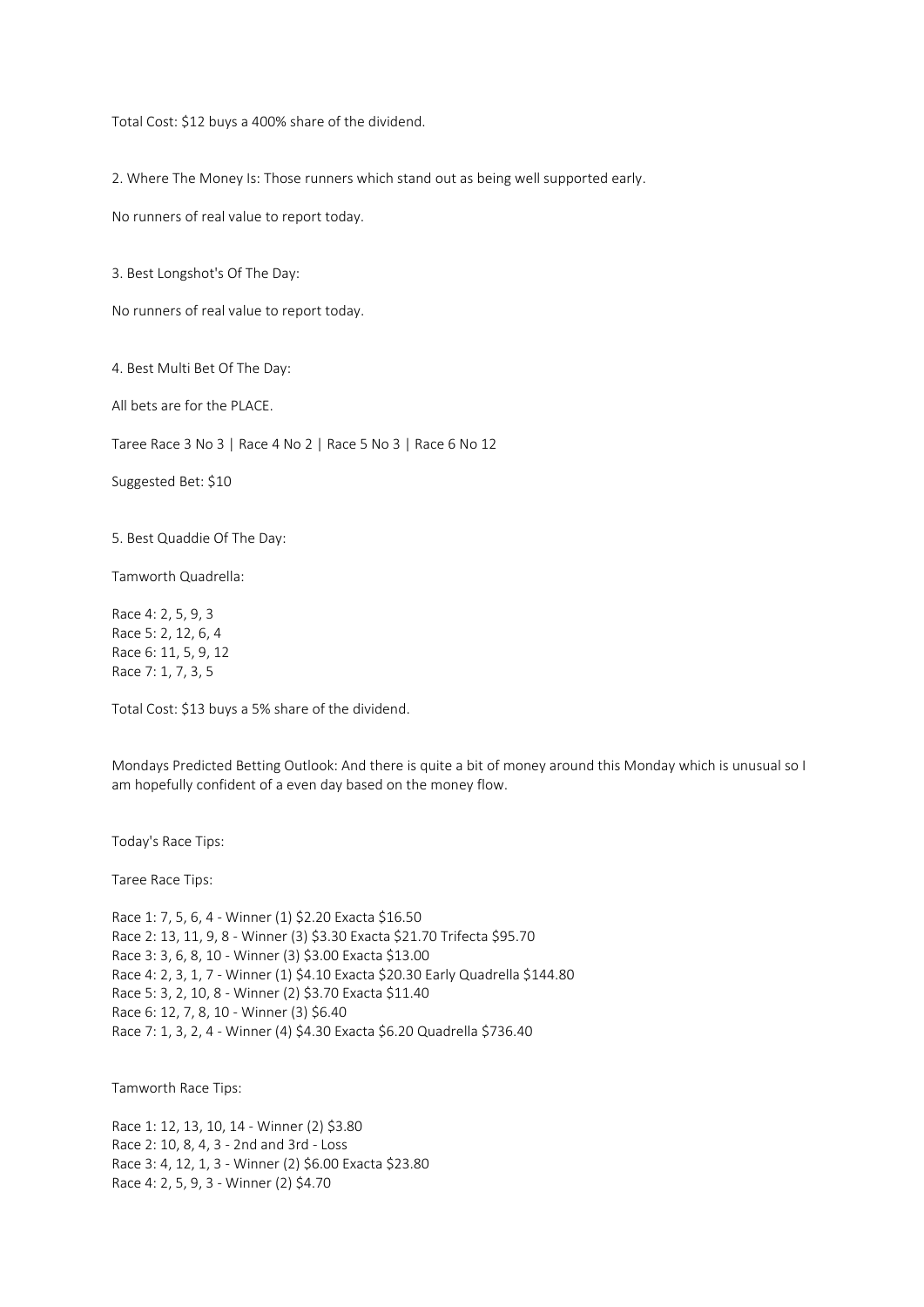Race 5: 2, 12, 6, 4 - Winner (3) \$6.80 Exacta \$21.80 Trifecta \$55.50 Race 6: 11, 5, 9, 12 - Winner (2) \$4.50 Race 7: 1, 7, 3, 5 - Winner (1) \$1.70 Exacta \$6.80 Trifecta \$18.50 First 4 \$28.20 Quadrella \$252.30

Mondays February 19th 2018 Horse Racing Tips:

The results are in...

Monday The Final Statistics.

1. Top Selection strike rate at 40% out of 15 races.

2. Top 2 Selections strike rate at 73% out of 15 races.

+ Total Top 2 Selection winners = 11 out of 15 races.

3. Exacta strike rate at 47% out of 15 races.

+ Total Exacta winners = 7 out of 15 races.

Dividends:

- + Best Top Selection win dividend: \$7.80
- + Best Top 2 Selection win dividend: \$7.80
- + Best tipped Exacta dividend: \$51.40
- + Best tipped Trifecta dividend: \$99.20
- + Best tipped First 4 dividend: \$21.20
- + Best tipped Quadrella dividend: \$110.00

The Day In Summary: So let's have a look at the numbers for this Mondays racing with 15 races covered. For the Exotics there were 7 Exacta's in total which is a strike rate of 47% with the biggest one paying out at \$51.40 with the best tipped Trifecta paying out at \$99.20 and the best tipped First 4 paid out at \$21.20. For Win Bets the best priced Top Selection winner was at \$7.80 with the strike rate for the Top Selection sitting at 40% with the strike rate for the Top 2 Selections sitting at a respectable 73% of all races run. With Quadrella's the best today was an early one at Bathurst and it paid out at \$110.00. And so that wraps up this Mondays racing.

1. Special Suggested Bets Of The Day:

Lismore Race 2 Banker Exacta:

4 / 5, 7, 6

So its 4 for 1st and 5, 7, 6 for 2nd.

Total Cost: \$12 buys a 400% share of the dividend.

Result - Loss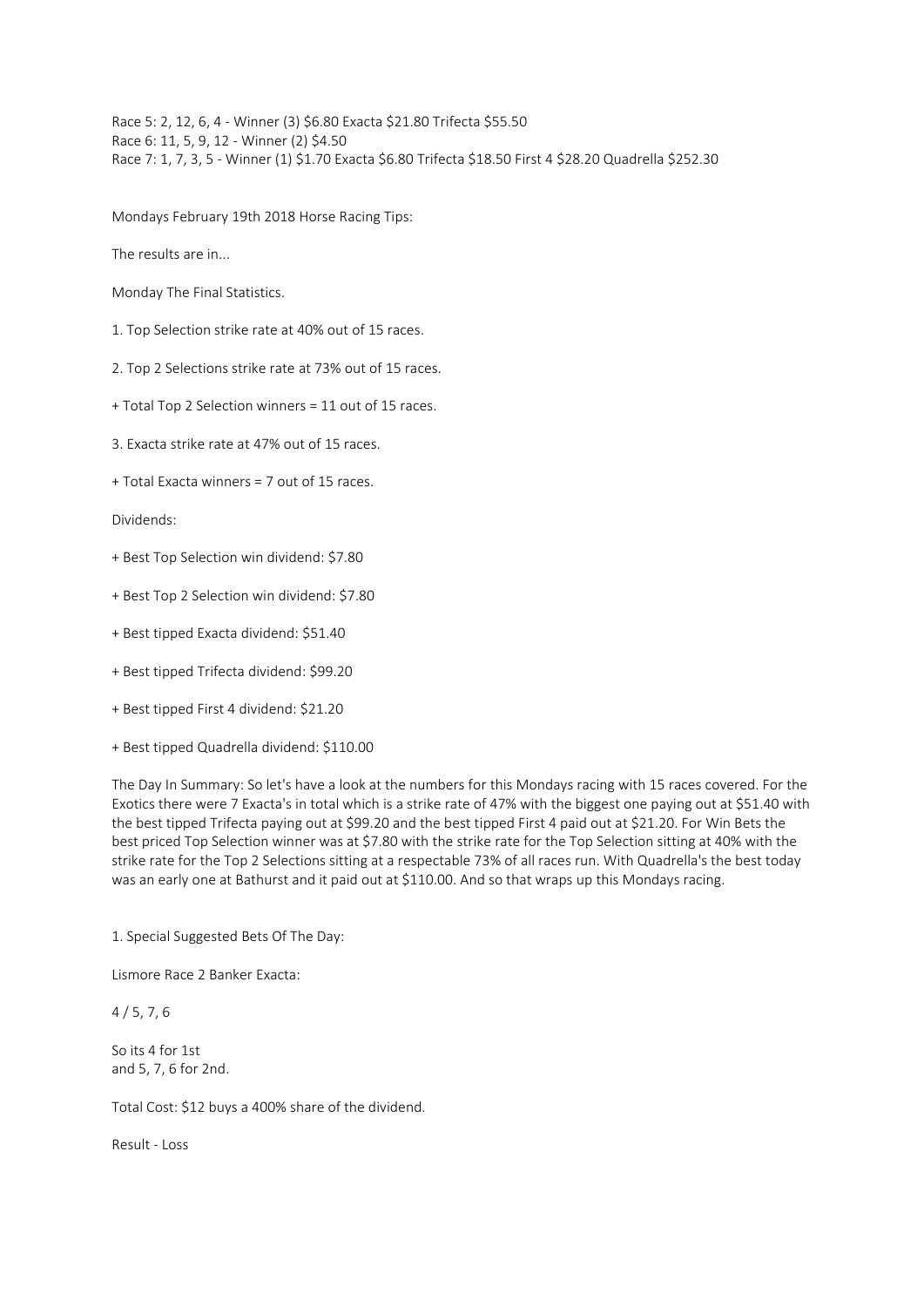2. Where The Money Is: Those runners which stand out as being well supported early.

Lismore Race 3 No 9 Rosella Girl at \$4.80 and this one is up against an odds-on favorite today, but there is enough early money around to suggest this one may pose a serious challenge and time will tell.

Result - Finished 3rd

3. Best Longshot's Of The Day:

Lismore Race 8 No 9 Tycoon Rosaa at \$7.00 and this is just about the longest priced outsider I can find today and yes it has been well supported early so might be worth a bit of a look in the last race at Lismore.

Result - Finished 1st

4. Best Multi Bet Of The Day:

All bets are for the PLACE.

Bathurst Race 4 No 8 | Race 5 No 3 | Race 6 No 1 Race 7 No 3

Suggested Bet: \$10

Result - A win and paid out at \$28.00 for \$10

5. Best Quaddie Of The Day:

Lismore Quadrella:

Race 5: 5, 8, 7, 1 Race 6: 2, 8, 5, 10 Race 7: 13, 8, 11, 4 Race 8: 9, 3, 7, 14

Total Cost: \$13 buys a 5% share of the dividend.

Result - Loss

Mondays Predicted Betting Outlook: And there is enough early money around to be available to suggest an interesting day so fingers are crossed that it will be business as normal and I am predicting that there won't be too many outrageous surprises.

Today's Race Tips:

Lismore Race Tips:

Race 1: 6, 3, 2, 1 - Winner (2) \$2.30 Exacta \$5.20 Trifecta \$9.70 First 4 \$20.20 Race 2: 4, 5, 7, 6 - Winner (1) \$2.20 Race 3: 9, 6, 5, 8 - Winner (2) \$1.80 Exacta \$5.20 Trifecta \$19.00 Race 4: 2, 8, 6, 10 - 2nd and 4th - Loss Race 5: 5, 8, 7, 1 - 4th - Loss Race 6: 2, 8, 5, 10 - Winner (2) \$2.80 Race 7: 13, 8, 11, 4 - 4th - Loss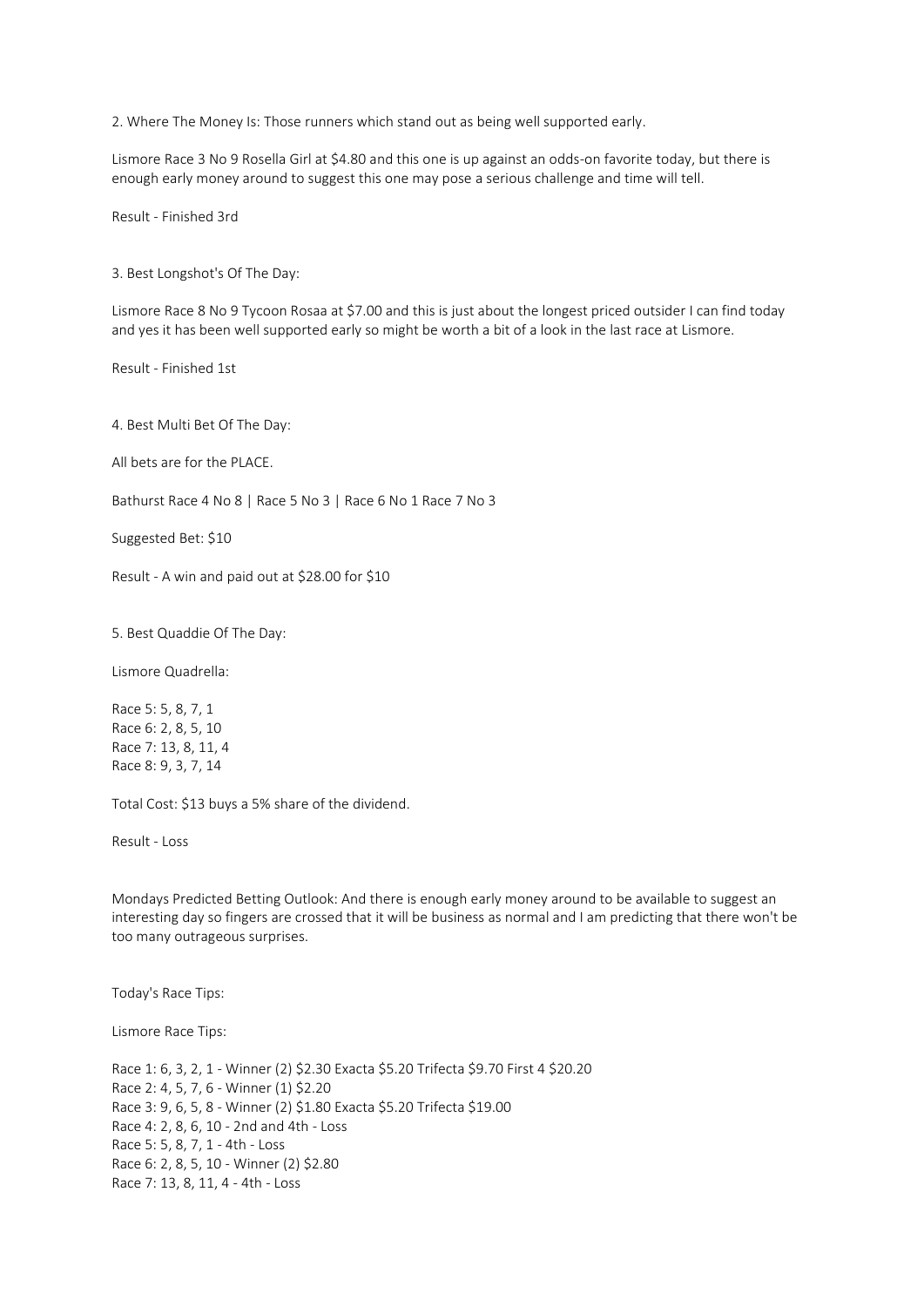Race 8: 9, 3, 7, 14 - Winner (1) \$7.80 Exacta \$51.40

Bathurst Race Tips:

Race 1: 3, 5, 4, 2 - Winner (2) \$3.40 Exacta \$15.80 Trifecta \$11.80 First 4 \$21.20 Race 2: 3, 2, 5, 1 - Winner (1) \$2.20 Exacta \$24.30 Trifecta \$99.20 Race 3: 5, 3, 4, 6 - Winner (3) \$3.80 Race 4: 8, 1, 7, 6 - Winner (2) \$2.20 Early Quadrella \$110.00 Race 5: 3, 8, 7, 2 - Winner (1) \$2.10 Race 6: 1, 7, 2, 8 - Winner (1) \$2.20 Exacta \$3.10 Trifecta \$12.30 Race 7: 3, 4, 6, 1 - Winner (1) \$5.50 Exacta \$11.40 Trifecta \$50.90 Quadrella \$68.70

Mondays February 12th 2018 Horse Racing Tips:

The results are in...

Monday The Final Statistics.

1. Top Selection strike rate at 29% out of 14 races.

2. Top 2 Selections strike rate at 50% out of 14 races.

+ Total Top 2 Selection winners = 7 out of 14 races.

3. Exacta strike rate at 57% out of 14 races.

+ Total Exacta winners = 8 out of 14 races.

Dividends:

+ Best Top Selection win dividend: \$3.20

+ Best Top 2 Selection win dividend: \$5.20

+ Best tipped Exacta dividend: \$59.30

+ Best tipped Trifecta dividend: \$180.10

+ Best tipped First 4 dividend: \$13.40

+ Best tipped Quadrella dividend: \$192.30

The Day In Summary: So let's have a look at the numbers for this Mondays racing with 14 races covered. For the Exotics there were 8 Exacta's in total which is a strike rate of 57% with the biggest one paying out at \$59.30 with the best tipped Trifecta paying out at \$180.10 and the best tipped First 4 paid out at \$13.40. For Win Bets the best priced Top Selection winner was at \$3.20 with the strike rate for the Top Selection sitting at 29% with the strike rate for the Top 2 Selections sitting at a respectable 50% of all races run. With Quadrella's the best today was a main one at Goulburn and it paid out at \$192.30. And so that wraps up this Mondays racing.

Special Suggested Bets Of The Day:

Goulburn Race 6 Banker Exacta:

1 / 10, 6, 4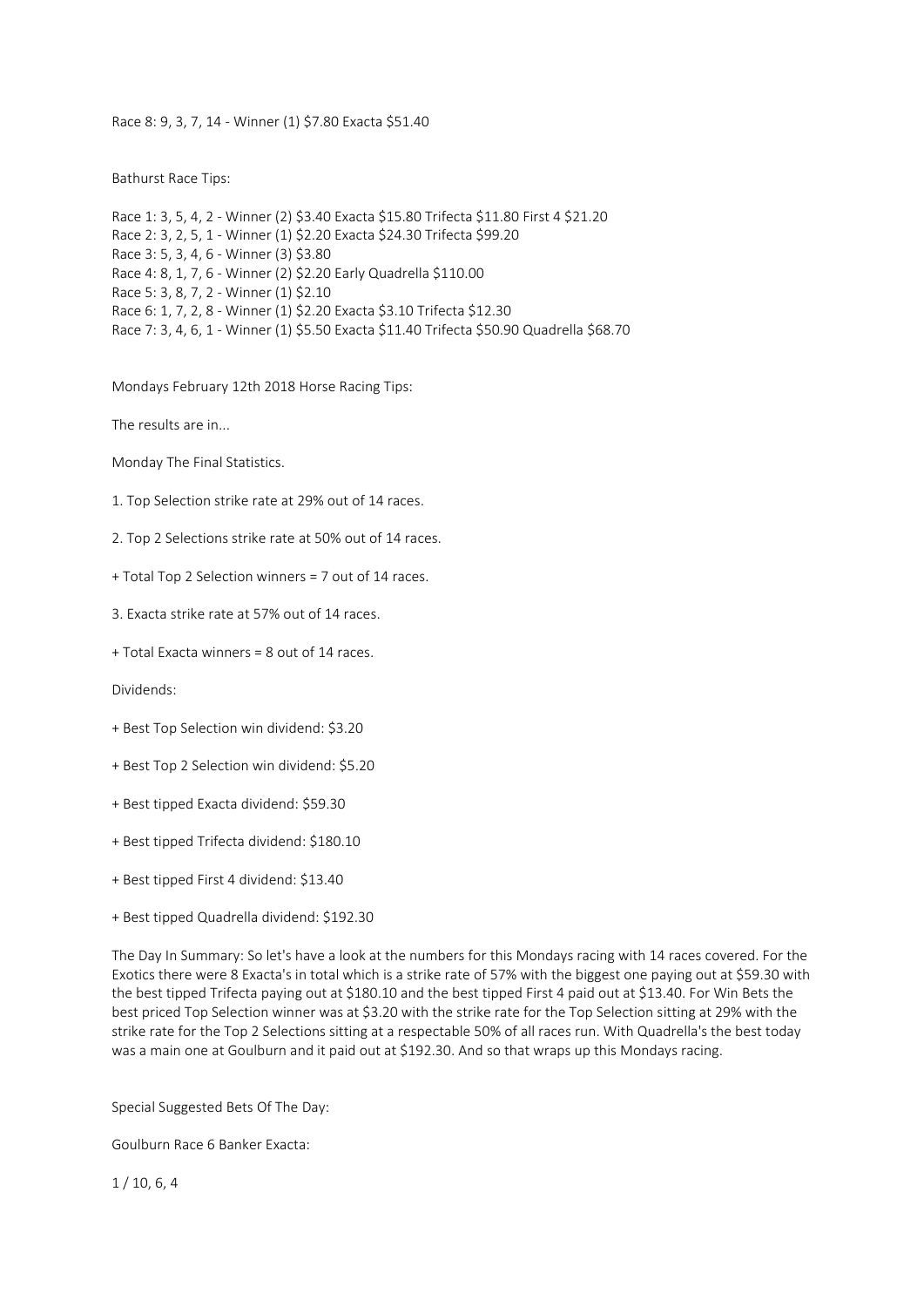So its 1 for 1st and 10, 6, 4 for 2nd.

Total Cost: \$12 buys a 400% share of the dividend.

Where The Money Is: Those runners which stand out as being well supported early.

Taree Race 6 No 8 Subtle Senorita at \$8.00 and with strong early money support this one just may be worth keeping a little safer than usual.

Result - Finished 3rd

Best Longshot's Of The Day:

Nothing to report today.

Best Multi Bet Of The Day:

All bets are for the PLACE.

Goulburn Race 3 No 2 | Race 4 No 6 | Race 6 No 10 | Race 7 No 6

Suggested Bet: \$10

Best Quaddie Of The Day:

Taree Quadrella:

Race 4: 8, 3, 5, 1 Race 5: 2, 4, 8, 10 Race 6: 8, 10, 3, 13 Race 7: 10, 9, 5, 1

Total Cost: \$13 buys a 5% share of the dividend.

Mondays Predicted Betting Outlook: And there is good early money flowing at both Goulburn & Taree so I am optimistic of a fortunate day.

Today's Race Tips:

Goulburn Race Tips:

Race 1: 1, 5, 7, 2 - 2nd, 3rd and 4th - Loss Race 2: 1, 7, 2, 3 - Winner (2) \$5.20 Exacta \$7.90 Trifecta \$22.70 First 4 \$13.40 Race 3: 2, 12, 11, 7 - Winner (2) \$5.00 Exacta \$19.00 Race 4: 10, 6, 7, 12 - Winner (1) \$2.40 Exacta \$8.60 Trifecta \$35.40 Race 5: 2, 8, 6, 10 - Winner (2) \$2.90 Exacta \$7.20 Trifecta \$25.90 Race 6: 1, 10, 6, 4 - Winner (1) \$1.70 Race 7: 7, 6, 10, 9 - Winner (3) \$6.40 Exacta \$16.70 Quadrella \$192.30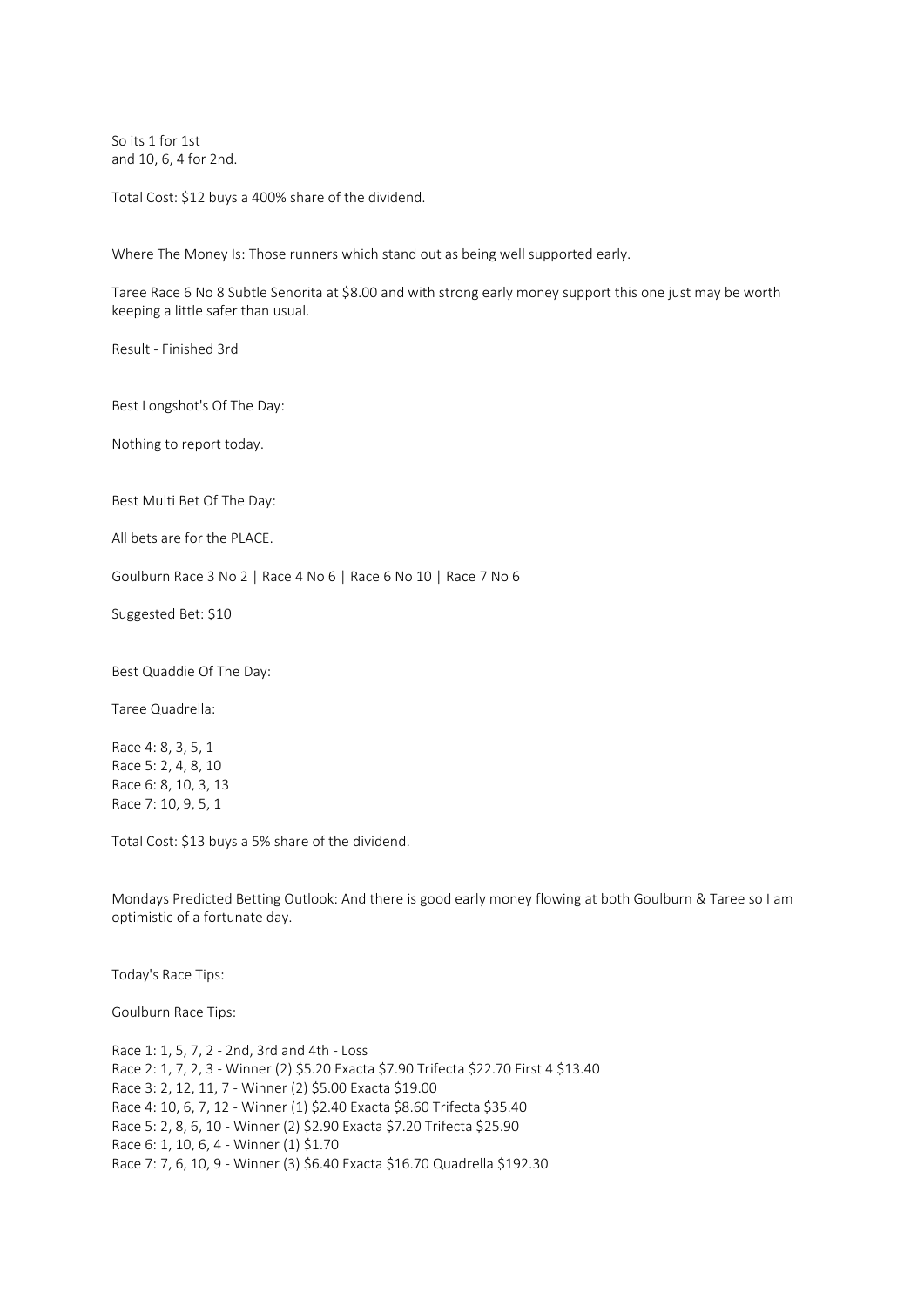Taree Race Tips:

Race 1: 11, 9, 4, 1 - Winner (4) \$3.20 Race 2: 3, 2, 7, 9 - Winner (1) \$3.20 Exacta \$12.70 Race 3: 9, 3, 5, 8 - Winner (1) \$1.50 Exacta \$14.30 Race 4: 8, 3, 5, 1 - 2nd, 3rd and 4th - Loss Race 5: 2, 4, 8, 10 - Winner (4) \$10.60 Exacta \$59.30 Trifecta \$180.10 Race 6: 8, 10, 3, 13 - 2nd and 3rd - Loss Race 7: 10, 9, 5, 1 - 3rd and 4th - Loss

Mondays February 5th 2018 Horse Racing Tips:

The results are in...

Monday The Final Statistics.

1. Top Selection strike rate at 36% out of 14 races.

2. Top 2 Selections strike rate at 57% out of 14 races.

+ Total Top 2 Selection winners = 8 out of 14 races.

3. Exacta strike rate at 64% out of 14 races.

+ Total Exacta winners = 9 out of 14 races.

Dividends:

- + Best Top Selection win dividend: \$3.30
- + Best Top 2 Selection win dividend: \$6.00
- + Best tipped Exacta dividend: \$42.50
- + Best tipped Trifecta dividend: \$120.40
- + Best tipped First 4 dividend: \$561.60
- + Best tipped Quadrella dividend: \$224.70

The Day In Summary: So let's have a look at the numbers for this Mondays racing with 14 races covered. For the Exotics there were 9 Exacta's in total which is a strike rate of 64% with the biggest one paying out at \$42.50 with the best tipped Trifecta paying out at \$120.40 and the best tipped First 4 paid out at \$561.60. For Win Bets the best priced Top Selection winner was at \$3.30 with the strike rate for the Top Selection sitting at 36% with the strike rate for the Top 2 Selections sitting at a respectable 57% of all races run. With Quadrella's the best today was a main one at Cessnock and it paid out at \$224.70. And so that wraps up this Mondays racing.

Special Suggested Bets Of The Day:

Dalby Race 2 Banker Exacta:

1 / 14, 5, 12

So its 1 for 1st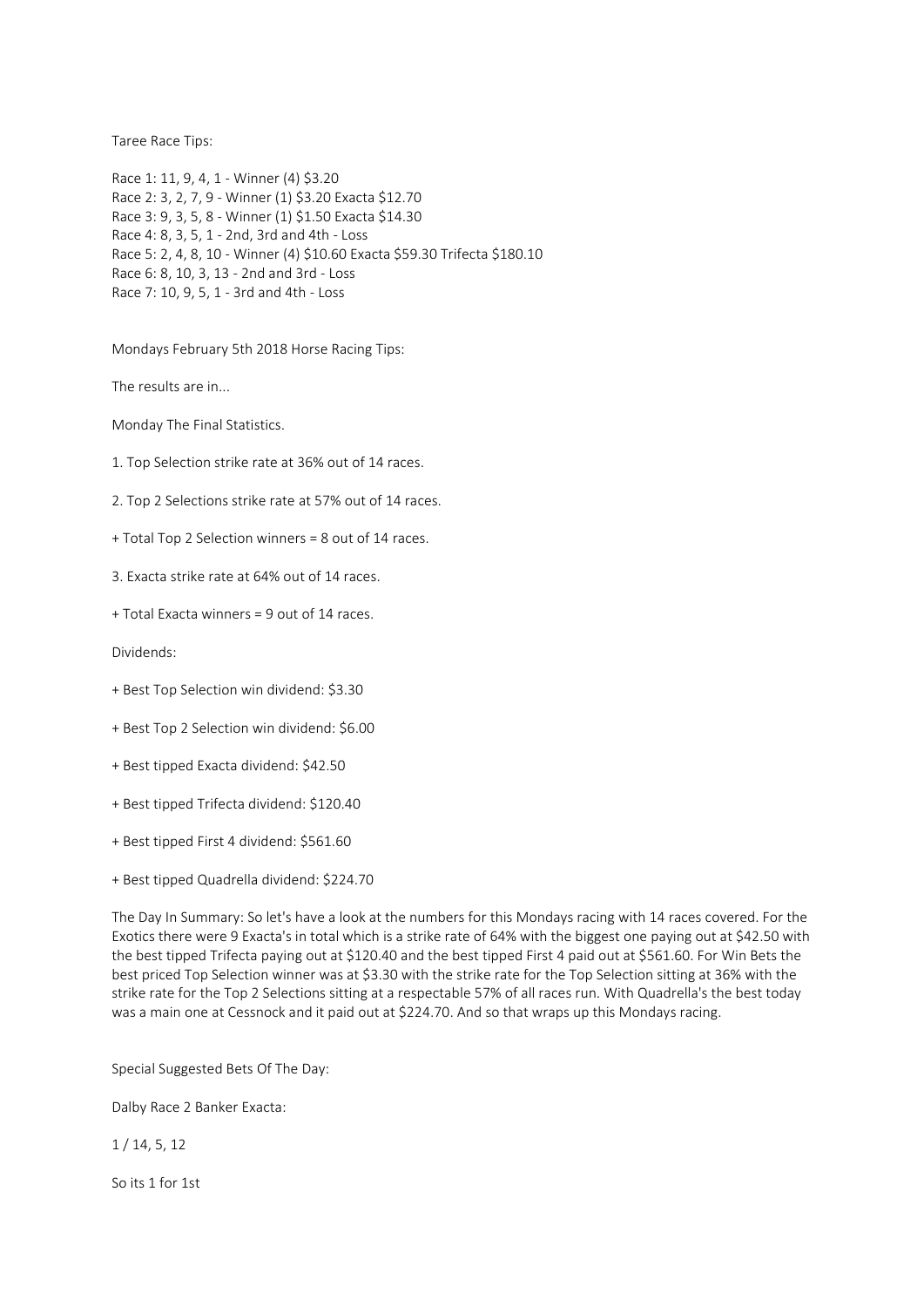and 14, 5, 12 for 2nd.

Total Cost: \$12 buys a 400% share of the dividend.

Where The Money Is: Those runners which stand out as being well supported early.

Cessnock Race 5 No 5 Jackknife at \$8.50 and there is a good deal of support for this one early so may be worth a watch.

Best Longshot's Of The Day:

There are just no longshot's to report today.

Best Multi Bet Of The Day:

All bets are for the PLACE.

Dalby Race 4 No 4 | Race 5 No 5 | Race 6 No 1 | Race 7 No 5

Suggested Bet: \$10

Best Quaddie Of The Day:

Cessnock Quadrella:

Race 4: 2, 3, 1, 5 Race 5: 5, 3, 2, 4 Race 6: 1, 3, 9, 2 Race 7: 10, 13, 16, 12

Total Cost: \$13 buys a 5% share of the dividend.

Today's Race Tips:

Dalby Race Tips:

Race 1: 1, 5, 4, 3 - Winner (1) \$1.60 Race 2: 1, 14, 5, 12 - Winner (1) \$3.30 Race 3: 2, 5, 3, 7 - Winner (1) \$1.80 Exacta \$5.30 Trifecta \$5.60 First 4 \$6.20 Race 4: 4, 9, 7, 2 - Winner (3) \$3.60 Exacta \$34.10 Early Quadrella \$78.20 Race 5: 5, 3, 1, 2 - 2nd, 3rd and 4th - Loss Race 6: 1, 6, 4, 11 - Winner (4) \$4.80 Exacta \$20.70 Trifecta \$120.40 First 4 \$561.60 Race 7: 5, 1, 4, 3 - Winner (2) \$3.50 Exacta \$11.70

Cessnock Race Tips:

Race 1: 2, 1, 3, 5 - 2nd and 4th - Loss Race 2: 1, 3, 4, 2 - Winner (1) \$1.30 Exacta \$3.60 Trifecta \$18.90 First 4 \$20.00 Race 3: 4, 9, 8, 5 - Winner (4) \$4.20 Exacta \$16.30 Race 4: 2, 3, 1, 5 - Winner (1) \$1.30 Exacta \$5.10 Trifecta \$13.20 Race 5: 5, 3, 2, 4 - Winner (3) \$4.90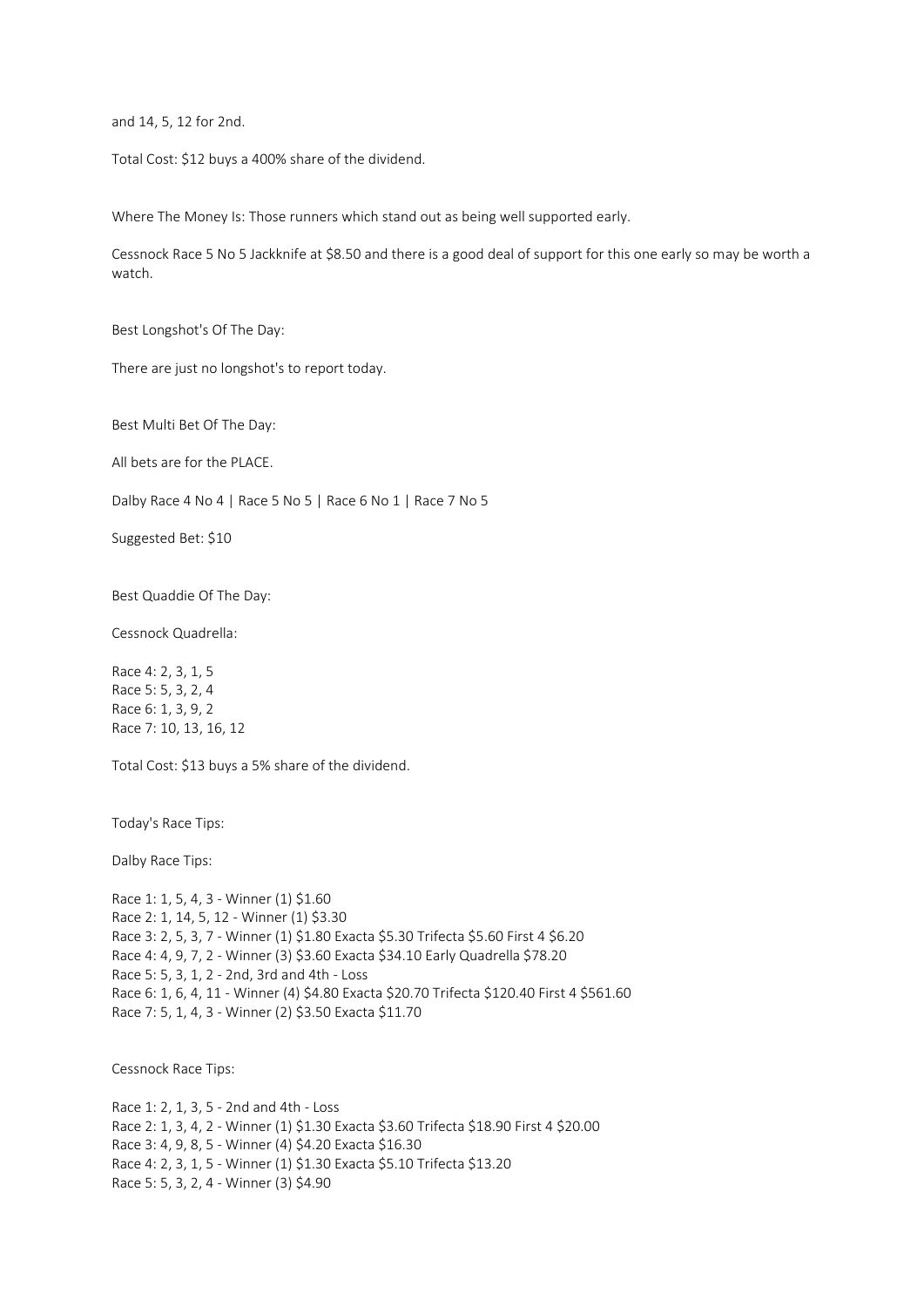Race 6: 1, 3, 9, 2 - Winner (2) \$6.00 Exacta \$42.50 Trifecta \$84.00 Race 7: 10, 13, 16, 12 - Winner (2) \$3.50 Exacta \$8.20 Quadrella \$224.70

Mondays January 29th 2018 Horse Racing Tips:

The results are in...

Monday The Final Statistics.

- 1. Top Selection strike rate at 71% out of 14 races.
- 2. Top 2 Selections strike rate at 79% out of 14 races.
- + Total Top 2 Selection winners = 11 out of 14 races.
- 3. Exacta strike rate at 64% out of 14 races.
- + Total Exacta winners = 9 out of 14 races.

Dividends:

- + Best Top Selection win dividend: \$3.90
- + Best Top 2 Selection win dividend: \$3.90
- + Best tipped Exacta dividend: \$13.40
- + Best tipped Trifecta dividend: \$49.80
- + Best tipped First 4 dividend: \$80.80
- + Best tipped Quadrella dividend: n/a

The Day In Summary: So let's have a look at the numbers for this Mondays racing with 14 races covered. For the Exotics there were 9 Exacta's in total which is a strike rate of 64% with the biggest one paying out at \$13.40 with the best tipped Trifecta paying out at \$49.80 and the best tipped First 4 paid out at \$80.80. For Win Bets the best priced Top Selection winner was at \$3.90 with the strike rate for the Top Selection sitting at 71% with the strike rate for the Top 2 Selections sitting at a respectable 79% of all races run. With Quadrella's none were successfully tipped today. And so that wraps up this Mondays racing.

Special Suggested Bets Of The Day:

Armidale Race 3 Banker Exacta:

13 / 7, 4, 11

So its 13 for 1st and 7, 4, 11 for 2nd.

Total Cost: \$12 buys a 400% share of the dividend.

Where The Money Is: Those runners which stand out as being well supported early.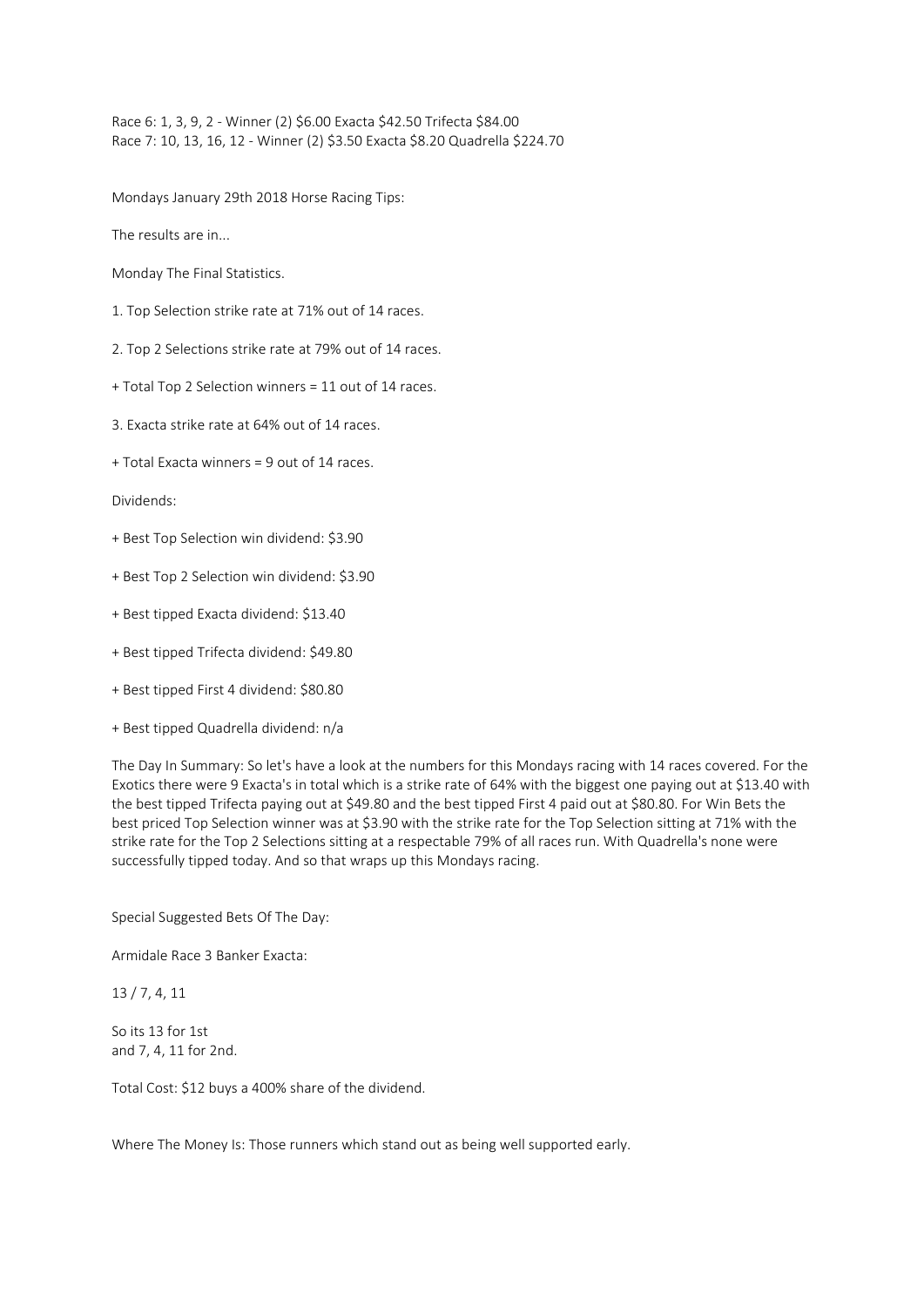Armidale Race 6 No 12 Moss Heart at \$6.00 and this one stands out with some decent support early so maybe one to watch.

Best Longshot's Of The Day:

Just can't find any longshot's today to report.

Best Multi Bet Of The Day:

All bets are for the PLACE.

Goulburn Race 3 No 7 | Race 4 No 4 | Race 6 No 7 | Race 7 No 11

Total Suggested bet: \$10

Best Quaddie Of The Day:

Armidale Quadrella:

Race 4: 1, 3, 10, 6 Rave 5: 7, 9, 5, 3 Race 6: 12, 5, 9, 4 Race 7: 4, 7, 12, 11

Total Cost: \$13 buys a 5% share of the dividend.

Today's Race Tips:

Goulburn Race Tips:

Race 1: 9, 1, 6, 2 - Winner (1) \$1.10 Exacta \$4.00 Race 2: 4, 6, 1, 5 - Winner (1) \$1.90 Exacta \$8.00 Trifecta \$18.10 Race 3: 7, 5, 1, 3 - Winner (2) \$2.40 Exacta \$13.40 Trifecta \$49.80 Race 4: 4, 6, 5, 3 - 2nd and 4th - Loss Race 5: 4, 6, 7, 8 - Winner (1) \$1.10 Exacta \$6.90 Trifecta \$27.70 First 4 \$30.80 Race 6: 7, 4, 1, 9 - Winner (1) \$2.30 Exacta \$8.60 Race 7: 5, 11, 10, 2 - Winner (1) \$2.30 Exacta \$11.20

Armidale Race Tips:

Race 1: 9, 3, 2, 5 - Winner (1) \$2.50 Exacta \$9.40 Trifecta \$35.40 First 4 \$80.80 Race 2: 2, 1, 8, 3 - Winner (1) \$1.40 Exacta \$4.20 Trifecta \$18.50 Race 3: 13, 7, 4, 11 - 2nd and 4th - Loss Race 4: 1, 3, 10, 6 - Winner (1) \$1.40 Exacta \$5.40 Rave 5: 7, 9, 5, 3 - Winner (1) \$3.90 Race 6: 12, 5, 9, 4 - 3rd - Loss Race 7: 4, 7, 12, 11 - Winner (1) \$3.50

Mondays January 22nd 2018 Horse Racing Tips:

The results are in...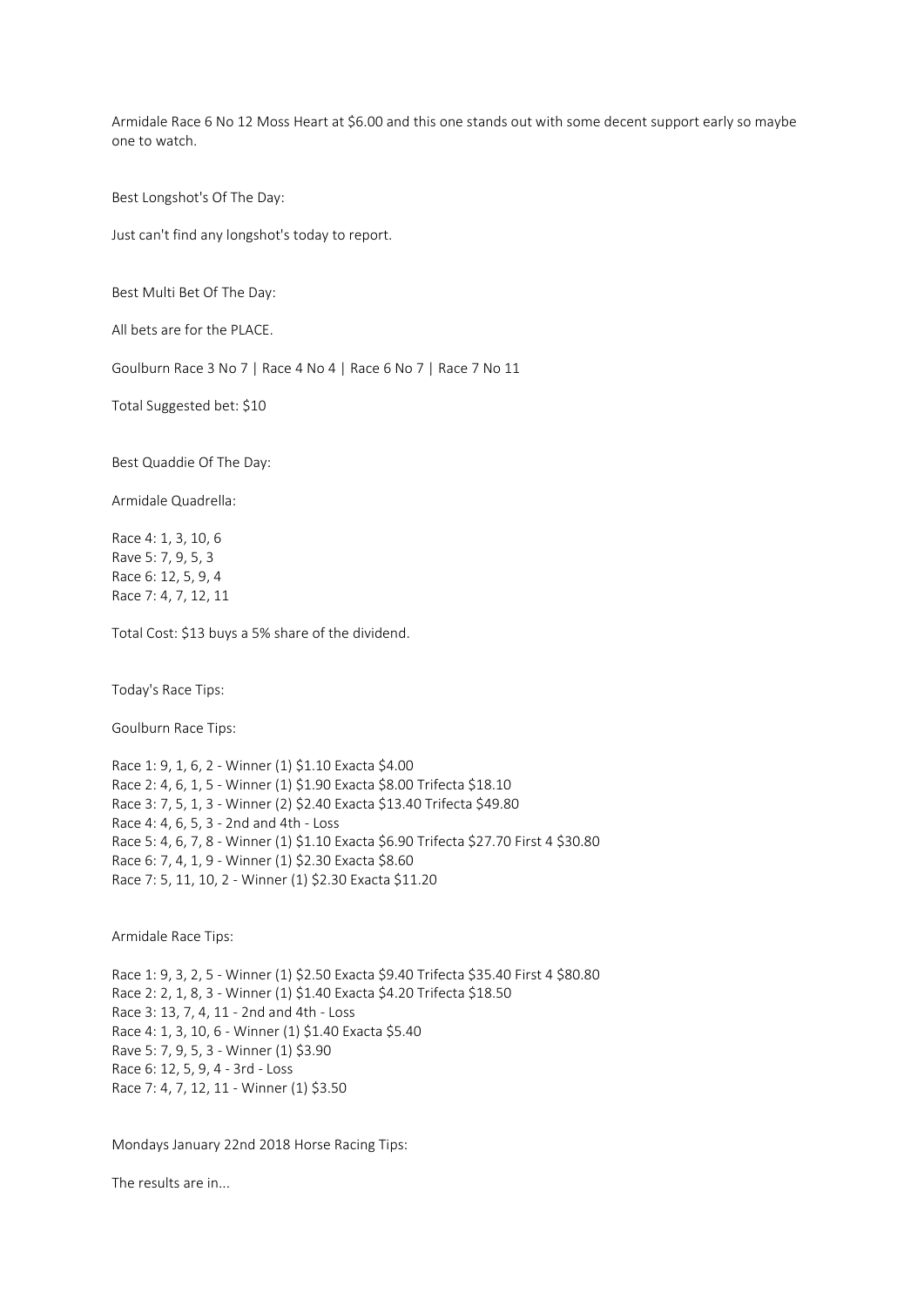Monday The Final Statistics.

- 1. Top Selection strike rate at 27% out of 15 races.
- 2. Top 2 Selections strike rate at 40% out of 15 races.
- + Total Top 2 Selection winners = 6 out of 15 races.
- 3. Exacta strike rate at 60% out of 15 races.
- + Total Exacta winners = 9 out of 15 races.

Dividends:

- + Best Top Selection win dividend: \$3.40
- + Best Top 2 Selection win dividend: \$5.60
- + Best tipped Exacta dividend: \$45.70
- + Best tipped Trifecta dividend: \$75.50
- + Best tipped First 4 dividend: \$53.00
- + Best tipped Quadrella dividend: \$2284.70

The Day In Summary: So let's have a look at the numbers for this Mondays racing with 15 races covered. For the Exotics there were 9 Exacta's in total which is a strike rate of 60% with the biggest one paying out at \$45.70 with the best tipped Trifecta paying out at \$75.50 and the best tipped First 4 paid out at \$53.00. For Win Bets the best priced Top Selection winner was at \$3.40 with the strike rate for the Top Selection sitting at 27% with the strike rate for the Top 2 Selections sitting at a respectable 40% of all races run. With Quadrella's the best today was a main one at Moruya and it paid out at \$2284.70. And so that wraps up this Mondays racing.

Special Suggested Bets Of The Day:

Moruya Race 1 Banker Exacta:

10 / 5, 6, 7

So its 10 for 1st and 5, 6, 7 for 2nd.

Total Cost: \$12 buys a 400% share of the dividend.

Where The Money Is: Those runners which stand out as being well supported early.

Bathurst Race 7 No 3 Diamond Charlie at \$8.00 and there is some nice early money around for this one so worth noting.

Best Longshot's Of The Day:

Nothing to report today.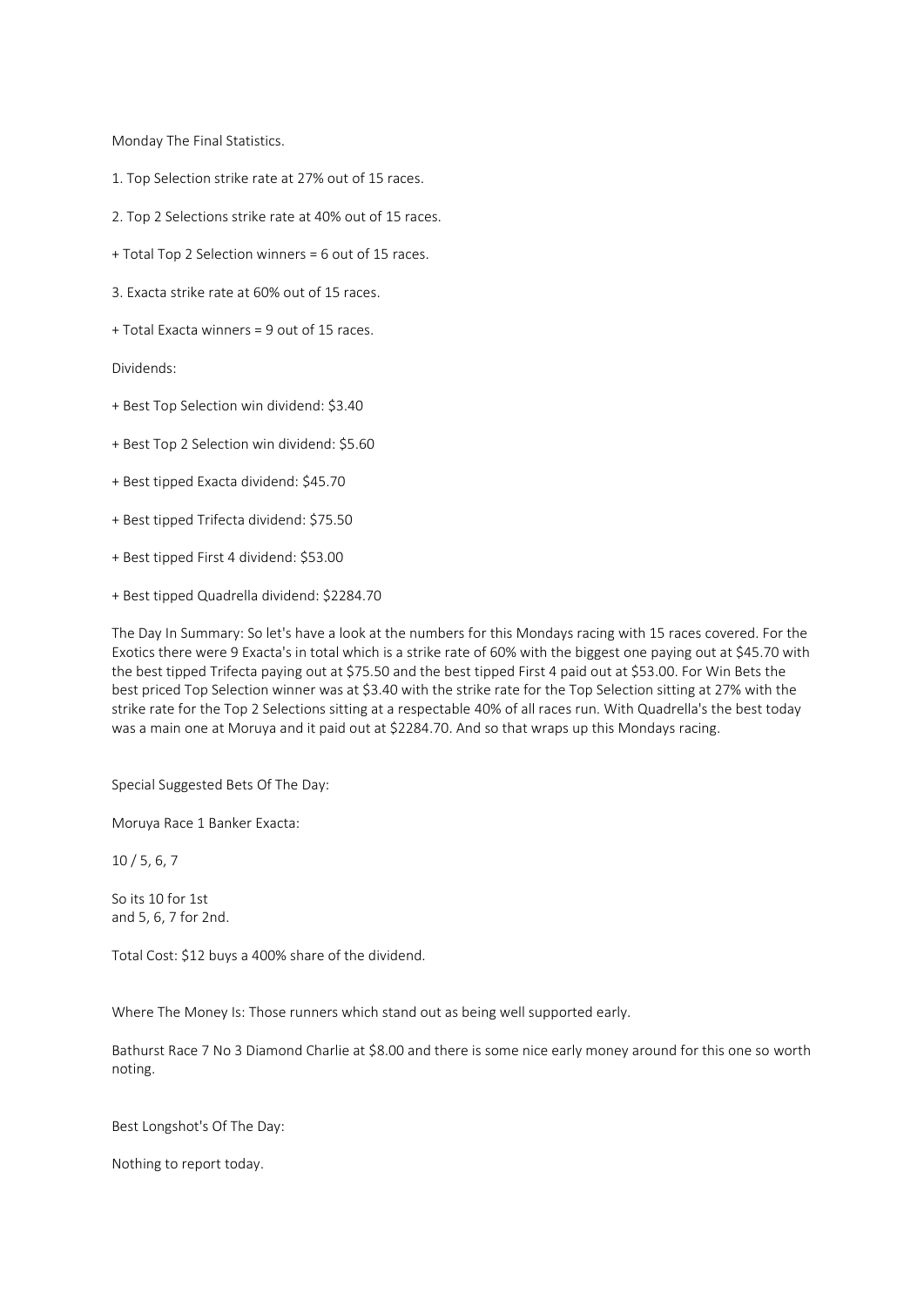Best Quaddie Of The Day:

Moruya Quadrella:

Race 5: 5, 3, 2, 9 Race 6: 7, 3, 4, 6 Race 7: 10, 9, 11, 5 Race 8: 3, 5, 9, 2

Total Cost: \$13 buys a 5% share of the dividend.

Result - A winner and paid out at \$2284.70 for 100%

Today's Race Tips:

Bathurst Race Tips:

Race 1: 5, 3, 11, 7 - Winner (1) \$2.60 Exacta \$6.90 Trifecta \$20.60 Race 2: 8, 7, 11, 2 - Winner (2) \$5.60 Exacta \$14.50 Race 3: 11, 2, 7, 4 - Winner (1) \$3.40 Exacta \$23.80 Race 4: 10, 1, 7, 9 - Winner (3) \$7.80 Exacta \$45.70 Early Quadrella \$741.50 Race 5: 6, 3, 4, 7 - 2nd and 4th - Loss Race 6: 8, 9, 4, 1 - Winner (4) \$2.70 Exacta \$9.50 Race 7: 3, 11, 12, 7 - 4th - Loss

Moruya Race Tips:

Race 1: 10, 5, 6, 7 - 4th - Loss Race 2: 3, 4, 2, 6 - Winner (2) \$2.20 Exacta \$12.00 Race 3: 9, 13, 10, 7 - 3rd and 4th - L/S No 10 Race 4: 1, 5, 3, 6 - Winner (1) \$1.50 Exacta \$5.00 Race 5: 5, 3, 2, 9 - Winner (3) \$4.80 Race 6: 7, 3, 4, 6 - Winner (1) \$2.90 Exacta \$4.80 Trifecta \$14.00 First 4 \$53.00 Race 7: 10, 9, 11, 5 - Winner (3) \$5.80 Exacta \$30.50 Trifecta \$75.50 Race 8: 3, 5, 9, 2 - Winner (3) \$15.00 Quadrella \$2284.70

Mondays January 15th 2018 Horse Racing Tips:

The results are in...

Monday The Final Statistics.

1. Top Selection strike rate at 29% out of 14 races.

2. Top 2 Selections strike rate at 50% out of 14 races.

+ Total Top 2 Selection winners = 7 out of 14 races.

3. Exacta strike rate at 36% out of 14 races.

+ Total Exacta winners = 5 out of 14 races.

Dividends: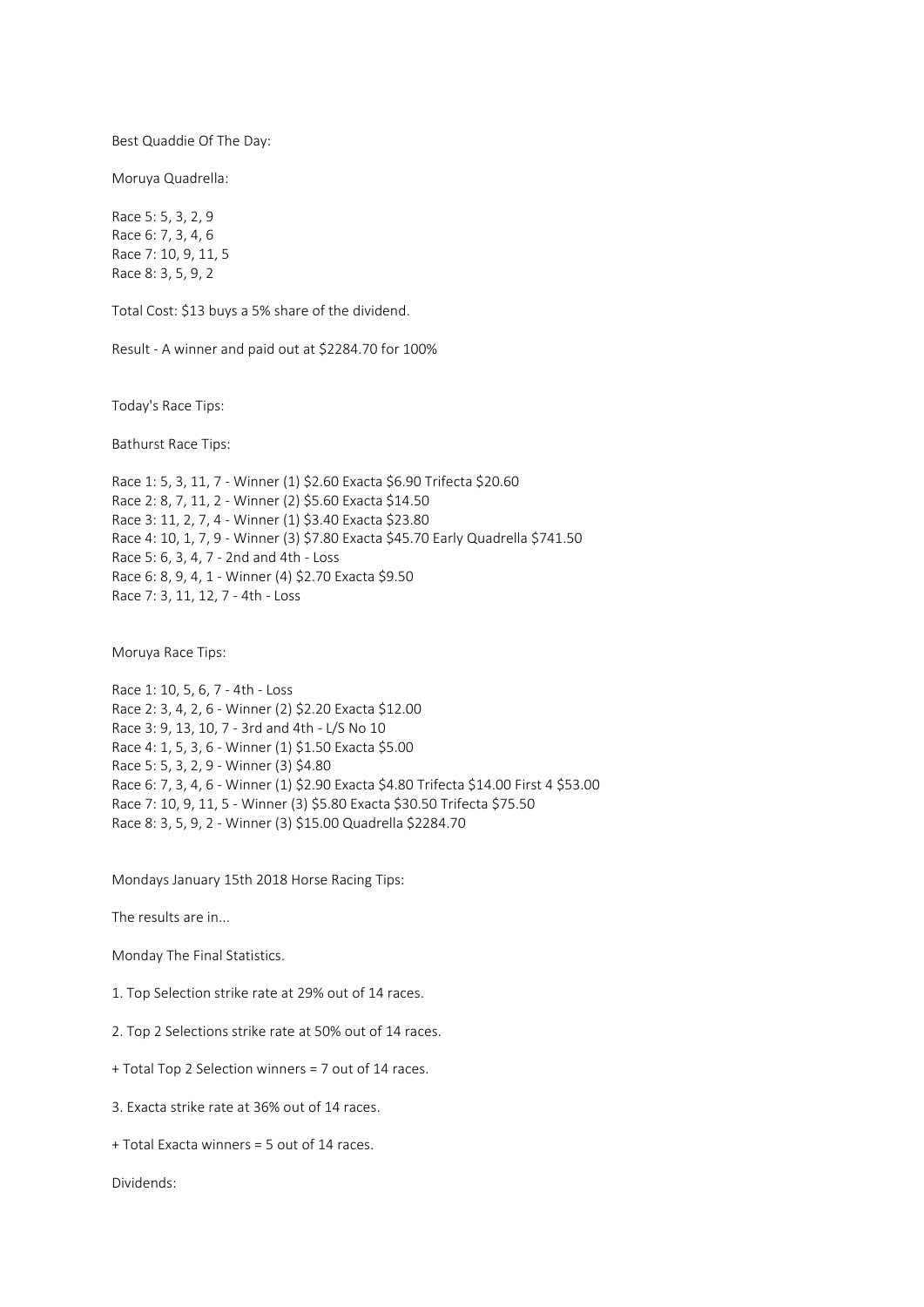+ Best Top Selection win dividend: \$2.40

+ Best Top 2 Selection win dividend: \$5.20

- + Best tipped Exacta dividend: \$28.00
- + Best tipped Trifecta dividend: \$43.90
- + Best tipped First 4 dividend: n/a
- + Best tipped Quadrella dividend: n/a

The Day In Summary: So let's have a look at the numbers for this Mondays racing with 14 races covered. For the Exotics there were 5 Exacta's in total which is a strike rate of 36% with the biggest one paying out at \$28.00 with the best tipped Trifecta paying out at \$43.90 and there were no tipped First 4's today. For Win Bets the best priced Top Selection winner was at \$2.40 with the strike rate for the Top Selection sitting at 29% with the strike rate for the Top 2 Selections sitting at a respectable 50% of all races run. With Quadrella's none were successfully tipped today. And so that wraps up this Mondays racing.

Special Suggested Bets Of The Day:

Taree Race 3 Banker Exacta:

2 / 1, 8, 3

So its 2 for 1st and 1, 8, 3 for 2nd.

Total Cost: \$12 buys a 400% share of the dividend.

Result - A win and paid out at \$25.60 for 400%

Where The Money Is: Those runners which stand out as being well supported early.

Nothing to report today.

Best Longshot's Of The Day:

Nothing to report today.

Best Quaddie Of The Day:

Nowra Quadrella:

Race 4: 4, 2, 8, 1 Race 5: 9, 12, 13, 2 Race 6: 8, 3, 11, 9 Race 7: 4, 6, 16, 7

Total Cost: \$13 buys a 5% share of the dividend.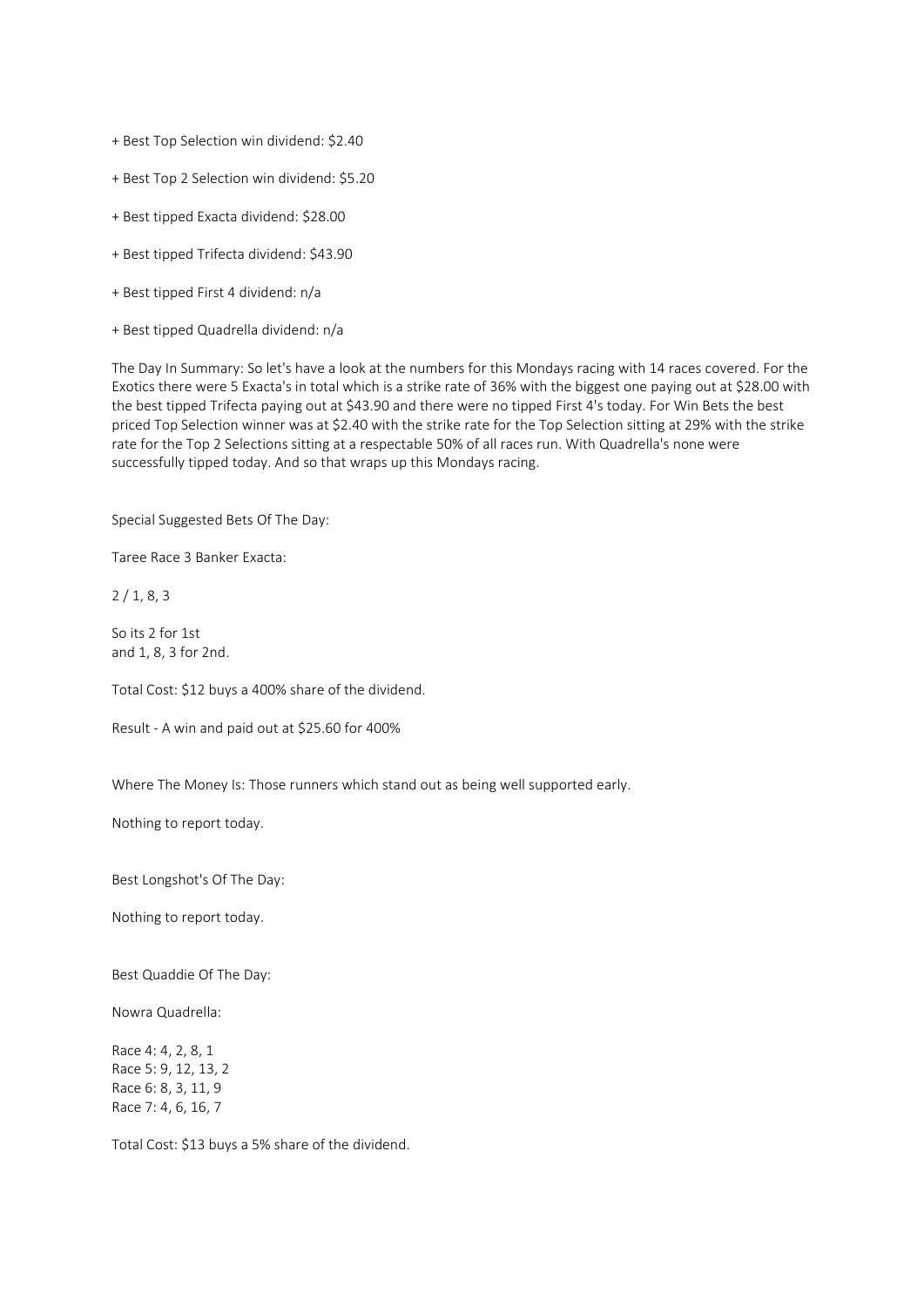Today's Race Tips:

Nowra Race Tips:

Race 1: 2, 3, 1, 9 - Loss - L/S No 3 Race 2: 1, 5, 6, 4 - 2nd, 3rd and 4th - Loss Race 3: 10, 3, 13, 7 - Winner (2) \$5.20 Exacta \$28.00 Race 4: 4, 2, 8, 1 - 2nd and 3rd - Loss Race 5: 9, 12, 13, 2 - 2nd, 3rd and 4th - Loss Race 6: 8, 3, 11, 9 - Winner (1) \$1.80 Race 7: 4, 6, 16, 7 - Winner (3) \$5.00 Exacta \$24.80

Taree Race Tips:

Race 1: 6, 2, 1, 4 - Winner (2) \$5.00 Race 2: 3, 2, 4, 5 - Winner (1) \$1.60 Race 3: 2, 1, 8, 3 - Winner (1) \$1.80 Exacta \$6.40 Race 4: 8, 6, 5, 3 - 2nd, 3rd and 4th - Loss Race 5: 8, 9, 3, 2 - Winner (4) \$4.40 Exacta \$13.00 Trifecta \$38.80 Race 6: 6, 9, 8, 5 - Winner (1) \$2.40 Race 7: 5, 1, 2, 7 - Winner (2) \$3.10 Exacta \$9.60 Trifecta \$43.90

Mondays January 8th 2018 Horse Racing Tips:

The results are in...

Monday The Final Statistics.

1. Top Selection strike rate at 29% out of 31 races.

2. Top 2 Selections strike rate at 45% out of 31 races.

+ Total Top 2 Selection winners = 14 out of 31 races.

3. Exacta strike rate at 39% out of 31 races.

+ Total Exacta winners =12 out of 31 races.

Dividends:

- + Best Top Selection win dividend: \$3.90
- + Best Top 2 Selection win dividend: \$10.10
- + Best tipped Exacta dividend: \$51.00
- + Best tipped Trifecta dividend: \$159.90
- + Best tipped First 4 dividend: \$424.00
- + Best tipped Quadrella dividend: \$409.70

The Day In Summary: So let's have a look at the numbers for this Mondays racing with 31 races covered. For the Exotics there were 12 Exacta's in total which is a strike rate of 39% with the biggest one paying out at \$51.00 with the best tipped Trifecta paying out at \$159.90 and the best tipped First 4 paid out at \$424.00. For Win Bets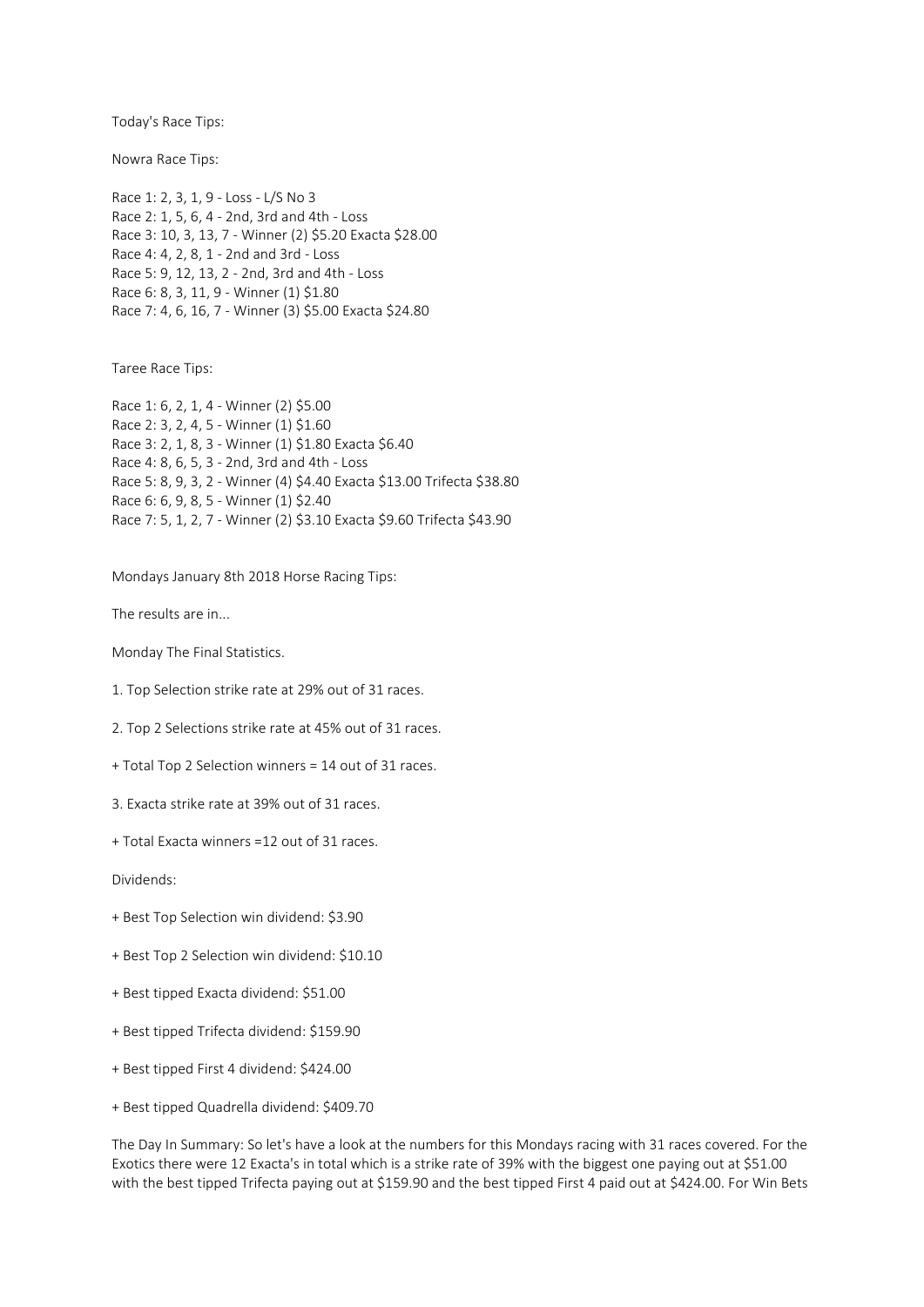the best priced Top Selection winner was at \$3.90 with the strike rate for the Top Selection sitting at 29% with the strike rate for the Top 2 Selections sitting at a respectable 45% of all races run. With Quadrella's the best today was a main one at Stoney Creek and it paid out at \$409.70. And so that wraps up this Mondays racing.

Special Suggested Bets Of The Day:

Naracoorte Race 3 Banker Exacta:

1 / 2, 4, 12

So its 1 for 1st and 2, 4, 12 for 2nd.

Total Cost: \$12 buys a 400% share of the dividend.

Where The Money Is: Those runners which stand out as being well supported early.

Moruya Race 7 No 10 Black Dragon at \$10.00 and there is some support for this one early which may be of note in an open race.

Best Longshot's Of The Day:

Nothing to report today

Best Quaddie Of The Day:

Moruya Quadrella:

Race 5: 3, 12, 2, 1 Race 6: 2, 3, 1, 5 Race 7: 10, 7, 6, 2 Race 8: 7, 6, 4, 8

Total Cost: \$13 buys a 5% share of the dividend.

Today's Race Tips:

Moruya Race Tips:

Race 1: 1, 5, 3, 2 - Winner (4) \$12.50 Race 2: 2, 5, 7, 4 - Winner (1) \$1.80 Exacta \$3.90 Race 3: 1, 5, 3, 2 - 3rd and 4th - Loss - L/S No 5 Race 4: 6, 2, 14, 8 - Winner (1) \$3.80 Race 5: 3, 12, 2, 1 - Winner (4) \$3.00 Exacta \$7.90 Trifecta \$41.70 Race 6: 2, 3, 1, 5 - 2nd - Loss Race 7: 10, 7, 6, 2 - Winner (3) \$2.60 Race 8: 7, 6, 4, 8 - 2nd and 3rd - Loss

Kilmore Race Tips:

Race 1: 11, 13, 10, 4 - 4th - Loss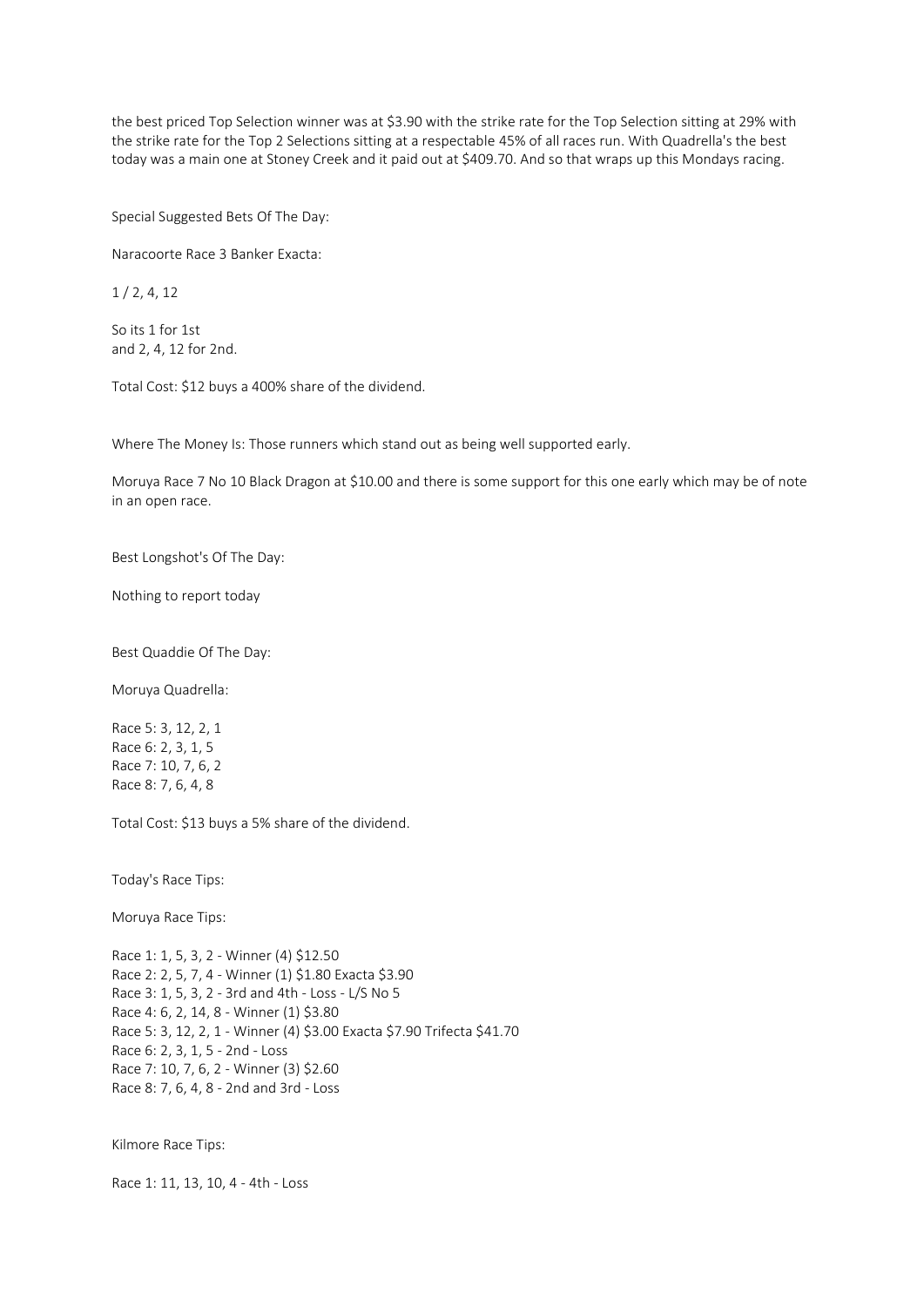Race 2: 8, 10, 14, 5 - Winner (1) \$2.50 Exacta \$10.60 Race 3: 2, 1, 5, 6 - Winner (1) \$3.00 Race 4: 6, 9, 8, 3 - Winner (2) \$3.20 Race 5: 5, 10, 6, 11 - Winner (1) \$2.30 Race 6: 3, 2, 4, 1 - Winner (1) \$2.90 Race 7: 1, 14, 2, 3 - Winner (1) \$2.80 Exacta \$23.40 Race 8: 3, 5, 7, 6 - 2nd, 3rd and 4th - Loss

Naracoorte Race Tips:

Race 1: 6, 3, 4, 7 - Winner (1) \$2.50 Exacta \$10.20 Race 2: 4, 3, 7, 9 - 2nd and 3rd - Loss Race 3: 1, 2, 4, 12 - Winner (2) \$3.10 Race 4: 1, 2, 3, 5 - Winner (2) \$3.30 Exacta \$6.60 Race 5: 4, 1, 3, 6 - Winner (1) \$3.90 Exacta \$21.70 Trifecta \$66.20 First 4 \$123.20 Race 6: 3, 2, 4, 7 - 3rd - Loss Race 7: 2, 4, 8, 3 - Winner (2) \$10.10 Exacta \$25.40 Trifecta \$159.90 First 4 \$424.00

Stoney Creek Race Tips:

Race 1: 2, 1, 9, 7 - 3rd - Loss Race 2: 7, 9, 11, 2 - 3rd and 4th - Loss Race 3: 14, 9, 1, 3 - 3rd - Loss Race 4: 9, 1, 6, 5 - 2nd and 4th - Loss Race 5: 9, 4, 2, 7 - Winner (2) \$3.80 Exacta \$19.40 Trifecta \$47.50 First 4 \$219.60 Race 6: 4, 7, 2, 6 - Winner (3) \$3.90 Exacta \$12.30 Trifecta \$92.40 Race 7: 4, 1, 7, 6 - Winner (4) \$4.10 Exacta \$10.00 Race 8: 6, 1, 2, 10 - Winner (3) \$4.50 Exacta \$51.00 Quadrella \$409.70

Mondays January 1st 2018 Horse Racing Tips:

The results are in...

Monday The Final Statistics.

- 1. Top Selection strike rate at 25% out of 61 races.
- 2. Top 2 Selections strike rate at 41% out of 61 races.
- + Total Top 2 Selection winners = 25 out of 61 races.
- 3. Exacta strike rate at 34% out of 61 races.
- + Total Exacta winners = 21 out of 61 races.

Dividends:

- + Best Top Selection win dividend: \$5.50
- + Best Top 2 Selection win dividend: \$10.30
- + Best tipped Exacta dividend: \$74.40
- + Best tipped Trifecta dividend: \$137.80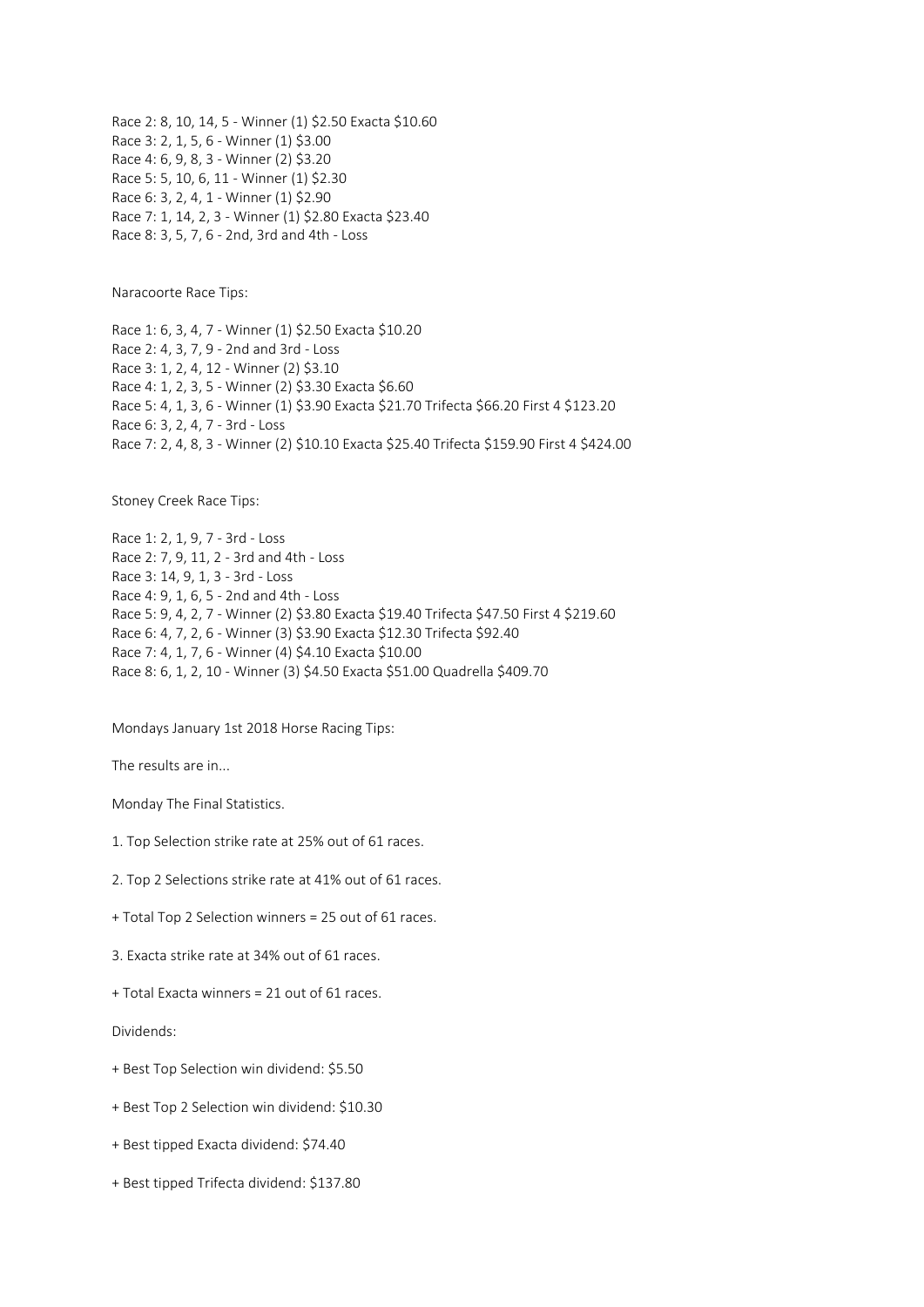+ Best tipped First 4 dividend: \$254.20

+ Best tipped Quadrella dividend: \$542.60

The Day In Summary: So let's have a look at the numbers for this Mondays racing with 61 races covered. For the Exotics there were 21 Exacta's in total which is a strike rate of 34% with the biggest one paying out at \$74.40 with the best tipped Trifecta paying out at \$137.80 and the best tipped First 4 paid out at \$254.20. For Win Bets the best priced Top Selection winner was at \$5.50 with the strike rate for the Top Selection sitting at 25% with the strike rate for the Top 2 Selections sitting at 41% of all races run. With Quadrella's the best today was an early one at Mornington and it paid out at \$542.60. And so that wraps up this Mondays racing.

Special Suggested Bets Of The Day:

Longford Race 2 Banker Exacta:

 $4/6, 8, 7$ 

So its 4 for 1st and 6, 8, 7 for 2nd.

Total Cost: \$12 buys a 400% share of the dividend.

Where The Money Is: Those runners which stand out as being well supported early.

Randwick Race 7 No 8 Florid at \$7.00 and there is plenty of support early for this one so may be worth watching.

Best Longshot's Of The Day:

Nothing to report today.

Best Quaddie Of The Day:

Flemington Quadrella:

Race 5: 9, 4, 12, 6 Race 6: 3, 2, 4, 9 Race 7: 6, 9, 4, 2 Race 8: 13, 8, 14, 16

Total Cost: \$13 buys a 5% share of the dividend.

Today's Race Tips:

Randwick Race Tips:

Race 1: 6, 7, 3, 1 - Winner (1) \$3.30 Race 2: 4, 3, 6, 1 - 3rd and 4th - Loss Race 3: 2, 4, 8, 1 - Winner (2) \$10.30 - L/S No 4 Race 4: 6, 3, 8, 9 - 2nd and 4th - Loss Race 5: 1, 9, 8, 3 - Winner (2) \$2.30 Exacta \$10.90 Trifecta \$93.50 Race 6: 2, 3, 4, 5 - Winner (3) \$6.10 Exacta \$16.80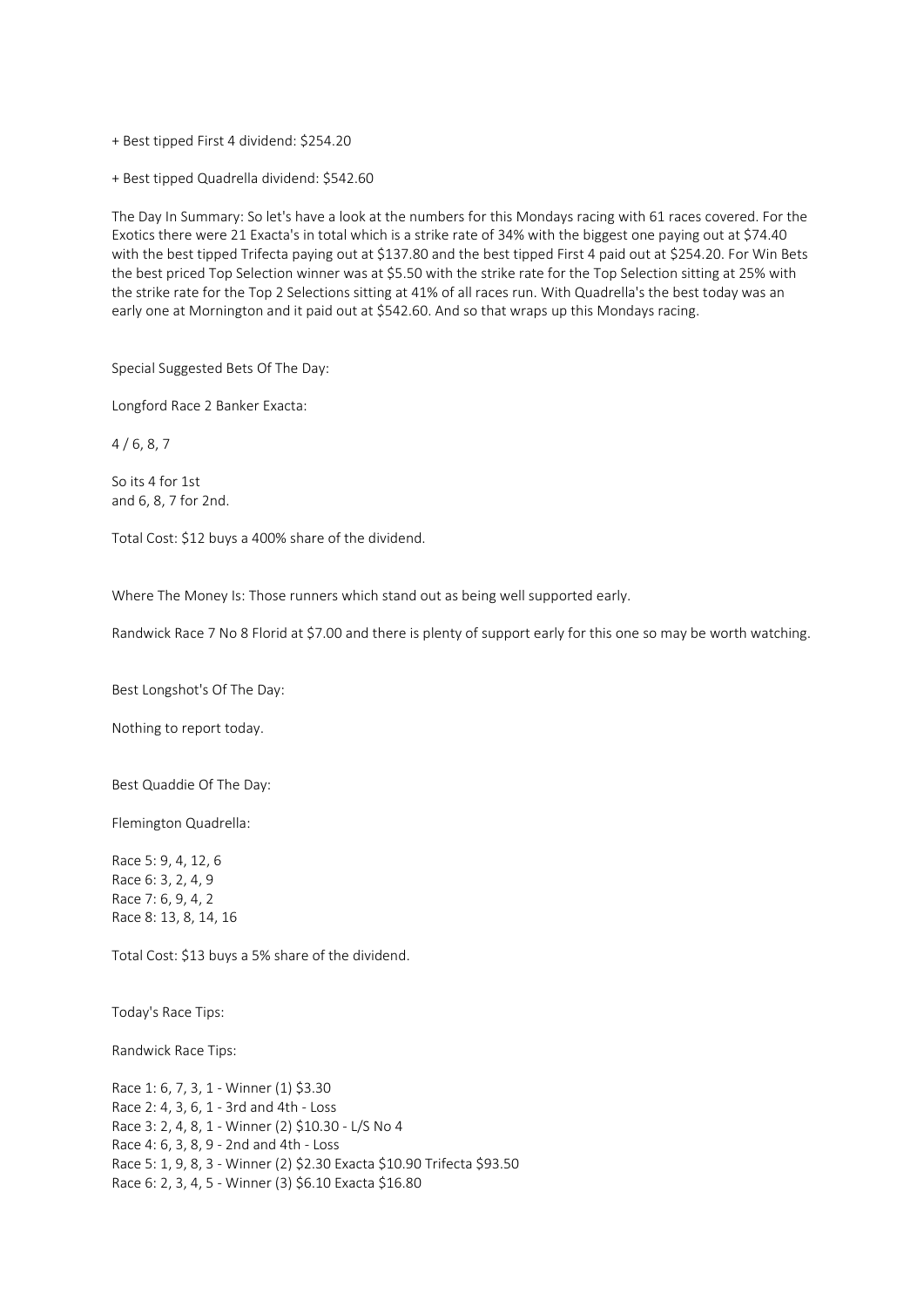Race 7: 8, 5, 11, 1 - Winner (2) \$6.20 Race 8: 3, 13, 8, 9 - 2nd - Loss

Flemington Race Tips:

Race 1: 5, 2, 7, 4 - Winner (2) \$3.70 Exacta \$14.50 Trifecta \$66.50 Race 2: 4, 7, 9, 2 - Winner (3) \$3.00 - L/S No 7 Race 3: 2, 6, 5, 1 - Winner (3) \$7.00 Race 4: 4, 15, 9, 1 - Winner (2) \$2.50 Exacta \$10.80 Early Quadrella \$281.70 Race 5: 9, 4, 12, 6 - Loss Race 6: 3, 2, 4, 9 - 2nd, 3rd and 4th - Loss Race 7: 6, 9, 4, 2 - 2nd and 3rd - Loss Race 8: 13, 8, 14, 16 - Winner (2) \$5.90

Inverell Race Tips:

Race 1: 4, 11, 2, 12 - 4th - Loss Race 2: 11, 8, 12, 15 - 3rd - Loss Race 3: 1, 6, 2, 10 - 3rd and 4th - Loss Race 4: 4, 3, 5, 8 - Winner (1) \$1.70 Race 5: 5, 4, 6, 3 - Loss Race 6: 6, 8, 3, 7 - Winner (1) \$1.60 Race 7: 9, 2, 6, 7 - 3rd and 4th - Loss Race 8: 6, 9, 8, 5 - 2nd - Loss Race 9: 8, 10, 15, 11 - 3rd - Loss

Mornington Race Tips:

Race 1: 3, 1, 7, 6 - Winner (4) \$14.70 Exacta \$74.40 Trifecta \$137.80 First 4 \$254.20 Race 2: 3, 9, 11, 13 - Winner (1) \$2.80 Race 3: 7, 5, 13, 8 - Winner (1) \$1.70 Exacfa \$5.40 Race 4: 3, 5, 2, 1 - Winner (1) \$5.20 Exacta \$13.70 Trifecta \$43.30 Early Quadrella \$542.60 Race 5: 8, 5, 2, 4 - 2nd - Loss Race 6: 5, 6, 8, 2 - Winner (4) \$3.60 Exacta \$8.90 Trifecta \$34.00 Race 7: 10, 11, 2, 6 - 2nd and 4th - Loss

Murray Bridge Race Tips:

Race 1: 9, 4, 3, 2 - Winner (2) \$2.50 Exacta \$14.60 Race 2: 11, 2, 5, 6 - Winner (2) \$2.10 Exacta \$17.20 Race 3: 6, 10, 1, 2 - Winner (4) \$6.60 Race 4: 7, 1, 3, 9 - 2nd and 4th - Loss Race 5: 5, 2, 7, 3 - 3rd and 4th - Loss Race 6: 5, 8, 11, 4 - 2nd - Loss Race 7: 7, 8, 2, 3 - Winner (3) \$2.20 Exacta \$9.40 Trifecta \$38.40

Terang Race Tips:

Race 1: 7, 8, 5, 9 - Winner (1) \$3.70 Exacta \$12.90 Trifecta \$33.40 Race 2: 3, 8, 5, 10 - 2nd, 3rd and 4th - Loss Race 3: 3, 1, 6, 4 - Winner (1) \$5.50 Exacta \$21.20 Race 4: 7, 4, 1, 10 - 2nd, 3rd and 4th - Loss